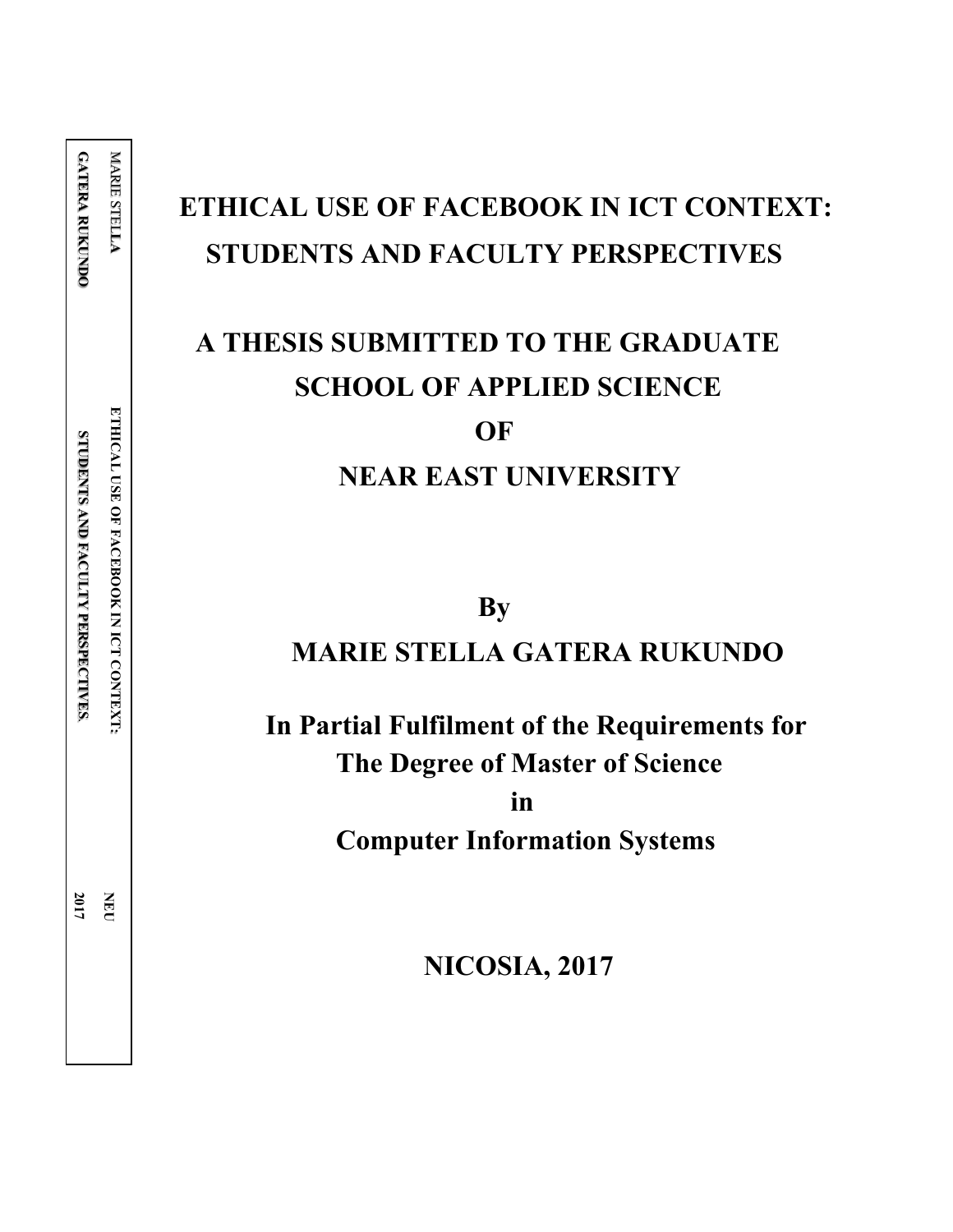# **ETHICAL USE OF FACEBOOK IN ICT CONTEXT: STUDENTS AND FACULTY PERSPECTIVES**

# **A THESIS SUBMITTED TO THE GRADUATE SCHOOL OF APPLIED SCIENCE**

# **OF**

# **NEAR EAST UNIVERSITY**

# **By MARIE STELLA GATERA RUKUNDO**

# **In Partial Fulfilment of the Requirements for The Degree of Master of Science in Computer Information Systems**

 **NICOSIA, 2017**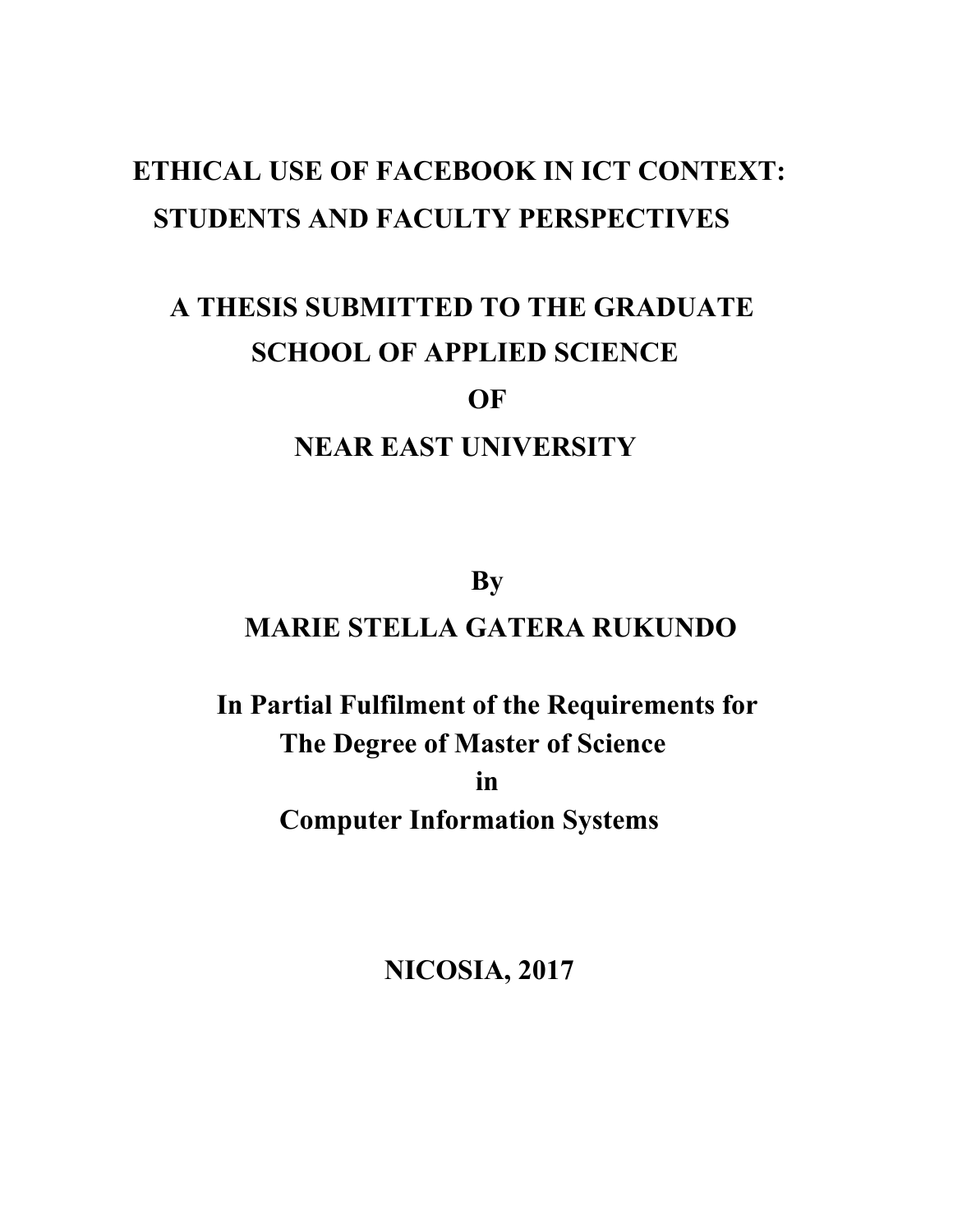**Approval page**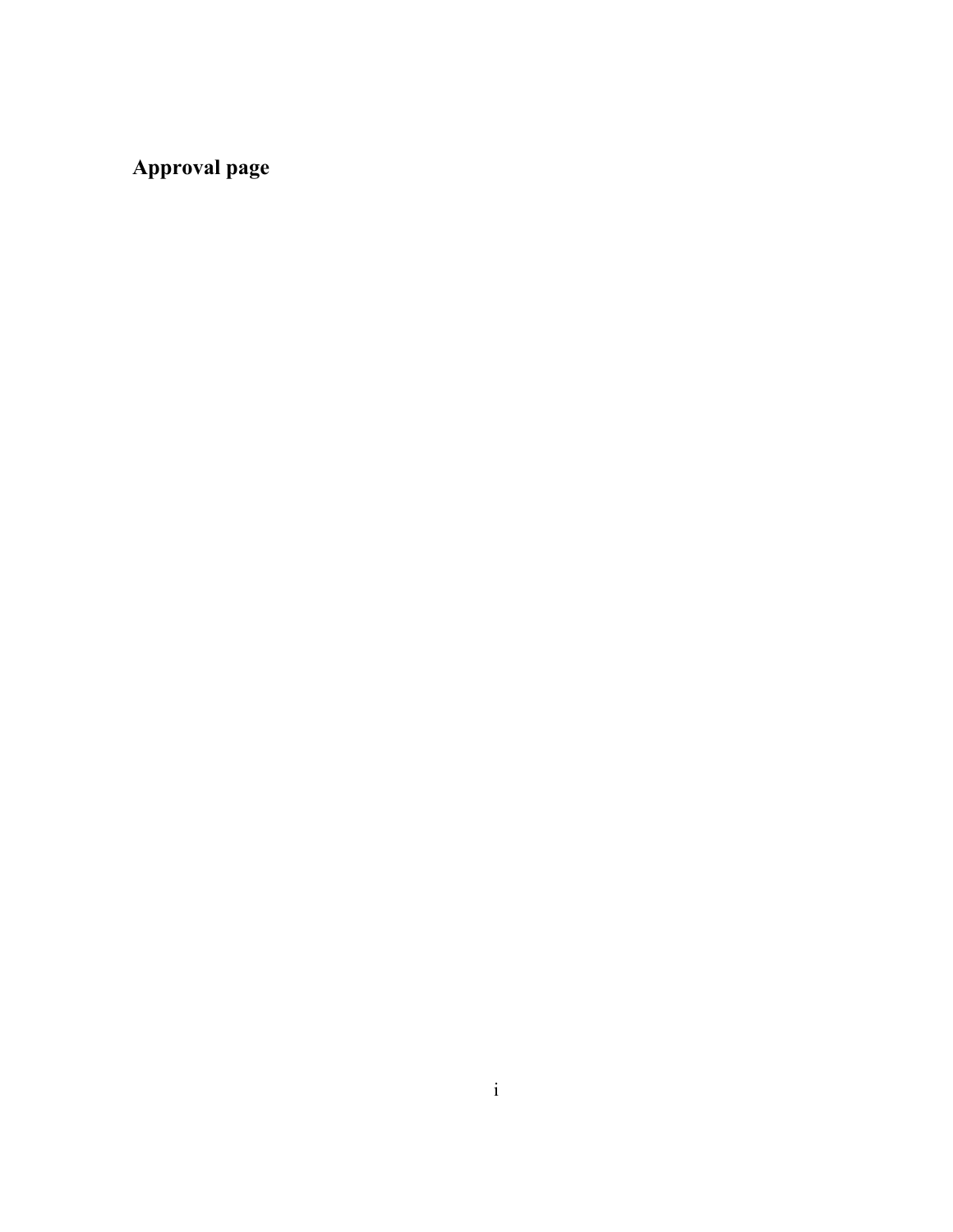I affirm that all the information declare in this research has been obtained and delivered in agreement with academic rules and ethical conduct. I also affirm, that as required by these rules and conduct, I have completely quoted all referenced materials and results that are original to this work.

Name:

Last name:

Signature:

Date: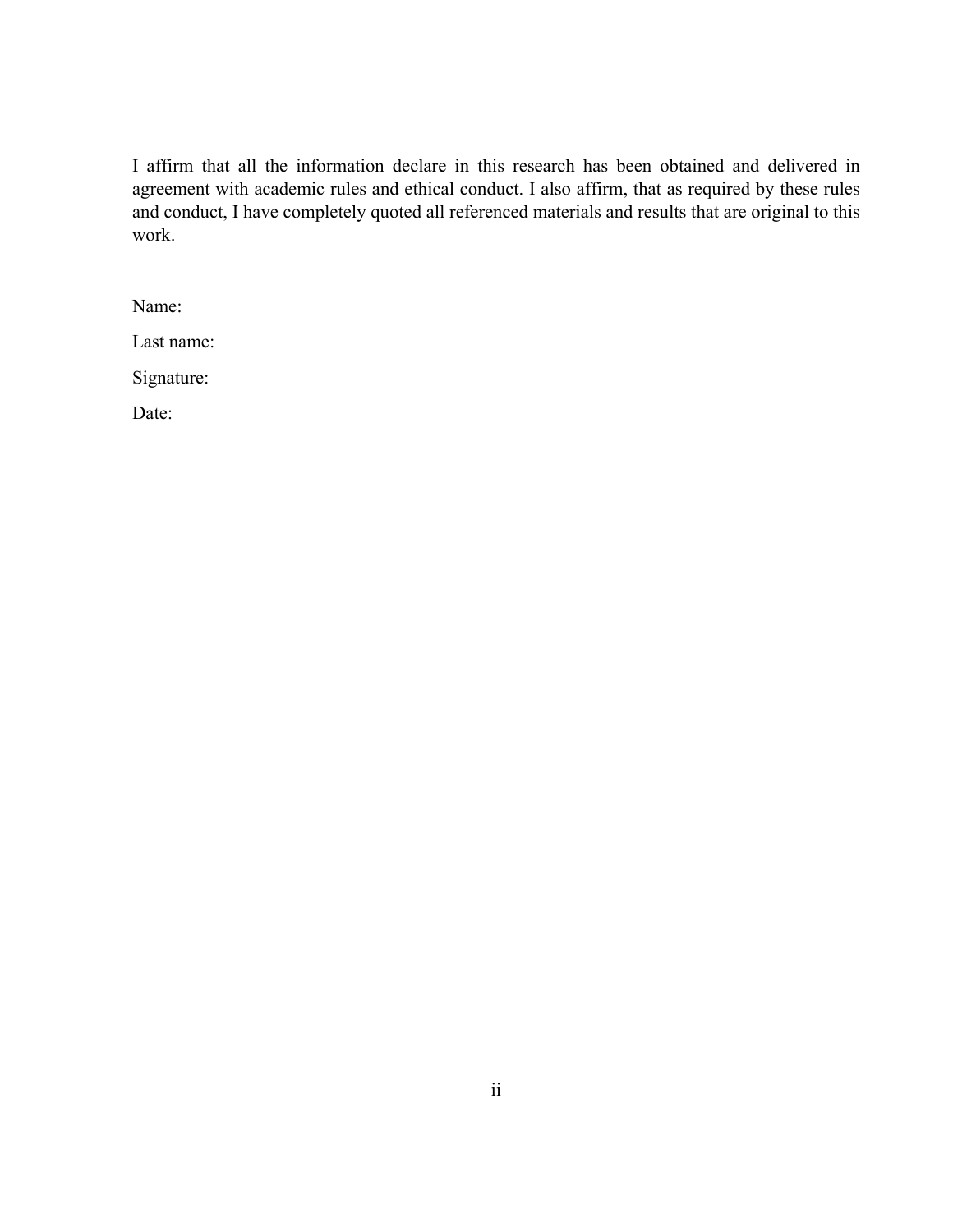#### <span id="page-4-0"></span>**ACKNOWLEDGEMENTS**

My profound appreciation goes to my vital supervisor, Assist. Prof. Dr. Seren Başaran, for her steady support and direction. Without her help, support and tolerance of, this thesis work would not have been conceivable. She strolled me through every one of the phases of the composition of my thesis. Today, this thesis has achieved its current form because of her reliable and lighting up guideline.

I want to express gratitude toward Prof. Dr. Nadire Çavuş who has been extremely useful over the length of my proposal. I also want to thanks all jury members.

Most importantly, my boundless thanks and genuine love would be devoted to my darling family for their unwaveringness and their awesome trust in me. I'm enormously obliged to my dad and mum were to be sure my motivation, the ones who drove me to the fortunes of learning. I want to thank my brothers for giving me a support, consolation and steady love have managed me for the duration of my life. Also, I want to appreciate all my friends for their own support and awesome persistence at all circumstances.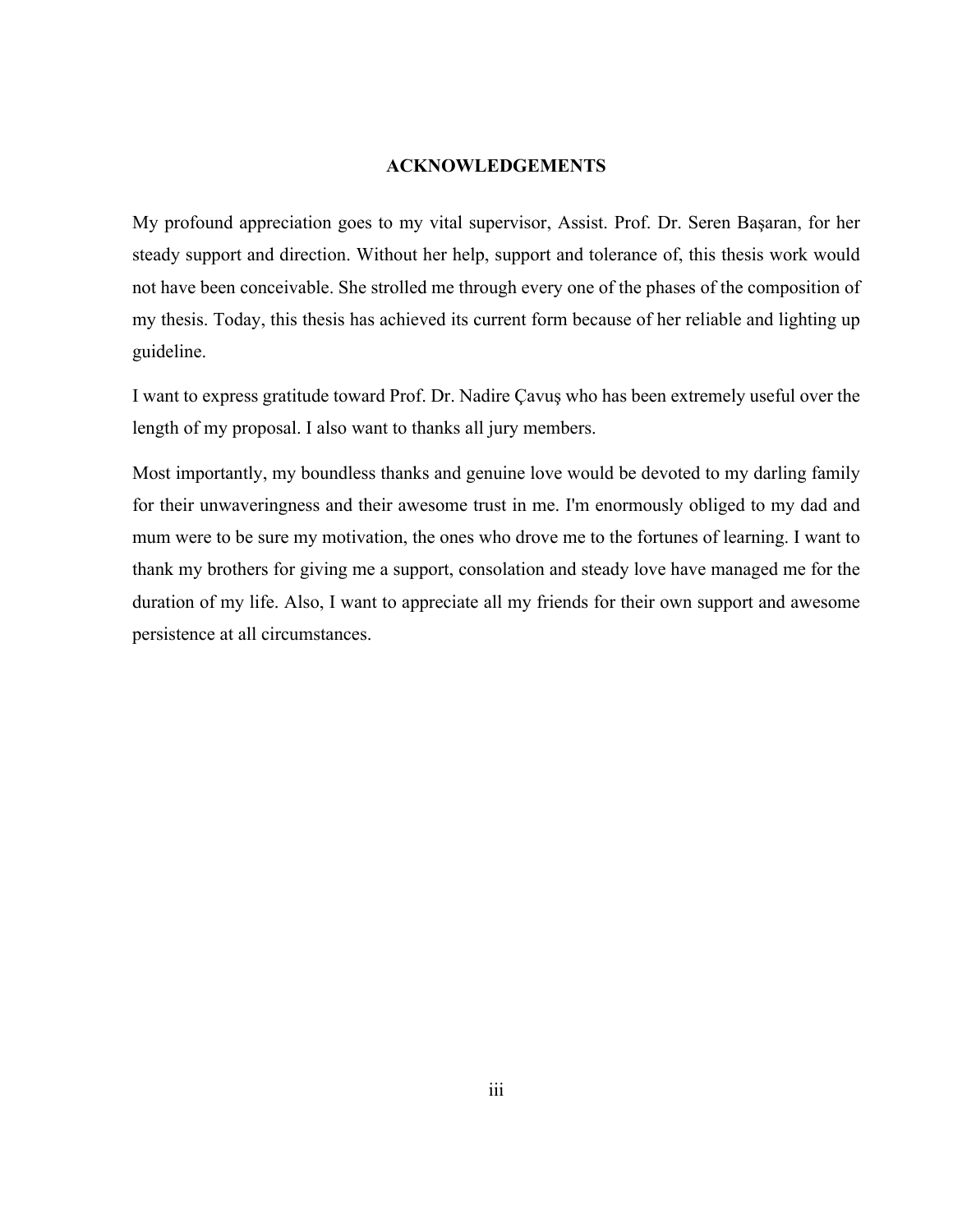**To my parents…**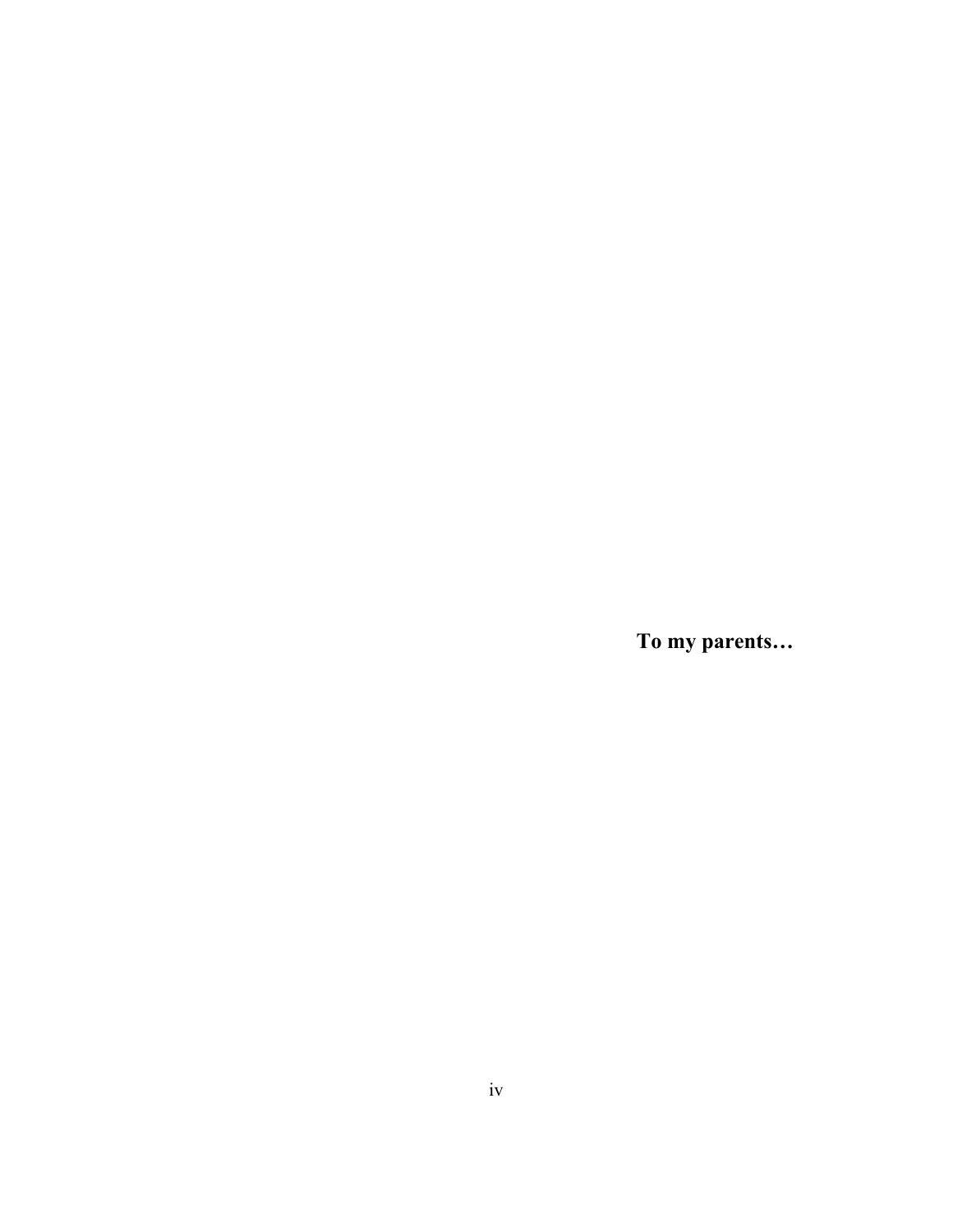#### <span id="page-6-0"></span>**ABSTRACT**

Social Network Sites tools end up noticeably numerous in later past years, these days; is connected in our social life, as well as in scholarly system area. ICT tools such as PCs are the most utilized as a part scholarly environment. The motivation behind this work is the increase of ethical issues that originates from utilizing some of SNS tools i.e. Facebook in scholastic medium. This study aims to identify the current viewpoints of students and faculty members, their differences and gender-based differences on ethical use of Facebook in ICT context using Mason's (1986) PAPA framework. The data were analyzed SPSS from the instrument composed of 27 information ethics scenarios on Facebook usage in ICT context with a distributed sample of 530 participants, 380 students and 150 faculty members in university of Rwanda; College of Science and Technology. The scenarios were assessed with 5 Likert option scales from crime to ethical. The average scores faculty responses change between 'unethical' to 'questionable' whereas student perspectives change between 'questionable' to 'acceptable'. The faculty members were more cautious in their responses about PAPA issues than students; therefore, significant differences in all dimensions of PAPA have been detected supporting the earlier findings that students are more optimistic or somehow superficial about evaluating scenarios compared to their faculty counterparts. Thus, gender does not play an important role in evaluating such scenarios. This work serves as a foundation for future directions and emerging framework for ethical issues of SNS usage from pedagogical standpoint.

*Keywords:* Ethics; Facebook; ICT; PAPA; SNS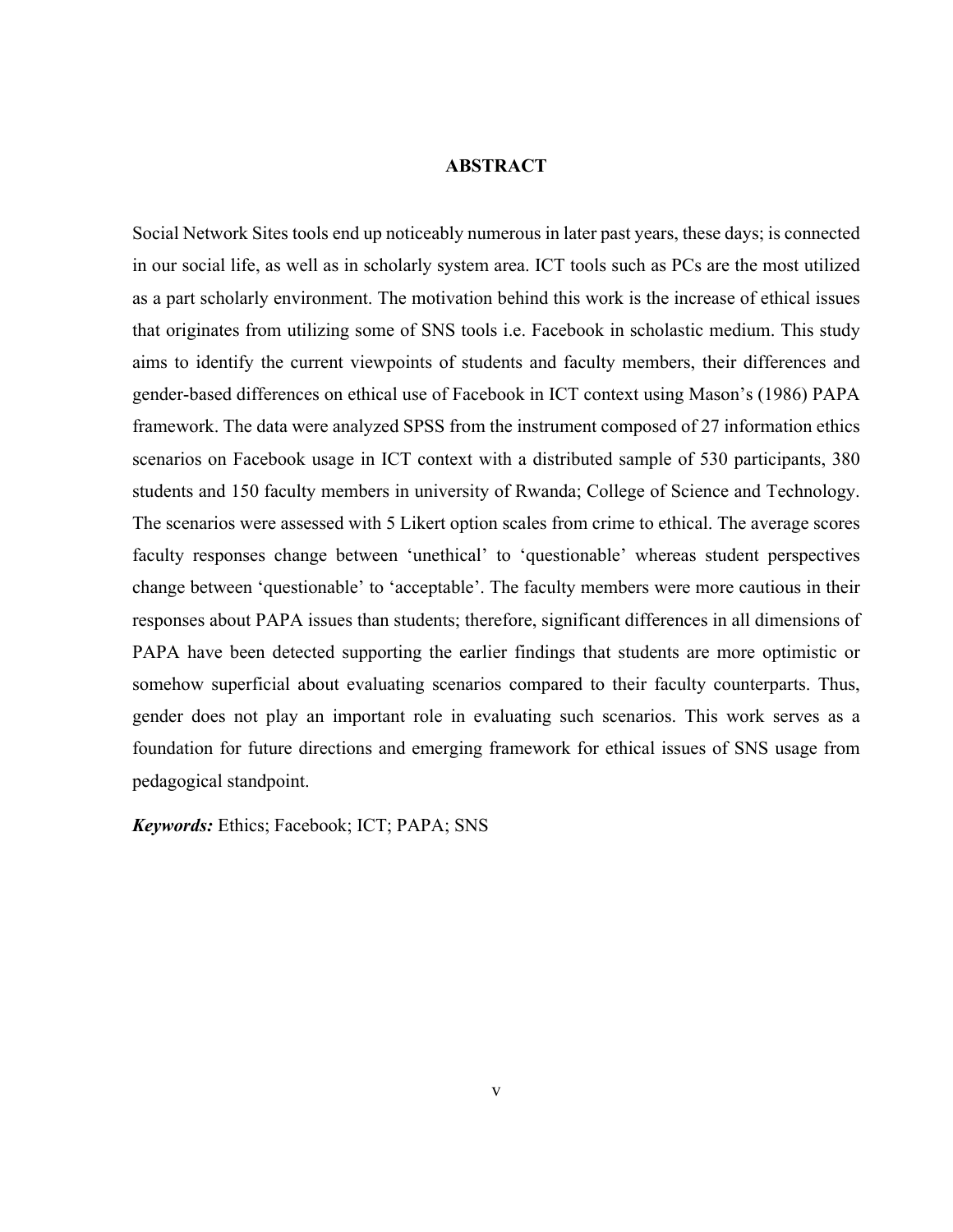#### <span id="page-7-0"></span>**ÖZET**

Son yıllarda sosyal paylaşım sitelerinin sayısı önemli derecede artmış ve günümüzde hem sosyal yaşantımızda hem de akademik ortamda yerini almıştır. Akademik ortamlarda BİT araçları arasında en çok kullanılan bilgisayarlardır (PC). Bu çalışmanın yapılma nedeni akademik ortamlarda Facebook gibi SPS araçlarının kullanılmasından kaynaklanan etik konulardaki artıştır. Çalışmanın amacı Mason tarafından geliştirilen (1986) PAPA modelini kullanarak BİT kapsamında Facebook'un etik kullanımını öğrenci ve öğretim üyelerinin bu konuda farklılık ve cinsiyet farklılığına dayanan görüşlerini alarak incelemektir. Veriler, BİT kapsamında Facebook kullanımına ilişkin 27 bilgi etik senaryosundan oluşan enstrüman aracılığıyla SPSS programı kullanılarak Ruanda Üniversitesi, College of Science and Technology'de eğitim gören 380 öğrenci ve eğitim veren 150 öğretim görevlisi olmak üzere toplam 530 kişinin katılımıyla toplanmıştır. Senaryolar 5'li Likert Ölçeği doğrultusunda suçtan etik olarak kabul edilen maddelerle değerlendirilmiştir. Fakülte tarafından verilen cevaplar 'etik dışı' ve 'tartışmaya açık' olarak belirlenirken, öğrencilerin cevabı 'tartışmaya açık' ve 'kabul edilebilir' olarak belirlenmiştir. Öğretim üyeleri PAPA konularına ilişkin olarak cevaplarını daha dikkatli vermiştir. Bu nedenle, önceki bulgularda da görüldüğü gibi, öğrencilerin öğretim görevlilerine kıyasla senaryoları değerlendirmekle ilgili olarak daha optimistik veya yüzeysel olduğu görülmekte ve PAPA ölçütlerinde anlamlı farklar bulunmaktadır. Dolayısıyla, bu gibi senaryoların değerlendirilmesinde cinsiyet önemli bir yer taşımamaktadır. Bu çalışma, pedagojik açıdan ileriki çalışmalar ve SPS kullanımına ilişkin etik konularda hızla gelişen çerçeve için zemin oluşturacaktır.

*Anahtar Kelimeler:* Etik; Facebook; BİT; PAPA; SPS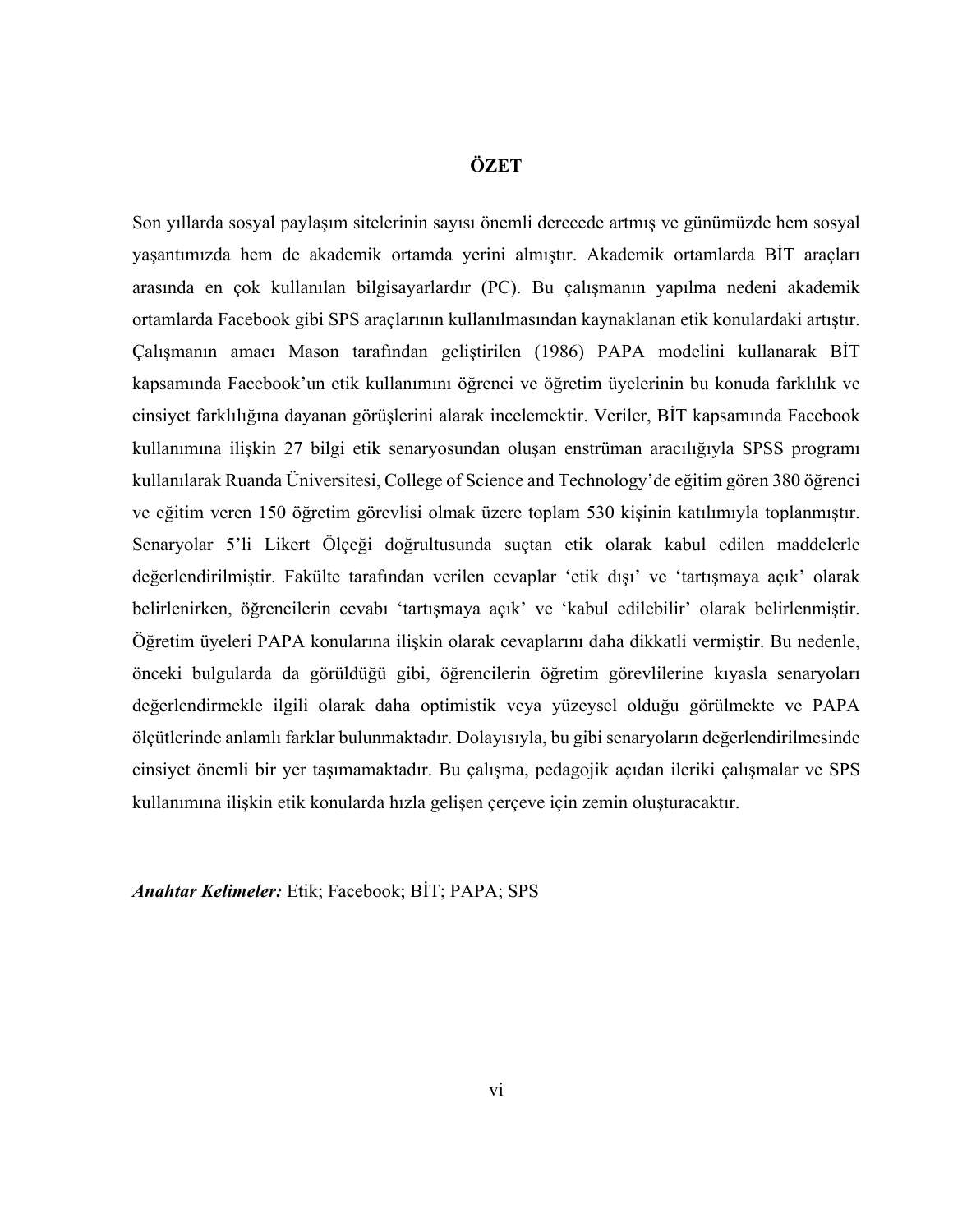# <span id="page-8-0"></span>**TABLE OF CONTENTS**

# **CHAPTER 1: INTRODUCTION**

# **CHAPTER 2: LITERATURE REVIEW**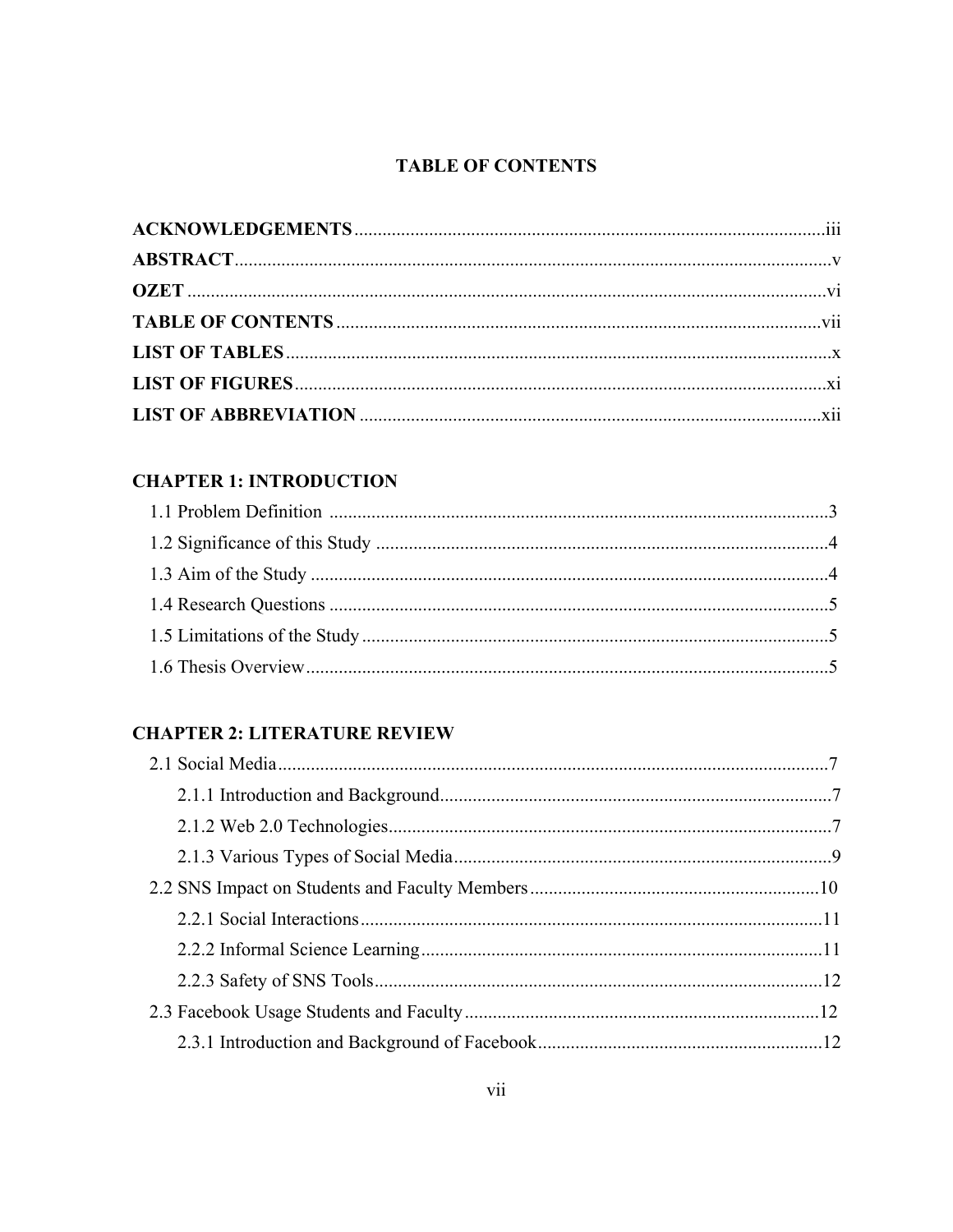| 2.6.3 Ethical Impact of the use of Facebook for Students and Faculty Members 37 |  |
|---------------------------------------------------------------------------------|--|
|                                                                                 |  |

## **[CHAPTER 3: THEORETICAL](#page-56-0) FRAMEWORK**

| 3.1.1 PAPA Framework and its Dimension as Privacy, Accuracy, Property and |  |
|---------------------------------------------------------------------------|--|
|                                                                           |  |
|                                                                           |  |

### **[CHAPTER 4:](#page-64-0) [METHODOLOGY](#page-64-1)**

# **[CHAPTER 5:](#page-72-0) [RESULT AND DISCUSSIONS](#page-72-1)**

| 5.1 Faculty Members and Students' Views on Ethical Use of Facebook in ICT context59 |  |
|-------------------------------------------------------------------------------------|--|
| 5.2 Difference between Faculty Members and Students Views with Respect to PAPA      |  |
|                                                                                     |  |
|                                                                                     |  |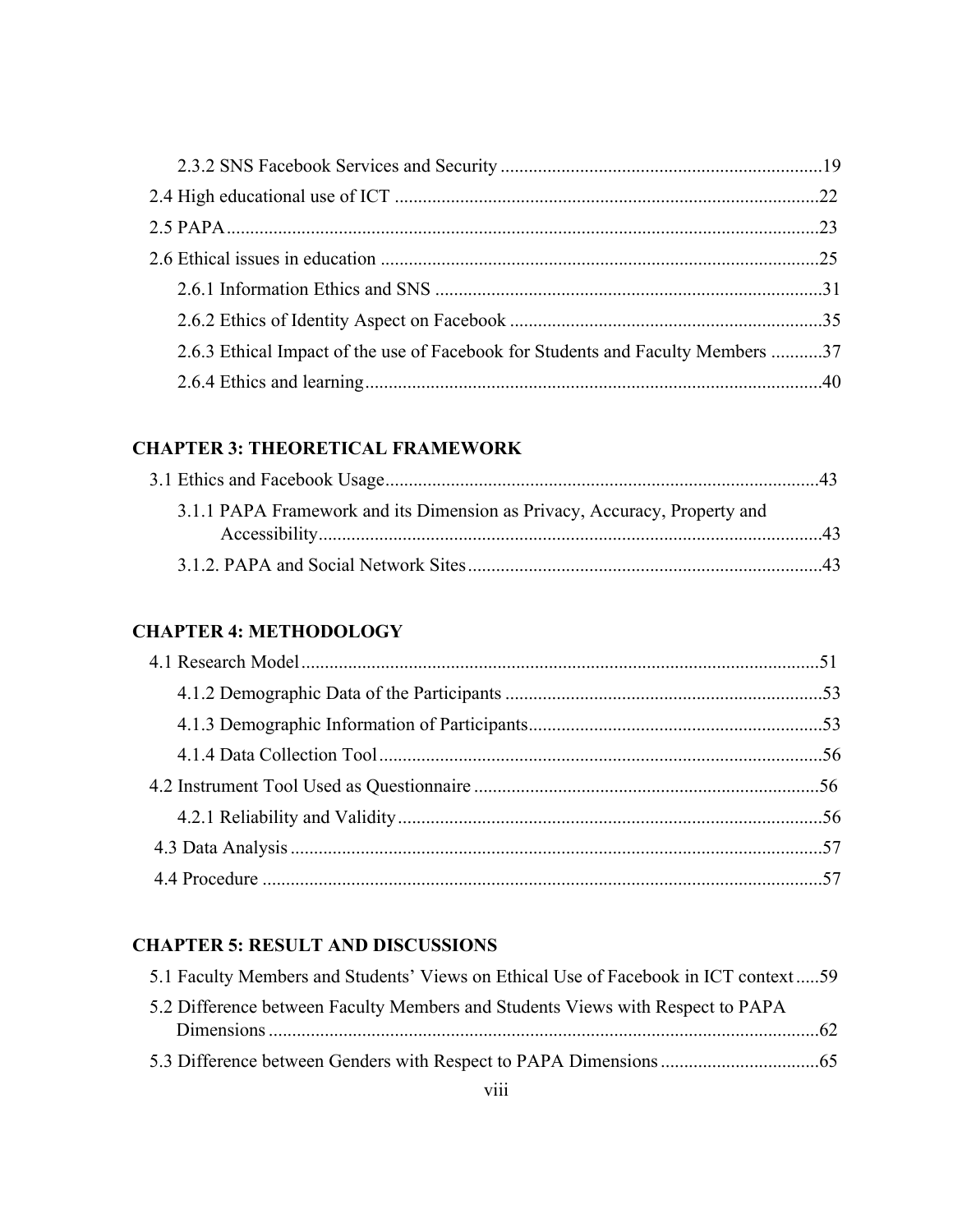| 5.3.2 Gender Differences among Faculty Members with Respect to PAPA dimensions 67 |  |
|-----------------------------------------------------------------------------------|--|
|                                                                                   |  |

### **[CHAPTER 6:](#page-83-0) [CONCLUSION AND RECOMMENDATION](#page-83-1)**

## **[APPENDICES](#page-86-0)**

| Appendix a: Ethical Use of Facebook in ICT Context Questionnaire (Final version)95 |  |
|------------------------------------------------------------------------------------|--|
|                                                                                    |  |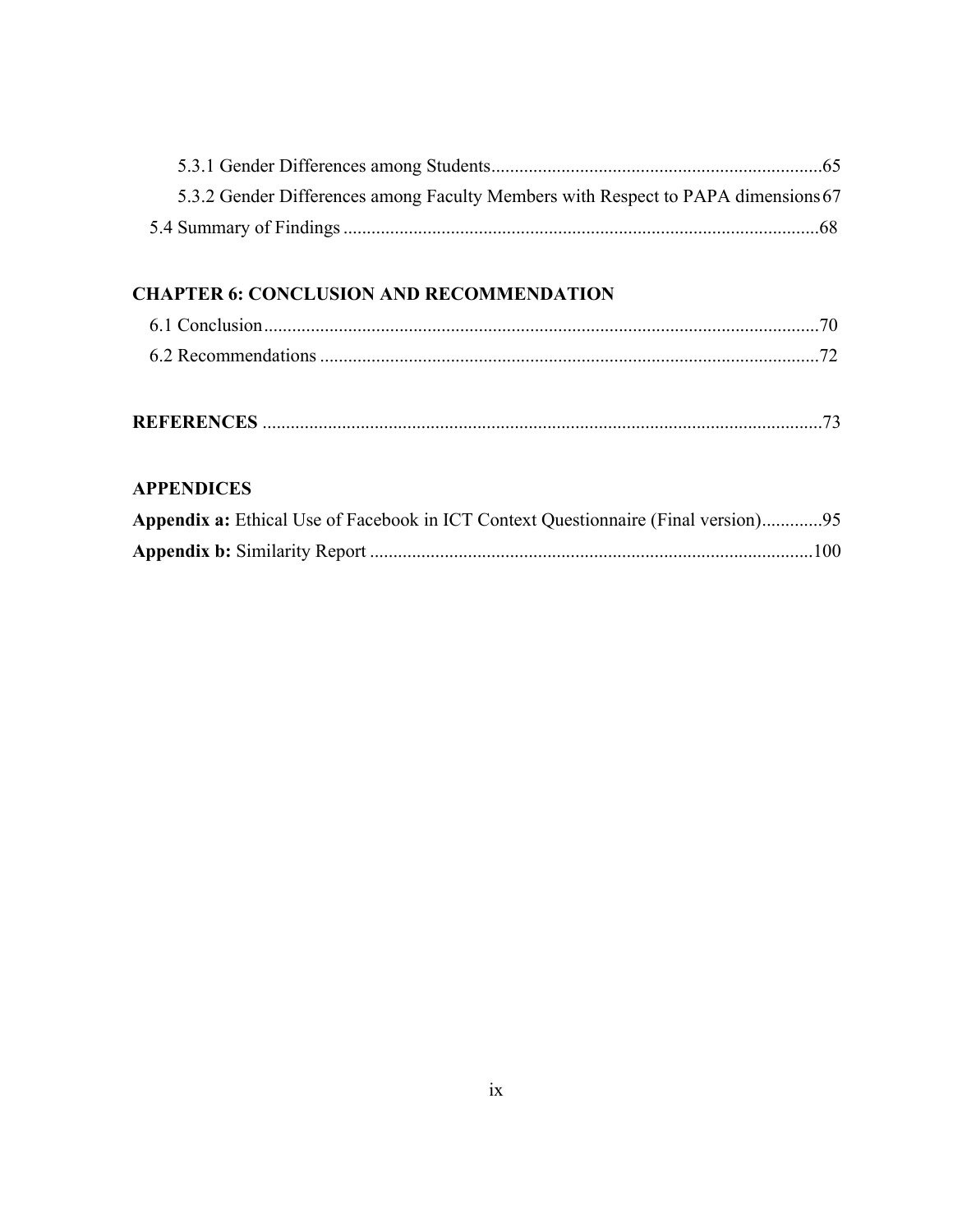## <span id="page-11-0"></span>**LIST OF TABLES**

| <b>Table 5.1:</b> Descriptive parameters of students and faculty members' views with PAPA |  |
|-------------------------------------------------------------------------------------------|--|
|                                                                                           |  |
|                                                                                           |  |
| Table 5.3: Statistical differences between students and faculty members regard to PAPA    |  |
|                                                                                           |  |
|                                                                                           |  |
|                                                                                           |  |
|                                                                                           |  |
|                                                                                           |  |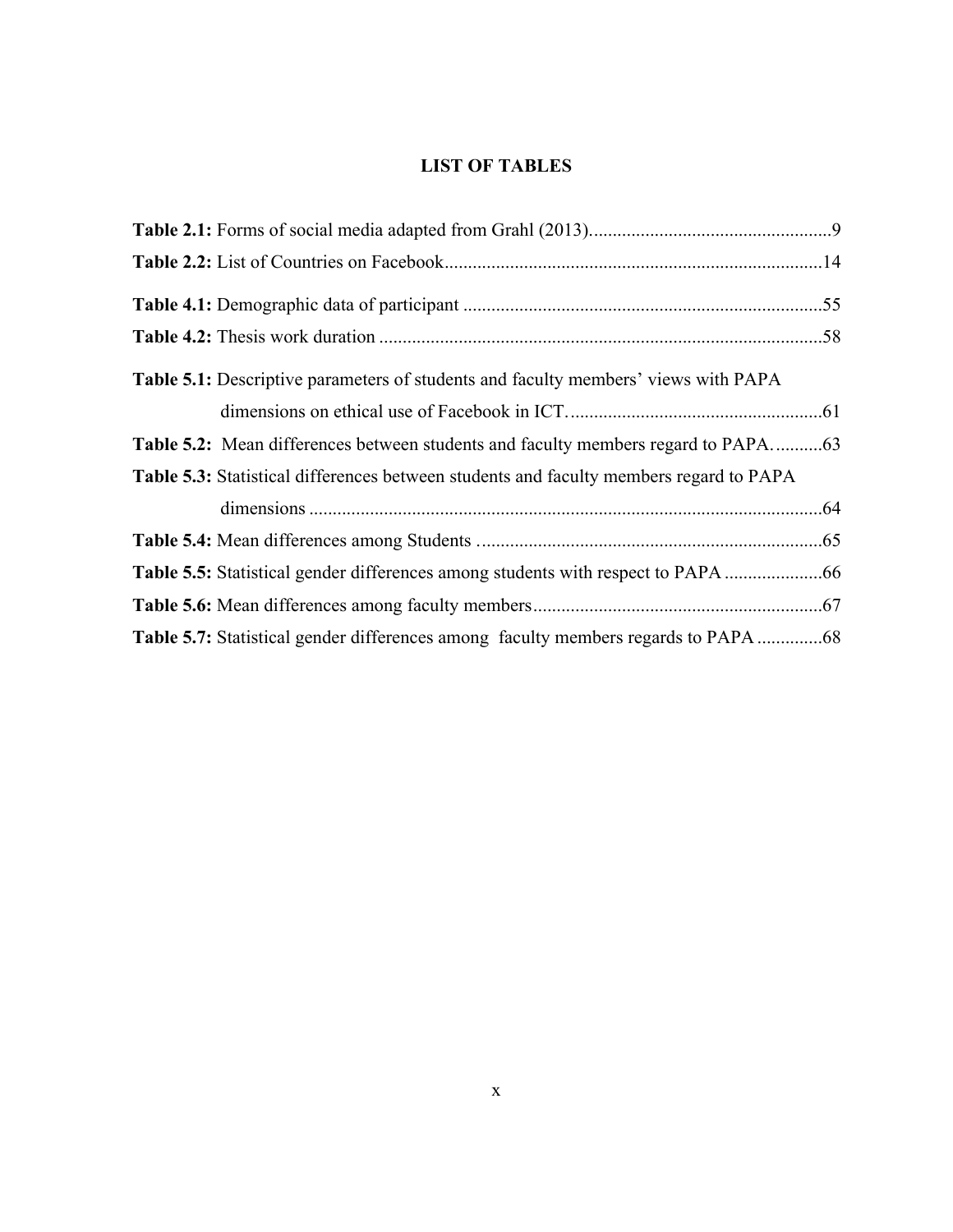# <span id="page-12-0"></span>**LIST OF FIGURES**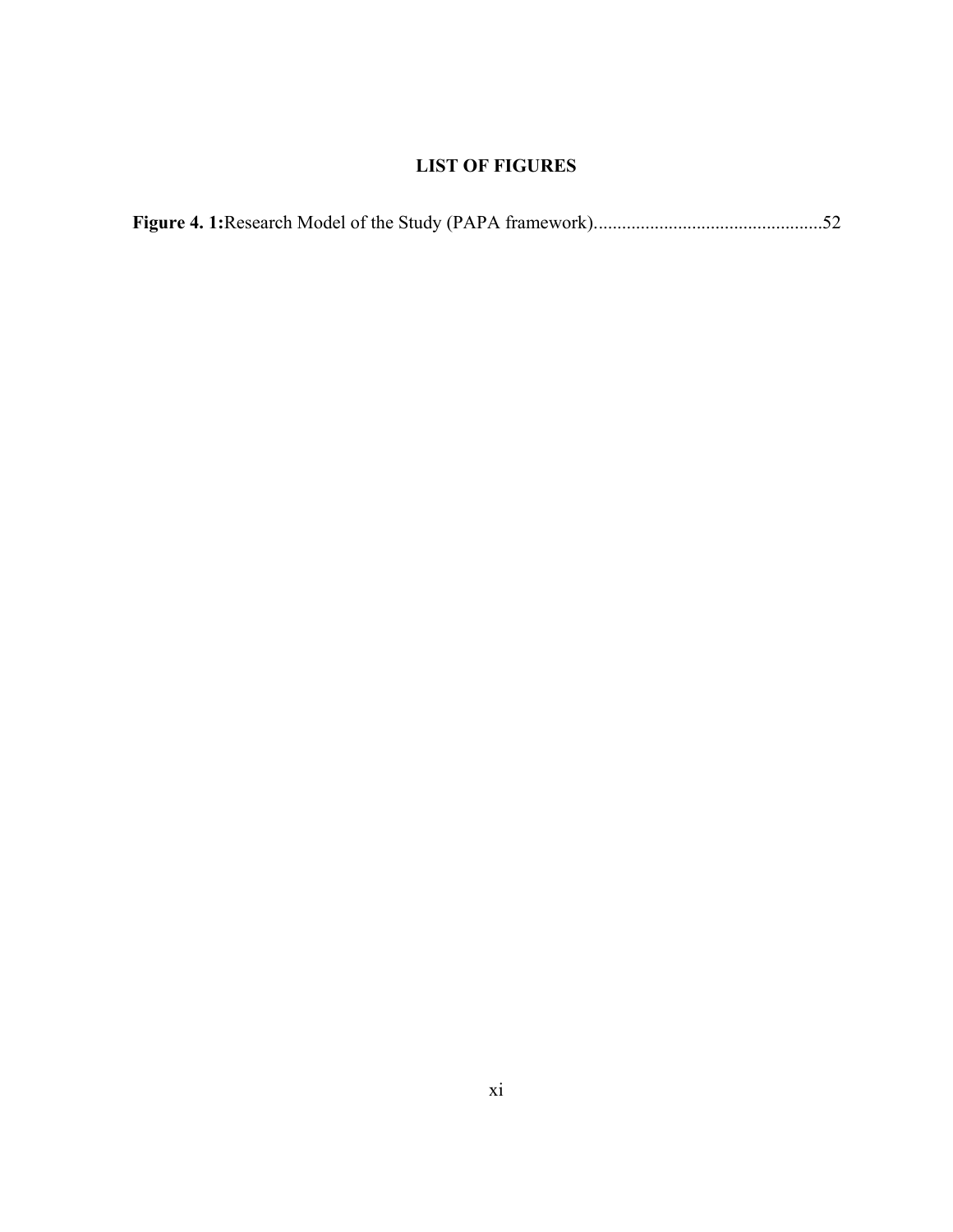# <span id="page-13-0"></span>**LIST OF ABBREVIATION**

| ICT:         | <b>Information Communication Technology</b>   |  |
|--------------|-----------------------------------------------|--|
| PAPA:        | Privacy, Accuracy, Property and Accessibility |  |
| PC:          | <b>Personal Computer</b>                      |  |
| SNS:         | <b>Social Network Sites</b>                   |  |
| FB:          | Facebook                                      |  |
| TV:          | Television                                    |  |
| <b>RSS:</b>  | <b>Really Simple Syndication</b>              |  |
| US:          | <b>United States</b>                          |  |
| SNA:         | <b>System Network Architecture</b>            |  |
| <b>CNN:</b>  | <b>Cable News Network</b>                     |  |
| SLA:         | Software License Agreement                    |  |
| AVG:         | <b>Anti-Virus Guard</b>                       |  |
| UAC:         | <b>User Account Control</b>                   |  |
| <b>CMC:</b>  | <b>Computer Mediated Correspondence</b>       |  |
| NASW:        | <b>National Association Science Writers</b>   |  |
| <b>ECAR:</b> | Center for Applied Research                   |  |
| GPA:         | <b>Grade Point Average</b>                    |  |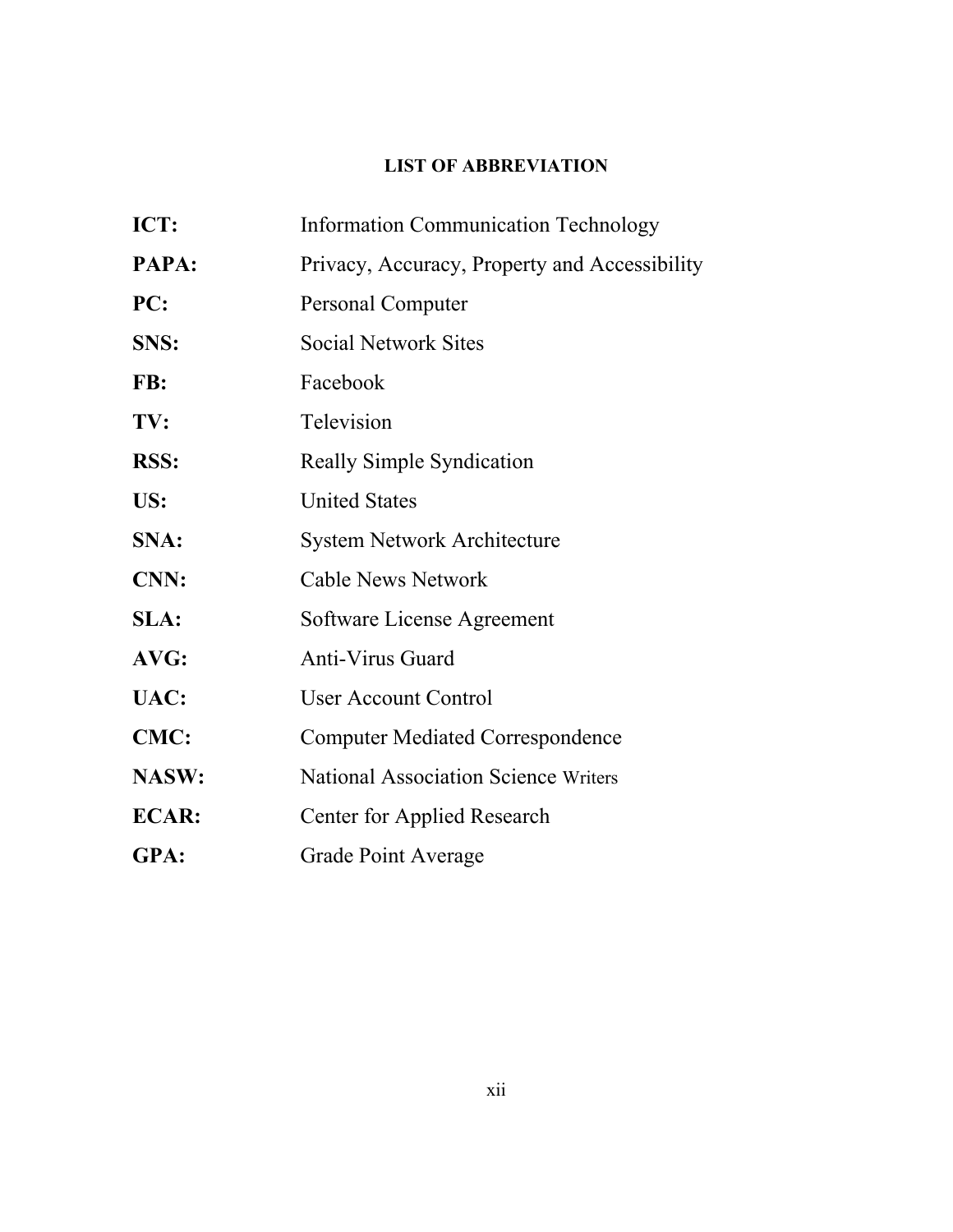#### <span id="page-14-0"></span>**CHAPTER 1**

#### <span id="page-14-1"></span>**INTRODUCTION**

Social networking refers to a variety of Internet-based services and moveable devices that let users to take part in interactions, create user generated content, or participate in online groups. Types of Internet services typically associated with social networks are commonly referred to as Web 2.0, includes blogs, wikis, status updates, social bookmarks, social networking sites etc. These groups overlap to some extent. For example, Twitter is a status update service as well as social sharing sites. Similarly, users of social interacting sites like Facebook can share photos while users at the same time can follow others on SNS, like Pinterest.

Like the way Internet has transformed how people acquire music, organize holidays, and carry out research on school-based projects, it has also influence how interact socially. By using SNS, individuals are able to share videos and news, pictures, stories, share thoughts on blogs, and partake in online dialogs. Also, SNS let a person, institutions, establishments, governments and politicians to relate with a huge number of individuals. In concurrence with the increasing online action there are worries about the way in which private information made public by SNS users could be gathered and evaluated.

The advanced expansion of Facebook usage allows it for educational purpose. For now, many social system administrations are accessible, the most commonly used systems are school links. It seemed to be well known among university students in the academic environment that was a significant part of their social life (Jenny, 2013; Mason, 1986). In this research, the expectation is to provide an improved understanding of Facebook as a tool to increase learning and the learning of ethical issues following its use by faculty members and students to support classroom practices. Today, combined learning is widely adopted in the field of higher education to facilitate better learning for students inside and outside classes, but ethical issues associate with its usage has been on the increase. The popularity of mixed learning can lead to changes in education, training and instructing in higher schooling (Petrovic et al., 2013). Students can request a comprehensible platform for instructing and learning and other important policies to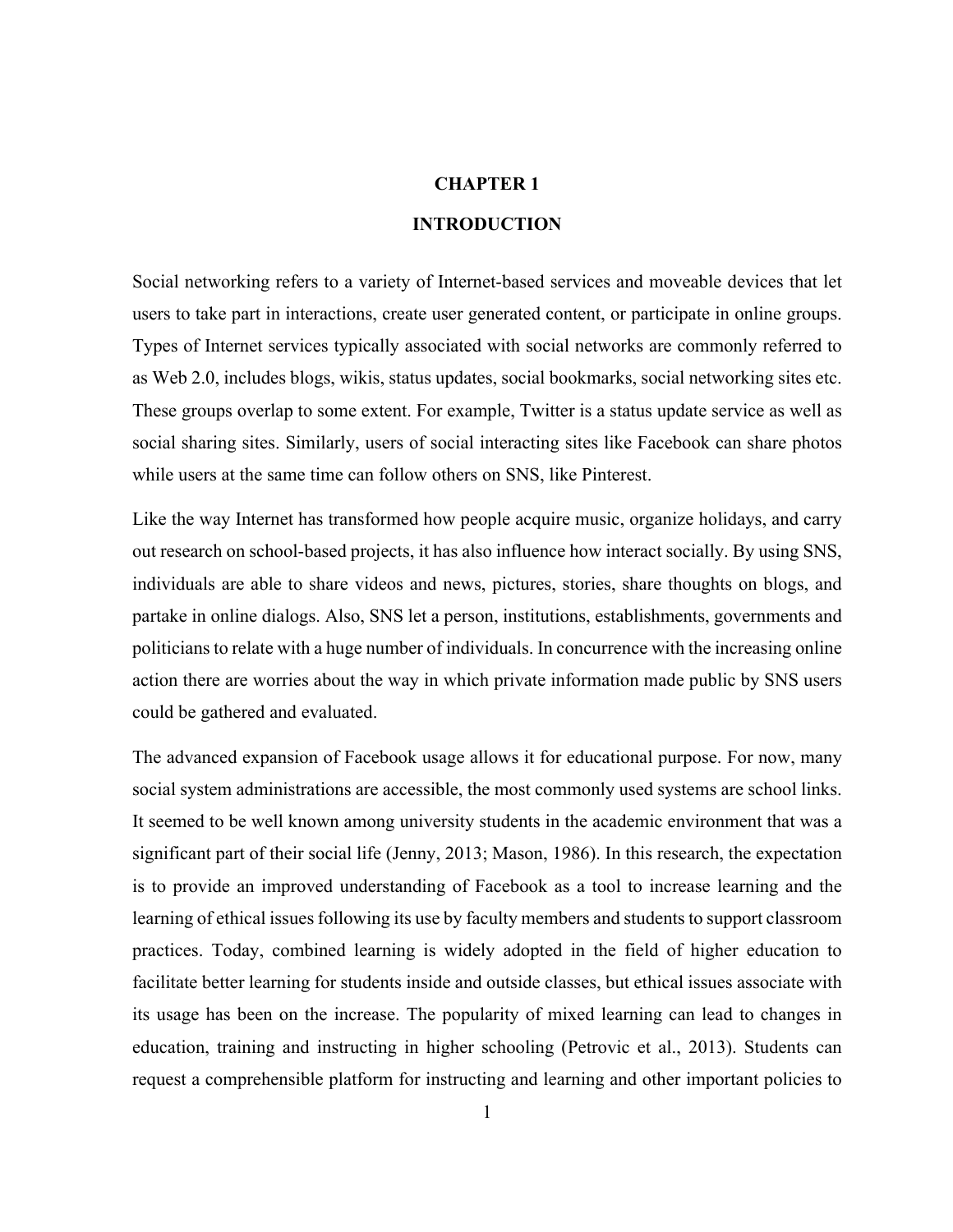facilitate access and experience of science and classroom knowledge and other ethical issues related to Facebook. However, in some institutions such as the Rwanda University of Science and Technology, most faculty members and students have conservative attitudes towards the use of new pedagogy to carry out teaching and learning activities as a result of possible upward ethical challenges. Gosling et al. (2007) wrote that several higher education students are using social networking and SNS such as Facebook for social activities and increases in use, and students earn seriously popularity, but most university students in Africa sees it as a distraction to make 'effective learning and complaints. Shembilu, (2013) shows that many Tanzania universities do not use this contemporary and enhanced way of learning and social networking. Petrovic et al. (2013), defined Facebook as a platform for student and staff for sharing information, between students, staff of a department and maybe a whole school and is capable of providing data on various scenarios which describes how Facebook can be integrated to improve learning and ethical usage can be improved. The case study finally ends with problems to ponder not only for faculty members, but numerous participants in advanced learning which are mostly students and higher learning experts.

The emergence and development of business social networking locales, for example, Facebook, Friendster, LinkedIn, Live Journal, and MySpace has been broad and far reaching (Boyd, 2008 and Ellison et al., 2007). Given the rising fame of Facebook, it appears to be intelligent to consolidate this prominent tool with the objective of enhancing web educating and learning. Further, since students encourage the sharing of information something else, the technologies utilized as a part of social networking locales help dialog and make closeness among online students, as they can connect and manufacture group in a socially and learning constructed network. The colossal improvements in information and correspondence technologies and expansion in the utilization of Facebook conveyed numerous chances to various fields and particularly to separation learning (Aydin and Tirkes, 2010). In the course of the most recent decade, foundations of advanced learning around the globe have perceived separation learning as a feasible option (or supplement) to conventional, classroom direction (Larreamendy-Joerns and Leinhardt, 2006). Separation learning utilizes network innovation, different mixed media tools and programming like video conferencing, joint effort, online examination gatherings,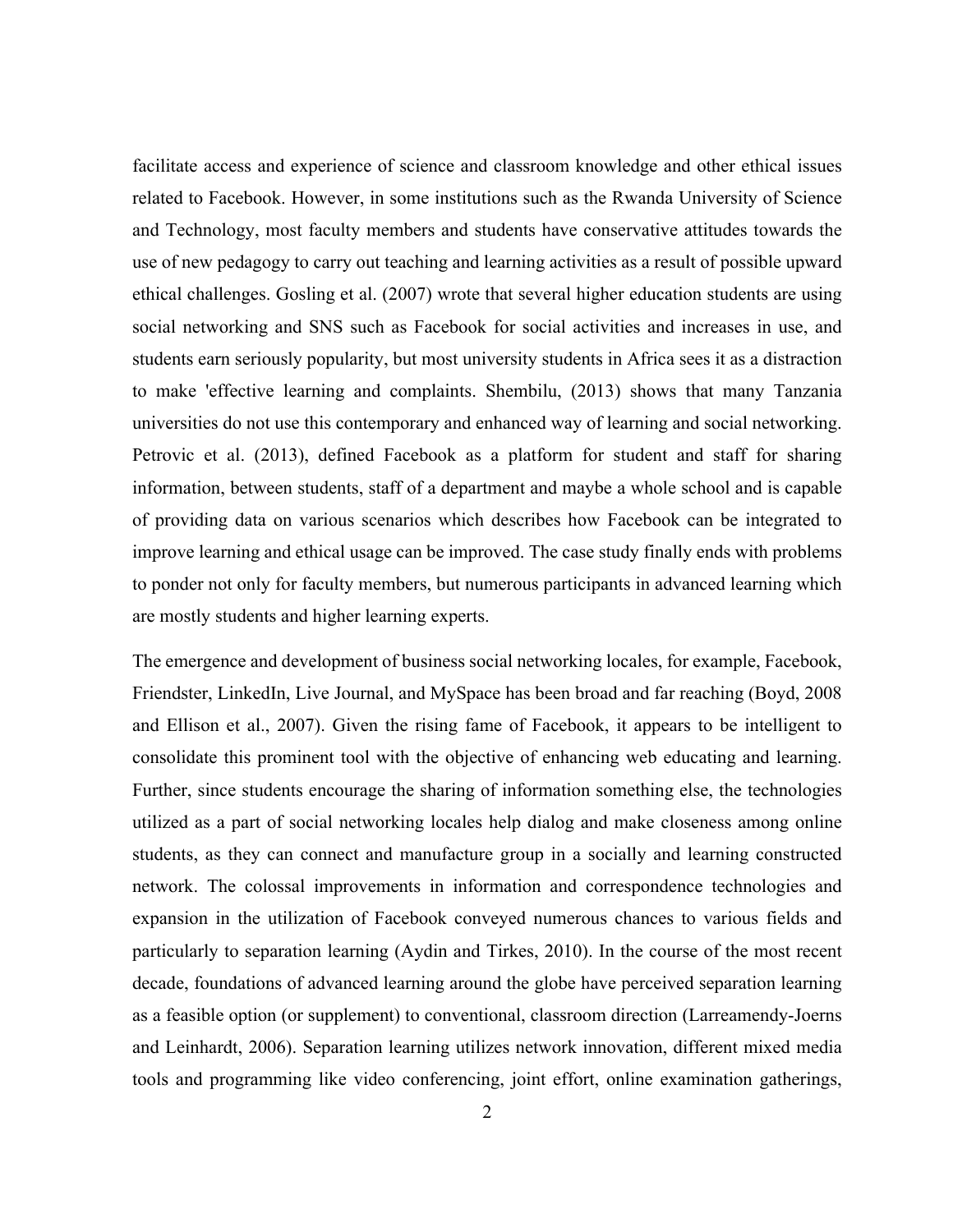composing, try to make, fuse, convey vital information and use the internet capabilities to upgrade the process (Kamsin et al., 2005; Huremovic et al., 2010). It has become an instruction to incorporates concentrated use of separation learning electronic media and where the learning procedure is generally isolated in time and space. Dissimilar to customary (vis-à-vis) instruction where students can't take courses whenever, yet at the time dictated by instructive organization, and flexibility of separation learning empowers students to improve their knowledge at their own pace, at a spot and time of their decision. They can review the information as frequently as they need contingent upon their advantage, needs and ability level. Thus, separation learning is particularly valuable for students who experience troubles in going to customary classes, for reasons of separation, individual challenges and obligations, work, family or social responsibilities.

#### <span id="page-16-0"></span>**1.1 Problem Definition**

SNS usage such as Facebook in educational and social life has developed into an important measure of all institute of learning including graduated and undergraduate level. Succession of research has been carried out in this field, however many of these studies analyze Facebook as a single entity. Ethical issues associated with its use will be investigated and various views will be seen and critically examined based on ethics (Mason, 1986; Petrovic et al., 2013). Conclusions from earlier studies by Balakrishnan and Gan, (2016); Schlenkrich and Sewry, (2012); Sobaih et al, (2016) showed that SNS have an abundant probable at refining learning practice over active communication and cooperation. Nevertheless, there still exist a huge gap that needs to be examined further as only a few studies on ethical perceptions or opinions of faculty members and students of higher education have been carried out in this regard (Weiss, 2017). Therefore, there is a need for awareness and comprehensive study of higher education faculty members and students' perceptions of online SNS Facebook and ethical issues associated with its use.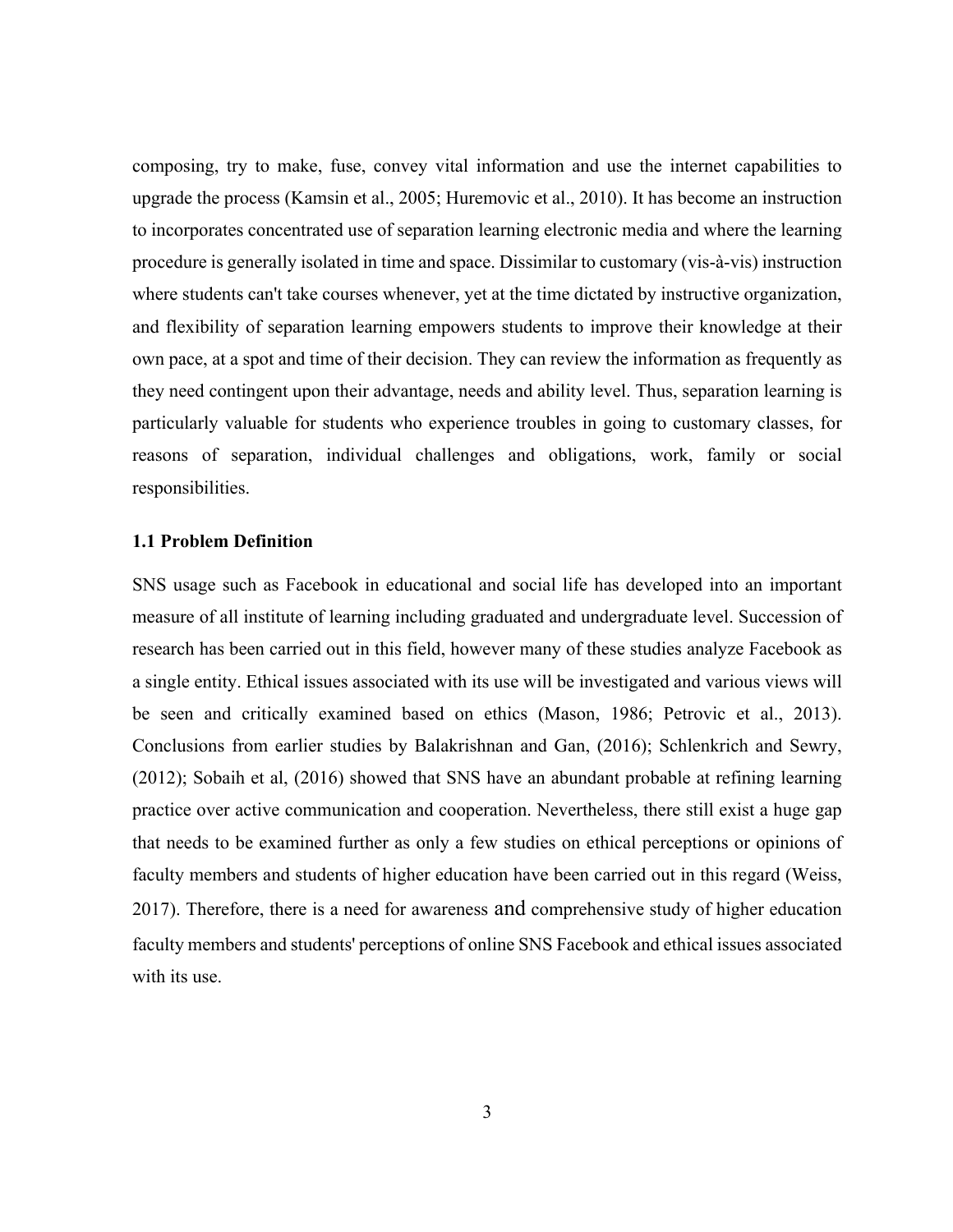#### <span id="page-17-0"></span>**1.2 Significance of this Study**

The significance of the research states as follows:

- The significance of online media for teaching and sharing information will be analytically examined starting from point of view of learning professionals and the student's perspective too.
- Views and conflicting interest on the topic will simply be acknowledged and resolved while new solution is proffered on ethical issues.
- To carry out research on current literature, regarding information, information sharing and ethics, community involvement, opinions of higher learning experts and student's opinion on ethical concerns about the use of Facebook. Improved knowledge of the study issue and associated problems will be gotten from the detailed analysis of the applicable information of learning rule on the use of Facebook policy for instructing and the ethical issues related with its use.
- To proffer recommendation centered on the results to afford the opportunity for better usage of Facebook and ethical issues in learning and offer a better channel for more study on the topic.
- It is important to identify any notable differences between higher learning professionals and students on ethical use of Facebook in ICT setting.

#### <span id="page-17-1"></span>**1.3 Aim of the Study**

The aim of this study is to investigate on ethical use of Facebook in ICT context by Recognizing and evaluating views of students and faculty members and how ethical issues that come with the use of Facebook can be reduced, from students and faculty members opinions, using PAPA framework. More ethical issues will be look into critically in the scholarly concept and how they can be deal with to the barest minimum. PAPA are still mainly unresolved issues that are faced in SNS usage today and there is evolving facet of technology which is premature integrated into scholarly system with new situation which require attention from ethical perspectives (Başaran, 2017).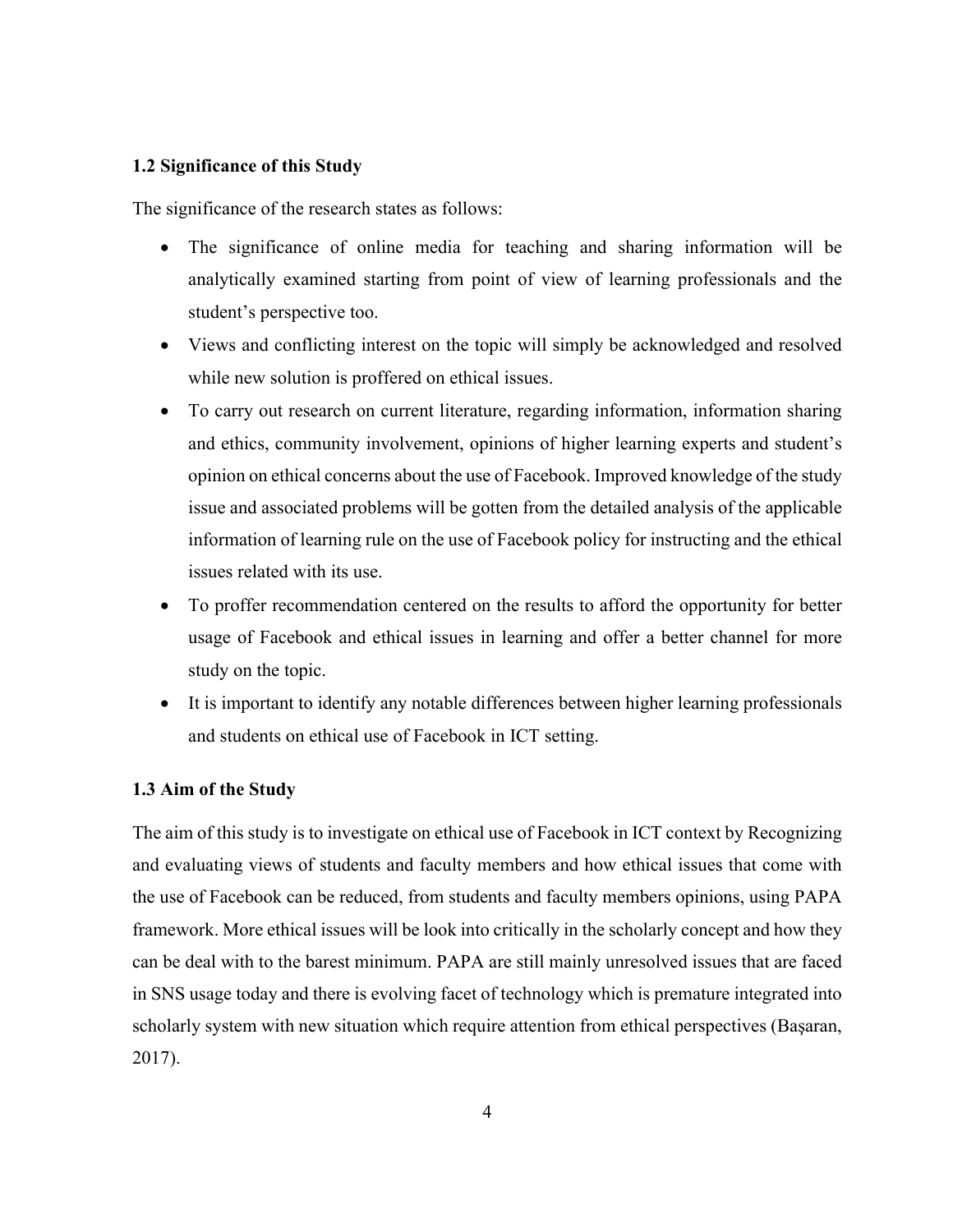#### <span id="page-18-0"></span>**1.4 Research Questions**

Below are the study problems which will be responded to in the research:

- What are the views of university students' and faculty members on ethical use of Facebook in ICT context?
- Are there any significant differences amongst faculty members and student's views on ethical use of Facebook with respect to PAPA dimensions?
- Are there any significant differences in views of faculty members' and students on ethical use of Facebook in ICT context in the dimensions of privacy, accuracy, property and accessibility with respect to gender?

a) Are there any significant differences with respect to gender among students' views on PAPA dimensions?

b) Are there significant differences with respect to gender among faculty' views on PAPA dimensions?

#### <span id="page-18-1"></span>**1.5 Limitations of the Study**

The possible limitations that may be encountered in this thesis study may be: Due to limited time and budget resources, there may be bias samples within the scope of the researcher's current research, personal understandings by the student, and sample mistakes that may be present in the results. The convenience sampling method was used the results could be interpreted with caution. Only privacy, accuracy, property and accessibility aspects were considered in this study. This study is restricted to Facebook usage only.

#### <span id="page-18-2"></span>**1.6 Thesis Overview**

**Chapter 1:** This is the first chapter of the thesis; it gives details on the ethical usage and the views of higher learning professionals and students view on SNS (Facebook) usage for learning, the problem definition, the importance and significance of this study, various objectives and objective of this study and limitation of this study and on a serious note the step by step approach used in the study.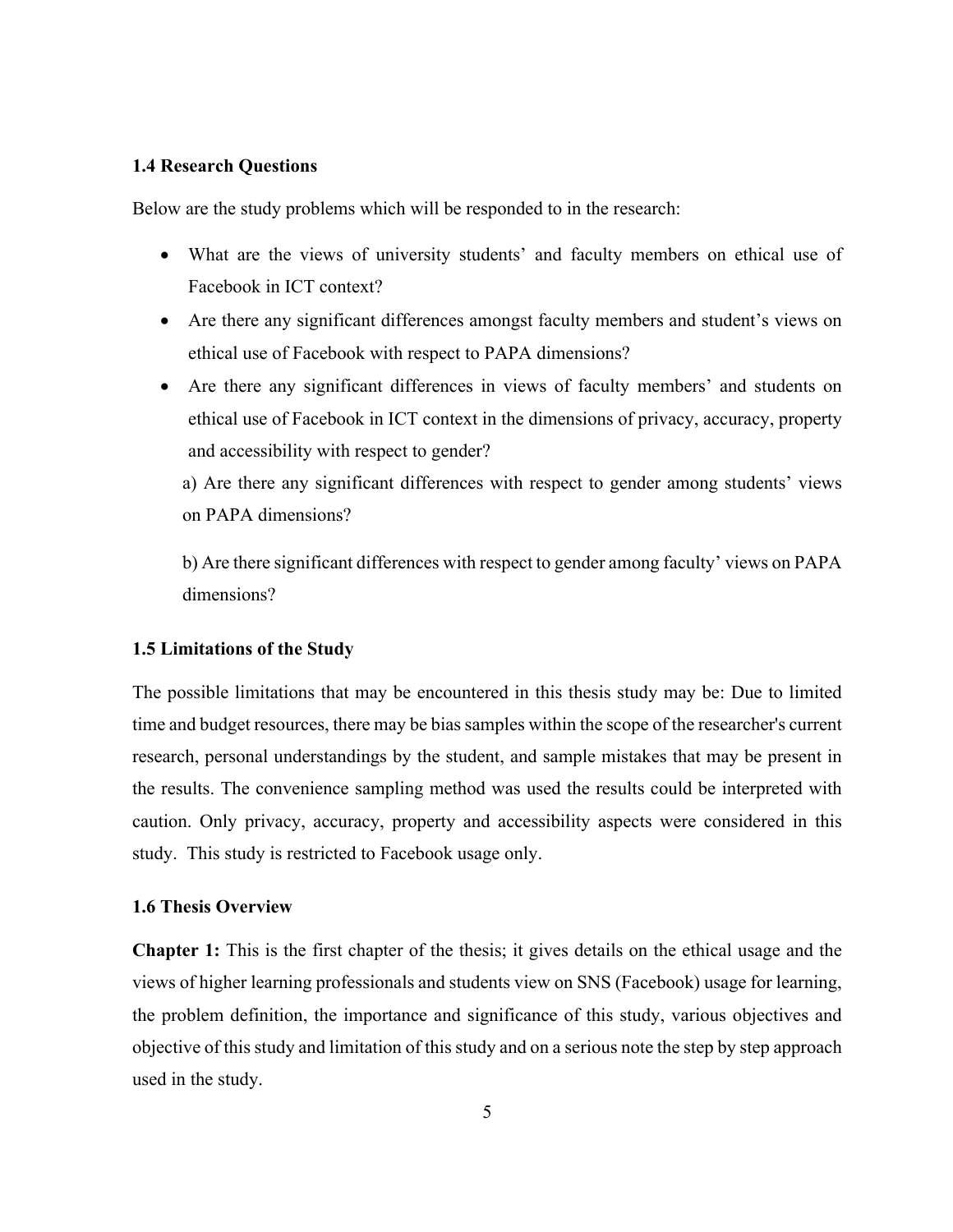**Chapter 2:** This chapter presents various related research on the ethical use of Facebook by faculty members and students for learning and other scholarly activities like social survey.

**Chapter 3:** This chapter offers the theoretical outline of different dimensions of the model and principles that will form the basis of the ethical usage of SNS Facebook by faculty members and students for learning.

**Chapter 4:** This chapter dwells on the study method that is applied in this research, the study model, participants, research setting, method of data collection, the instrument used in data collection, the data analysis technique that was used, and the data collection procedure will be discussed also.

**Chapter 5:** The result of the data collected, analyzed and discussed extensively.

**Chapter 6:** This chapter includes the conclusion on the study, recommendations on the study, areas of future research and suggestion which may be adopted for further study in the field.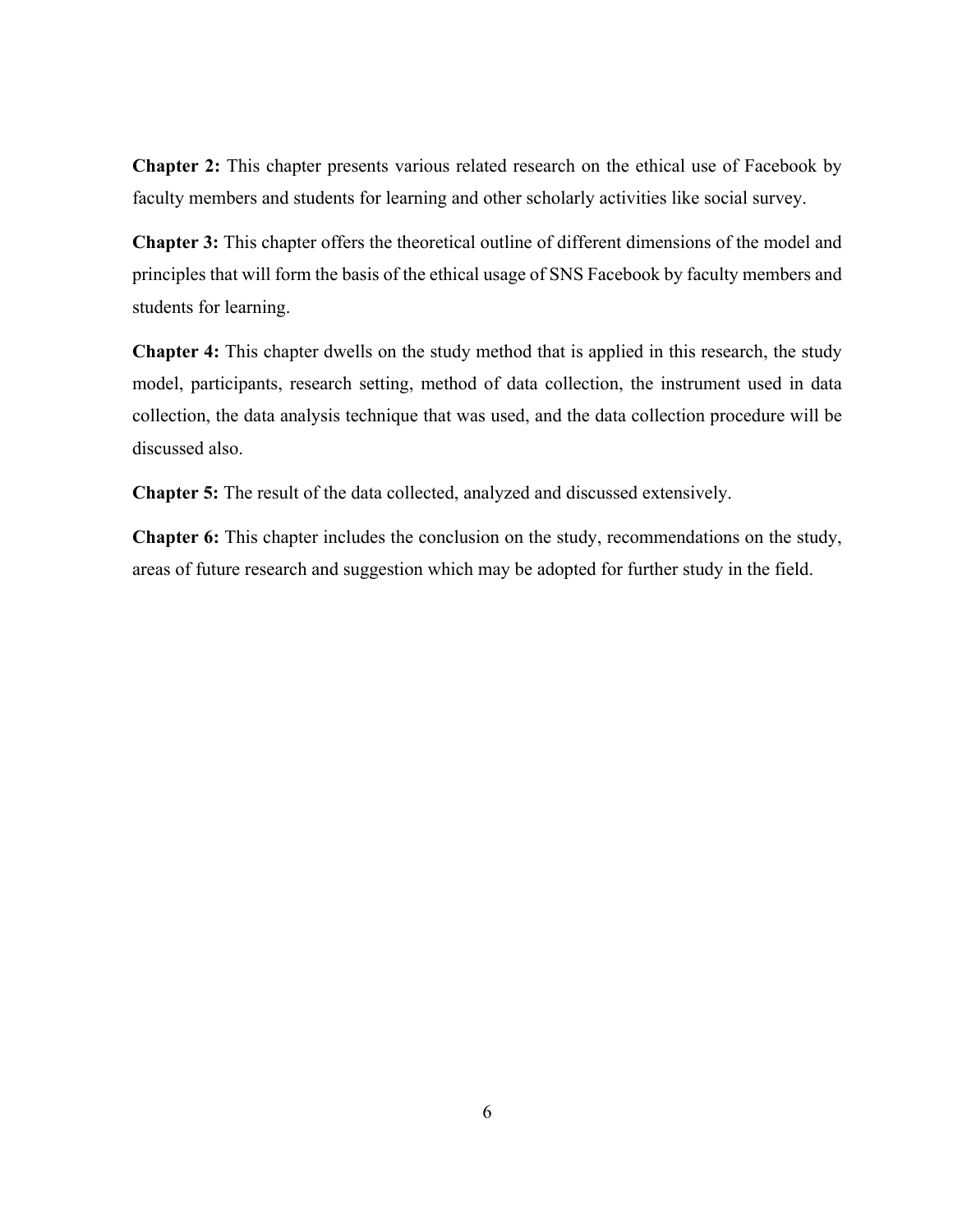#### <span id="page-20-0"></span>**CHAPTER 2**

#### <span id="page-20-1"></span>**LITERATURE REVIEW**

#### <span id="page-20-2"></span>**2.1 Social Media**

#### <span id="page-20-3"></span>**2.1.1 Introduction and Background**

Social media is defined as a web site and a group of interactive platforms, Internet applications, based on the conceptual and technological basics of Web 2.0, that permits users to make and share user-generated content (Kaplan et al., 2008). Social media, allows users to make and share content and partake in social networks (Mao, 2014). Safko and Brake, (2009) state that social media also denotes actions, activities and practices between groups that collect data from the Internet, information and response to share, and web-based applications that offer a usefulness for creating and transmitting content via messages, images, video, and audio.

Daily reports show that the amount of social networking operators is increasing dramatically globally; In addition, social networking opportunities are more effective. And, social networks are more or may less difficult and available; somewhere people of all age can make and share content, and relate simply over social networks. Social media comprises of video, podcasts, message, audio, images, and other software messages. In nowadays, social media is unquestionably among the many most very influential sources of information and update, as a well as constant news supported platforms such as Twitter, Facebook and Wikipedia (Ralph and Ralph, 2013). Then social networks include a variety of on-line technology tools that allow users to easily connect across the internet and disseminate information and properties.

#### <span id="page-20-4"></span>**2.1.2 Web 2.0 Technologies**

Web 2.0 Technology – is a web-based service that is centered on user-generated content such as Flickr, Facebook or YouTube (Klopfer, et al., 2009). Social media - a type of computersupported connection that occurs by Web 2.0 technology, resembling the idea of Tim Web 2.0, which described the change in the digital are, when the Internet is a way by which shared acumen (Tim, 2005). The data is active and numerous; in which the software is in continuous beta, and the relationship is significant than knowledge. It is a social, original and collective space where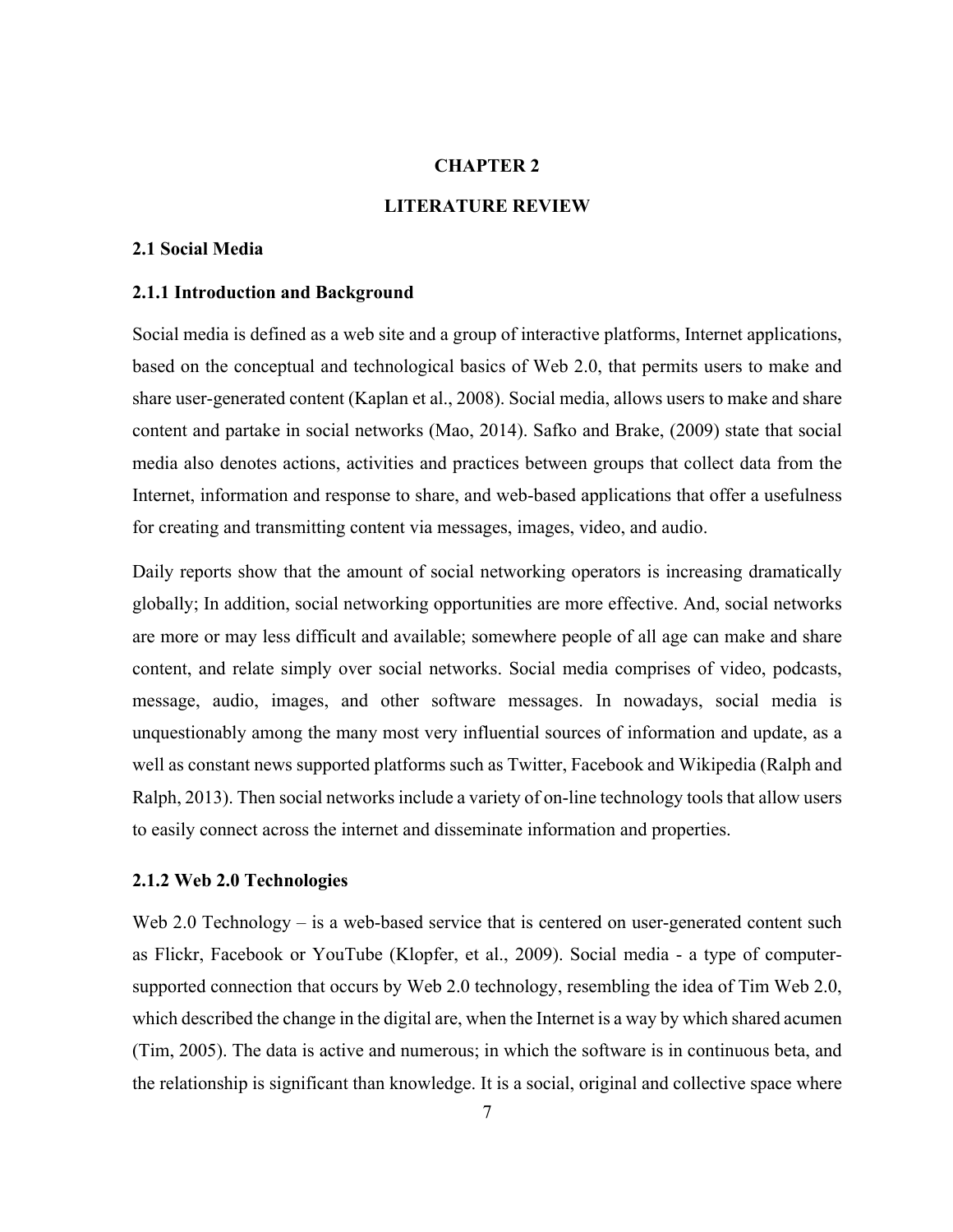minor pieces are freely united. Advent of Web 2.0 was preceded by the normal use of the social media term, but it includes all the crucial thoughts. Conceptualization signals a model move in the way it now communicates and interacts with the ideas of both users and developers. This practical reorganization of the web was developed in individual and social drive, where it requires a platform for interaction between people. This social network now extends outside the PC to the related devices we wear and convey; thereby personalizing the Web as Platform articulation. Tim (2005), the space for the use of collective intelligence, lives on Shared and permanently improved data. Its tools are easily, designed for simplicity and functionality, and device markup - to create a rich user interface.

Web 2.0 makes it easier to create and upgrade online social networking sites in the digital context. Constantinides et al. (2008) defined social media in five parts.

Five major groups of social media acknowledged includes:

- 1) Blogs, which are identified as online diaries in which individuals or corporations can upload and share videos, images, thoughts and links to other web pages;
- 2) Social Networking is a place in which the user can create their personal web sites for sharing information;
- 3) Content of the community are websites where some kinds of content could be downloaded and transmitted to others;
- 4) Forums / dispatch sheets are sites focused on exchange of thoughts and information, as a rule and special interests;
- 5) Content Aggregators or platforms that let users to completely modify the web content they want to use.

Many social media platforms offer structures such as chat, remarking, evaluating, updating the status and exchanging information for its users. Also, the main structure of social networks is a constant connection to multiple recipients. Social networks have streamlined the sharing of videos, images, thoughts, compassions and displeasures to the globe, and find quickly that people commented. Social networking sites frequently comprise social networking services to simplify interaction and communication between individuals in the computer-generated public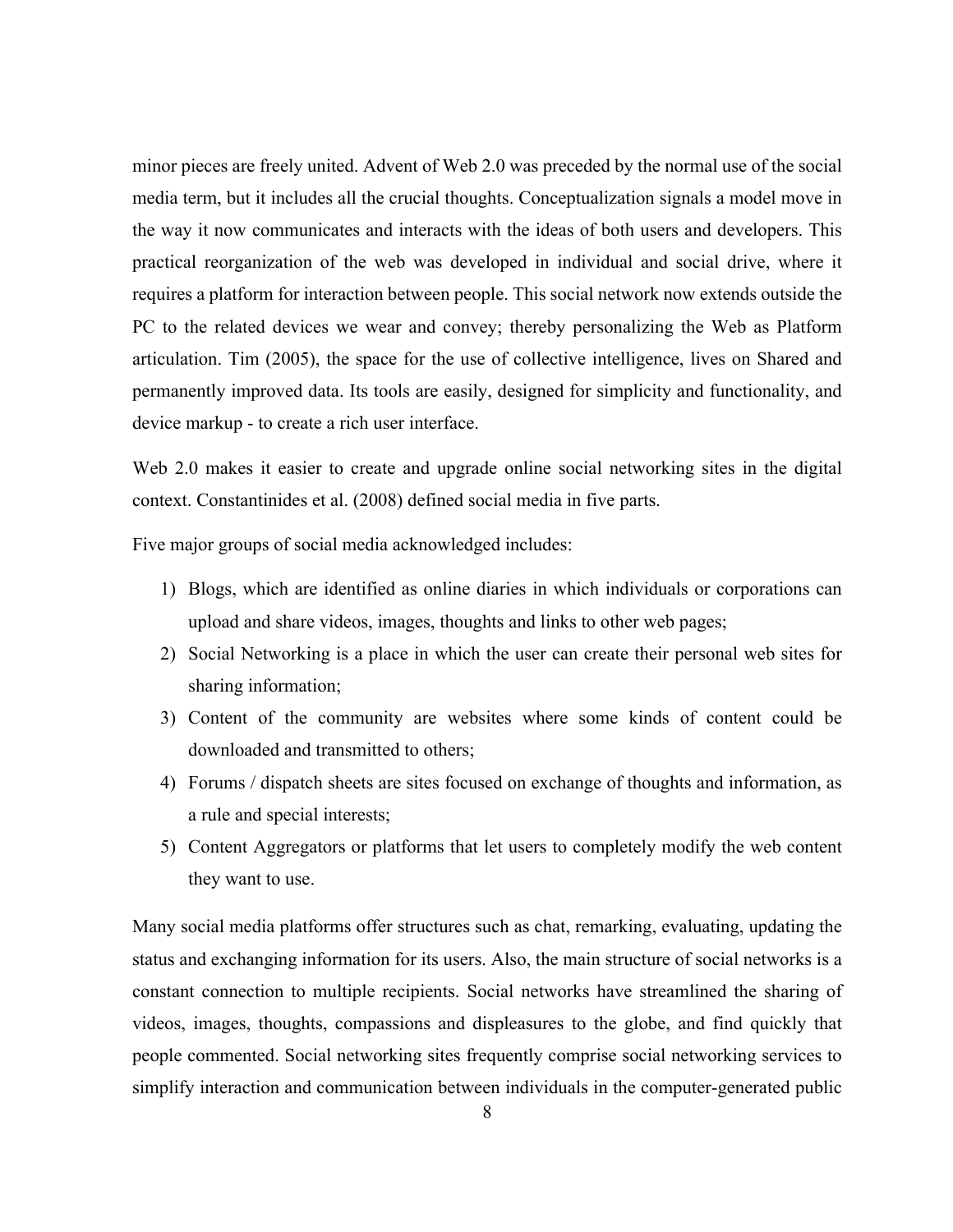with Internet social networking sites like Facebook, Twitter, Instagram, YouTube, MySpace, and the rest. That is one of the advanced forms of social networking that offers a contemporary way of communicating and exchanging information for its users (Haenlein and Kaplan, 2010).

#### <span id="page-22-0"></span>**2.1.3 Various Types of Social Media**

Social networking sites let users and groups to create, cooperate, and modify user-generated content. The main features include a rich Web 2.0 user interface where users relate with data that is generated dynamically based on user effort. Users act as site members through surveys and comments and allow users to sort and locate Web information. Features 2.0 form a firm basis for social networking, as noted by Kaplan and Haenlein (2010), and the opposite of the association is marked by managers (Hendler and Golbeck, 2008). Social media exist in different types, which are seen in Table 2.1 below.

| Forms of social media                  | Description                                                                                                                                                                                                                                                                     |
|----------------------------------------|---------------------------------------------------------------------------------------------------------------------------------------------------------------------------------------------------------------------------------------------------------------------------------|
| Social<br>networking<br>sites<br>(SNS) | Users create a profile to connect with their friends or other users with the same service<br>or interests. Profile includes personal information of users. SNS offers different<br>means by which users can connect with each other. E.g, SNS contain Facebook and<br>LinkedIn. |
| Bookmarking sites                      | This service let users to save searches and organize links to different resources and<br>web sites. Most services let you to mark shortcuts for easy searching and searching.<br>E.g. booking reservation.                                                                      |
| Micro blogging sites                   | This services that combine SNS and blogs, and again is inadequate in relation to<br>edited message mass. Users must subscribe to these services. E.g microblogging sites<br>are Twitter.                                                                                        |
| Media sharing sites                    | These services let uploading and sharing media, like videos and photos of users, and<br>for users to make comment and write to the media. E.g, multimedia sharing platform<br>like include YouTube and Flickr                                                                   |
| Social news sites                      | This services that allow several users to choose on news write up and link them to<br>outer items sent by users. News write up that receive the majority of polls are shown<br>clearly on the site. E.g. Digg and Reddit.                                                       |
| Blogs and forums                       | Blogs are like a series of online magazines that allow other users to share feedbacks<br>on blog posts. Groups let listed users to chat with several other users by sending<br>messages. E.g, Wordpress.                                                                        |

<span id="page-22-1"></span>**Table 2. 1:** Various types of social media adapted from Grahl **(**2013)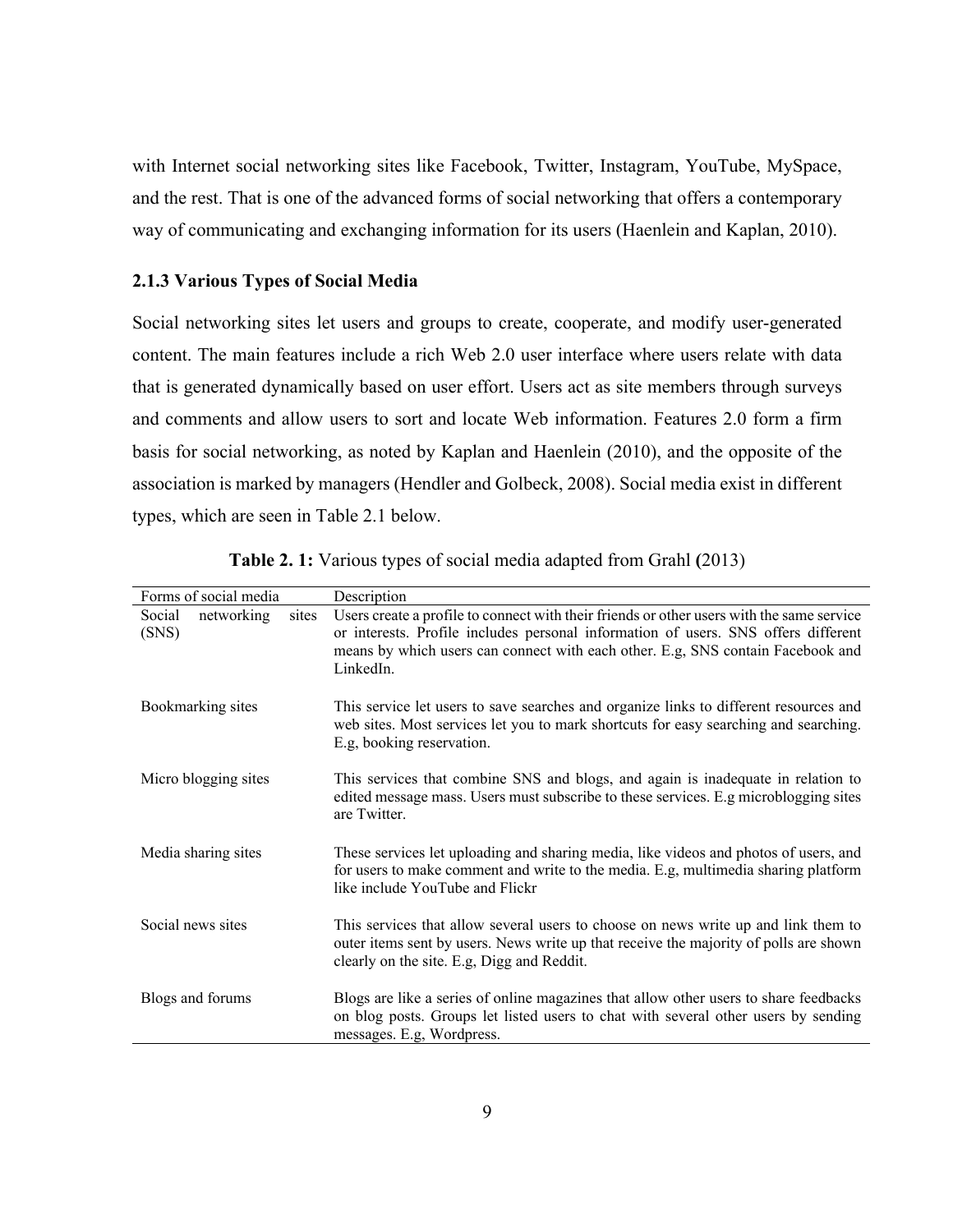Table 2.1 illustrates several methods of social media, which users may be able to connect and relate to others, if or not, be that their colleagues at work or friends, or outsiders. The attractiveness of social media, as demonstrated by figures (Curtis, 2011), Facebook, equal to 1.1 billion users, Twitter has 500 million registered users, Flickr's photos kept 8 billion and had 87 million of users, and LinkedIn - 225 million users, while MySpace boasts of 25 million users, was characterized the feat of Web 2.0 (Curtis, 2011).

#### <span id="page-23-0"></span>**2.2 SNS Impact on Students and Faculty Members**

The framework was brought out by thought that started individually for every of the writers in a joint operation, by analyzing our understanding of SNS, because it was significant for advanced learning (and maybe because it's not), the structure has rapidly appeared. This was not conclusive, but its intentions were beneficial as a tool to excite dialog. The rapid revolution of the Internet into a social network Tim (2005) associated with technological change, just like the use of the browser, rather than desktop application, mobile technology development and the accessibility of cloud computing. As such, platforms and services, such as wiki, social network sites, online groups, blogs, and social labeling apparatuses, turn into significant routines in life, and learning contexts.

These tools, technologies, and services can also impact how individuals learn, communicate, and build awareness (Kolbitsch and Maurer, 2006). Students can actively participate in communication with other people and participate in creating content (for example, contributing to wiki articles, posting private information, taking part in group discussions, blogging, and tagging properties). The difference among users and content creators stopped existing Bruns (2006), since anyone can use social networks to circulate their information of the simple and inexpensive way. As a result, SNS allows to work with a large number of heterogeneous users (Tapscott and Williams, 2006).

The online Encyclopedia Wikipedia is a good example of huge set of volunteer operators create the world's biggest wiki-based by researchers, students, educational professionals (Cress et al., 2013; Halatchliyski et al., 2014). The impression of utilizing SNS for partnership modified to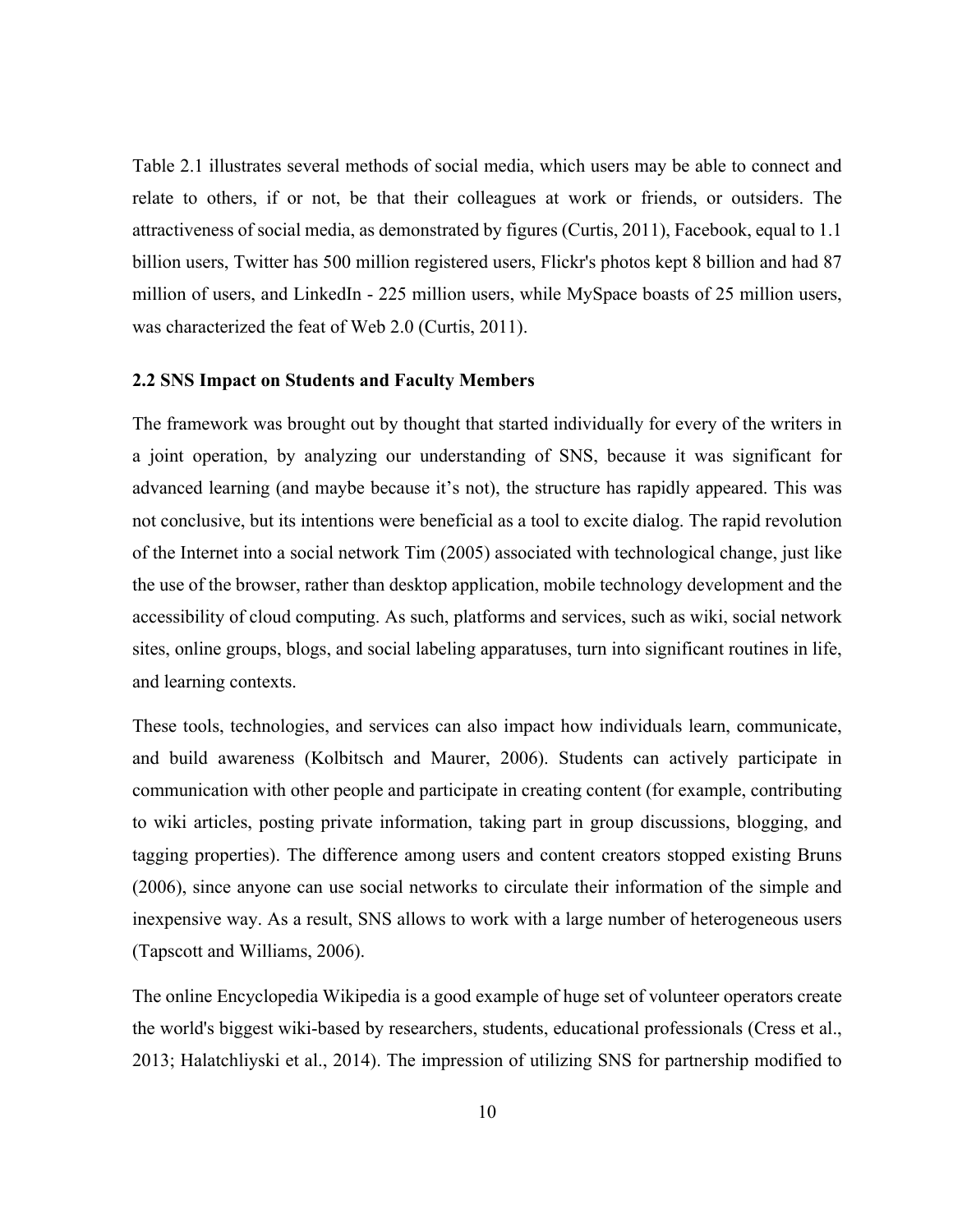numerous other perspectives like information managing (Levy, 2009; Matschke et al., 2012). Collective social networks also cause variations in formal educational and learning environments.

#### <span id="page-24-0"></span>**2.2.1 Social Interactions**

SNS play a significant portion in the growth of social interaction between students and the public in general, which means expanding the boundaries of learning from the classroom blocks to be inside the community. Gruzd and Goertzen (2013) identified three educational ideologies relating to social science learning networks:

**Principle 1:** *Social Connections Motivate* - This means students get to take measures that are associated with social communication or community advantage (for example, reprocessing) is regularly much simple.

**Principle 2:** *Teaching Teaches the Teacher,* wherever old-fashioned learning circumstances the effort and difficulty of mind instead of being socially involved, won't aid students in learning, not to mention teaching evolution.

**Principle 3:** *Instant Feedback Improves Learning* at a point quick and several responses improve understanding and knowledge.

#### <span id="page-24-1"></span>**2.2.2 Informal Science Learning**

Informal science learning denotes to the process that take place outside of the school environment, that is not mainly designed for school purpose but is also designed to participate in the current curriculum. It is voluntary and not mandatory for participation Hul et al. (2015), which also includes activities related to SNS (television, radio and cinema, PC), research institutes, cybernetics in young people, in and extracurricular courses. Informal science learning is increasingly attractive to people all over the world because it permits enhanced understanding of scientific and usual occurrences, and it is better to retain it as it involves the student's individual understanding (Battrawi and Muhtaseb, 2010).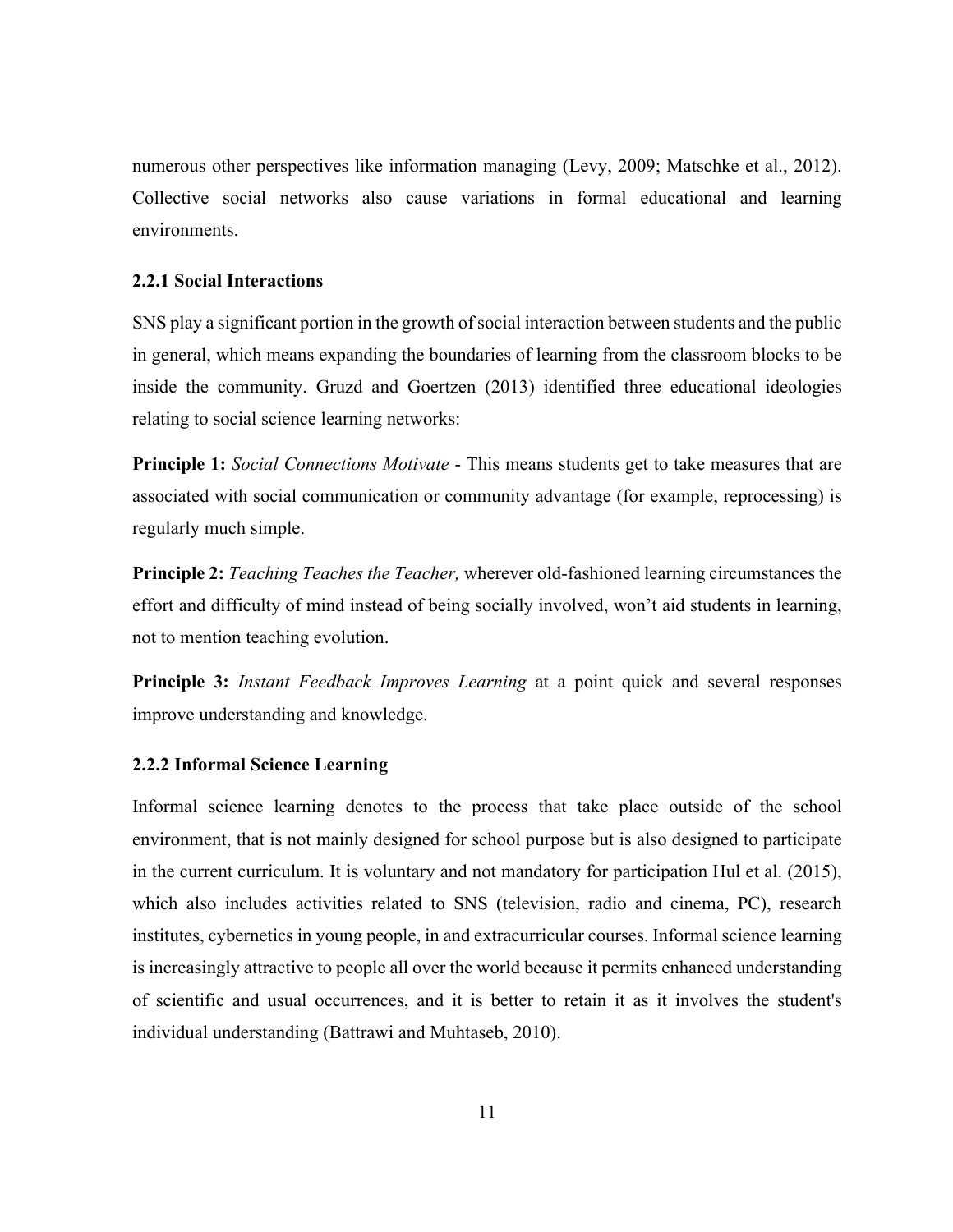#### <span id="page-25-0"></span>**2.2.3 Safety of SNS Tools**

Cultural and common sites like Facebook, MySpace, and Bebo, has nevertheless, attracted extreme feedback from colleges who fear for the security of online students. Making use of these sites coupled with the fact that students may abuse them for a period which is thought to be schools' hours. As a consequence, a number of substitute sites has arisen to offer tutors with a platform that best suits online classroom communities. Additionally, tutors can also make their own social network hosted on a reliable site (Klopfer, et al., 2009). It is usual for parents and tutors, who use social networks and digital devices as smart phones because of possible negative consequences. Teachers worried about the digital devices, although they are divided on the influence of digital instruments for the students. Tutors see a discrepancy or disagreement in access to digital platforms that have at minimum several influences on the students. According to Purcell et al., (2013) over half (54%) of tutors said that all or most of the students have enough access to digital platform at school, while only one fifth of tutors (18%) said approximately all of their students have access to tools Digital which are needed at home.

Verma and lalnunpui (2017) found that there are students who wish to use SNS even if they do not have internet connection, but also most of young students who have internet connection do not use their true identity while creating accounts for scholarly purpose. Not only students having fake accounts, but also others specific issues were discovered that is distraction, accuracy of information, cyber-bullying and unsuccessful cooperation and interaction from students who use various functionalities of Facebook for scholarly purpose (Mazman and Usluel, 2010). Kim and Yoo, (2016) identified security and piracy on SNS while accomplishing study or work as negative issue from using SNS tools.

#### <span id="page-25-1"></span>**2.3 Facebook Usage Students and Faculty**

#### <span id="page-25-2"></span>**2.3.1 Introduction and Background of Facebook**

Facebook originally started in February, 2004 just as a social site at Harvard University. However, From September, 2006, Facebook has been opened to anybody who has a valid email address. By July, 2010 Facebook had collected over 500 million active users (Hew,2011).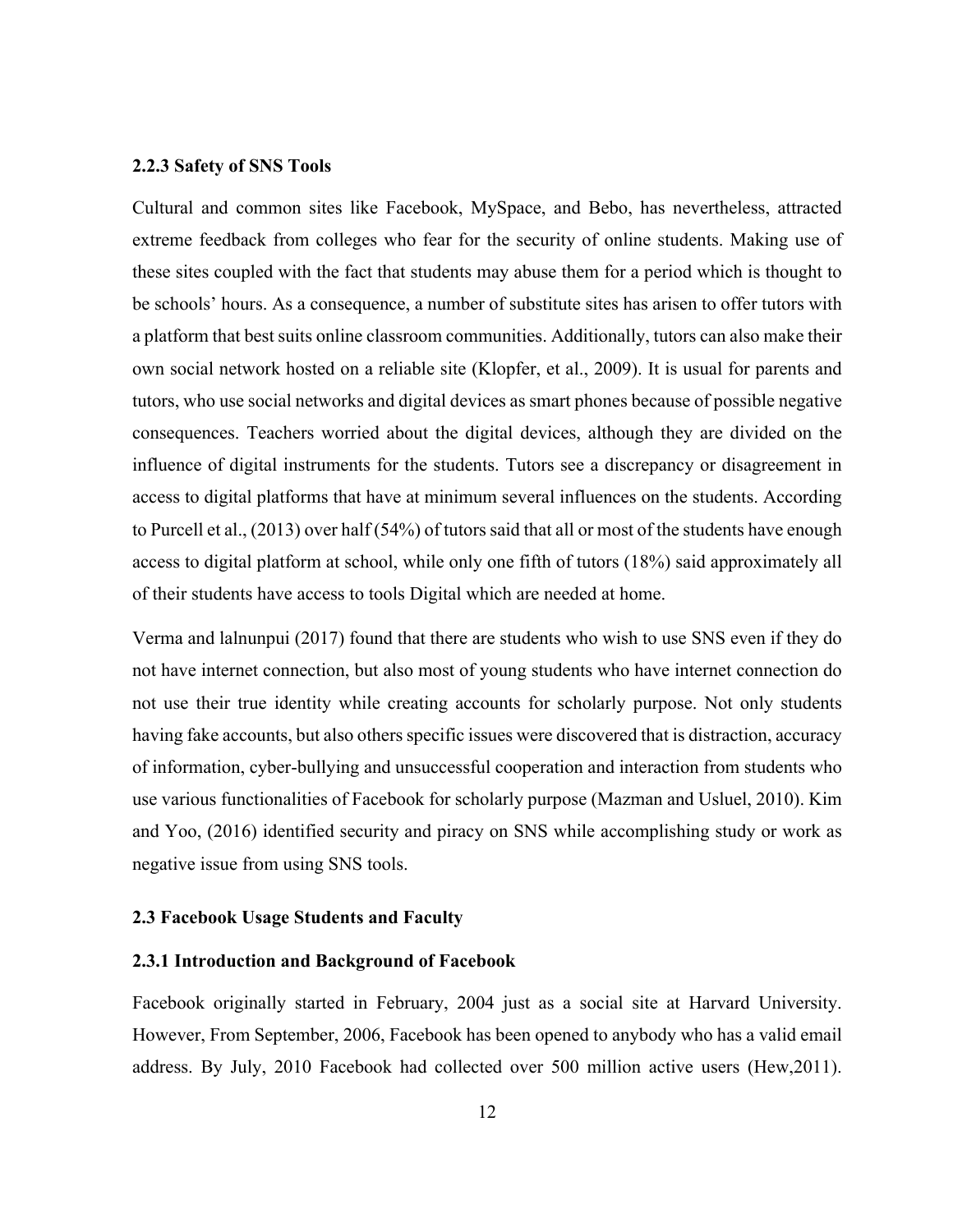Facebook is free and its main task, as stated on its home page, is to give people the opportunity to share and make the world more open and connected (Facebook, 2012); virtually anyone with access to internet can be connected to Facebook (Cassidy, 2006).

SNS has had an influence on the success and development of many university students and many scholars and professionals have taken interest on how Facebook has affected students (Abramson, 2011; Kamenetz, 2011). As reported by many researchers, Facebook is one the most popular website used as a social network by many students with an estimation of 85 % to 99 % of students are actively engaged in Facebook (Hargittai and Walejko, 2008; Jones and Fox, 2009; Matney and Borland, 2009). From EDUCAUSE Center for Applied Research (ECAR) data that was conducted in 126 Canadian universities and the united states universities, 36,950 students were used as sample and results indicated that out of 90 % of the students that uses SNS websites, 97 % of the students says they use Facebook and they are actively engaged in its usage on a daily basis (Caruso and Smith, 2010).

Facebook users are able to show themselves to others through their personal Facebook profiles. Your profile may contain a photo, contacts individual information as well as your Facebook friends. In other places, users are able to include their preferred information, such as personal interests (Ellison et al., 2007). Members accrue Facebook friends on a mutual ground, so a friendship request to be a friend, have to be approved for the user to be included among your friends list (Lewis and West, 2009). When the request is accepted, both users will be listed as friends on Facebook by another user's profile the way of hyperlinks (Kolek and Saunders, 2008).

Status update also let users label their friends, leaving others reporting their updated post. Facebook users may be able to relate by using page function. The page is found on the profile page, and serve as a forum wherein friends are able to chat to each other. This lets users to relate and connect simultaneously by simply responding to any other message. The Wall - is the most commonly used service on most user pages on Facebook (Lenhart, 2007). Personal messages can be forwarded to other users who have their inbox, a function that is like e-mail (Calvert et al.,2009). Also, video sharing is permitted if users tag friends or individuals appearing in the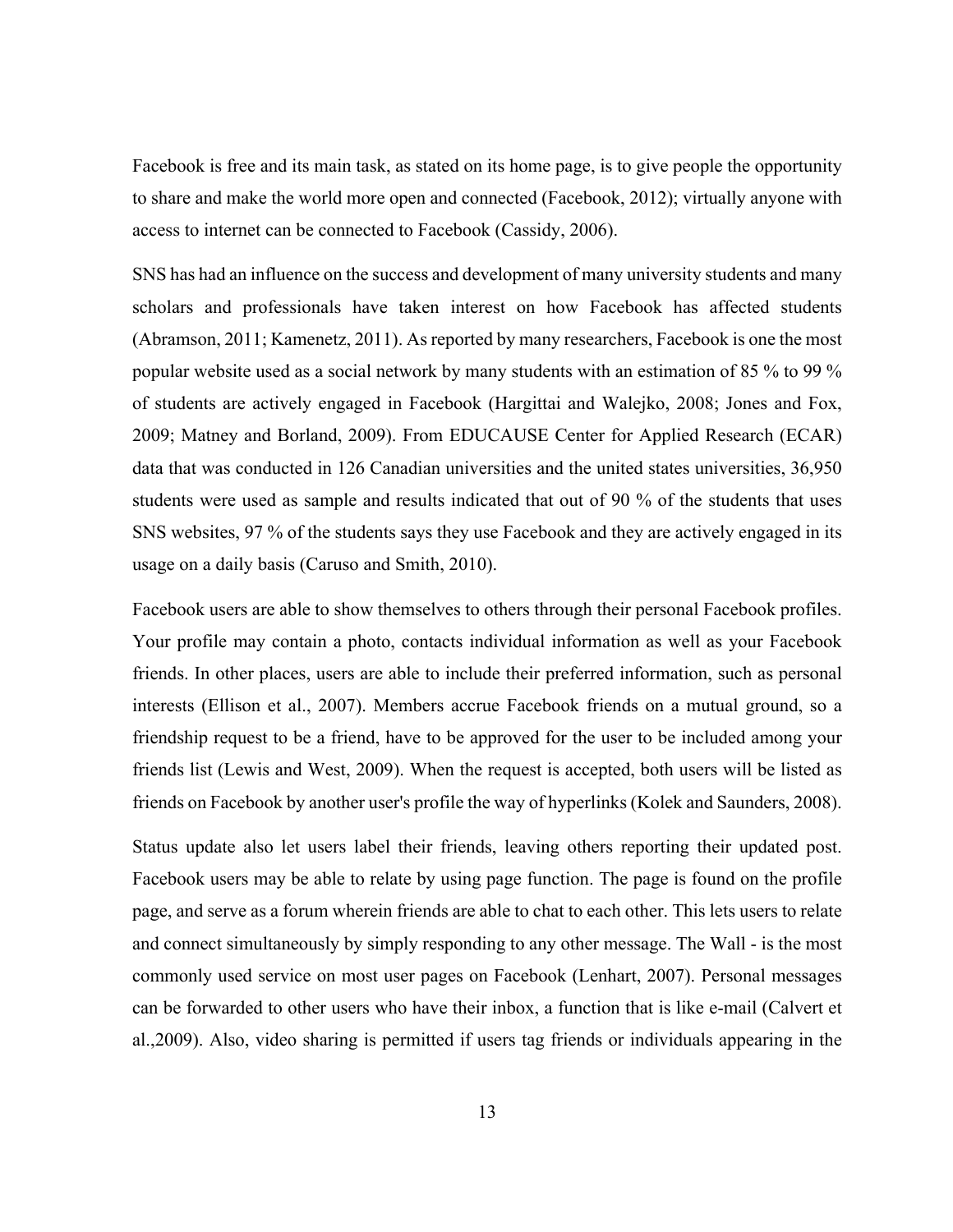general video. In addition to video sharing, users can upload photos to folders and share them with friends using their own or other editorial labeling albums as audiences.

Another way to communicate through a note on Facebook, this feature works like a blog which allows users to share their frame of mind, with friends by tagging. Other substitute way to use this feature is the import coming from blog domains, like as Blogger and Xanga, just to share among friends, which allows the function to aid as a means for diaries. The chat feature permits user to share data in real-time via prompt messaging among friends who are connected.

Many kinds and variants of social network sites exists like Facebook, MySpace, Hi5 and Cyworld. Facebook is the most regularly used of all these networks (statista.com, 2017). The number of FB users has been growing rapidly (Socialbakers, 2017). The world's tenth in the world where the largest amount of FB users is in India, United States, Brazil, Indonesia, Mexico, Philippines, Vietnam, Thailand, Turkey and Unite Kingdom. The number of FB users is still growing rapidly (Socialbakers, 2017). In addition, Cyprus has the highest percentage of Facebook users in Europe and Internet penetration is so high to be coined the term social-media island (McEvoy,2017). Currently, with 901.369 internet users ,553900 are Facebook users in Cyprus**,** which makes it #92 in the ranking of all Facebook statistics by country (cyprusnewsreport,2017). These statistics show that FB and its functions are taken by many people around the world to the extent that use continues to increase.

| Range          | Country              | Users (millions) |
|----------------|----------------------|------------------|
|                | India                | 241              |
| $\overline{2}$ | <b>United States</b> | 240              |
| 3              | <b>Brazil</b>        | 139              |
| 4              | Indonesia            | 126              |
| 5              | Mexico               | 85               |
| 6              | Philippines          | 69               |
|                | Vietnam              | 64               |
| 8              | Thailand             | 57               |
| 9              | Turkey               | 56               |
| 10             | United Kingdom       | 44               |

<span id="page-27-0"></span> **Table 2. 2:** List of countries on Facebook (Statista, 2017)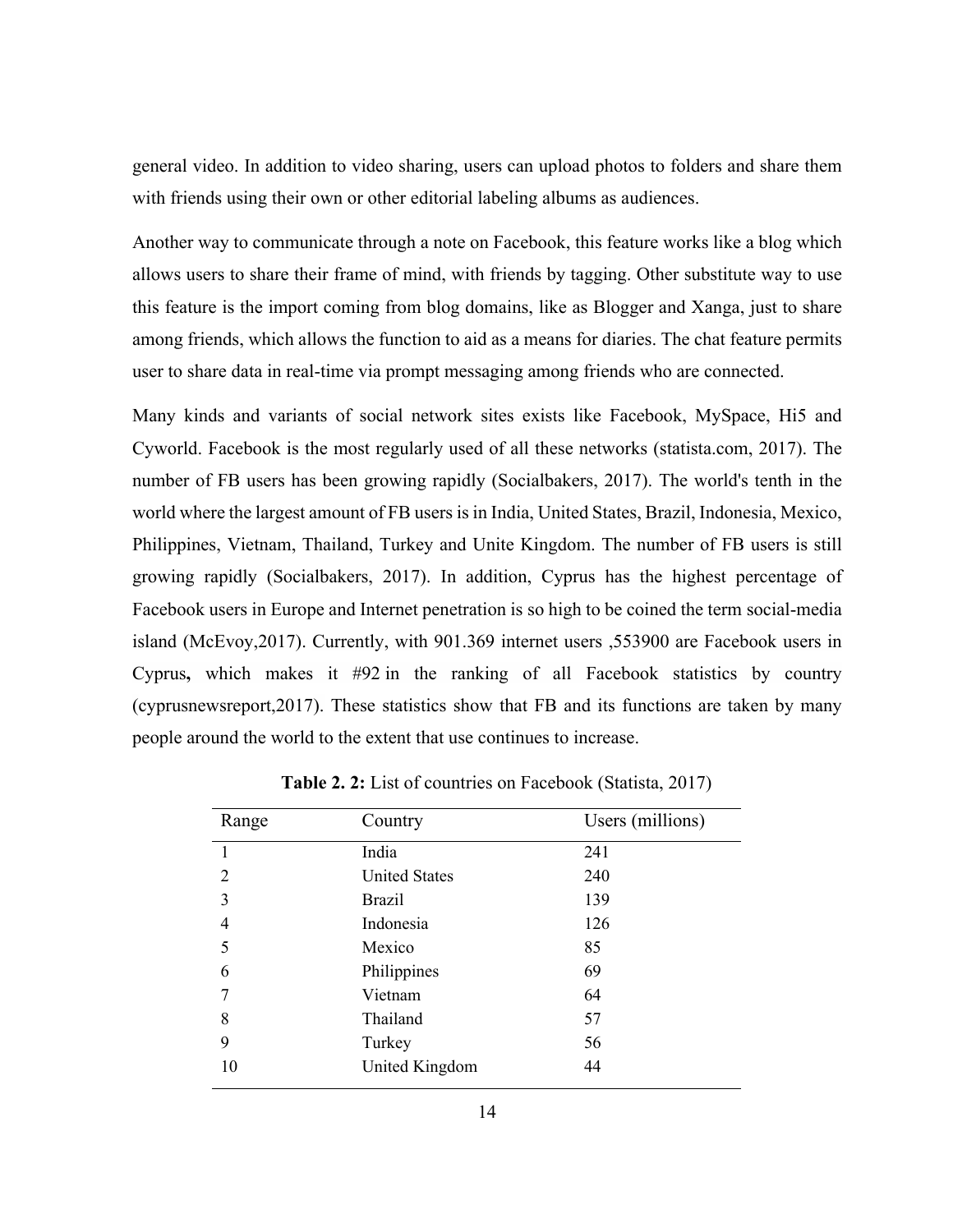To better understand why FB is popular, it is useful to look at its features. FB actually has many features including a simple model, so individuals can create so-called FB profiles personal web pages, which usually consist of a series of personal data (Kolek and Saunders, 2008). He launched the Timeline program allows people to tell their life story with photos, friends, and personal stops such as the release of, or to travel to new places (Facebook, 2012).

Smith and Casuro (2009) stated that from the data gathered by the Center for Applied Research 90% of students who use social networking websites, 97% from a trial of 36,950 students from 126 United State universities and one Canadian university said they used Facebook. Students use Facebook to minimize their anxiousness by linking with other different students online rather than make an effort trying to link with the same people in direct surroundings (Clayton et al., 2013).

Junco (2012) found that students who use Facebook the higher the usage the better they perceived they perform; Some researchers like Mazman & Usluel (2010), studied how Facebook is applied for scholarly purposes by undergraduate students including sharing resources or materials, communication and teamwork, plus the budding for endorsing allied learning (Nguyen, 2017).

Stutzman et al. (2013) study proved that some members of Facebook find it very important to them for learning, get in touch with colleagues and for making it more suitable for populace to stay in touch with them. Other scholars like Ottenbreit-Leftwich and Ertme (2010); Palak and Walls (2009) have their own opinion that the student should be the main focus when integrating technology effectively into the classroom.

Scholars like Cassidy, (2006) have all emphasized the impact of being motivated in order to have a successful scholarly career, all the theories pin pointed in this research, try to highlight the significance of technology advancement which SNS Facebook is a part of making student fulfill their academic achievement while engaging in its usage and the faculty members utilize SNS (Facebook) as an instructing aid in constructively guarding the students in their pursuit of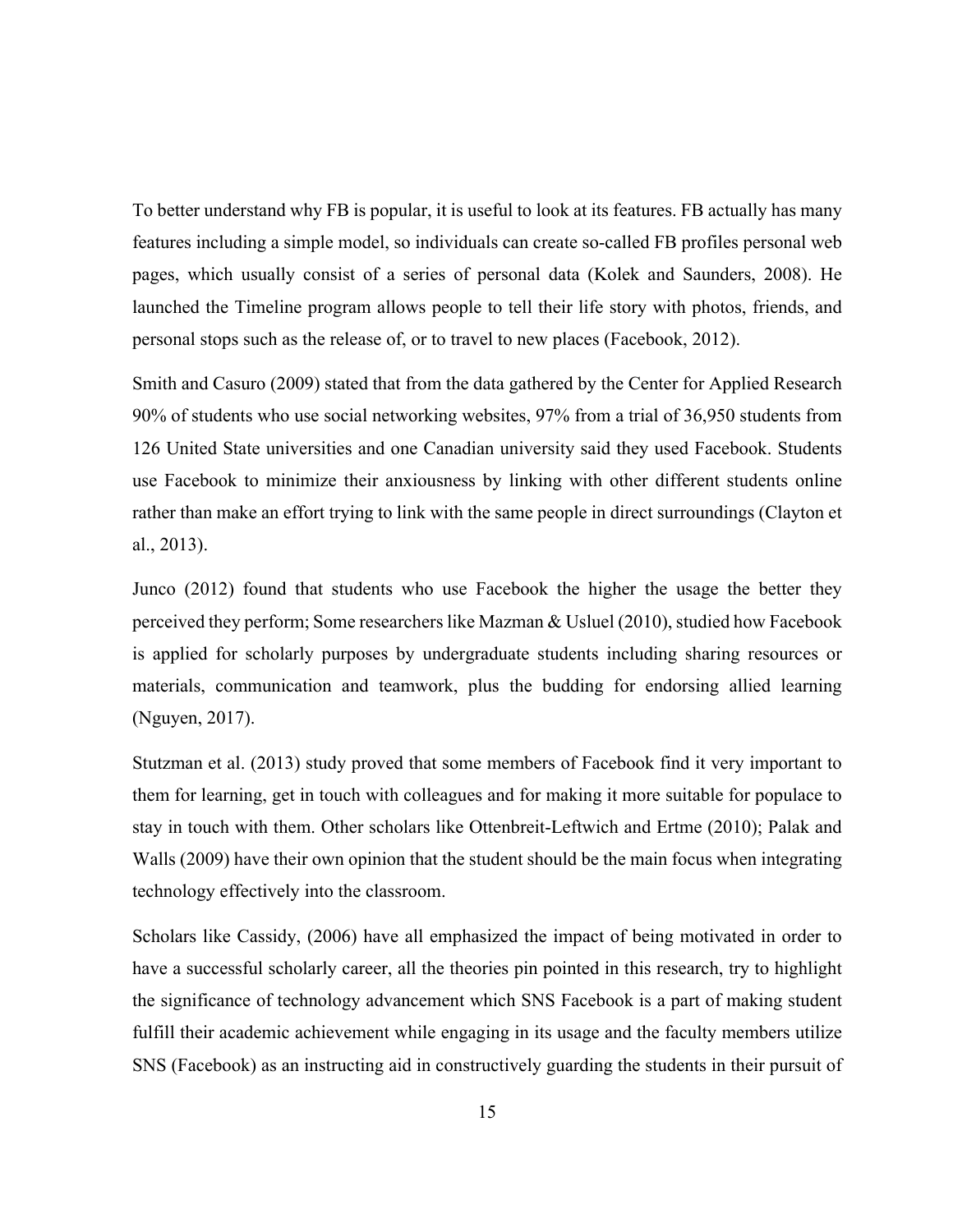academic success; Livingstone and Brake (2010) study on the influence of SNS on an individual, they stated that for many students, SNS networking offers significant benefits in terms of communication and relationships, others like Cain (2008) also agree to their opinion and he stated that SNS networking sites like Facebook offer persons a means of preserving and consolidating social connections, that can be useful in social and academic surroundings.

Fewkes and McCabe (2012) study from the question of whether students accept as true that Facebook can be utilized as scholarly instrument, 73% of students who did the questionnaire had used Facebook for scholarly purposes because the students who believed that Facebook could be used in education stated advantage of Facebook counting easier communication with colleagues, fast and easy debate forums, group collaboration, awareness operations, increased self-organization, and classwork help, also good comment from Facebook intensificate students' self-confidence (Kaya and Bicen, 2016). It is further proved by Nadkarni and Hofmann (2012) who showed that people who use Facebook accomplish two basic social needs: need to fit in some online SNS group and need for self-presentation.

Asterhan and Rosenberg (2015) believe that that faculty member-student Facebook interaction assists as social-relational, scholarly-instructional and psycho-pedagogical, the factor of perceived usefulness greatly affected the decision of students to use Facebook as a learning support. Perceived usefulness affected students use of Facebook as a learning support; thus, as identified by Kim and Yoo (2016), SNS has positive effects including efficiency in work, relationship building and information acquisition and communication. Parveen (2011) conducted a study to measure the use of Facebook in marking awareness among the library science professional and found that Facebook functioned as an effective instrument for conveying information or knowledge and prove to be helpful in making awareness among Library and Information Science Professionals of University libraries. Majority of the participants were pleased in the use of Facebook to share knowledges, opinions and participated in creating awareness, but some studies like Lambić, (2016) proved that Facebook use for wideranging objective does not affect the scholarly performance.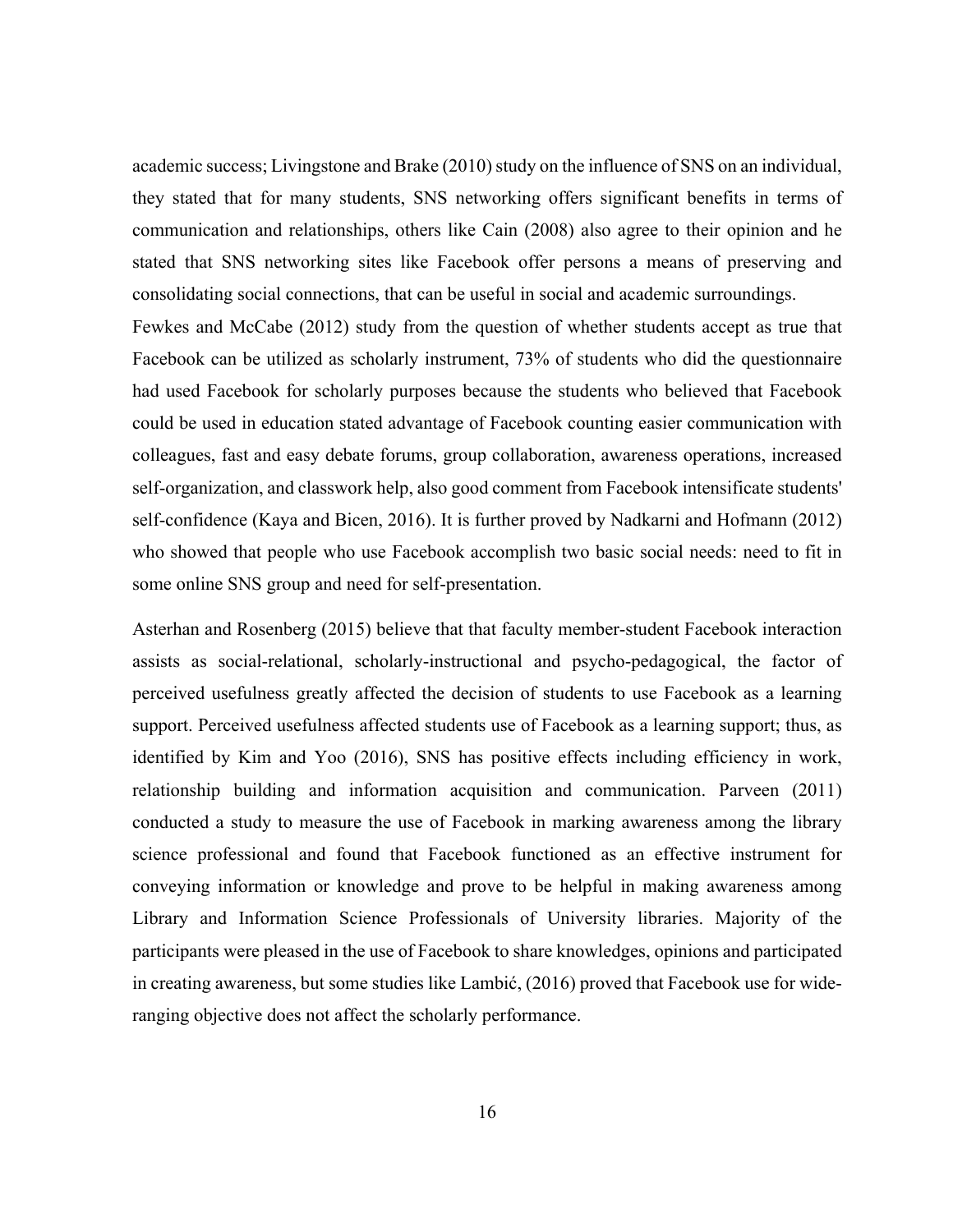At this present time, Facebook is using the largest online social network worldwide and is actively involved in connecting people from distinct geographical regions and with different cultural backgrounds. According to the statistics available on its official website, its monthly active users are more than 1.79 billion and daily active users are more than 1.18 billion as of 2016 , [Facebook\( 2017\)](https://www.ncbi.nlm.nih.gov/pmc/articles/PMC5281564/#B8), which makes it the biggest and most popular social networking site in the world (Mathiyalakan et al[., 2016\)](https://www.sciencedirect.com/science/article/pii/S0747563217304764#bib15). As the usage of Facebook continues to be an important part of people's everyday life, enriching our understanding of the impact of Facebook on its users will better inform researchers and the general public alike about the psychological impact of using Facebook.

Facebook research to date has specifically examined five topics: descriptions of Facebook users, motivations for using Facebook, identity presentation, the effects of Facebook use on social interaction, and privacy concerns/information disclosure [\(Proudfoot et al.,2017](https://www.ncbi.nlm.nih.gov/pmc/articles/PMC5281564/#B39)). Various theories such as the dual factor model have been proposed to clarify the primary drivers of Facebook use: self-presentation [\(Nadkarni and Hofmann, 2012\)](https://www.ncbi.nlm.nih.gov/pmc/articles/PMC5281564/#B28). Interestingly, current empirical evidence has resulted in mixed and even contradictory results as a result of its influence and implications for users' social relationships. From one point of view, studies have shown certain usefulness and advantages of intensive Facebook. For example, intensity of Facebook use is positively linked to students' life satisfaction, social trust, civic engagement, and political participation [\(Valenzuela et al., 2009](https://www.ncbi.nlm.nih.gov/pmc/articles/PMC5281564/#B36)). Furthermore, updating one's Facebook status has been proven to lessen loneliness by increasing users' daily social connectedness (Deters and Mehl, 2013). The power of the smile in Facebook photos predicts changes in life satisfaction over time [\(Seder and Oishi, 2012](https://www.ncbi.nlm.nih.gov/pmc/articles/PMC5281564/#B30)). Thus, studies have shown that Facebooking can provide social benefits for users' social relationships.

One the other hand, studies also show disadvantages of Facebook usage. For instance, the number of Facebook friends is negatively linked to how people feel about theirselves and academic adjustment in college ([Kalpidou et al., 2011](https://www.ncbi.nlm.nih.gov/pmc/articles/PMC5281564/#B20)), greater Facebook use predicts reduction in cognitive and affective well-being over time [\(Kross et al., 2013](https://www.ncbi.nlm.nih.gov/pmc/articles/PMC5281564/#B24)). Moreover, more Facebook interactions has been proven to be associated with greater stress directly and indirectly via a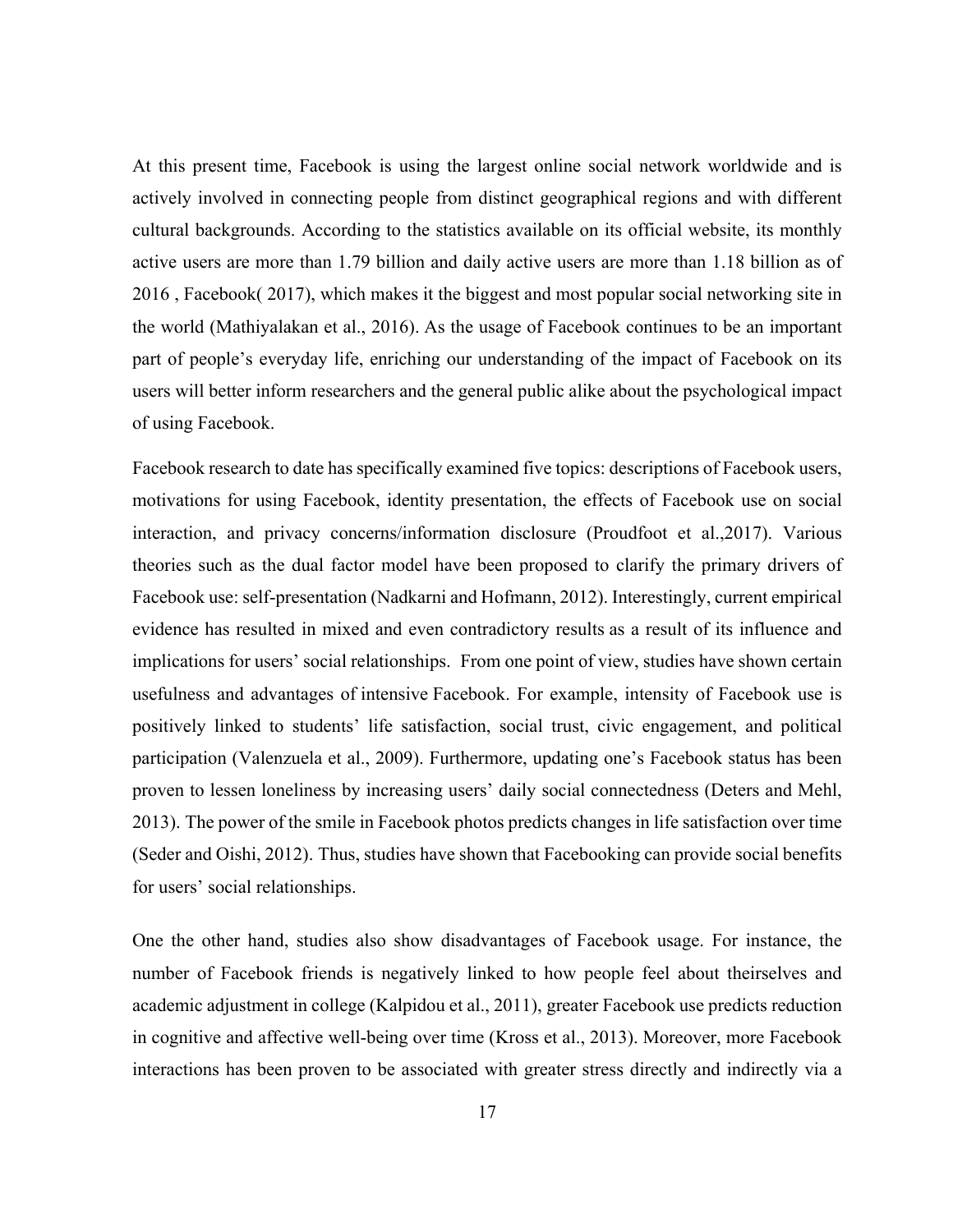two-step pathway which involves more communication overload and lower self-esteem ([Chen](https://www.ncbi.nlm.nih.gov/pmc/articles/PMC5281564/#B2)  [and Lee, 2013](https://www.ncbi.nlm.nih.gov/pmc/articles/PMC5281564/#B2)).

In addition, when people share their most positive experiences to construct an attractive online persona, "Facebook jealousy" may occur. Indeed, evidently, Facebook envy mediates the relation between Facebook surveillance and depression ([Tandoc et al., 2015](https://www.ncbi.nlm.nih.gov/pmc/articles/PMC5281564/#B35)) and may be a danger to users' life satisfaction [\(Krasnova et al., 2013\)](https://www.ncbi.nlm.nih.gov/pmc/articles/PMC5281564/#B21). Even more interestingly, Facebook use is found to be simultaneously positively associated with relatedness-need dissatisfaction [\(Sheldon et al., 2011\)](https://www.ncbi.nlm.nih.gov/pmc/articles/PMC5281564/#B33). Exhaustive Facebook has its advantages and disadvantages to users' social engagements (Hu et al., 2017).

Argument problematic Facebook use has been recently defined as the use of Facebook which causes a defect and problems in users' life, such as social, school, or work problems [\(Marino et](https://www.sciencedirect.com/science/article/pii/S0165032717307012#bib51)  [al., 2016](https://www.sciencedirect.com/science/article/pii/S0165032717307012#bib51)). Different issues are argued about by individuals, from less important things, everyday decisions, and relationship issues, to financial and socio-political matters [\(Cionea, et al., 2015](https://www.sciencedirect.com/science/article/pii/S0747563217304764#bib12)). Research on social networking sites (SNS) suggests that conflict usually happens on Facebook, albeit less frequent than on other websites that allow users anonymity [\(Halpern &](https://www.sciencedirect.com/science/article/pii/S0747563217304764#bib23)  [Gibbs, 2013](https://www.sciencedirect.com/science/article/pii/S0747563217304764#bib23)). Multiple scholars [\(Halpern & Gibbs, 2013; Hutchens et al., 2015; Sveningsson,](https://www.sciencedirect.com/science/article/pii/S0747563217304764#bib23)  [2014](https://www.sciencedirect.com/science/article/pii/S0747563217304764#bib23)) have reported that people engage in arguments on Facebook that involve topics that directly challenge their beliefs. A lot of this research has focused on negative parts in relation to conflict, such as verbal aggressiveness, which may cause an individual not to go into a conversation on Facebook. [Sveningsson \(2014\)](https://www.sciencedirect.com/science/article/pii/S0747563217304764#bib59), for instance, has reported that young Swedes were reluctant to engage in political argumentation (different conversation) on Facebook because they were afraid of being attacked by verbally aggressive users. In addition, [Chen](https://www.sciencedirect.com/science/article/pii/S0747563217304764#bib9)  [\(2015\)](https://www.sciencedirect.com/science/article/pii/S0747563217304764#bib9) has found that insults led to angry retaliation as they threatened people's positive face. Also, according to [Tsovaltzi et al., \(2015\),](https://www.sciencedirect.com/science/article/pii/S0747563217304764#bib63) SNS were made mainly for sharing personal information among users. However, the writers have explained that academic, scientific opinions are also exchanged on such platforms, and can actually lead to information sharing, collaboration, and learning from engaging in an opinion conflict on Facebook.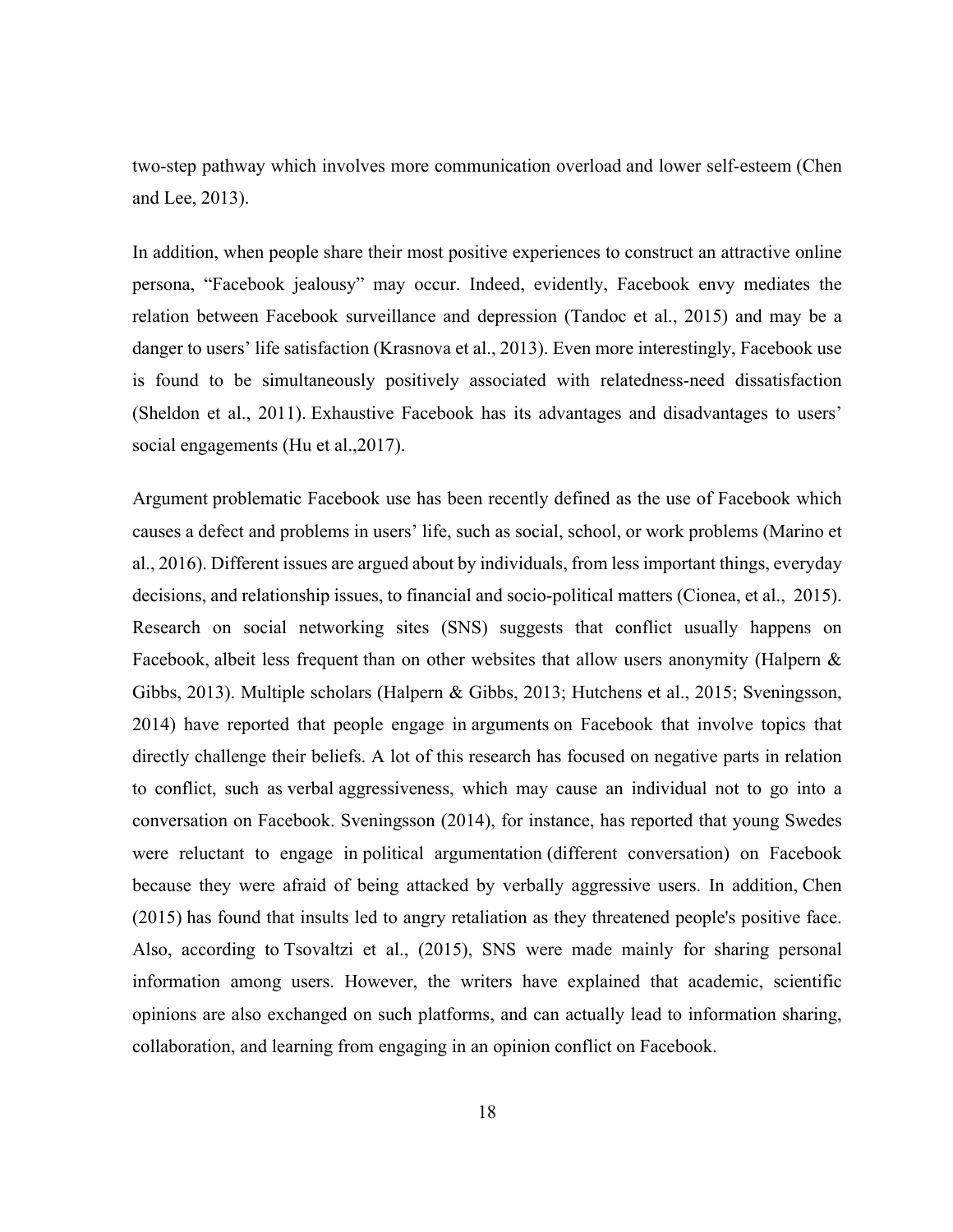For example, verbally aggressive behavior and bullying happens often on Facebook, despite research that has found that it is usually a little amount of users who engages in such behaviors [\(Halpern & Gibbs, 2013; Hutchens et al., 2015\)](https://www.sciencedirect.com/science/article/pii/S0747563217304764#bib23).

Irrespective of these complains, Facebook users still increase daily, the researcher chooses to continue the evaluating these ethical issues using the PAPA framework in terms of scholarly environment as Başaran (2017) stated that there still more unresolved issues concerning the use of Facebook in scholarly system.

#### <span id="page-32-0"></span>**2.3.2 SNS Facebook Services and Security**

Facebook and other social systems administration advances have added extra touch of dreadfulness and new stratums of multifaceted nature to the present level-headed discussions amid Scholars about computers and educative safety. For instance, standing philosophical levelheaded discussions about whether protection ought to be characterized as far as restriction over data Elgesem (1996), limiting admittance to data Tavani (2007) or logical trustworthiness Nissenbaum (2004) should now be reevaluated in bright of the security and ethical usage of Facebook, Twitter and different SNS which became a focus of more fundamental thought.

Certain major actions of worry comprise: (a)the possible accessibility of clients' information to outsiders for the motivation behind the implementation of business promotion, extraction of information, examination, observation , (b)the face recognition programming limit to naturally separate the contacts in the transferred pictures; (c)the ability of external candidates to aggregate and distribute customer information without prior authorization or attention; (d)Use of pick-in security controls, constantly programmed by Facebook; (e)Behave to control online client exercises after leaving an SNS; (f)Using the management of social field systems based on potential customers to monitor their physical development or to control other illegal; (g)Sharing government data or customer data or sample actions; (h)and to wrap things up, customers, as well as sharing their information or sharing information as defined by the different entities and elements, deliberate, but unwise, educated or less immoral invocation capabilities of data to adopt applications of sharing. Facebook has been a special lightning bolt for security alert in feedback Spinello and Arras (2011), but the characters on the SNS screen of the most remarkable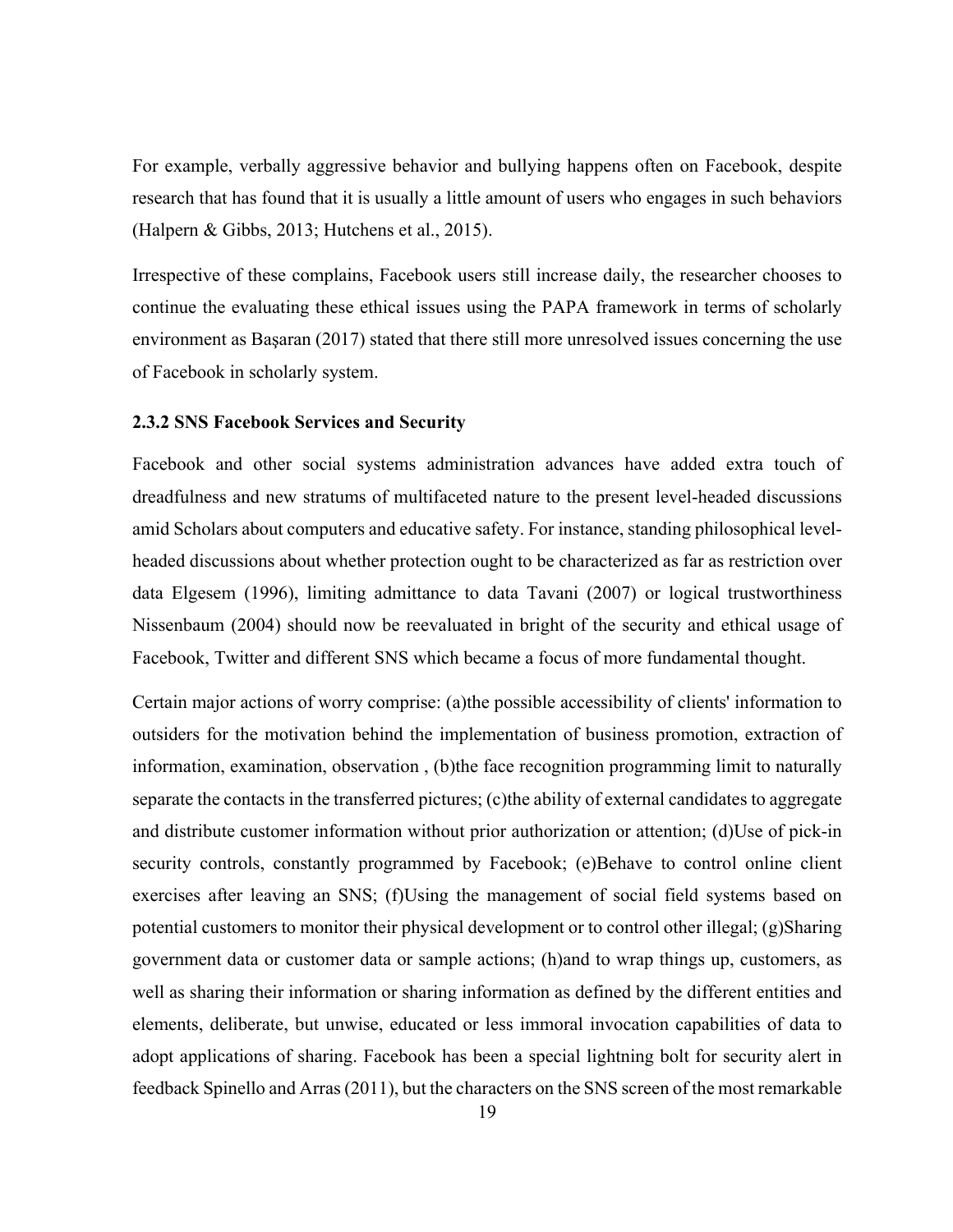individuals which is much more complete and complex systems, a considerable amount of information that can access the person without contact.

These new on-screen characters in the data environment make specific issues as for security standards. For instance, since it is the capacity to get to data uninhibitedly shared by others that makes SNS particularly appealing and helpful, and for the fact that clients frequently diminish or disregard to totally understand the implications of sharing data on SNS, we might discover that in opposition to usual viewpoints of data protection, affording clients extra noticeable power over their data sharing acts may really cause quick reduced security for themselves or others. Also, movement from (early Web 2.0) client made and kept up locales and systems to (late Web 2.0) exclusive social systems, numerous clients are yet to completely handle the possible for struggle among their own inspirations aimed at utilizing SNS and the benefit determined inspirations of the partnerships who have their information (Baym & Levine, 2011). And, Lanier (2014) outlines the fact skeptically when he expresses that: The main trust in social systems administration destinations since a professional perspective is for an enchantment equation to show up which certain strategy for damaging protection and nobility gets to be worthy.

Researchers additionally take note of the path where which SNS models are regularly harsh to the granularity of human society (Hull, 2015). This kind of models be likely to regard human affairs as though which are the majority of a type, disregarding the significant contrasts within sorts of social connection (hereditary, proficient, friendly, business, and community). As an outcome, the protection controls of such models regularly neglect to represent the variability of security standards inside various however covering social circles like faculty members and students. Among instructive records of security, Nissenbaum's (2010) perspective of logical trustworthiness has appeared too numerous to be especially appropriate to clarifying the differing qualities and many-sided quality of protection desires created by recent SNS (Capurro ,2005). Logical respectability requests that our data regard connection touchy security standards, where setting alludes not to the excessively coarse refinement amongst private and open, however to a far wealthier cluster of social settings described by unmistakable parts, standards and qualities. For instance, the same bit of data made open with regards to an announcement to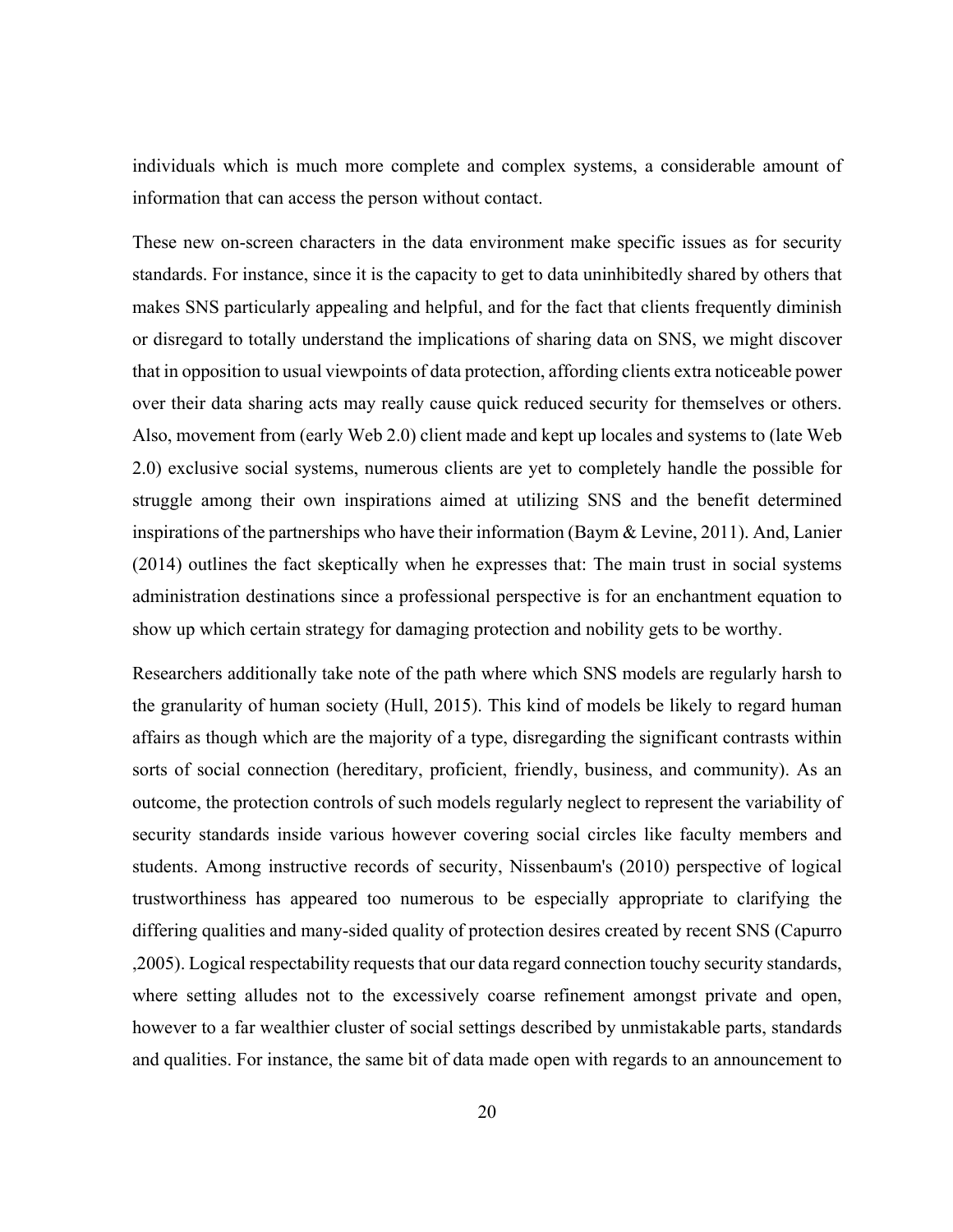family and companions on Facebook may be considered by the same discloser to be private in different connections; that is, she may not anticipate that same data will be given to outsiders, kindred students or even her faculty members.

Hargittai, (2010) likewise observe the evident versatility of client demeanors about security in SNS settings, as confirm by the example of across the board shock over changed or recently uncovered protection activities of SNS suppliers being trailed by a time of convenience to and acknowledgment of the new practices. An associated worry is the 'protection Catch 22', in which clients' willful activities online appear to give their very own false representation expressed qualities concerning security. These wonders raise numerous ethical concerns, the broadest of which might be this: by what method can static regularizing originations of the estimation of protection be utilized to assess the SNS rehearses that are ruining those exceptionally originations? All the more as of late, working from the late compositions of Foucault, Hull (2015) has investigated the route in which the 'self-administration' model of online security insurance encapsulated in standard notice and assent rehearses just strengthens a slender neoliberal origination of protection, and of us, as items available to be purchased and trade.

In an early investigation of online groups, Bakardjieva and Gaden (2012) and Feenberg (1999) recommended that the ascent of groups based on the open trade of data may truth be told oblige us to migrate our center in data morals from security worries to worries about estrangement; that is, the abuse of data for purposes not expected by the important group. Uplifted worries about information mining and other outsider employments of data distributed on SNS might appear to offer more value to Bakardjieva and Feenberg's contention. These contemplations offer ascent to the likelihood of users conveying resistant strategies of deception, for instance, by giving SNS users to have wrong identification, birthdates, addresses main residences or job data. Such strategies might expect to undermine the rise of another computerized authoritarianism that utilize the force of data control (Capurro,2005).

At last, security and ethical issues with SNS highpoint a more extensive logical issue including the intercultural measurements of data morals; Capurro (2005) has noticed the route in which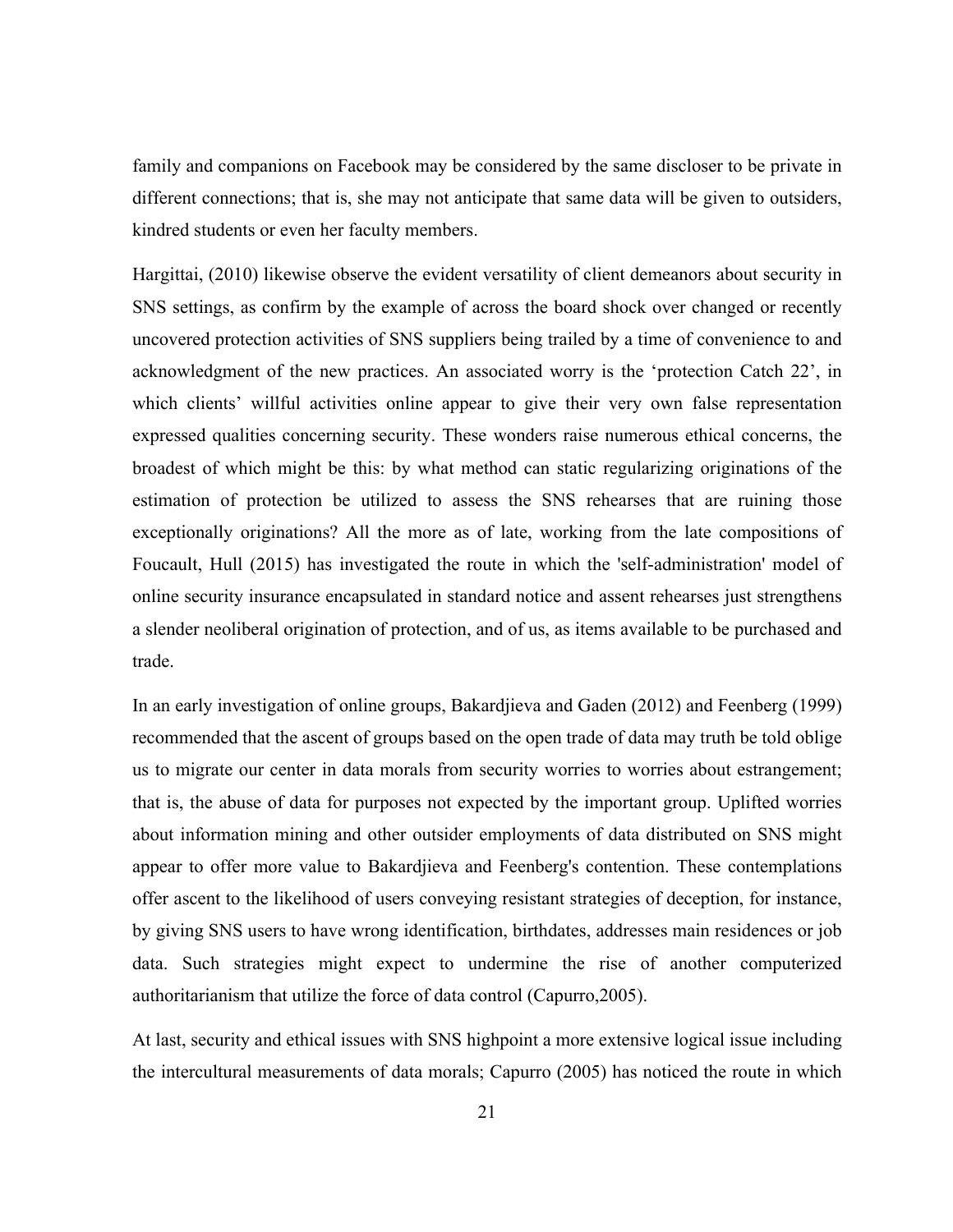barely Western originations of protection impede other true blue ethical worries in regards to new media hones. For instance, he takes note of that for people stresses over shielding the private space from open presentation, we should likewise take consideration to shield people in general circle from the inordinate interruption of the private. Despite the fact that he represents the point with a remark about meddlesome employments of mobile devices out in the open spaces, the ascent of versatile SNS has enhanced this worry by a few variables. The time one must rival Facebook for the consideration of one's supper allies and relatives, as well as students, the honesty of people in general circle comes to look as delicate as that of the private.

#### <span id="page-35-0"></span>**2.4 High educational use of ICT**

The most important motivational constituent which has been reported were internal and personal ones associated with immediate advantages of ICT in condition of increasing their teaching commit, increasing learning of students, and improving their job contentment. External constituent including physical and moral motivational constitute, as well as university support and encouragement, had a reasonable influence on the participants' usage of ICT for sholarly intention (Gasaymeh et al.,2017).

ICT evolution is increasingly popular research tool. It provides new opportunities for researchers, but raise new challenges for scholarly system including privacy, consent, and confidentiality (Moreno, 2013) and the effective integration of technology into classroom practices poses a challenge to faculty members (Pawar, 2017). Students spend more time on computers for recreational and other purposes than for academic purpose (Siddiquah and Salim, 2017). Good quality content is one of the major issues and directly affects the standards of education and quality (Pawar, 2017). ICT services have improved historical research by facilitating access to information, analysis of data and dissemination of research findings (Ogutu, 2017). ICT is an electronic means of capturing, processing, storing, communicating information but generally not considered central to the teaching, learning and evaluation process (Jadhao, 2017).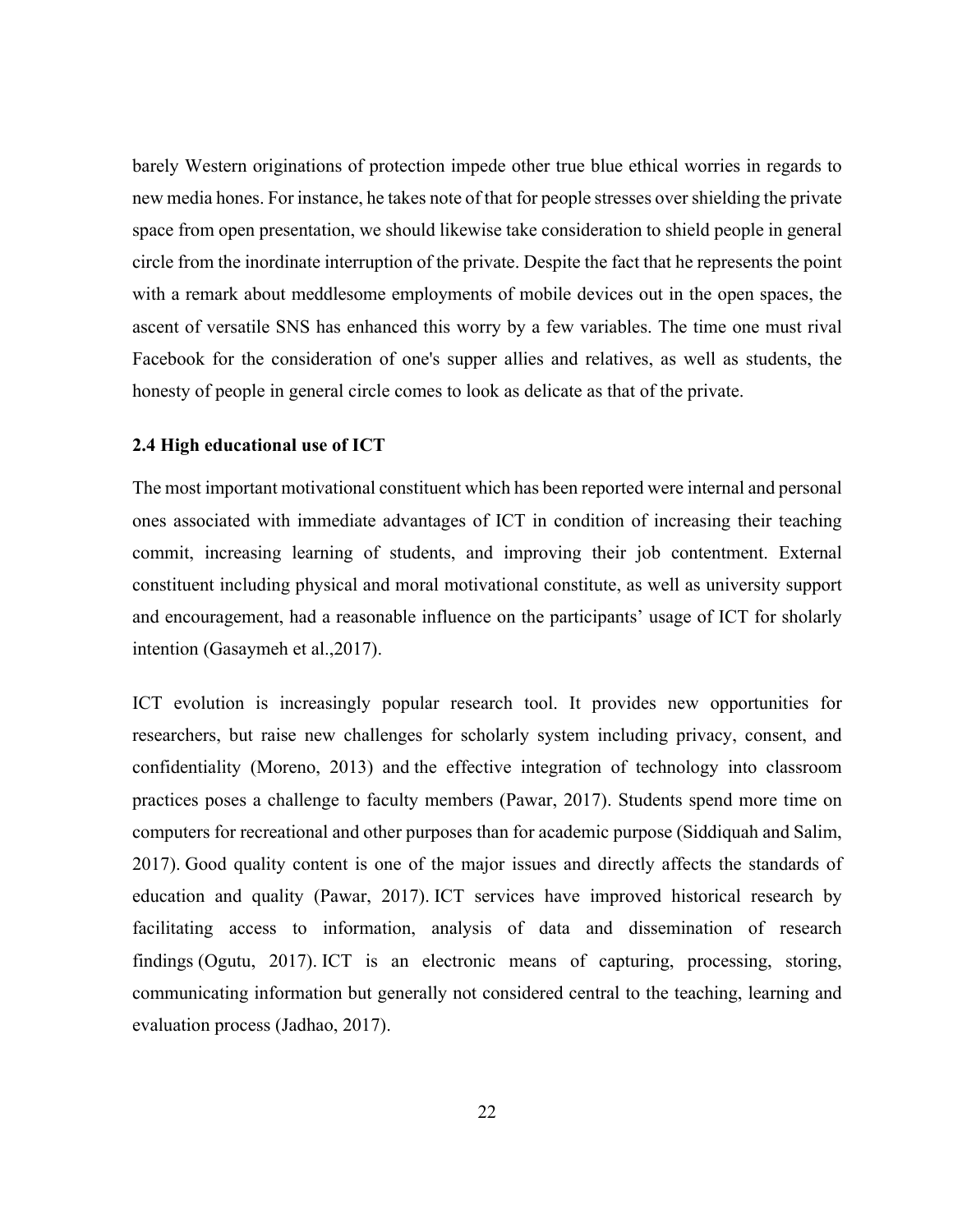The opportunities ICT presents appear to outweigh the risks (Gemmel et al., [2015](http://onlinelibrary.wiley.com/doi/10.1111/nhs.12369/full#nhs12369-bib-0012); McKinnon et al., [2015\)](http://onlinelibrary.wiley.com/doi/10.1111/nhs.12369/full#nhs12369-bib-0021). Free of geographic and physical restraints, ICT crosses borders without maneuvering through immigration policies, and allows collaboration and competition between students for greater diversity and enhanced quality of education (Hénard et al., [2012](http://onlinelibrary.wiley.com/doi/10.1111/nhs.12369/full#nhs12369-bib-0013)). The main risks are pedagogical integration of internationalization and dependency on shared technology, advanced enough to deliver and conform to teaching goals and students' learning needs (Hénard et al., [2012\)](http://onlinelibrary.wiley.com/doi/10.1111/nhs.12369/full#nhs12369-bib-0013). While ICT can support greater ease and efficiency for international exchange, little is known about how it shapes the quality and outcomes of education through internationalization.

 Despite the popularity of massive online open courses, Hénard, (2012) suggest that many institutions hesitate to use ICT possibly due to lack of awareness of its potential, lack of training and experience in using it, and even resistance against using it (Leung et al.,2017).

The use of ICT in the classroom was examined as well as identifying the challenges and advantages. Part of the student's benefits were easier access to research through the Internet, facilitated organization through the use of Google drive, and the use of social networks. Challenges were similar to those found in in mainstream schools with concerns of technical problems, off task behavior, and improper referencing. The faculty members and administrator identified barriers preventing the increased use of ICT, including the lack of professional development, resources, and Indigenous language software (Laronde et al. 2017). More institutes have been continuing the research to offer educating on the potential impact of computer ethics and related ICT behavior and responsibility on society (Matthew and Richard, 2016).

## **2.5 PAPA**

In 1986, Mason introduced four broad categories of information era ethical issues: privacy, accuracy, property, and access, otherwise known as PAPA. These four issues are the major issues of information ethics and have for some time been the principle worry in earlier research (Lam and Harcourt, 2003; Zamoon and Curley, 2008; Angst, 2009). Twenty years after Mason's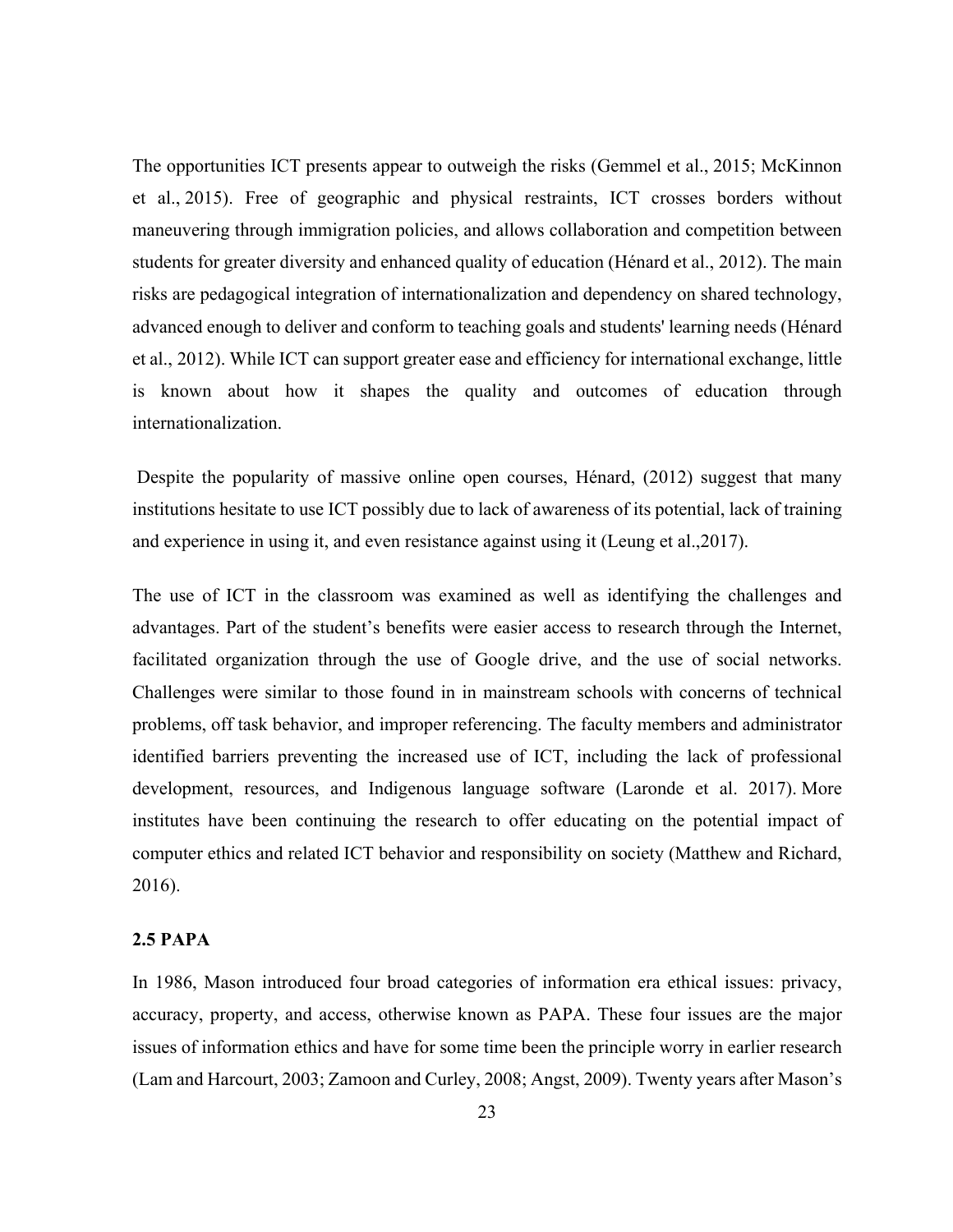ethical issues essay, Peslak (2006) surveyed more than 200 people and verified that the four original PAPA issues were still looked at as timely and important ethical concerns. Using ethical dilemma situations, Conger et al., (1995) carried out a research that produced five clusters of information advancement related ethical issues. Two of the five clusters represented issues of responsibility and motivation which were not addressed in Mason's essay. Whitman et al., (1999) also used ethical dilemma scenarios, adding to those first developed by Paradise. A factor analysis of responses revealed three categories of issues: software license infringement, illegal use such as hacking and viruses, and misuse of corporate resources. Those categories were used to compare ethical tolerance levels of students from eight countries. The broad groupings of issues identified in prior research encompass different specific illegal, unethical, or questionable practices. For example, the use of pirated software, a property issue, is pervasive at universities and may even be happening in classrooms. Other studies found that students viewed making copies of protected software as socially and ethically acceptable. Kini et al. (2004), considered soft lifting, illegal copying of software for personal use, even more prevalent in universities than in the general population. A survey sponsored by the BSA indicated that 52 percent of university student respondents in the United States and 25 percent of academics believed that the use of pirated software (swapping or downloading digital copyrighted files such as software, music, and movies without paying for them) was acceptable, even in the workplace. Sources indicate that students in general have a greater tendency towards pirating software and other intellectual property. However, it is not necessarily the college environment that promotes the downloading of software. An older study looking at non-university subjects came to the same conclusion, that "young professionals have no scruples about copying software illegally". More recently, it was revealed that software cost and the severity and certainty of punishment for piracy may determine how likely individuals are to commit the act in the workplace. A study by Freestone and Mitchell (2004), found Generation consumers were more permissive of piracy because many reasoned that they were doing no direct harm to sellers, and were victims of inflated music prices. Although the specific scenarios and dilemmas faced by students and faculty members may change due to technological advances, it appears that broad categories of common ethical issues in information advancement remain fairly constant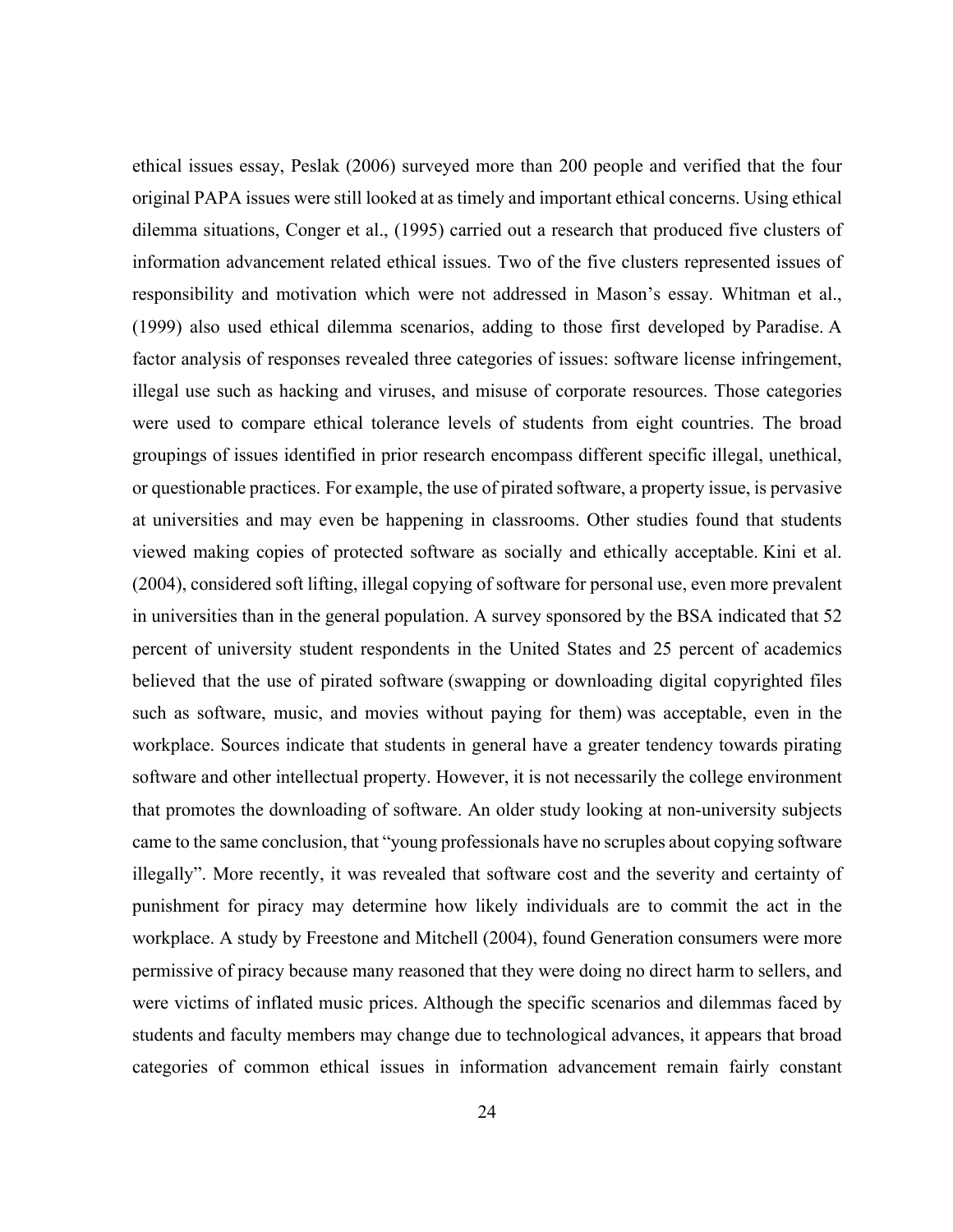(Moreno et al.,2013). As proved by Basaran (2017), PAPA are still mainly unresolved issues that are faced in social media usage today and there is evolving facet of technology which is premature integrated into scholarly system with new situation which require attention from ethical perspectives.

Given the solicitation and interest of computer and information ethics, four dilemmas have been recognized in the extent of computer and information innovation. From Parrish (2010), it has been clearly established that software piracy in privacy, accuracy, property and accessibility (PAPA) and common issues are the topics most often investigated (Ming.et al.,2017). Virtual social networks like Twitter have motivated contemplation on information divide and human behaviors in cyberspace, based on the identification of behaviors, another analysis was practicable to authenticate if the outline follow ethical principles of information sharing in social networking websites based on the PAPA framework (MASON, 1986). From the four-moral code privacy, accuracy, ownership, and accessibility Salmon et al. (2013) discovered the negative social action categorization of social and antisocial behaviors regarding issues of privacy, accuracy, ownership and accessibility on the impact of information shared on SNS by students, females were more ethical than males on cross-cultural differences attitudes towards four common information ethics issues and students' ethical evaluations of the target action were highly related to their morality judgments in the information ethics issues towards four common information ethical issues (i.e., privacy, property, accuracy, and access issue) (Liu & Yishan, 2012).

## **2.6 Ethical issues in education**

The advancement of the scholarly system during the 21<sup>st</sup> century has been progressive and phenomenal. Various technological progression facilitated the learning process and made learning much easier for both the faculty members and the students to communicate and aid the learning process. Works by Girod and Wojcikiewicz (2009), has examined how online learning, usage of the web and learning based on computer has revitalize and transformed the graders and has made this generation of students learn faster and easier despite these technological advancements and advantages posed by the use of the internet. Many have also abused the usage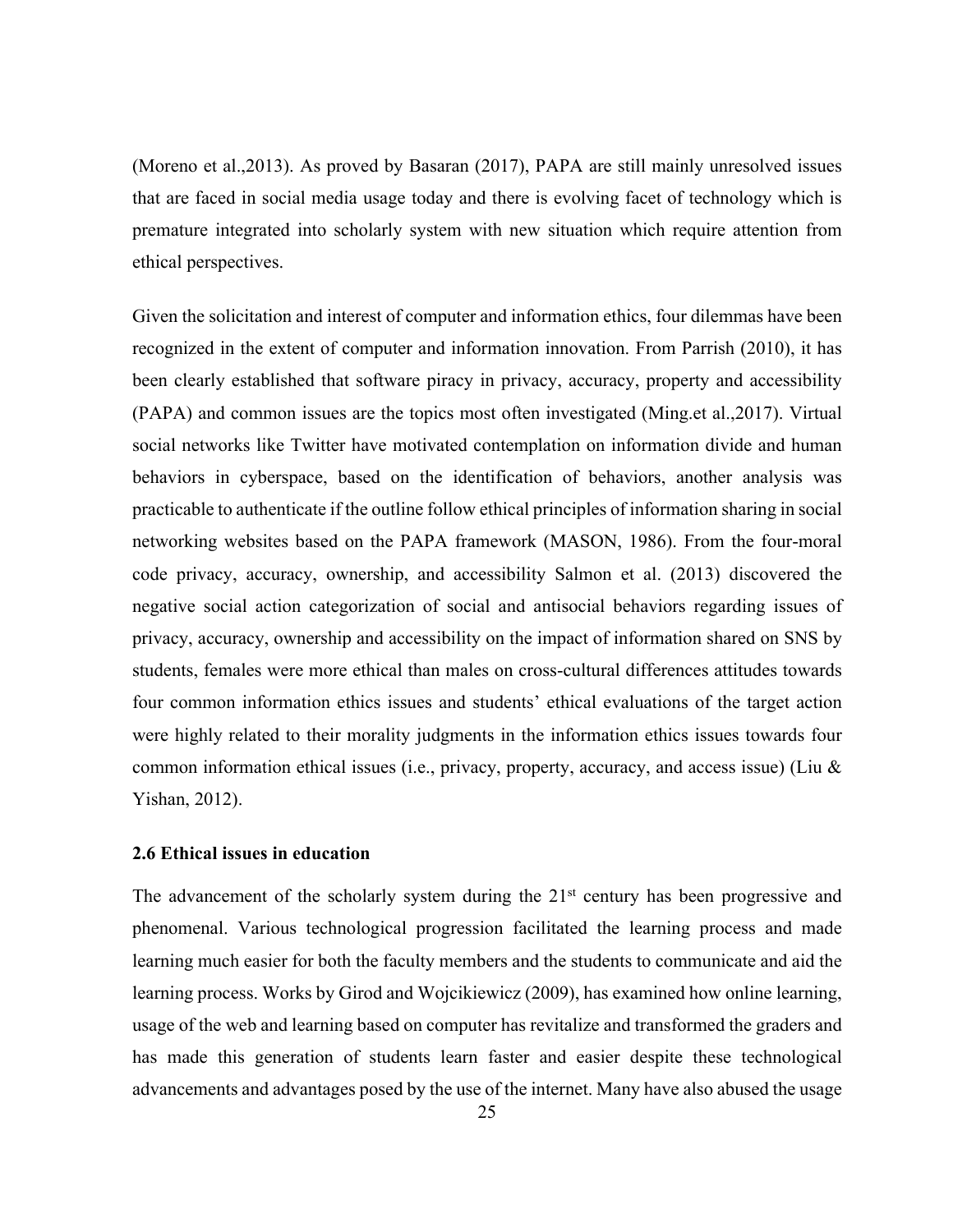and instead used it as a means of oppressing and terrorizing their colleagues and course mates (Coombs et al., 2010).

Various universities administrations and lecturers are faced with the advantages and disadvantages of integrating social network which is a part of technological advancement into the university system, this research focuses on investigating faculty members and students ethical use of Facebook in ICT context.

In the last decade, there has been an exponentially growth of communication through SNS like Facebook, twitter and others, all of these are aided by computer communication. All these platforms are facilitated by online access worldwide, irrespective of where an individual is located as long there is internet service, individual can connect and communicate with others irrespective of cultural and religious background. Facebook has spread across the globe. The usefulness of communication and the ease in which it is possible to communicate through Facebook has brought bounders closer together and make the world seems like a small village.

Social and behaviors disciplines have inclined continually on the consequence of Facebook in learning about social systems administration and ethics take the major portion focused on subjects fewer openly based on experimental statistics (e.g., security, privacy). These themes are additionally firmly connected to the original components and particular functionalities of SNS services as Facebook in leaning, even so then some different matters of enthusiasm for computer and data morals that identified by more broad Internet functionalities for instance, matters of patent and licensed originality of inventions, creativity, property, innovation, cybercrimes.

One of the frameworks that are used to better understand how people shares information on social network profile is Signaling theory, according to Donath (2007), observation which states Whether face-to-face or on line, what people need to see is not openly noticeable. Her research reveals that individual communication is made up of signs that show an individual characteristic and their status. Therefore, the signaling theory is used to examine how an individual presents themselves on social network and how these self-presentation is used to build trust while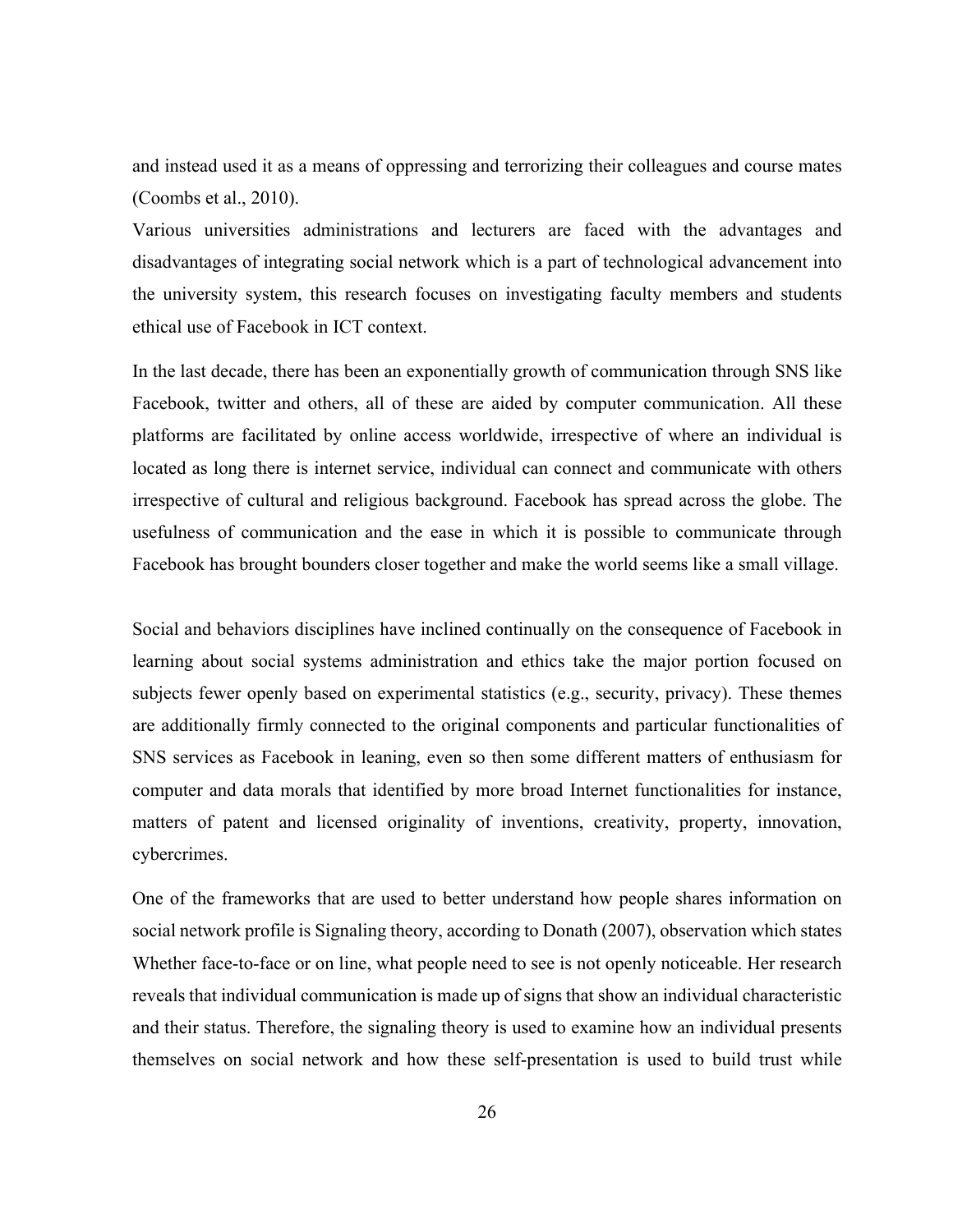communicating with others and one's own identity. Illustration is when a contact in a user Facebook profile is shown as a friend, it then shows an indirect way of that the individual is someone you share a bond or intimacy in turn you can verge for who the person is but observation has indicated that majority of users on Facebook friends do not share intimacy or bond with the users, they are often added to increase the number of friends on their list thus making them feel popular and well known but this has a negative implication because some of these friends could be fraudsters and might even be using fake id, the indiscriminating of adding of people to friends list can reduce one's trust worthiness and credibility.

Another theory that's related to how individual is judged by others based on what they use on their Facebook profile is the warranty theory. Research conducted by Walter and other researchers indicated that people using Facebook are ranked consistently as being attractive socially and physically by how attractive the individual friends are (Kim et al.,2012). Therefore attractive people have attractive friends so celebrity and famous people will have celebrity and famous individual as friends, another observation is the comment that is left on the wall of an individual Facebook user either negative or positive comments effect on the perception of how others see you ,as either attractive or less attractive, which conclude that Facebook and most SNS individual are mostly judged by their friends lists and comments made on their Facebook wall and pages.

Both warranting theory and signaling theory indicate that a statement generated by others tends to be more credible to people than information created by one's self, in turn individuals can change the information that is presented on their Facebook wall to manipulate what others write on their pages and what they say about them , as noted before, a statement made by others on Facebook tends to be more credible by people than a statement made by the owner of the profile page, as it shown by earlier research that the rate of attractive ascribed to a Facebook user is measured by the comments, post , and other information others writes on an individual wall than what the individual actually writes on one's page, hence our identity on Facebook is a measure of what other say about us (Walther et al.,2008). Therefore, the information is presented on an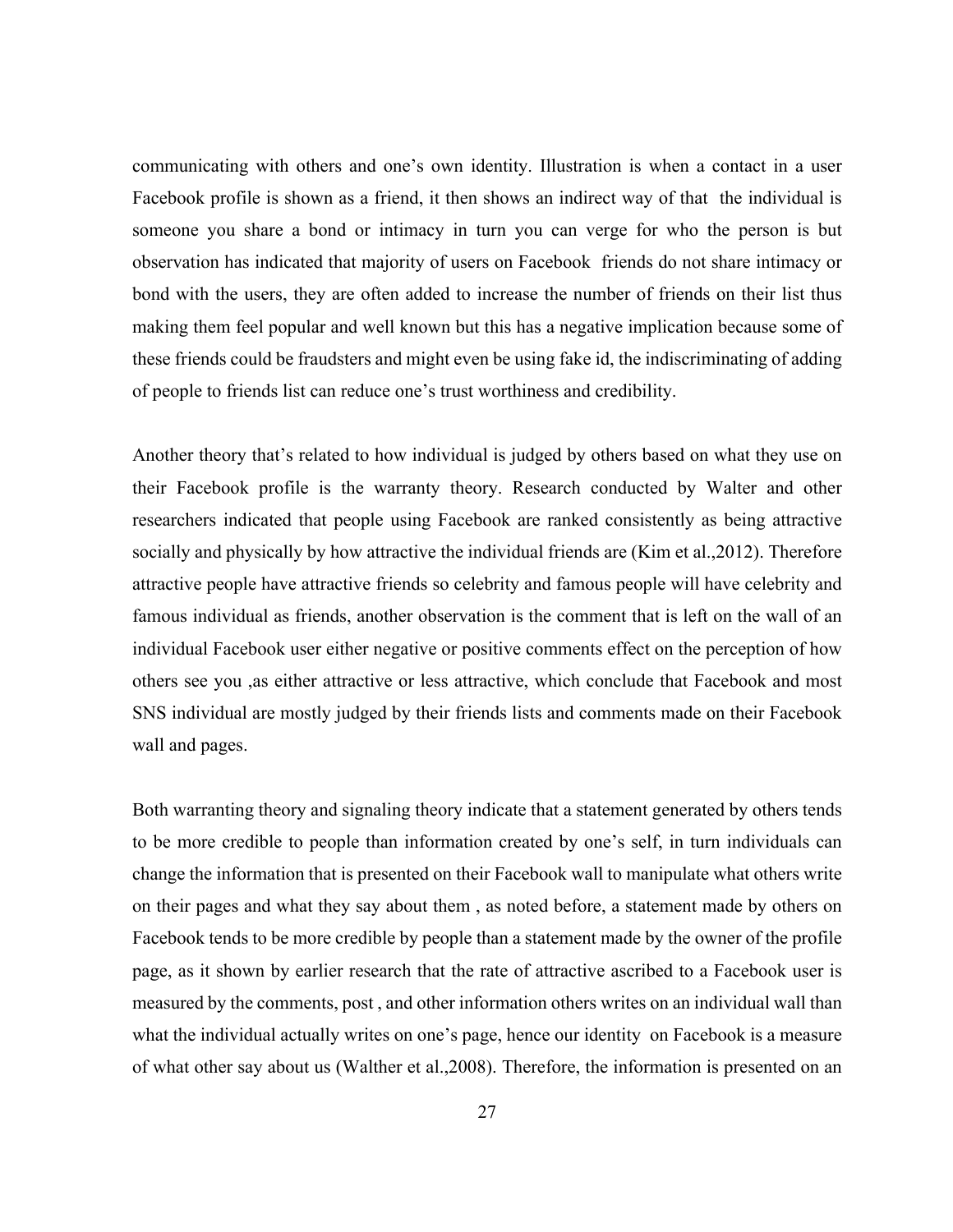individual Facebook profile consists of what is disclosed by the individual and what the individual friends says about them.

Verma and Lalnunpuii (2017) proved that Facebook is most popular SNS which used by students and faculty members, among all the SNS accounts they have, they use Facebook for scholarly intentions which they proved that it might be utilized as a link in communication among students and Faculty members.

Students create content and share them to their colleagues while using SNS, training and education, collaborative relationship in school, class announcements and debate and sharing and creating materials (Mutula,2013). The use of SNS keeps increasing day by day, Person (2013) survey, proved that 41% of high education faculty population have used SNS in teaching in 2013 compared to 34% of them using it in 2012. Educators and faculty member professionals see the potential in applying and integrating SNS technology to their teaching the reason of the growth use of SNS. This creates a growing phenomenon for the educational use of SNS to create, engage, and share existing or newly produced information between faculty members and students and among students. Many higher education institutions and faculty members are now finding themselves expecting to catch up with the world of SNS application and SNS users.

Nevertheless, using SNS advancements in higher education is not an easy and straightfoard method. Some faculty members see SNS tool as an operative educational platform, but some believe that it was not important at all. others stated that the use of SNS can help the achievement of student learning outcomes and other ones said that it lets them make the classes more collaborative. Although there is a rising frame of experimental study on the use of SNS in higher education in the advanced nations. Lee et al. (2015) found that faculty members and students have used SNS Facebook in university for scholarly intention due to its use by many people, easiness and convenience; still some faculty members acknowledge that Facebook is not made for scholarly, thus, should not be made obligatory or decree for formal scholarly platform, positive attitude of the faculty members and students were crucial.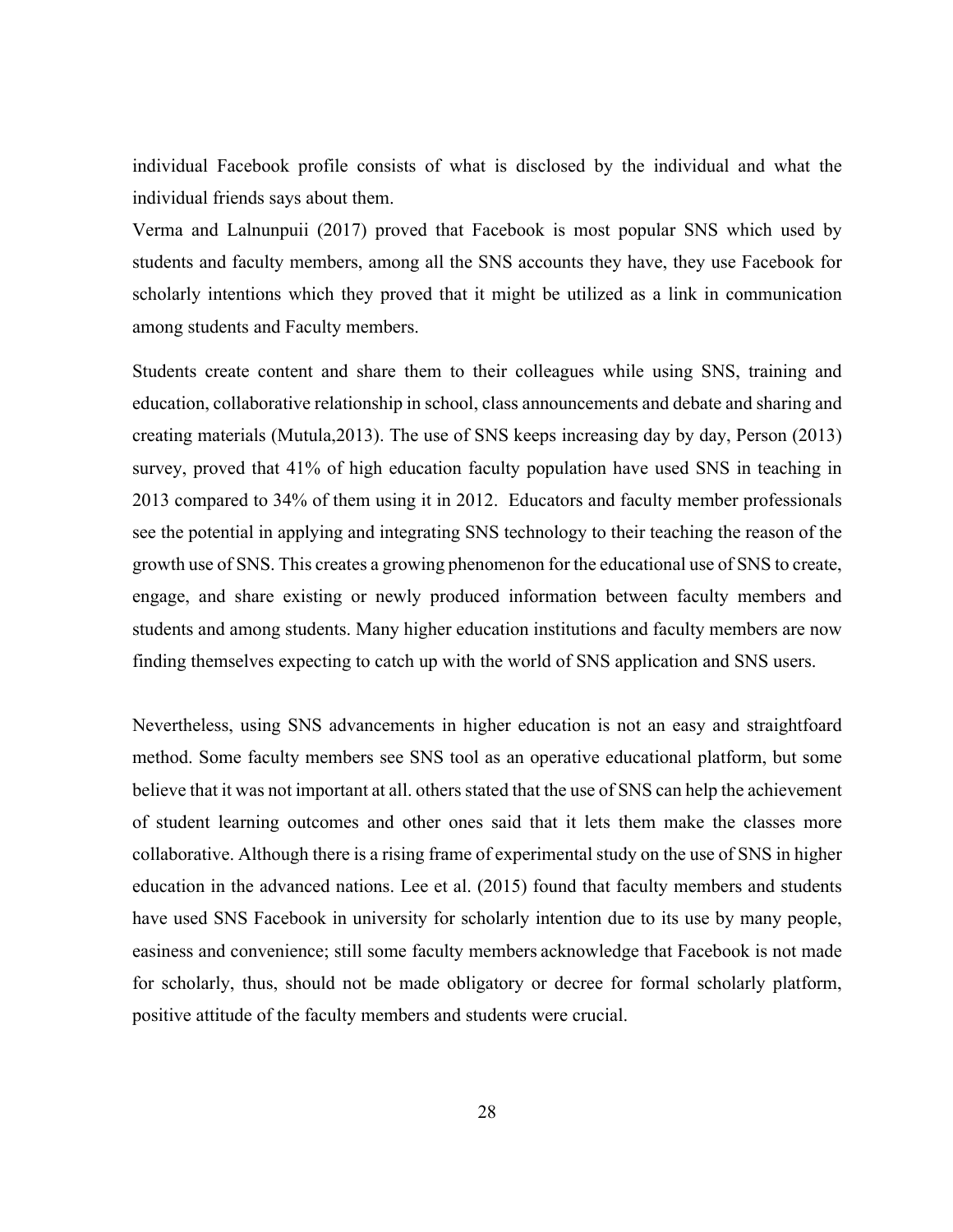Chen and Bryer (2012) found privacy and security dilemma to be central for faculty members in determining whether to use SNS tools for teaching or not, in their study. Focusing on the same issues, Rodriguez (2011) and Obrien (2012) stated out that entire privacy cannot be controlled when working with SNS because it has a tendency to store information long after it had been removed from the site and this direct to a possibility of the removed information reappear someplace, which endangered the privacy of faculty members and their students using SNS instruments. Also on accessing of SNS content, Rodriguez (2011) see restricted access to a platform as a danger factor to privacy in a way that anybody with the right of access might record content about another and could possibly publicize it after to a wrong person on SNS; privacy was also exposed, cyber-bullying, identity theft were also mentioned, and copyright under property and some of SNS especially Facebook were concerned about security and identity theft from faculty members and students who use SNS Facebook. Haneefa and Sumitha (2011) studied the views and usage of SNS by the students described that a big number of students were utilizing SNS and maximum of them stay at SNSs twice in a week even if students indicated that privacy issue and lack of security as major issues but they have positive attitudes towards social networking sites in general.

Srivastava (2012) investigated on the effect of SNS in the scholarly system and the study indicates that faculty members and students are now pushing learning over the limit of the classroom through SNS, this innovation also comes with complications, including the fact that many schools still denied access to certain sites inside their classroom walls he suggested that universities should also challenge the worries and problems surrounding privacy dilemmas and cyber security when they exposed their windows to SNS. On the use of SNS among university students, Hamade (2013) proved that a higher number of percentage of students use Facebook and Twitter and the majority of them use the sites to views different notifications rather than posting a message and they feel that there are some dilemmas with SNS as also proved by Cheung and Vogel, (2011) that there was a negative perspective about privacy concerns and communications via Facebook between faculty members and students.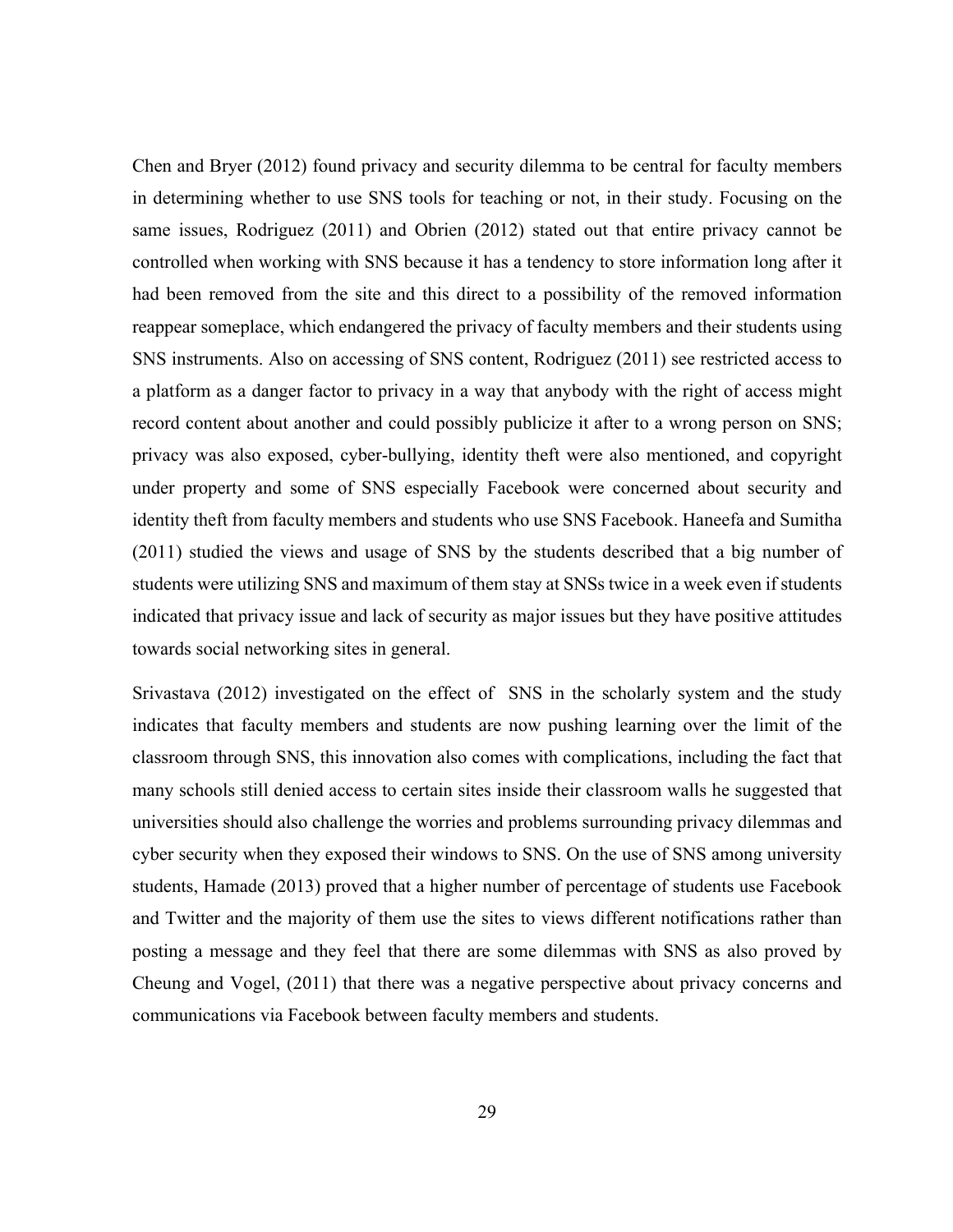Facebook, blogs, Twitter, and YouTube are the main SNS instruments used in scholarly system, though a high number of studies described positive behavior by students regarding scholarly functionalities of SNS technologies, faculty members opinions were more reserved. The major problems well-known by students are privacy issue, disobedience of socializing through scholarly interactivity, and data burden but Faculty members are most worried about the huge range of SNS procedures and the lack of training assistance in evolving interactive- technology in universities (Piotrowski, 2015). Another problem of concern for faculty members was on marginalization of some students where faculty members have online relationship with some students and not others which cause bad interactions between students (Chen and Bryer 2012).

Plagiarism and absence of scholarly truthfulness by students were also recognized as ethical issues of concern to faculty members because plagiarism don't follow the rules for the intellectual property privileges of the content originator (Kennedy et al.,2008). Faculty members who responded to the 2012 Pearson survey highlighted that the truthfulness of student submissions was an issue to worry about (Moran et al., 2012). Unconventional naturalness of SNS may, probable, stimulate this kind of conduct. The absence or unavailability, inaccessibility, unreliability and instability of such infrastructure affects the extent to which SNS can be used in academic work by both the learner and faculty member (Rodriguez,2011). Closely related to the issue of plagiarism was the issue of authenticity.

Another access issues of concern found to contribute to the extent of use of SNS by both faculty members and students was the ability to use the SNS and the digital content and digital literacy (Chen and Bryer, 2012; Gaffar et al.,2011). However, on the whole, faculty members showed that their ethical predispositions did influence the extent of their choice and use of SNS in academic practices. Other factors that influence faculty members when applying information ethics to the use of SNS for academic work, control beliefs. followed by ethical predispositions and lastly, by normative beliefs when applying information ethics in the use of SNS in academic practice (Maisiri and Hikwa,2013).

While SNS can be useful for professional intention, faculty members may oppose or refuse the importance within in such implement, which they perceive may impact the ways that they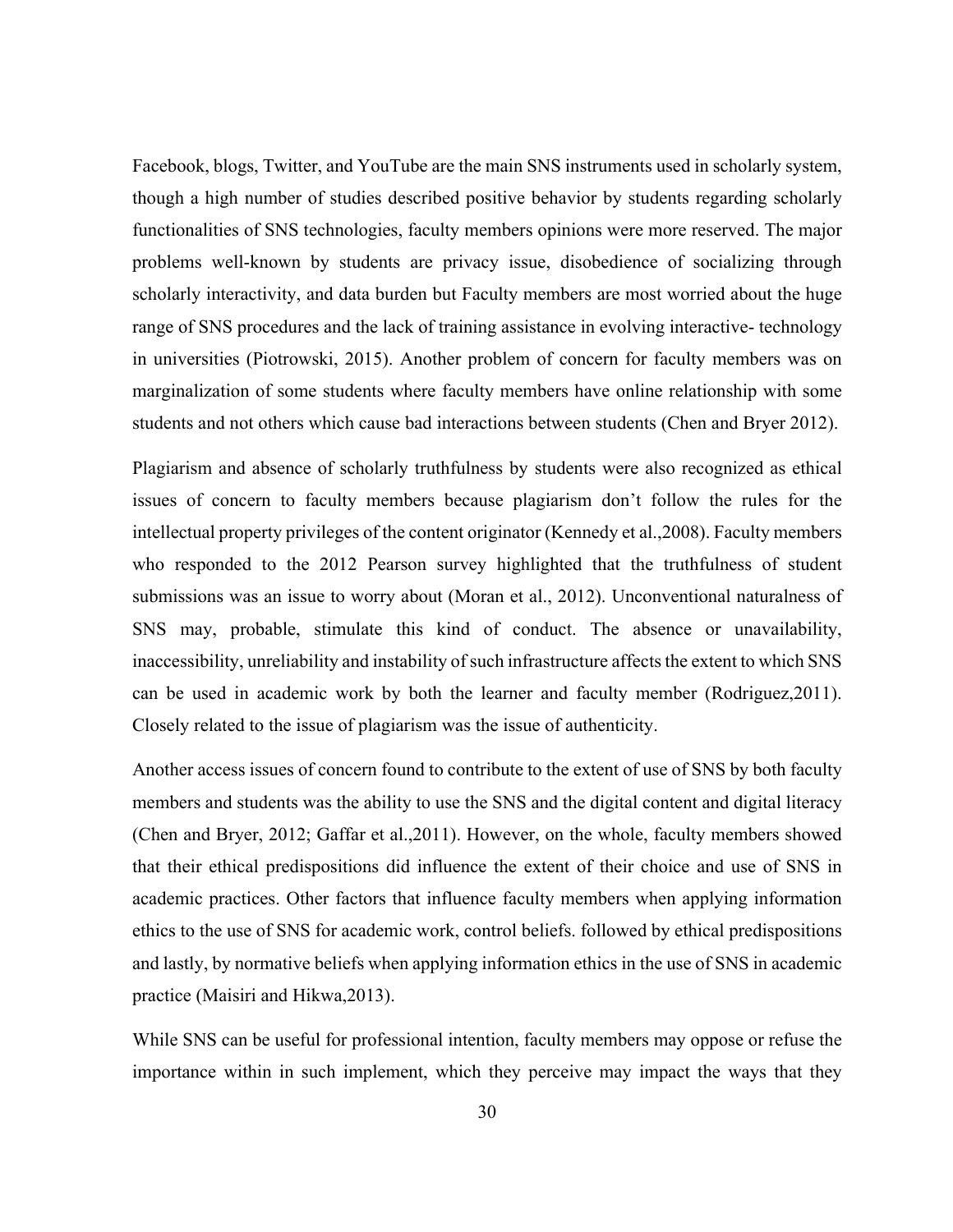observe themselves, their education, and their research. According to Park (2010), most faculty members were not active users their SNS skills of concludes in a tension between personal connection and professional obligation as they attempt to negotiate their participation on SNS, they meet issues of establishing limits, maintaining suitable and expressive connections with others, structuring participation so that others see them in a good way and using their time efficiently (Veletsianos and Kimmons, 2013).

Akayir (2017), proved that Some of the students when asked their opinions on the use scholarly environments, said that they worry about their post which can be seen by their faculty members even if they have positive views on the use of SNS for scholarly intentions and the different factors that affect them for the usage of SNS include nature of utilizing internet, being familiar with information advancement, peer influence and desire of expression (Park, 2010).

To make an online narrow for debate on a scientific claim student wished to evaluate by inviting them to post and comment on science articles, with respect to the level of sharing as well as diverse ways of using SNS Facebook group, they exceeded the expectations set by the faculty members by discussing on topics which are out of the subject (Sarapin and Morris ,2015). Students and faculty members views on the use of SNS in the classroom, all the two groups show worries about privacy, but faculty members were more worried about the legal impact of students who make faults openly online (Hickerson & Kothari, 2016).

Lastly, from comparing students and faculty members on the use of SNS Facebook, they are both open to the reliability of utilizing FB and other identical technologies to assist scholarly work but still faculty members prefer to keep utilizing common technologies like email while they are sharing document or assignments between them and students (Roblyer et al.,2010).

### **2.6.1 Information Ethics and SNS**

Shortly, ethics can be defined as making moral judgments according to right or wrong or good and evil. Ethical dilemma or issue is a condition that can include or bring a visible misunderstanding among ethical essential. The growth of SNS brought out worries about the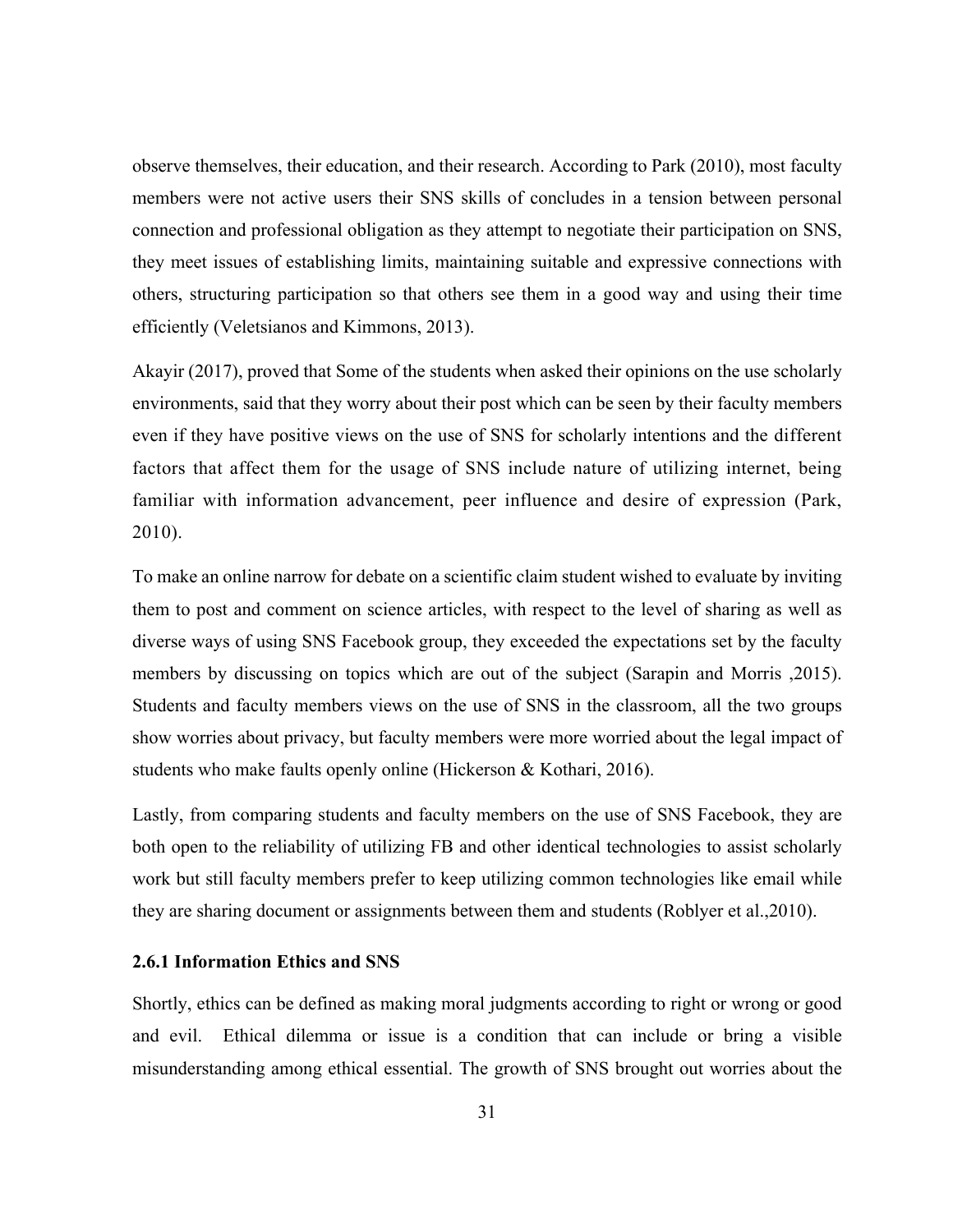moral of people and their ethical right like data protection, privacy, security, trust and confidentiality being violated by certain users. These SNS have increased and become a worldwide phenomenon on networks and made the classroom a public place where moral and ethical right like accessibility, privacy and confidentiality are no longer covenant (Mutula, 2013).

According to Ellis and Griffith (2001), information ethics is a domain with investigate on the ethical dilemma that comes from the evolution and implementation of information technology which are related to the domain of computer ethics and information philosophy. It offers a judgmental framework to take ethical issues into account about moral agency, informational privacy, dilemma that comes from life-cycle of information (processing, creation, distribution collection, recording, collection) and new domain issues. Information sharing and literacy are important interest in implementing an ethical structure that encourage and aid fairness, responsible practice and equitable.

 In general, information ethics investigate on the issues that are associated to security, owner ship, community and privacy. Information technology influence basic rights including accountability, copyright protection, security and intellectual freedom. Intellectual property has some of the main issues include copying software and unauthorized downloading, students are aware of the abuse and the misuse of computer relevant to scenarios related to property, privacy and accuracy (Ellis and Griffith, 2000).

Even though it might be hard or difficulty to stay away from ethical issues that comes from SNS use completely, they can be possible to reduce ethical peril, authenticate and indicate ethical duties in order to improve human morality as called for by, between other online social community, Mason (1986); Additionally, the progress evolving information arrangement and changing and growing information needs precondition the constant reconsideration of ethical standards, ethical codes and how they have to be used (Floridi, 2008). As stated by Garcia-Febo et al. (2012), ethical codes are necessary for all professionals and informational worker plus that students need to learn information ethics principles and other related research to implement the information sensitivity (Gwak et al.,2013). As for Chatterjee et al. (2012), concluded that unethical use of information advancement is basically motivated by social, directional and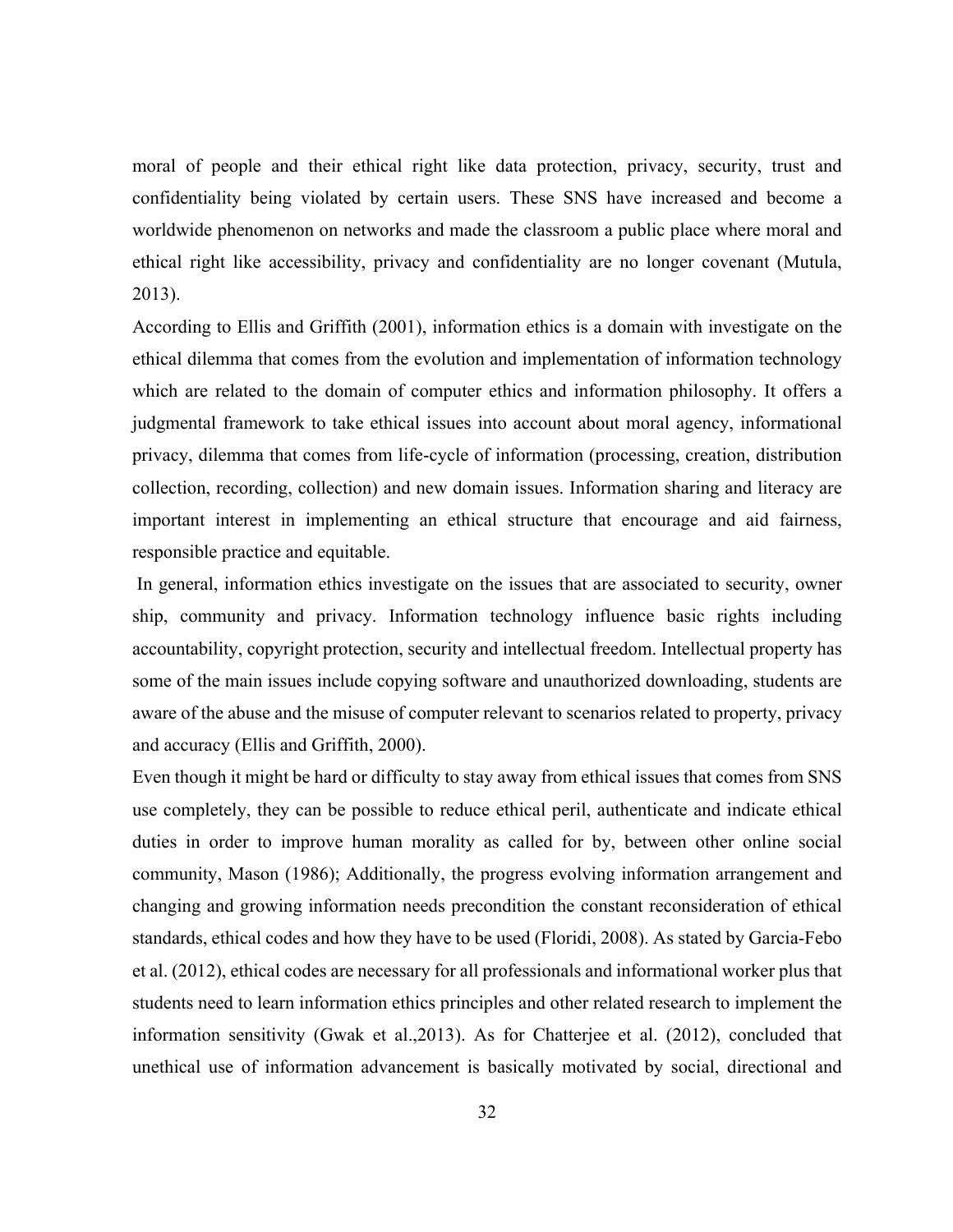technological analysis while illegal unauthorized purpose of an action done willingly lead to unethical conduct (Chan et al., 2008).

The investigation of the ethical consequences of SNS can be viewed as a sub-part computer and data morals (Bynum, 2008). While Computer and Information Ethics unquestionably oblige an interdisciplinary methodology, the direction and issues of that field. However, this has not been the early concern for the morals of social systems administration. Mostly because of the worldly unexpected event of the social systems administration marvel with rising observational investigations of the utilization and impacts of computer-mediated-correspondence (CMC) which is the area of studies that have been identified and are now called 'Internet Studies' have become an important subject (Consalvo and Ess, 2011). The ethical insinuations of social systems administration advances remained at first focused for request by a free alliance of researchers (Boyd, 2008; Ellison et al., 2007).

Subsequently, individual thinkers who have revolved their regard for social systems administration and morals needed to choose whether to seek after their request freely, sketching just from conventional philosophical assets connected with computer morals and the logic of innovation, or to build up their perspectives in line with the developing collection of observational information and assumptions as of now being produced by different orders. While this passage was basically kept itself from exploring standing logical exploration on social systems administration morals, joins between those who looks into and thinks about other disciplinary connections keep on being very huge. Amid the main sites that use the new gauges especially for overall social systems administration objects are Orkut, MySpace, Friendster, Habbo, Bebo, LinkedIn and Facebook. Later, particular patterns in online social systems administration incorporate ascents of locales committed to microblogging (Tumblr, Twitter), media sharing (YouTube, Flickr, Instagram, Vine), enthusiasm sharing (Pinterest) and areabased systems administration (Foursquare, Loopt, Yelp, YikYak). Among the principal logicians that took an enthusiasm for the ethical essentialness of social employments of the Internet, they were phenomenological thinkers of innovation Borgmann and Dreyfus. These scholars were intensely affected by Heidegger's (1954/1977) perspective of innovation as a solid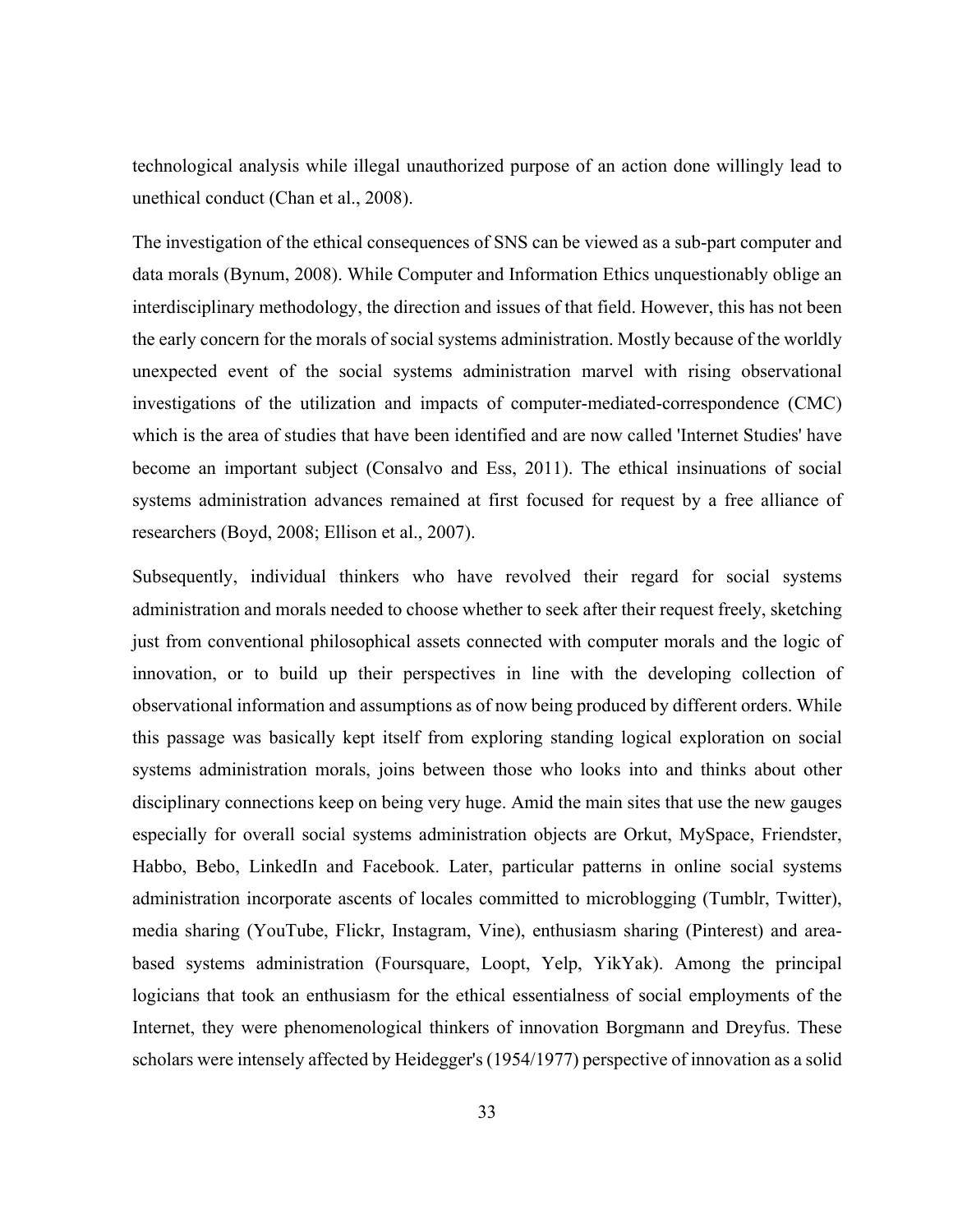power with a particular course of impact, which has a tendency to compel or devastate the personal knowledge of certainty in particular methods. Borgmann and Dreyfus were principally reacting to the instant fore-runners of Web 2.0 social systems (examples: talk rooms, internet gaming, newsgroups, and email), their decisions went for internet sociality comprehensively translated, straightforwardly pertinent to SNS.

Borgmann's (1984) initial scrutinize of current innovation tended to what he called the gadget worldview, an innovatively determined aim to accommodate our collaborations to the world to an ideal of simple utilization. By 1992's crossing the post-modern divide, Borgmann had turned out to be more centered around the ethical and social effect of data advancements, utilizing the idea of hyper-reality to investigate (among different parts of data innovation) the path which online social systems may undermine natural social substances by permitting individuals to give each other adapted renditions of themselves for loving or friendly stimulation Borgmann (1992) as opposed to permitting the completion and unpredictability of their genuine personalities. While Borgmann concedes social hyper-reality appears to be ethically inactive, but then, he went ahead to assert that online social situations are themselves ethically insufficient:

On the off chance that everybody is impassively present paying little respect in which one is situated on the globe, nobody is really present. The persons who get to be accessible by means of a communication, have a less closeness, since we can simply make them vanish if they get to be troublesome. Also, we can protect ourselves from unwelcome individuals through and through by using SNS tools.

Regardless of whether this is at last Borgmann's perspective (or Heidegger's), his investigation is likely answering to comments of this sort: Social hyper reality has start to change the social environment and finally it will prompt disoriented and disconnected certain kind of life… It is clearly developing and thickening, choking out certainty and making humankind less careful and clever. (Borgmann, 1992).

While Borgmann (1992) and Dreyfus (2003) opinions keep on informing the philosophical discussion about social systems administration and morals, two of these initial Scholars activities with the marvel show sure prescient disappointments as it is maybe inevitable when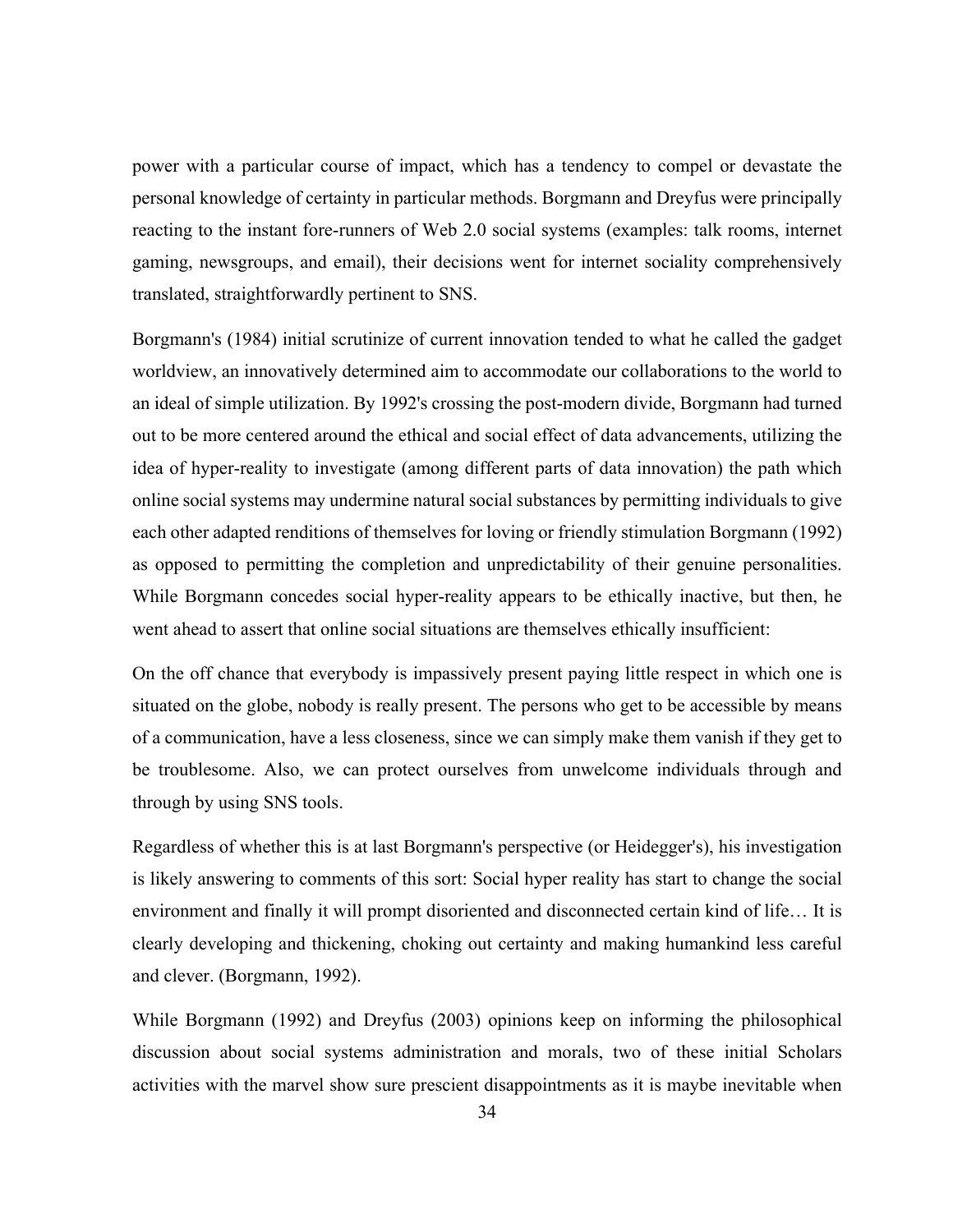thinking about new and quickly developing innovative frameworks. They didn't anticipate the path where in well-known SNS, e.g., Facebook, LinkedIn and Google+ would advance farther away from the later online standards of anonymous and personality play, instead offering true characters an online nearness which in several means is rapid than actual aspect.

#### **2.6.2 Ethics of Identity Aspect on Facebook**

Social systems administration revolutions, exposed additional kinds of ethical space where personal characters and groups, including virtual and real, are advanced, displayed, decided, supervised and achieved. Appropriately, Bakardjieva and Gaden (2012) savants have investigated SNS about their usages as innovation of the self which inspire the growth and implementation of specific character, and regarding the particular kinds of public ethics and good performance created by SNS (Parsell 2008).

Ethical problems produced through the development of effective attitudes, collections then drew more logician interest (Introna, 2011 and Rodogno, 2012). However as well-known by Stokes (2012), not like, the former kinds of online groups where anonymity and the improvements change self-images were common, for example, Facebook increasingly grappled portions of the attitudes and links with open, typified personalities and detached away from the net 'true' structures. The result will then be a character grounded in the ones tools correctness and encapsulation yet exceptionally intelligent and ambition (Stokes 2012) in its appearance. Numerous ethical problems were raised: to start with, (a)from what source of regulating the course or quality does the positive affluence of a SNS client's identification fundamentally come from? (b)Do personality displays on SNS for the most part express to the same desires and reflect the same worth profiles as clients disconnected from the net character appearance? (c)Do they display some eminent differences from the positive traits of non-SNS customers? (d)Are the potentials and yearnings through SNS surroundings abundant or not heteronomous in beginning than those connected in non-SNS effects? (e)Do all the more expressly positive nature displays on SNS motivate customers to upgrade and to really characterize those desires logged off, or do they enervate the drive to do as such?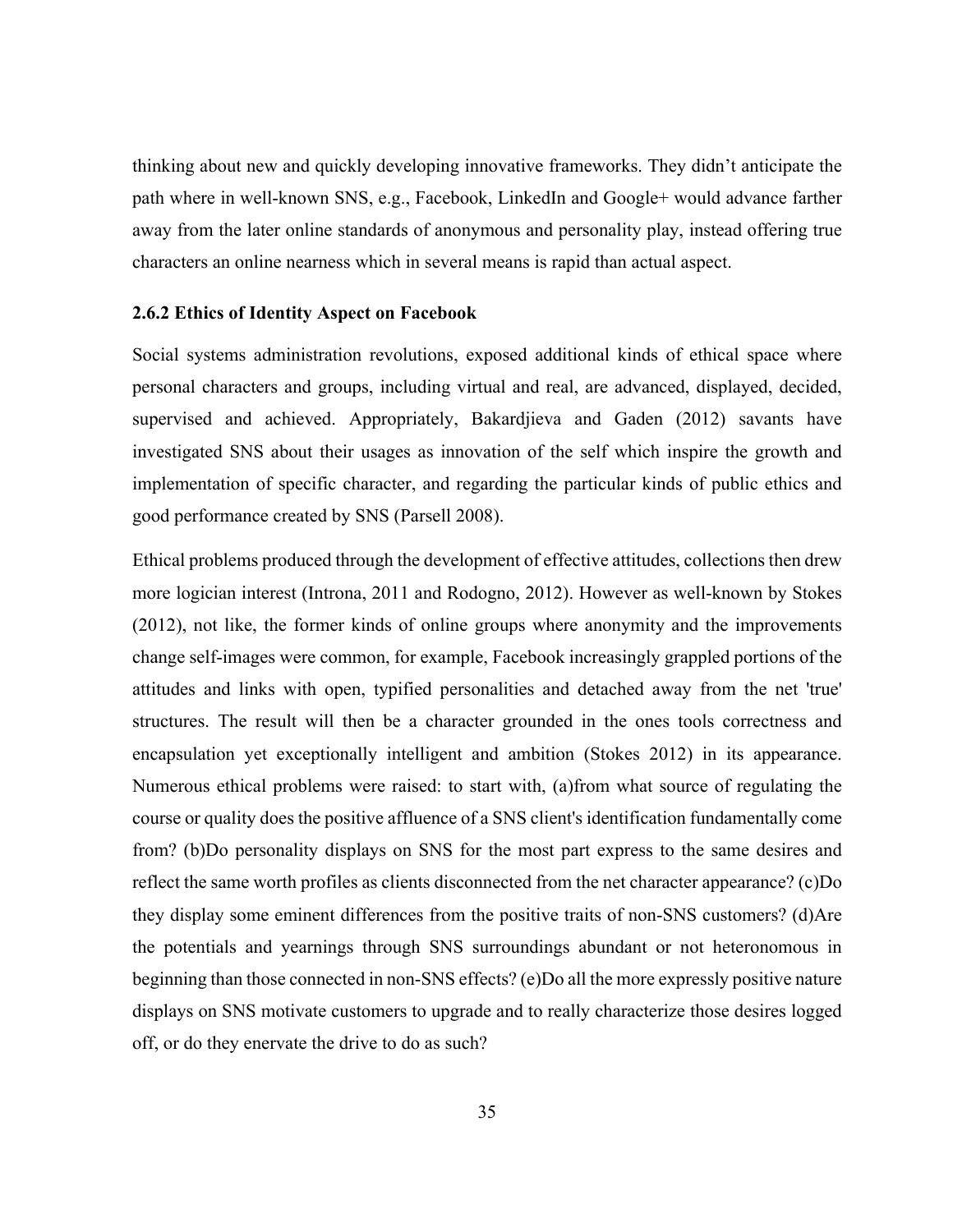While Parsell (2008) trusts that specific Web 2.0 affordances empower dangerous assortments of individual flexibility; for instance, he depicts Facebook's dependence on seemingly perpetual profiles connected as way of life, a means for fighting de-individuation and uplifting accountable help to the group.

Such devices, in any case, come at some expense to client self-sufficiency—a worth that in different conditions is faultfinder regarding the ethical requests of personal ID, as stated by (Manders-Huits, 2010). Manders-Huits investigates the strain about the path where in SNS regards clients as outlined and forensically re-identifiable objects, while in the meantime giving individual clients an alluring freedom for continuous character development. She contends that SNS engineers have an obligation to secure and advance the benefits of its clients in selfsufficiently building and dealing with its personal particular good and characters.

The ethical worry regarding SNS limitations on client self-governance is likewise declared by Bakardjieva and Gaden (2012) who take notation of if they desire their personalities towards being framed and utilized as a part of this way or not, the online personalities of SNS clients are established by the classifications built up by SNS engineers, and positioned and assessed by coin which essentially drives the slender good economy of SNS people group: prominence.

The chaotic impact of my family, companions and associates on Facebook can be controlled with different instruments presented by the site, permitting me to send presents just on particular sub-arranges that I characterize. In any case, the far less complex and less tedious system is to grapple with the impact—permitting every system part to get a look at who I am to others, whereas in the meantime questioning for myself if these extended exhibitions extend a man that is more multi-dimensional or one that is obviously deceitful. As Floridi (2011), honest and ethical clients of Facebook for instructive reason put it: I am subsequently no more profoundly allowed to participate in making a totally fictive self, I should get to be somebody genuine, not who we truly are pre-given since the begin, however who we are permitted to be and what we are ready to arrange in cautious element as what I need to be and what my companions after these various electorates see us, permit us, and allowed us to be.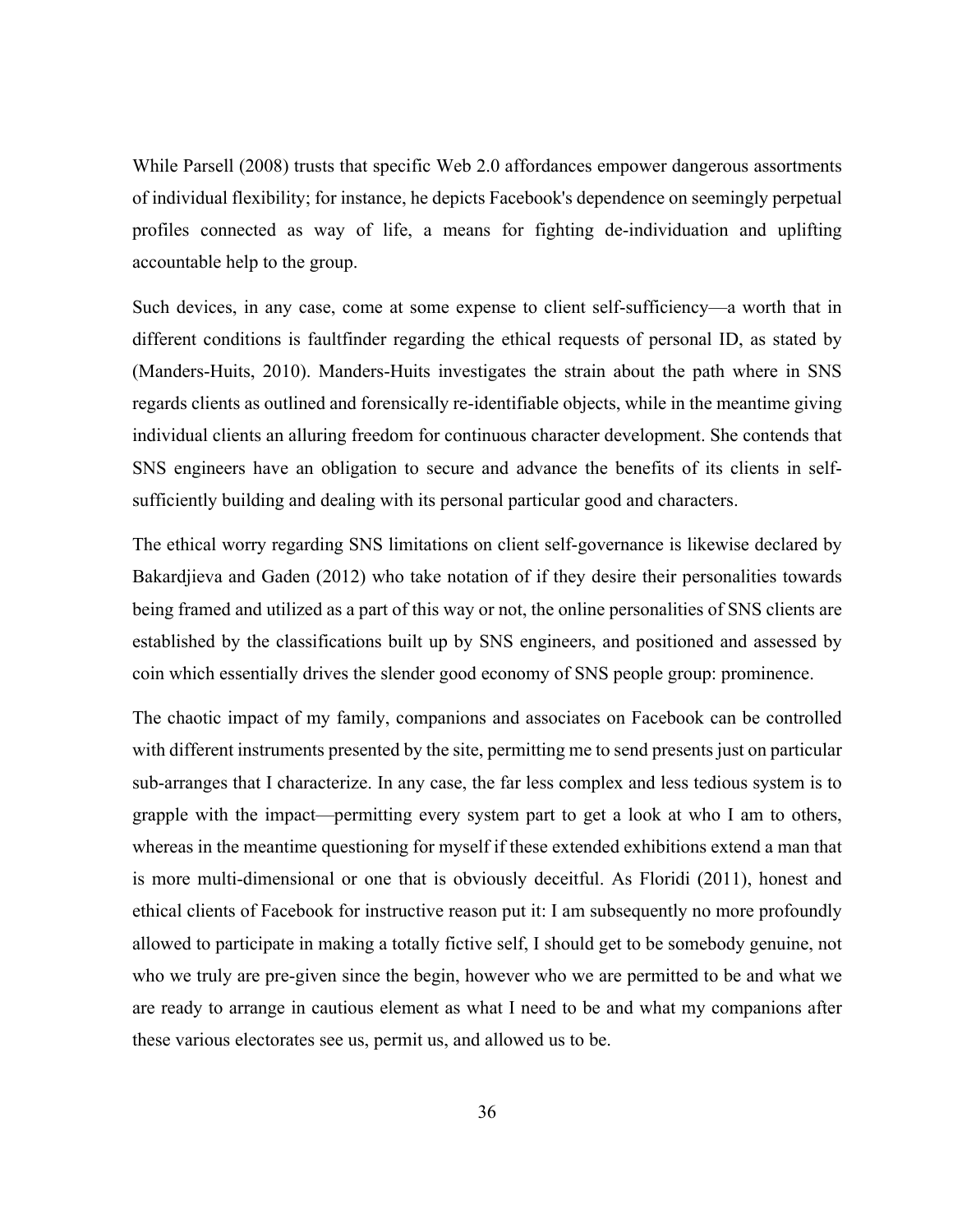Indeed, though in this way, Cocking (2008) contends that numerous internet social situations, by putting dynamic parts of self-presentation on our immediate control, unable the importance capacity of inactive methods that encapsulate self-presentation far from our knowledgeable control, for example, non-verbal communication, outward appearance, and unconstrained showcases of feeling. He sees these as considerable pointers of character that assume a basic part by the way others see us, and by augmentation, how we come to comprehend ourselves through others' recognitions and responses. On the off chance that Cocking's perspective is right, then the length of Facebook keeps on privileging content based and parallel interaction, our capacity to utilize them to develop and express bona fide personalities might be fundamentally affected. Ethical distractions and the effect of SNS on one's valid self-building and representation may likewise be viewed as incorrect polarity amongst online and logged off characters; the scholarly hypothesis of individual personality problematizes the feature (Luciano, 2011). Soraj (2011) utilizes such an instructive metaphysic to refuse whichever unmistakable limit which be pulled amid ones disconnected from the net selves and us as developed through SNS. Somewhat, our own personalities online and off are taken as distantly established by our helpful associations to divers selves, occasions and questions. Ess (2010) proposes to seek after, and labor to empower the development of, 'crossover selves' that develop the separate good and commonsense ethics expected to thrive inside our arranged and epitomized associations.

#### **2.6.3 Ethical Impact of the use of Facebook for Students and Faculty Members**

As students move from being a run of the mill undergrad to somebody in an expert social work program, for example, educating, the desire that they will get to be engrossed into its way of life of the instructing or learning calling over the safeguarding of potentials, dispositions, learning, and abilities (Weiss et al., 2004). Capable socialization or the way that it can occur for students has not been reasonably shown confidential in social work writing, yet is deliberated used in the classroom and over field arrangements, overview to capable situations, and displaying actions of companions and faculty members (Barretti, 2004; Weiss et al., 2004). Despite the fact that inquiries remain with respect to the procedure of expert socialization, the fast development of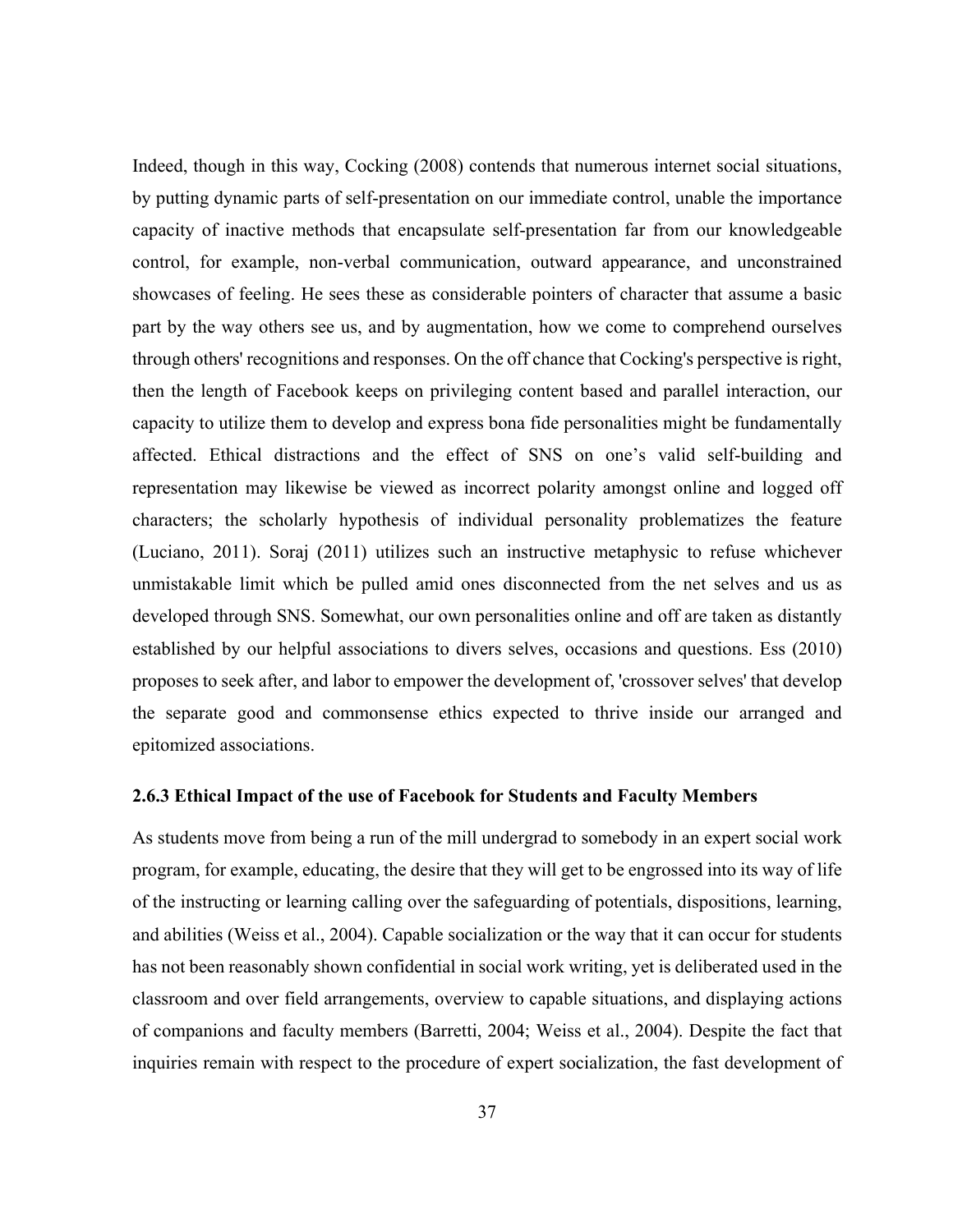innovation and multiplication of online social system locales (Facebook) still include another additional environment that permits thought for faculty members and students.

Once in the public arena when an undeniably taught open is putting more noteworthy requests on experts Randall and Kindiak (2008), students and faculty members in a scholarly program in a higher instructive location must be made perceptive of possible ethical concerns identified with individual security, limit situation, and the constancy and pursuit capacity of data shared inside practical groups as they advance to proficient status. Genuine or potential ethical predicaments connected with the exhibition of an expert self-incorporate the amateurish utilization of inclination and critical dialect, and experiencing irreconcilable circumstances and rupturing privacy identified with students and faculty members.

Challenges inside the simulated domain distinguished by Palen and Dourish (2003) which could prompt possible drawbacks for students and faculty utilizing Facebook for academicals reason programs incorporate an absence of comprehension and administration of spatial and fleeting limits, and the convergence of different spaces. Advancing from an asset for perusing substance and discovering data, the Internet is presently similarly home to Web 2.0 media, in turn individuals effectively speak with different clients and take part in the formation of substance (Giffords, 2009). Facebook can be identified as: an electronic administration that permits people to build open or semi-open profiles within a limited outline; express a summary of several customers by whom they share a friendship and sight and maneuver their summary of groups with those created by others within the agenda (Boyd ,2008).

Systematic elements of internet social systems consist of an individual profile talking to oneself with the end goal of fact reached or reaching out to other people that share the website and viceversa (Acquisti and Gross 2005).

While social systems administration had extended, social work faculty members, are exploring unknown domain as far as how online associations by students ought to be administered and how to characterize what speaks to fitting proficient conduct inside online social groups ( MacDonald et al., 2010). Study has shown that many clients of SNS don't exploit security surroundings (Gross and Acquisti, 2005; MacDonald et al., 2010). Online posts were discovered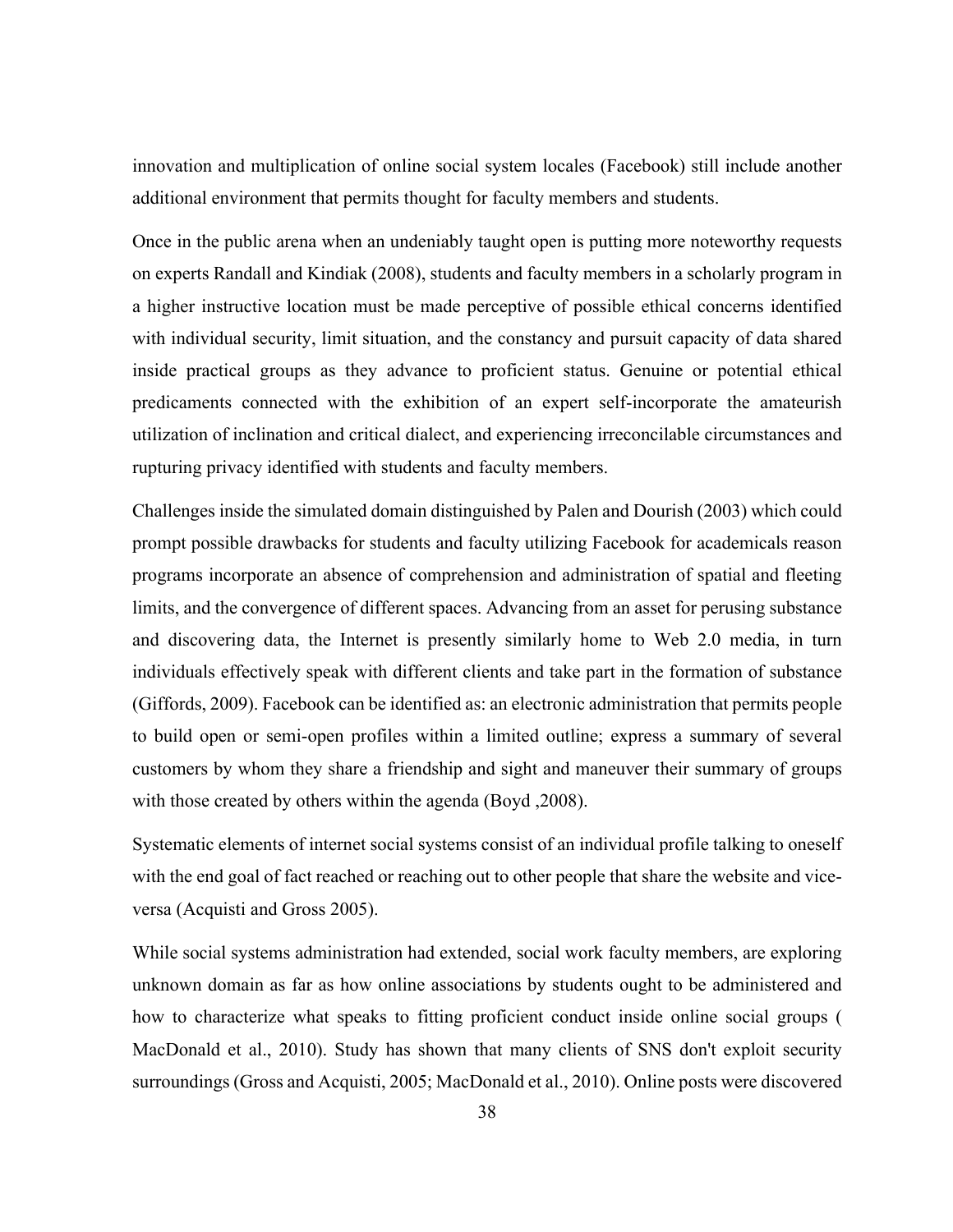to uncover individual data that may bring out the adjusting of the expert relationship amongst customer and specialist (MacDonald et al., 2010).

Attached to an expert picture is the movement of impression administration, generally utilized same by personal delivery with self-presentation, and speaking to a cognizant or oblivious push to pass on particular data around oneself (Goffman, 1959). In a scholarly social work package, at hand is a desire that students will build up an expert guided by a consistent familiarity with social work's main goal, morals, and ethical measures for practices (Workers, 2008). The student's improvement of the aptitudes to fittingly deal with his or her expert performance is of most extreme significance for expert socialization procedure.

As cutting-edge experts, students must figure out how to manage, regulate, and make perfect limits inside the connection of different individual and expert interrelationships between themselves and faculty members (Workers, 2008). By this learning procedure, students get to be conscious of in what way and at what time to present one's self in a suitable way among different set ups where they will collaborate as experts while it's pretentious via mindfulness and a sensation of presence in the common population limelight, impress management, or the presentation of an expert self, and is connected with limits which move progressively as settings modified (Palen and Dourish, 2003). Students in higher institution figure out how to conform their activities in light of the surroundings (i.e., management, directing periods, staff gatherings, and casual discussions) and populace with which they are effectively included. Criticism in face to face area incorporates spoken and non-verbal correspondence enveloping seeing, soundrelated, and material signs that are main components in helping students to learn suitable association methods. In connection to the last mentioned, the absence of logical signals in the simulated world may bring out possible slips in connection to a suitable performance of an expert self.

Initially, an incredible measure of characters important data might be dispersed effectively through a social system site – and imparted to huge and obscure quantities of companions and outsiders – including present or future users. Just about 33% (30%) of Facebook clients will make the majority of their profile data accessible to an arbitrary outsider and his/her system of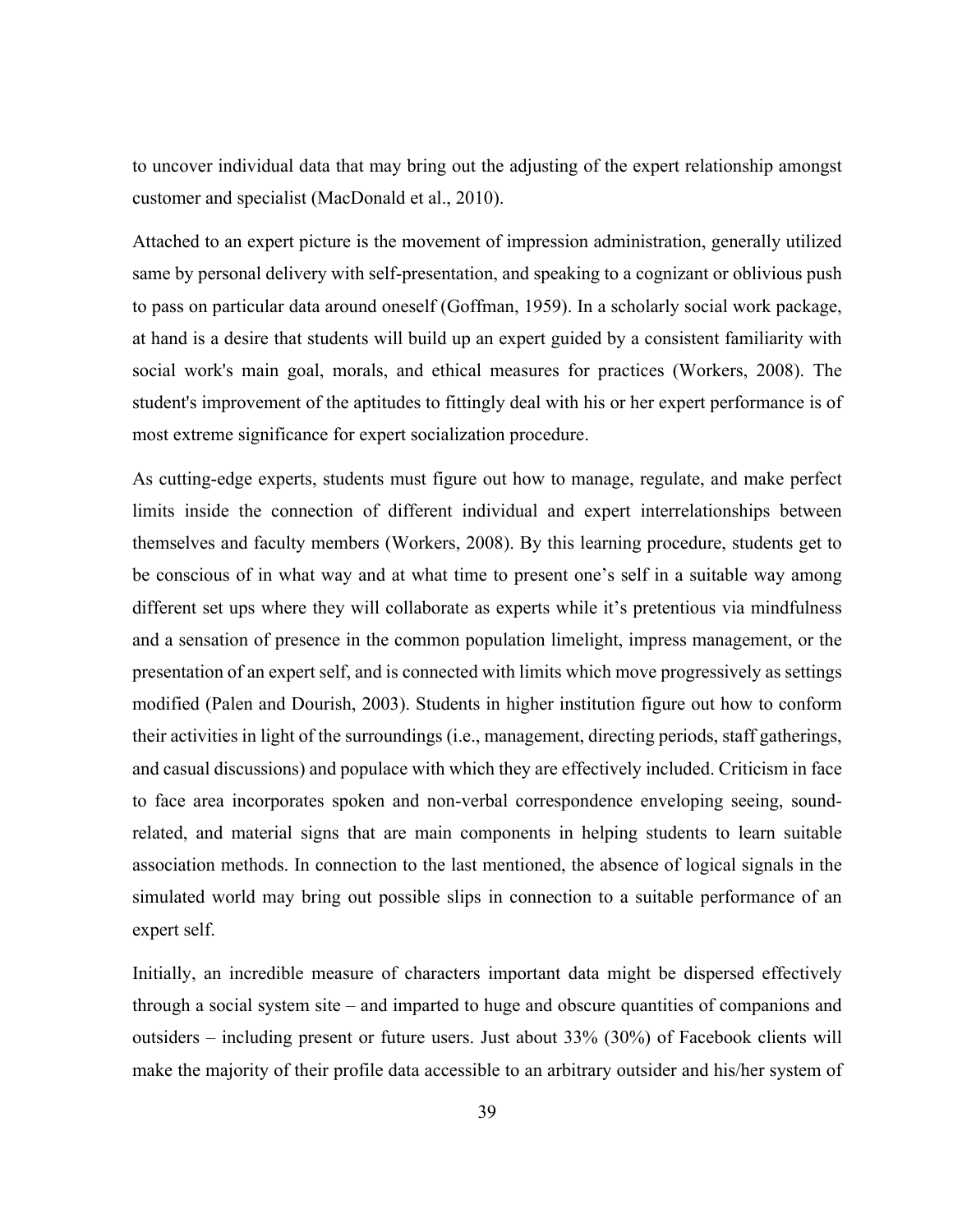companions (Acquist and Gross, 2005). Individual data might not be distributed among the connection of a social work substitute's alternative groups with a friend is often punctually nearby to these persons, as well as to a considerably more extensive, frequently unexpected assembly of individuals traverse into other position whereas similarly receiving to be steady in while (Kornblum, 2006).

Subsequently, Transient limits mirror the capacity of data to be registered and its ensuing diligence for impending gatherings of people (Palen and Dourish, 2003). Students' data identified with their personal connections, social exercises, and university work is accessible for upcoming groups of onlookers, subsequently possibly affecting yet-to-come proficient connections. Different faculty members use social system destinations to screen their present representatives' practices outside of the working environment. Faculty members are one class of experts who have encountered plugged episodes identified with failures to comprehend the issues at hand bringing out expulsions or interruptions with vocation (Barak et al., 2008).

While students develop their expert pictures, communications inside a social system site may trade off regulator through their personal actually pertinent data, and capacity to build a precise good character. Others may add to this profile by transferring photographs or content about the students – regularly without the students' educated assent (Palen and Dourish, 2003). By Albeit (2004), a few students can have their own profiles turned to personal while their companions are not. Communicating via companions in social environment can bring out photos and identification inside the connection of a casual, amateur air being dispatched to the page of a companion who is yet to create a private profile. Firmly attached to the administration of an expert picture is the capacity to perceive and dispose of inclination and critical dialect inside one's professional discipline.

## **2.6.4 Ethics and learning**

Human conduct has been a source of concern for researchers, philosophers and scholarly provider, scholarly ethics in countries of the world has been influenced and impacted by the teaching that believes that ethics is what we ought to do. Also, philosopher earlier in china has had impact on ethics learning in countries in the western part of the world, in Confucius words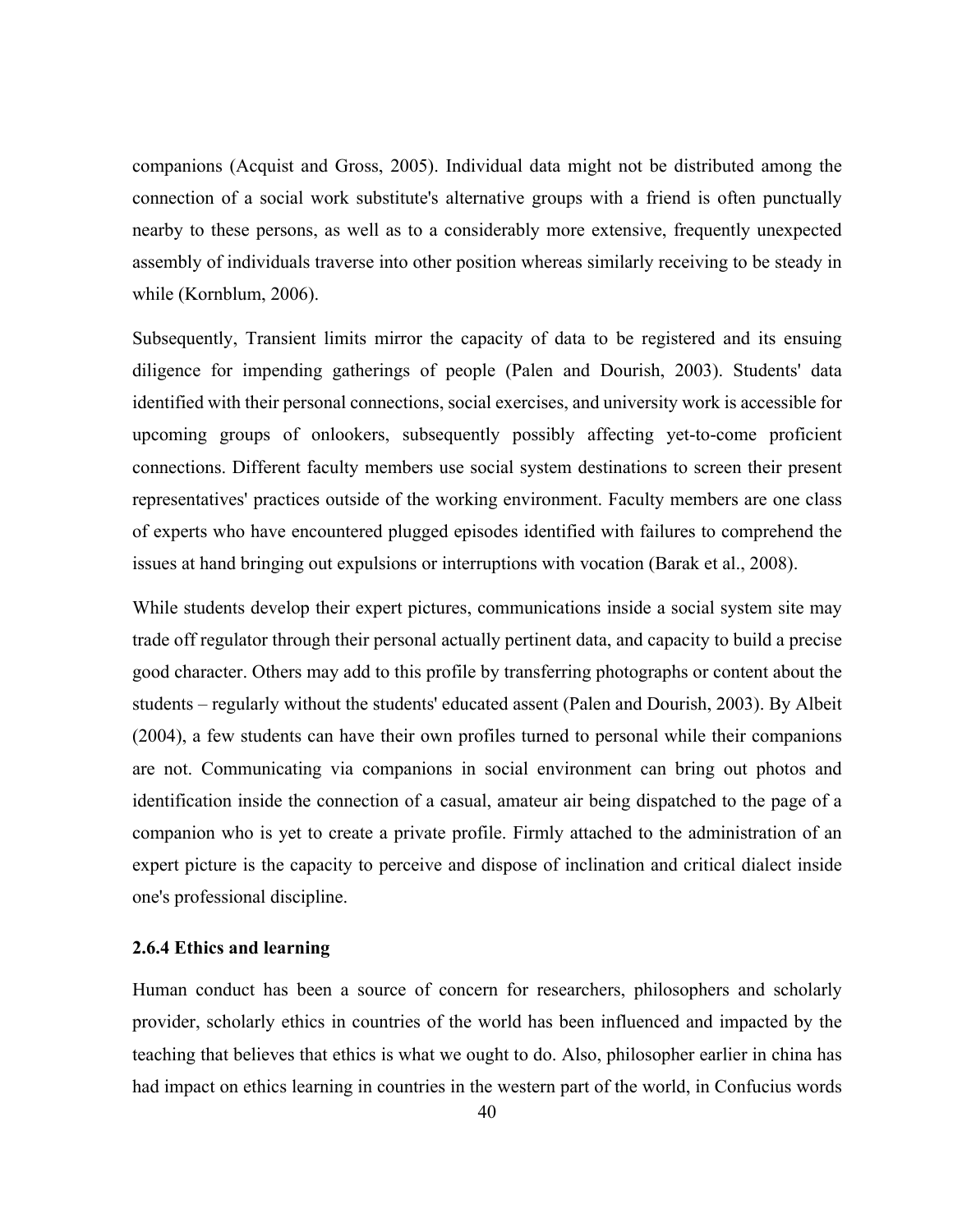Moral power never resides in isolation; it will always attract others. This simply means that people's action behavior is a replication of what they see others do, so if an individual act in a certain way there is bond to a response likewise this saying focus to study of ethics in the scholarly environment.

Ethics conduct principles are deeply rooted in culture and it stands as a guard in the way individual live their daily life according to Brandt and Rose (2004) ethics are principles of conduct that individual prefer that acts as a guide in the way they live their lives, acts or behave while in the scholarly field ethics is defined as those sets of practices or behavior that the scholarly profess put on itself (Sax, 1974).

Scholars with different views on ethics some believe that learning is a part of ethic activities and that faculty members and students should pose good ethical behavior such as academia integrity and honesty. Other scholars believe that direction in which people are supposed to behave, live, act or do is provided by ethics (Graesser, 1994). Scholarly ethics have had various challenges especially in the conduct of faculty members and their relation to the student hence researchers and scholar had taken time to look into the challenges that faculty members faces in scholarly ethics (Pope et al., 2009).

An argument by Pope et al., (2009) is on the basis that assessment in the classroom should take account of ethics and morality, ethics should serve as a guide to ensure that there is fairness and equality when give assessment in the classroom, youth do not care about and are not engaged with navigating privacy (Hargittai,  $(2010)$ .

According to van den Berg and Leenes (2011), the analysis of the effect of privacy worries on members' attitude; a person's privacy worries are only an impuissant predictor of other members on the SNS, privacy worries people who open their accounts on SNS and leave a large amount of personal information; some of the user control their privacy by believing their possibility to manage the information they allow and the external access on it.

Millions of people all over the world, in all categories intentionally and voluntary use various SNS like Facebook, Match.com, Myspace, LinkedIn, Friendster and man other websites to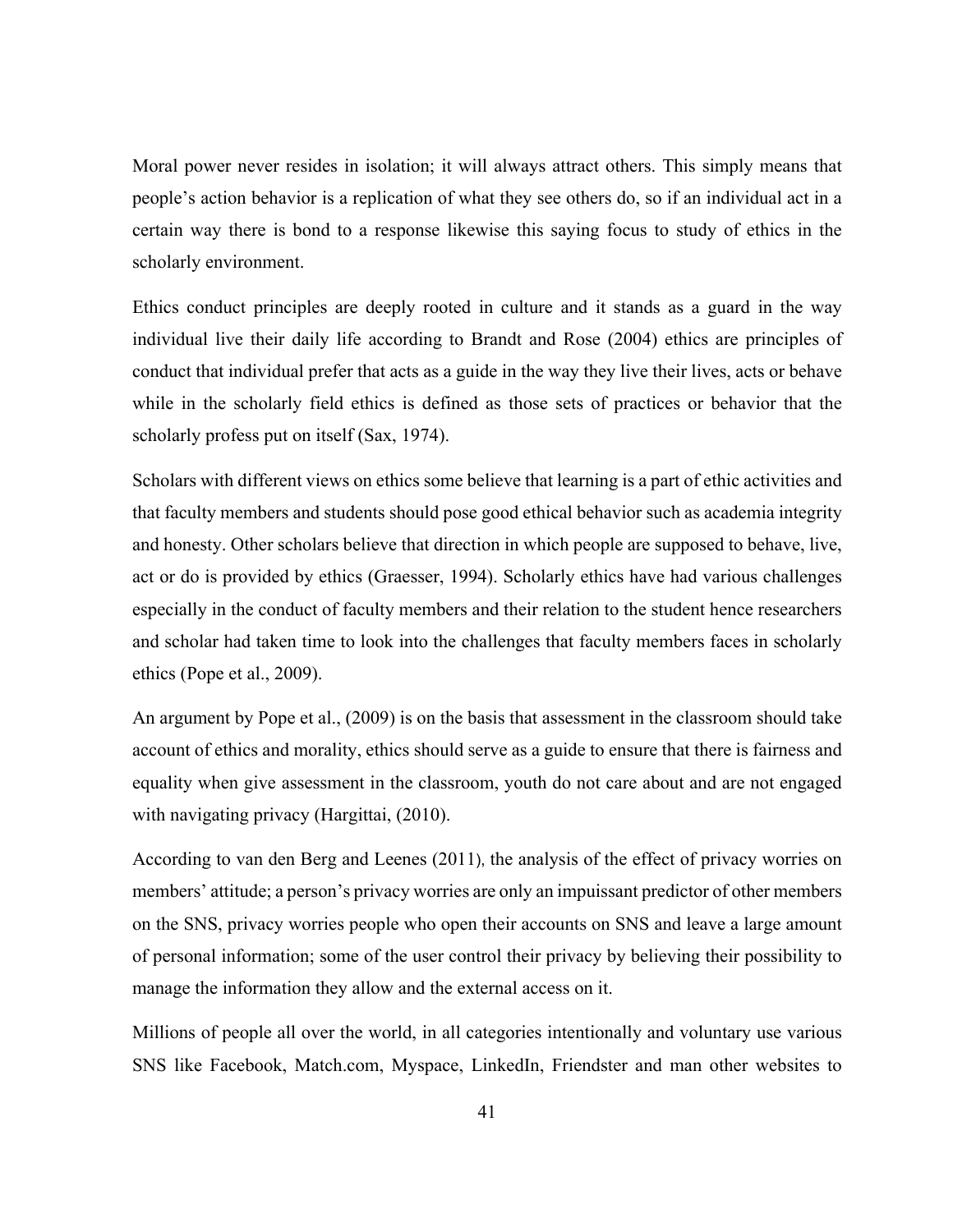search friends, jobs, communicate and dates; then by doing so, they voluntarily bring out highly individual information to other user plus also to the who might accidentally or intentionally harm them. There is no one who force anyone to associate with SNS, and most of these SNS that we know encourage their user, but they don't force clients to announce their phone numbers, birthday, or their other normal living, Still, make public and consider how the shared information is to the outsider (van den Berg and Leenes, 2011).

In few words, there are hundreds and hundreds SNS from which Facebook is the most popular, from its easy functionalities and setting, students and faculty members are actively creating and participating in contents that SNS Facebook generate for various purpose including scholarly purpose (sharing material, assignment, learning, communication, …) to fulfil their academic achievement as the reason why they both accept Facebook as scholarly tool. But still, students abuse of these functionalities in scholarly domain by neglecting to practice ethical standards and harming their colleagues, accidentally or voluntarily using their fake or true identities, where comes the main various ethical issues concerning privacy, accuracy, property and accessibilities which has been constantly on the growth as they share contents on SNS Facebook. Faculty member also are facing challengers from integrating SNS technologies into scholarly medium specifically concerning privacy, property, access ethical issues and authenticity of student's submission work from using SNS, the reason why the researcher chose to investigate on these various ethical issues that challenge students and faculty member while using SNS Facebook in order to attempt to minimize them at barest minimum from their perspectives using Mason's PAPA framework model.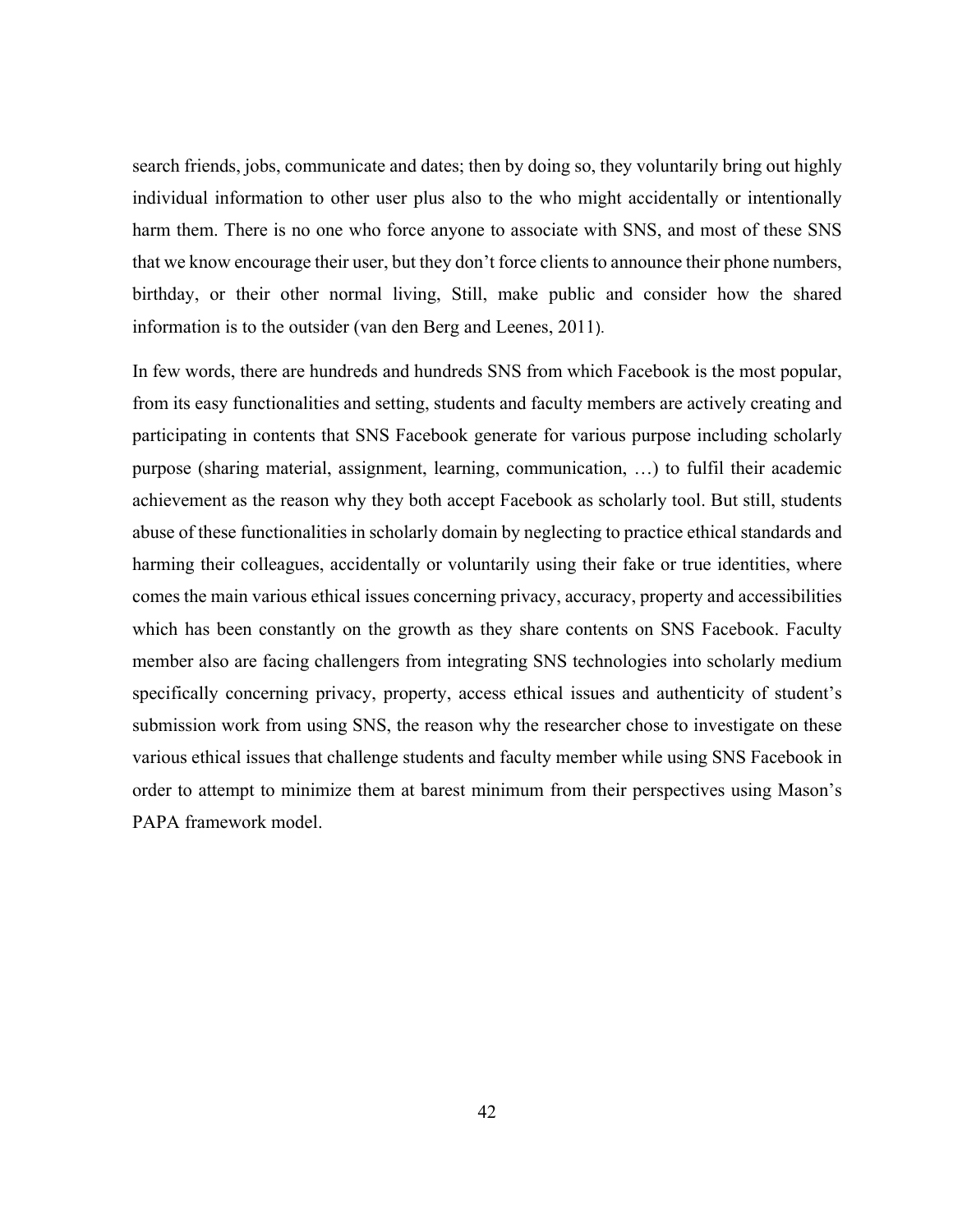## **CHAPTER 3**

### **3.1 Ethics and Facebook Usage**

## **3.1.1 PAPA Framework and its Dimension as Privacy, Accuracy, Property and Accessibility**

The purpose of this chapter is to offer an understanding on ethics that will cover the culture of different regions of the world and be applicable in consideration of the educational level and the adoption of this work piece. Mason (1986), the ethical aspects of privacy, accuracy, access and the availability of properties to be used for ahead development of this study.

## **3.1.2. PAPA and Social Network Sites**

Ethical issues related to information use are vast and scale. Though, Mason (1986) argues that it is significant to emphasis on only four dimensions: privacy, precision, property and availability. As part of Mason, privacy information that a person has to share with others, with the guarantee that they must defend as a result of the exchange of information, human rights and not sharing information at all. Accuracy of information raises issues of authenticity, responsibility for information and mutuality as a result of harm caused by the use of wrong information. Property issues and the exchange of information are discussed in property matters. Finally, accessibility for issues related to admittance to information (Mason 1986).

Most claim that the scope of the PAPA framework is not widely sufficient to address the current ethical setting. E.g, Fairweather, (2000) states that PAPA's attention to four-way issues can lead to ignorance of other ethical issues and that some information technologies cannot adapt to the plan. It states that the PAPA is guided by knowledge rather than knowledge-based and applies all four areas covered by PAPA to all knowledge. For this reason, PAPA has been the basis for developing ethical rules for using social networking sites (SNS) since it emphases on more steady information quality than the vibrant flora of technology itself including Facebook that is currently use in scholarly environment.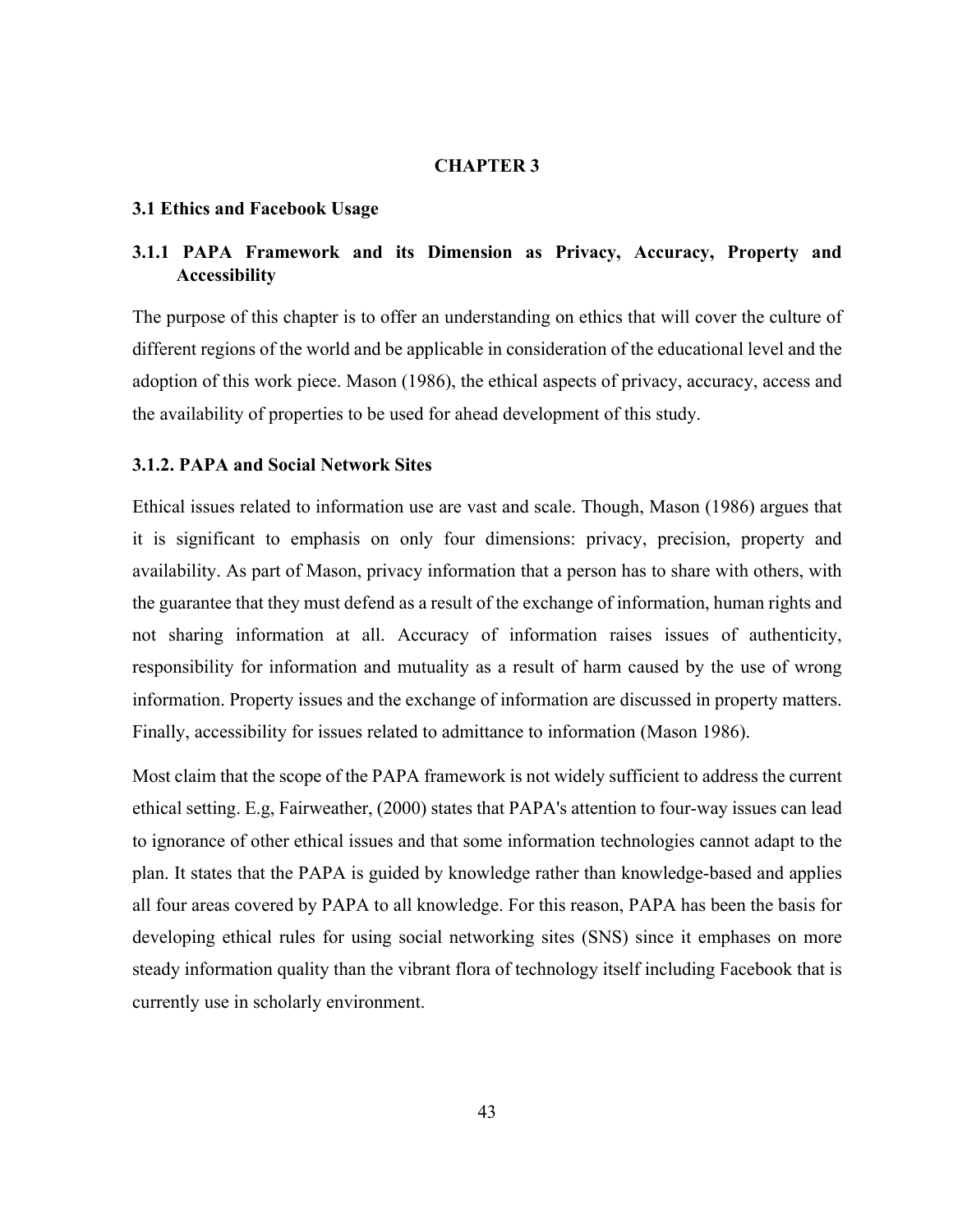## **3.1.2.1 Privacy**

Mason (1986) noted that two forces intimidate our privacy. And one of these is advances in the field of information skill and the aptitude to seize, calculate and transfer information are increasing. The worth of others - the worth of what they can use for their benefits. For example, a mobile figuration device may be used to connect the SNS starting wherever in the globe. Though, the main risk to privacy is that it could capture pictures, record videos, write comments or any blend of the three and direct them directly to the SNS for use in the group. The information is useful not only for those who want to relish the profits of SNS, but also for those who hurt us at the same time. For example, research has shown that attempts to obtain information from man to extract personal data are more effective if they use information about the social context of the target (Jagatic et al., 2007). This proves the significance of compelling measures to safeguard the confidentiality of information shared by the SNS.

When considering the events of the world that have been discussed previously, the magnitude of the problem of confidentiality extends beyond the individual. For example, when in February 2009 the US representative made a trip to Iraq, he published a microblogging trip through Twitter's social networking site. However, he elaborated not only on their position, but also on the entire delegation of Congress on tour which is to be classified (Templeton, 2009). SNS change and modify Privacy Equation, for site users to be accountable for the confidentiality of the information, as well as keep the confidentiality of the information on everything that accompanies them, and for those in the same overall area.

Let's take another example of images shown in SNA in the streets of Tehran. Updates to newspaper protests with pictures and videos from unidentified bases (Mackey, 2009). Does capturing photos or record videos, their privacy ensuring secured by a secret code which protects people that appear on the image? Are they willing to make the entity information available worldwide? Who gives them privacy rights?

US forces have become also acquainted with these pressures because they use SNS in war zones in Iraq and Afghanistan. Identifying pressures that exist for themselves and others, but are also aware of the assistances offered by SNS. The global reply to pressures against the part of men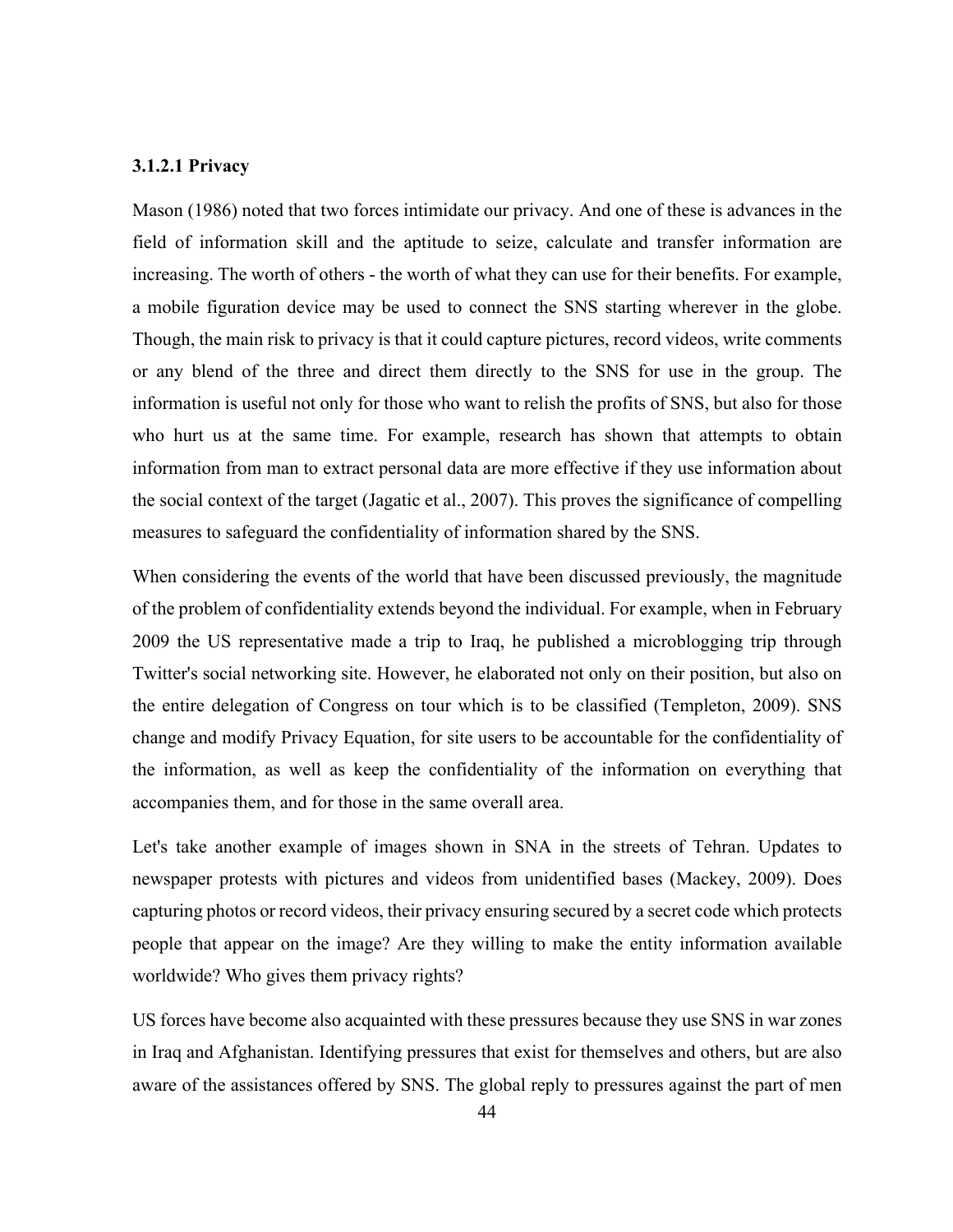and women in confidential information service is to develop a self-censorship culture to ensure confidentiality, not only themselves, but also people with them (Templeton, 2009). This brings us to the initial SNS ethical code:

1. In the exchange of information on SNS it is necessary not merely to deliberate the privacy of personal information of users, nonetheless also to confidential information of other people who may be linked to the information they share.

### **3.1.2.2 Accuracy**

In response to Iranian elections, issues related to the accuracy of SNS data were also covered. Most accounts and images created by anonymous sources have been sent to SNS. This provides the confirmation of information that is of excessive value to the use of the collections. E.g, take a glance at the replies of different media on a video showing the performance of a young lady known as Ned, posted on social network sites on YouTube and Facebook. As the pictures starts appearing in numerous world media, the Associated Press began investigating existing videocassettes after receiving various protests via e-mail or telephone, but who could not find anyone who really saw it (Murphy, 2009). CNN reports that the tested content has been fully transmitted, but the content received from the unsupported SNS sends a warning to the content in the full context. According to CNN Press Representative Murphy (2009), said:

It's important for the public to have a clear consideration not only of the verification practice, and also in some circumstances we cannot totally prove the content of such third-party sites, Pritchard said. Particularly in a condition with the media, as in Iran, it is important that all rudiments of our journalism are in full swing.In the face of such brutal and moving images, such as those used in the SNS, a proxy for accuracy if a context can serve.

This applies not only to the publication of anonymous content in SNS, which contributes to accuracy issues. Many people deliberately publish inaccuracies or pretend to protest, but in fact they are actually the public on the outline. For instance, however the Associated Press stated since social networking objects that may be related to real events, but are also conscious that some people are altering their position in Tehran, trying to improve greater coverage for their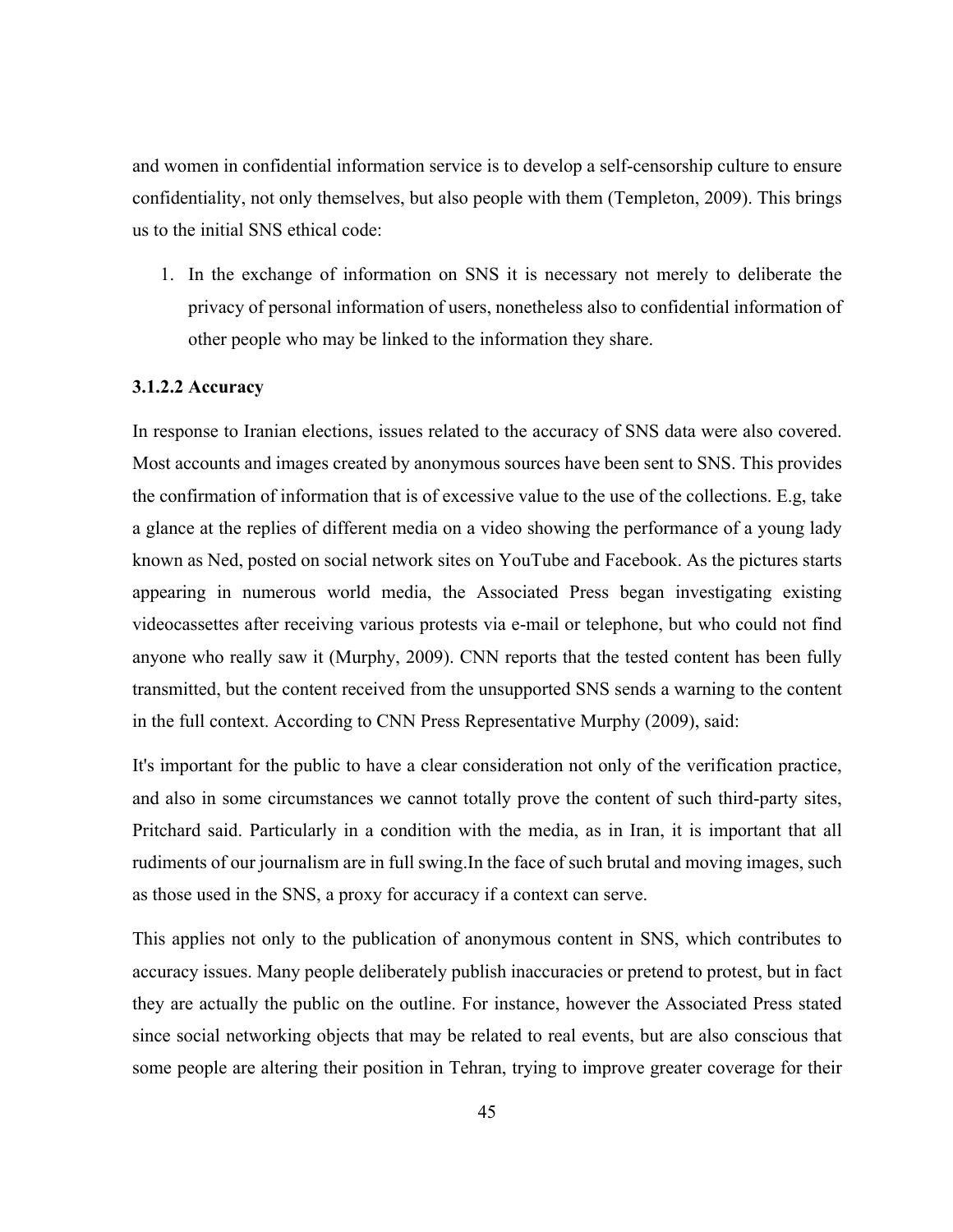publications (Murphy, 2009). Moreover, since in Iran execute of people who act like demonstrators, these publications have nothing to do with Iranian elections. Short twitspam.org view site will show that there are reports spreading false information and bad will against Iranian elections showing ferocity towards police through anti-Semitic statements or people spam with nudes along with other unwelcome websites (Twitspam, 2009). This issue is exacerbated by the fact that the spread of false information has the aptitude to make more versions in order to perform their agenda. Although such societies as Twit spam effort hard to inform SNS users that it will be wrong to use sites, ultimate responsibility is to ensure that users do not legitimize the inaccuracy of information by moving it to another. This is the basis of the next opinion of the ethical use of social networks:

2. When exchanging information on SNS is the manager who wants to share the information to validate the information before it spreads.

#### **3.1.2.3 Property**

Perhaps with the advent of the SNS PAPA no area has changed, and user-generated content distribute them extra than property. For property, then Mason's problem (Mason, 1986) has focused on getting information taken away from individuals (termed disemmindment) and its implementation in intellectual schemes. While intelligent property rights are clearly important, this document focuses on property issues from private information users in the SNS.

Recently, the question of who possesses the information published on the SNS has become one of the biggest debates. The discussion got to a serious level in February 2009, service Facebook terms and changing existing company user accounts after account closure were allowed to keep the content up to date indefinitely. This, of any content created by Facebook on any site like Facebook Selter (2009), owners of social networking sites who believe that their claims would have led to users' use and response. Facebook, if and in bad faith when claimed not only sort out not require the content of users of social networking sites, consumer associations problem to capture digital rights, as the name and users download everything you hear. With Stone and Selter, (2009) after three days, most annoyed users print, and then put in danger a number of customer protection associations, Facebook, SLA returned to a previous form of the conditions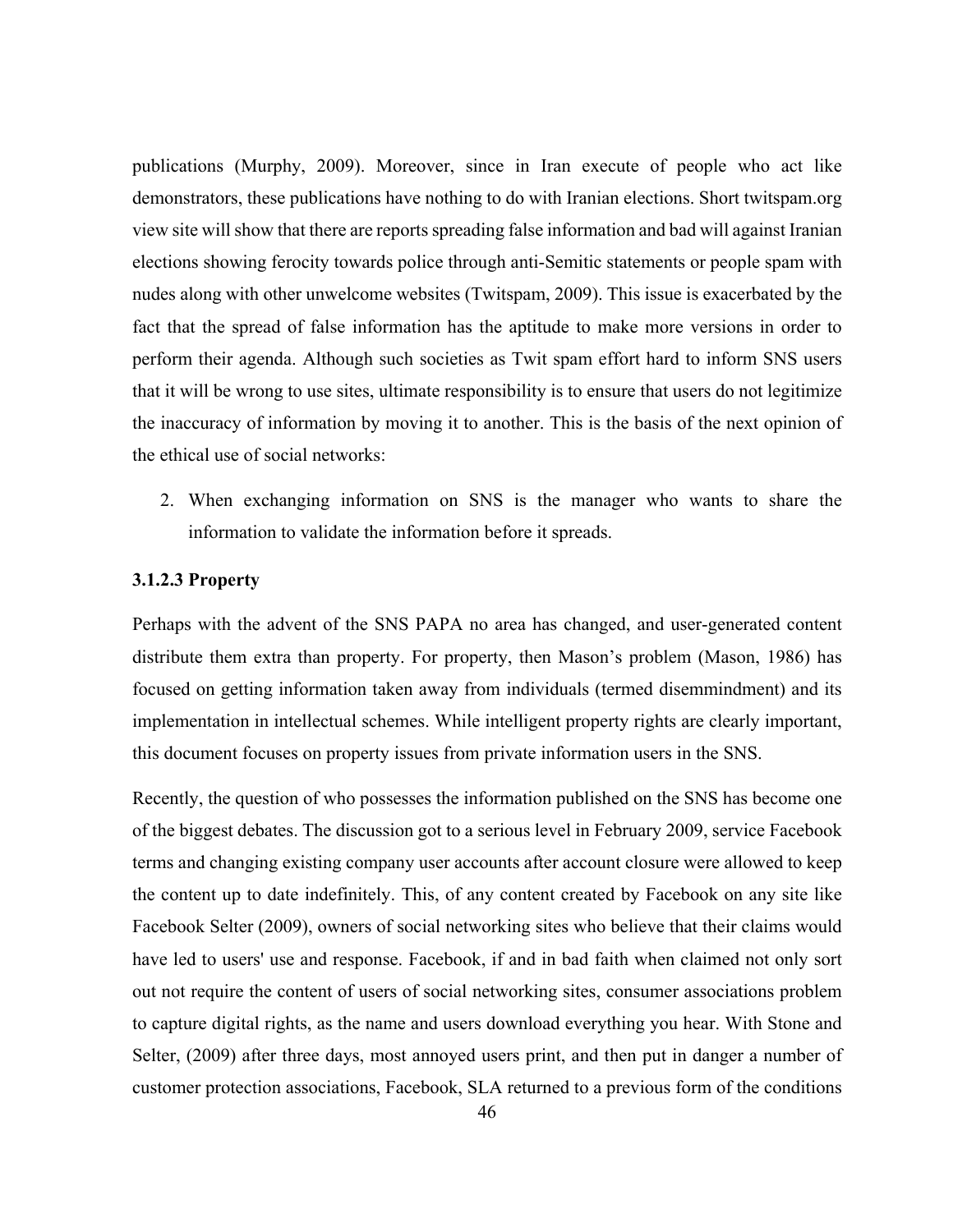and there are no provisions for the property for clients to provide more flexible service conditions for improvement.

Despite Facebook's withdrawal from service terms changes, users still have to think carefully about content they want to share with SNS if users don't wish to lose hold every day. This has nothing to do with the site. Rather, it depends on the search engines and cache storage capacity. For example, the user puts her picture on the official social network site and thinks a few days after. If it is held by the search engine, it can also be used independently of being deleted out of the site (Mitrano, 2006). Is this still a user photo? Do they have the veracious to raise? Of course, yes. However, they now have to work through a search engine to do so by succeeding the cache content removal procedure. So, they must track the similar path for all other track engines that can be indexed and hoarded in a social networking site (Mitrano, 2006).

In the above example, controlling information published in the SNS (or elsewhere on the Internet) with the help of technical rights is the loss of control and exclusive ownership. Think of people who will meet your profile and find somewhat motivating to share with others. Maybe, what happens to people who do not buy or receive a duplicate of all the information they find fascinating? Apparently, the indifference that Mason feared was facilitated by the widespread internet connection. Regardless of whether you are an inspiration or not, regardless of whether or not there is, positioning information in the SNS is not effective, possession even if the user cannot retrieve information from the property real. To have true knowledge you need not only have legal rights, but also consider different sites and have access to the case of ethical use of SNS by property:

3. SNS users do not need to send information about themselves, which, in their opinion, can be decided to give in the future. Additionally, SNS users would not publish information that is an invention of another's awareness if they do not include the consent of the person. In the two scenarios, when information is shared, it can be difficult to retire.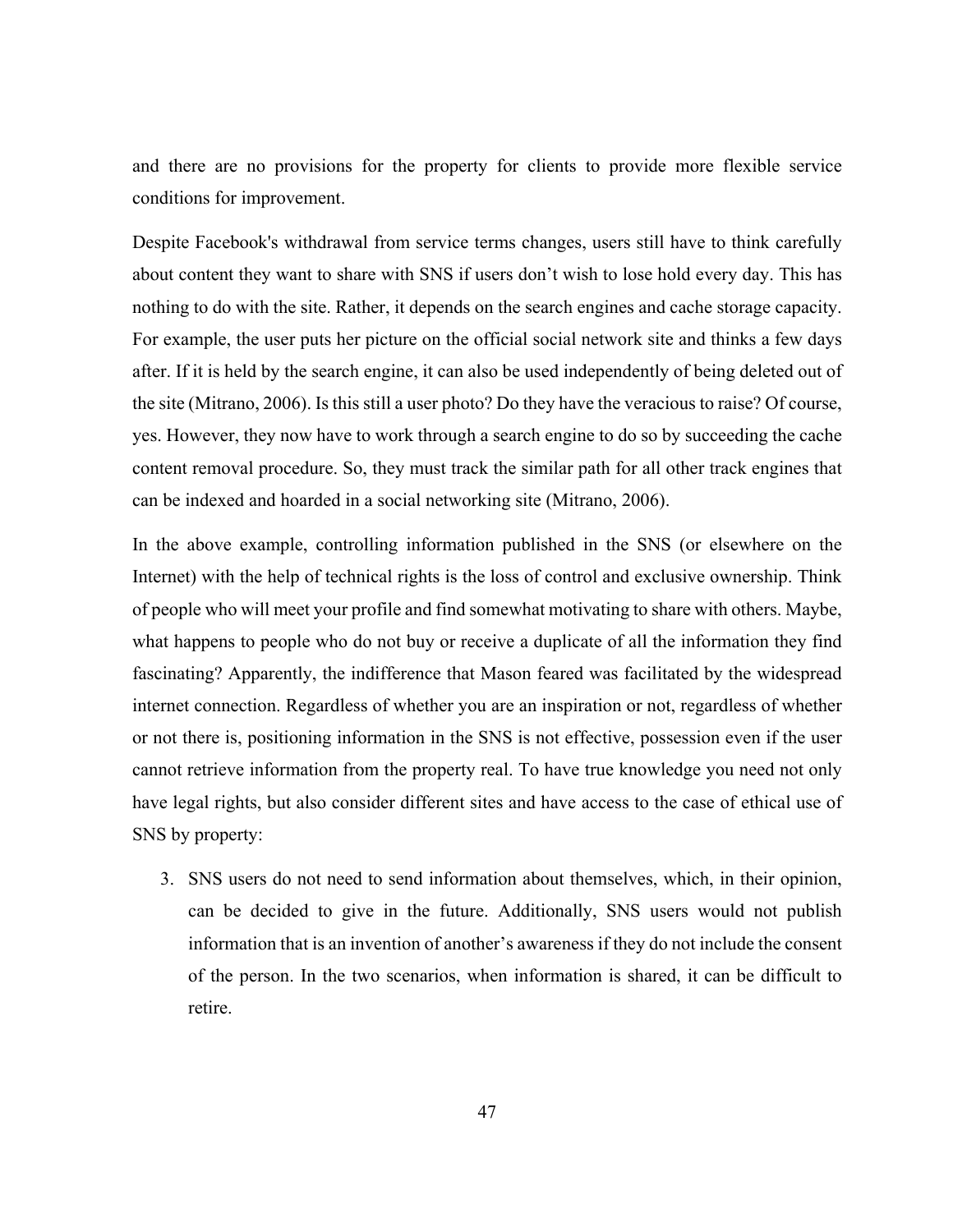#### **3.1.2.4 Accessibility**

Access under Mason designed to deal with information literacy. Its access concept includes access to learning, information society citizens could develop intellectual capabilities to manage information, access to technological tools for information storage and processing. Access was a concern in 1986 when Mason first wrote the PAPA structure. A portion of Internet content service providers that allow access to another full bandwidth in give-and-take for a recompense may upset users access to information, but not in the same quality as Mason's time, it is experiencing problems like internet advancement. The impact on the Internet and globalization is well described in Toma Fridmana's book The World Is Right. In the text, Friedman talks about just how the Internet allows people to cooperate and contend globally (Friedman, 2005). One of the reasons for this is that information technology is everywhere in the global community and depends on the fact that it allows us connect to information and more. In this instance of SNS, it is partly owing to the fact that Web 2.0 technology makes it simple for people to make and use information or access on full information using the technology.

While the level of access that members of the modern information society has unprecedented, poses a risk. Private companies have found a reason to limit access to SNS to indicate reasons for loss of productivity, network resource usage, and security (Kelley and Yun, 2008). First of all, although the reasons why the document is a source of concern for organizations, the third issue concerns both companies and individuals. Earlier, when attackers used information from sources such as an SNS, it was noticed that phishing attacks were more successful (Jagatic et al., 2007). Though, SNS may be utilized as a tool to spread viruses and other malware, as well as phishing attacks (Kelley and Yun, 2008). Carminati et al., (2009) and physician Kelley and Yun, (2008) have developed methods to regulate access to SNS, particularly at organizational height. Given that shared access to information is a challenge for establishments and user, what are the ethical duties of user to access distribute information about social networking?

Mason (1986) noted that the system was ready to be used because the information was not literate. He also believed that the system had been found, so people had no knowledge. Today's access problems with people who have problems with intellectual and technological barriers can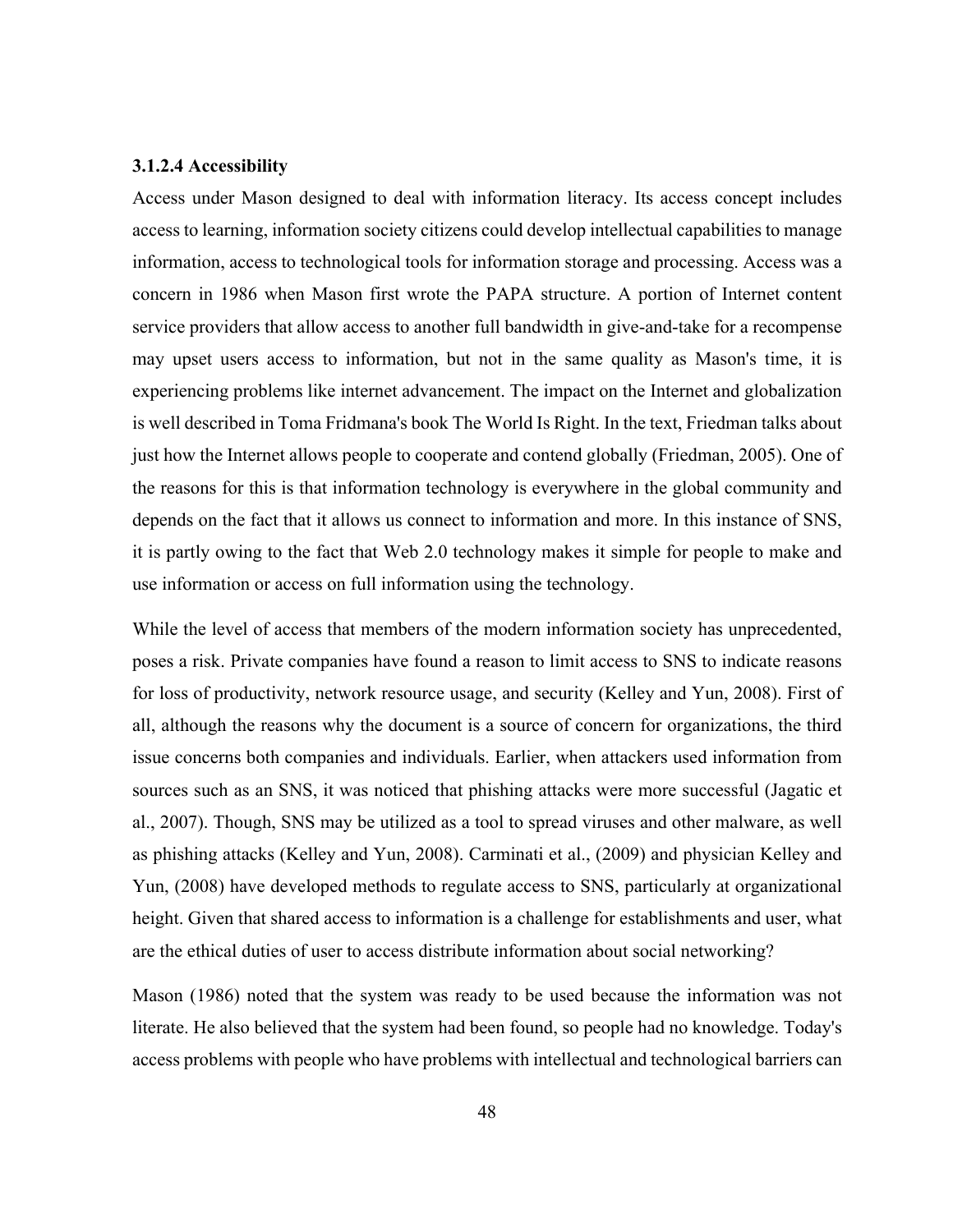lead to knowledge, rather than social and legal problems. Moreover, since technology and the SNS in general have made a widespread exchange of information, illiterate people in terms of quality information might be more susceptible to information abuse than information deficiency.

A new research conducted by an AVG safety software demonstrates that 43% of Facebook's SNS users use access controls on the site to restrict access to information.

The same research shows that 21% of SNS users submit friendly desires to the unknown, knowing their associated risks, but sharing 26% of the files on unknown bridges and sharing 64% of them. Consequently, 47% of respondents reported a malicious spasm, 20% of their character was searched while over than 50% of them fished (Ragan 2009). In addition, sites like Facebook and MySpace let users gain access to platforms and game profiles which is written by anybody.

Generally, it's not the person who shares the information for a risk, not just that. Persons can use a user-provided access to spasm others. Ragan (2009) writes: The idea of using dependence on the community website and around the group shows how several offenses have been fruitful. There is much risk that a root of source is considered safe and that it offers a source of content.

This means that when a SNS user accesses the information, in most cases the SNS provides access to the information of other related users. Although access to another user's information is incorrect, there is at least one of the reasons why it is trusted by a person or program that is accessible. For this reason, the SNS user has a certain height of accountability for any damage which can cause third parties because your account has genuine accessed or access to programs.

In this regard, SNS's liability may be required. Most of the SNS program, a program, or if you do not allow the user access to your account or access to be able to limit the available information. The regulations are available for SNS users, but the user must enable them. Probably it did so for applied motives because SNS was designed for information exchange, so an extraordinary level of protection is in contrast to the default SNS soul. In addition, SNS managers at UAC's Windows Vista site Albro and Dahl (2007) perceived as intrusive as a higher level of security and security can cause SNS even more concern that it would be a cost-oriented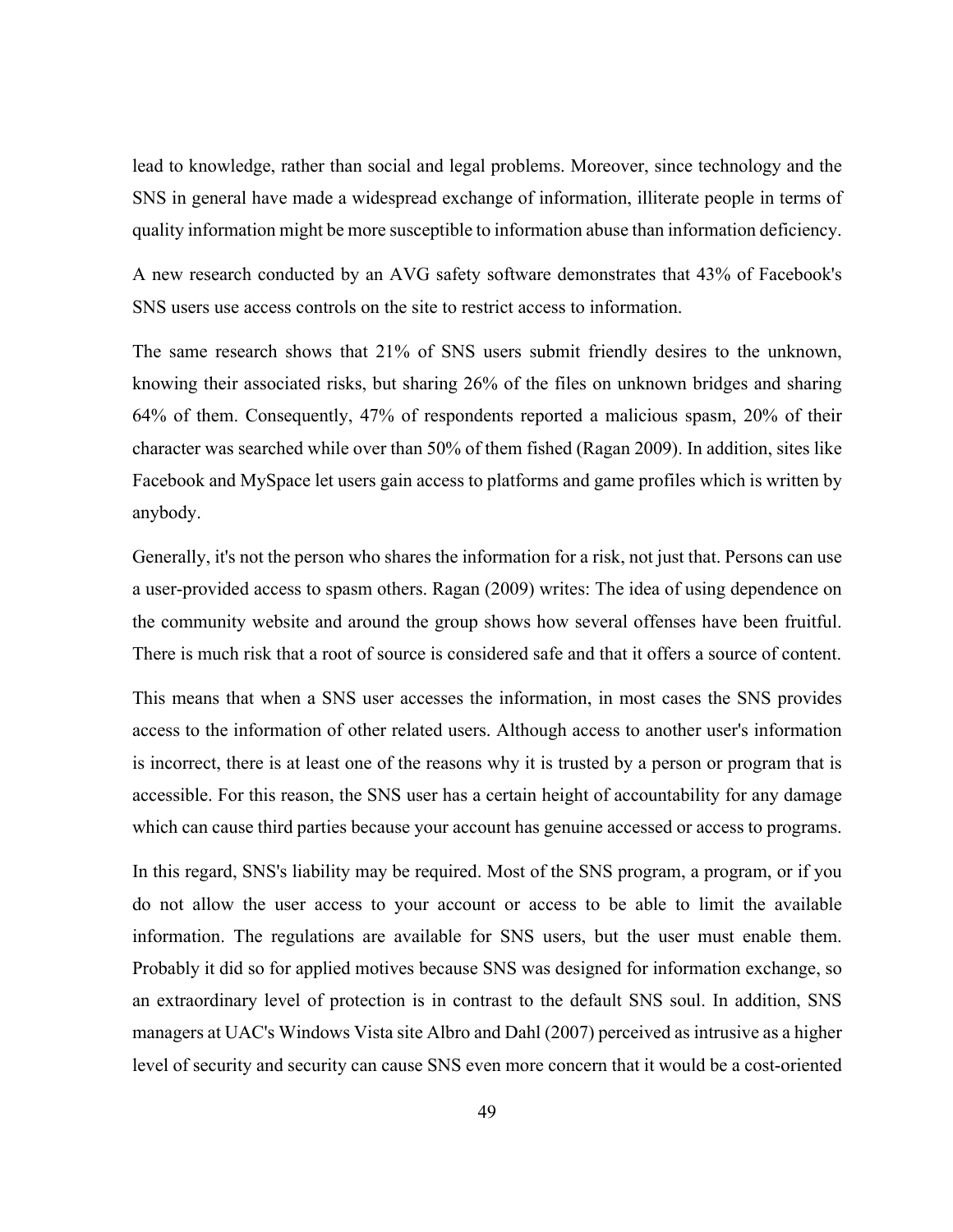system. The bottom line, while security has SNS, SNS users still have to give a definitive ruling on whether to allow or deny access to account or program users. The last principle comes from this flow of thoughts:

4. The SNS user system is responsible for determining the genuineness of an individual or package before permitting a person or package access to shared information.

In assumption, the SNA outburst has improved communication, cooperation and daily life. There is no doubt that the complexity of these technologies will continue to change. With these changes, however, we face new ethical problems initiated by our collaboration with technology. These variations require current social treaties that guide ethical conduct to continue to be operational in guarding the privileges of SNS users. The Mason Information Society (1986), which originally intends to PAPA, is still worried about the ethical use of information, although it has radically changed over the years. In short, the principles are:

- 1. In the exchange of information on SNS, it is necessary don't only to ruminate the privacy of private information of users, but also to confidential information of other people who may be linked to the information they share.
- 2. In an exchange of information on SNS is a manager who wants to distribute information to validate the information before it spreads.
- 3. SNS user does not need to send information about themselves, which, in their opinion, may decide to give in the future. Additionally, SNS users shouldn't publish information which is an invention of another's concentration if they do not include the consent of the person. In both cases, when information is shared, it can be unmanageable to retire.
- 4. The SNS user is responsible for determining the genuineness of an individual or program before allowing an individual or package access to shared information.

Ideologies in any case should not be a set of definitive instructions for SNS users presented here. Reasonably, the goal is to offer certain basic ideologies regarding the quality of information that can help users about the formation of novel ethical standards based on a novel social contract and specifically students and faculty members that us Facebook one of SNS as part of learning.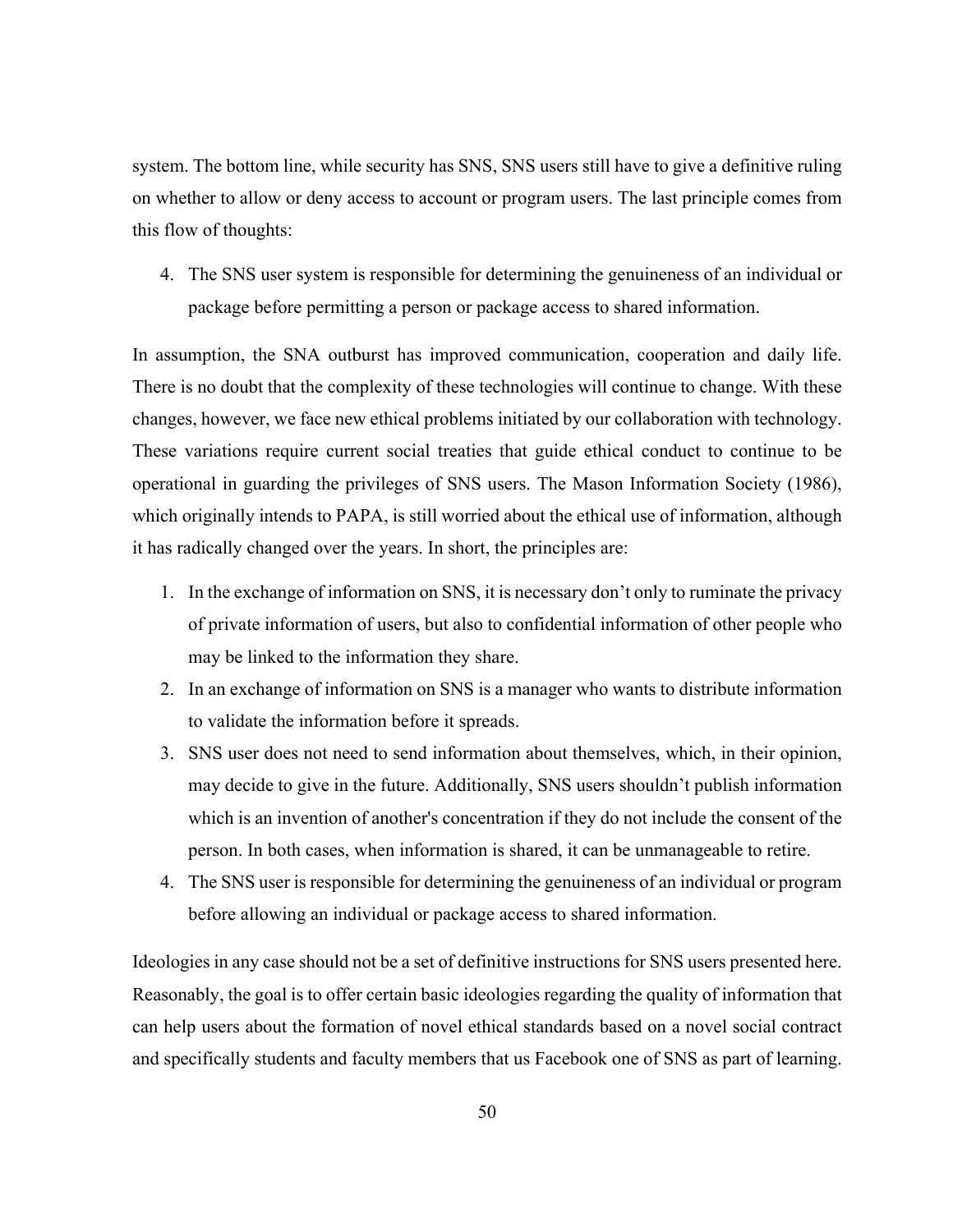## **CHAPTER 4**

#### **METHODOLOGY**

## **4.1 Research Model**

This study is aim to investigate faculty members and students' ethical use of Facebook in ICT context. The first research question is answered by descriptive and frequencies. The second research question's independent variable is type (students or faculty members), dependent variables are the general average scores of PAPA dimensions. The third research question's independent variable is gender, dependent variables are dimensions of PAPA for students and faculty calculated separately. The dependent variables include the average score of privacy, accuracy, property and accessibility (PAPA). The questionnaire was based on the dependent variables where by questions 1 to 4 were on privacy 5 to 8 were on accuracy, 9 to 14 were on property and 15 to 19 were on accessibility. Average scores were calculated for each dimension of PAPA framework.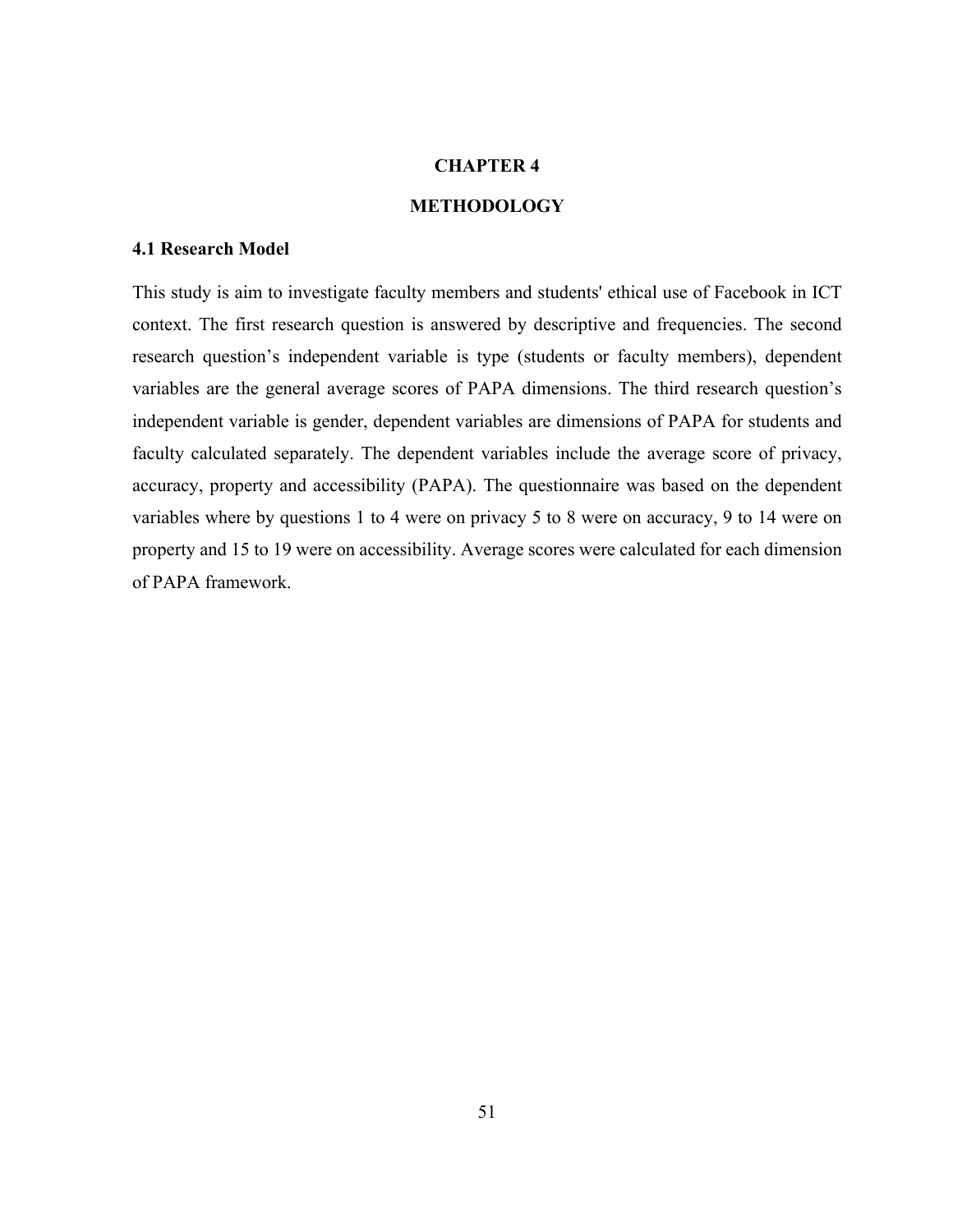

PAPA framework

**Figure 4.1:**Research model of the study (PAPA framework)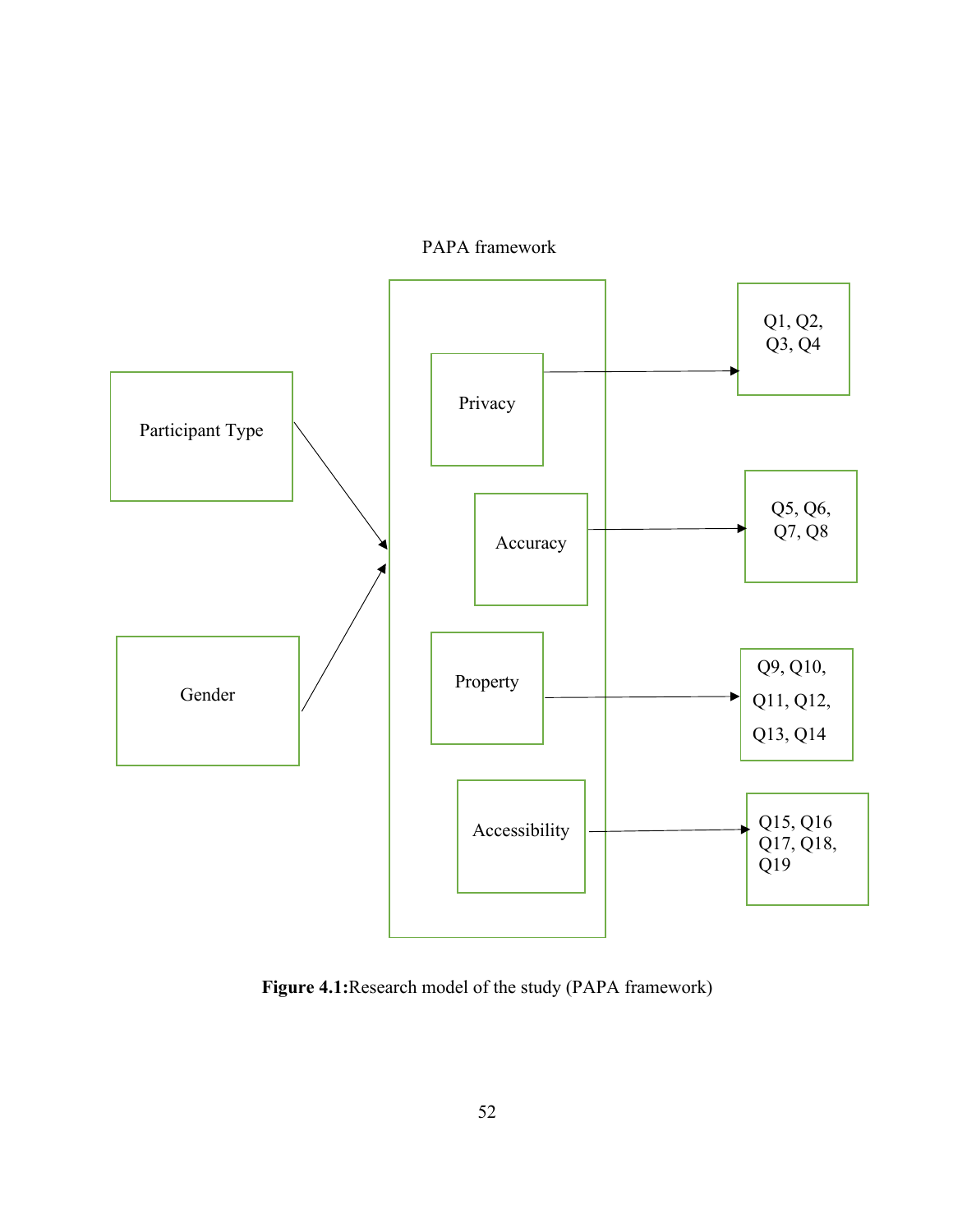### **4.1.2 Demographic Data of the Participants**

The participants were divided into two groups, namely faculty members and students from university of Rwanda known as College of Science and Technology; The participants were chosen from 4 main departments; Department of Science, Department of Engineering, Department of Architecture and building and Department of Information and Communication technology.

#### **4.1.3 Demographic Information of Participants**

The results described that a total sample of 380 students responded to the questionnaire. There was 43.7% with a sample of 166 females and 56.3% with a sample of 214 males. Among the participants, 37.9 % with a sample of 144 students falls between the age group of  $17 - 21$ , 44.2% with a sample of 168 students falls between the age group of 22- 26, and 17.9 % with a sample of 68 falls between the age group of 26 – 31. From their departments, 14.7% with a sample of 56 were science students, 48.9 %with a sample of 186 were engineering students, Architecture and building made up 111 students of 29.2 %, while information and communication technology which was the least accounted for 27 students of 7.1 %. From all the students sampled, 99.2 % with a sample of 377 has Facebook account and 0.8 % with only 3 students don't have Facebook account.

From 150 Faculty members came from different ethnics' groups, science faculty members made 24.7 % with the number of 37 faculty members, engineering faculty members made up 48.0% with the total population of 72, architecture and building made up 22.7 % with a sample of 34 while information and communication technology were the least populated with a percentage of 4.7 with a sample of 7 faculty members. With 54.7 % male which is about 82 faculty members of the total sample while 45.3% were 68 female faculty members; 35.3% with a sample of 53 faculty members falls between the age group of 26 to 31, 49.3% with a sample of 74 faculty members falls between the age group of 32 to 36, 15.3% with a sample of 23 faculty members falls up to 37.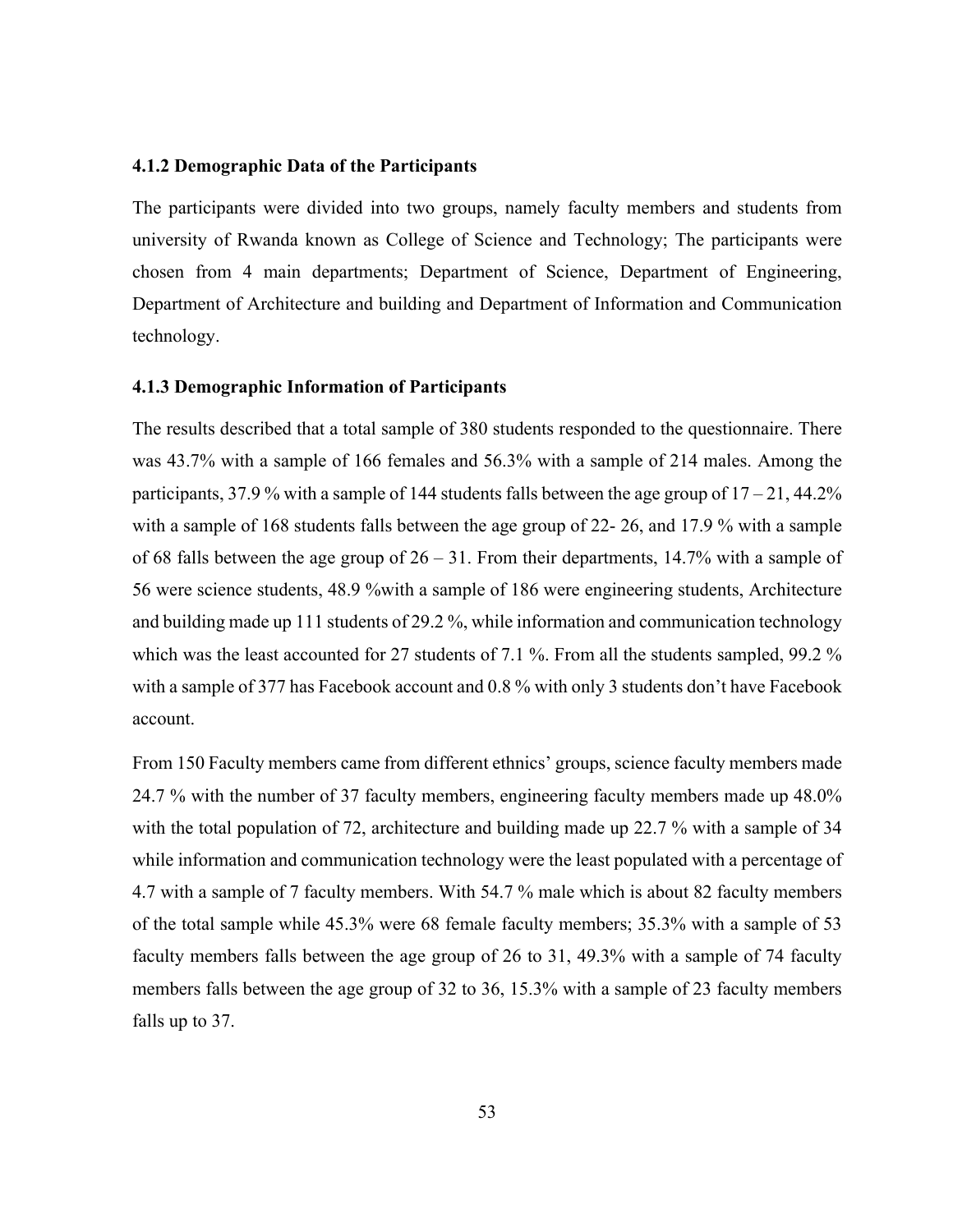With all participants together, engineering as the most populace made up 48.7% with the total of 258. With 55.8 % male which is about 298 of the total sample while 45.2% were 244 females; 37.5% with a sample of 218 of all participants falls between the age group of 26 to 31. Almost all participants, that is 96.5% with 511 participant has Facebook account, 81,5% use Facebook daily with a total sample of 432 participants, 93.4% of a sample of 495 participants find being friend on Facebook as a good idea, and 75% of a sample of 402 participants support the idea of personal communication between students and faculty members.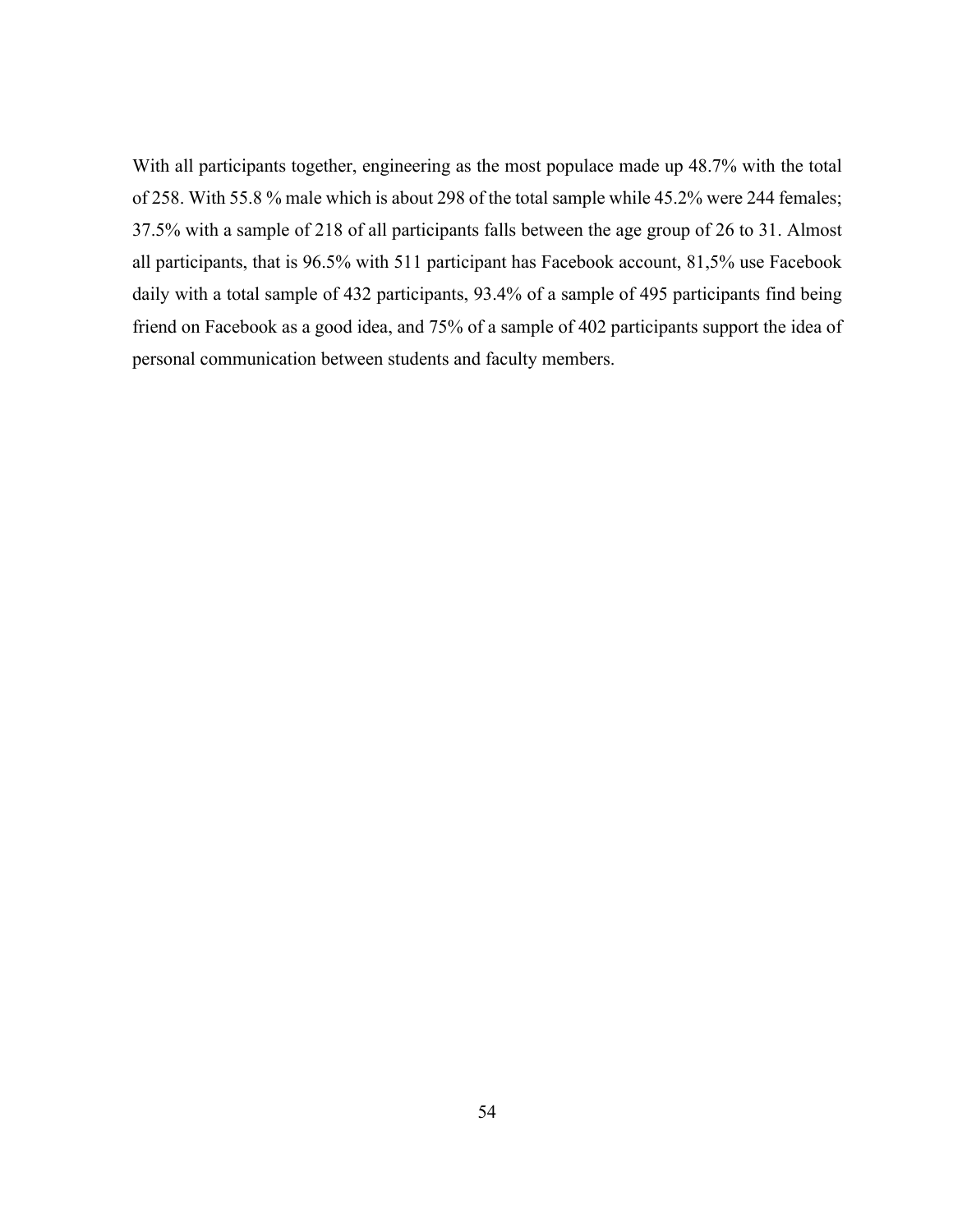| <b>Characteristics</b>                         | <b>Participants Type</b> |                  |                  |                  |                    |               |
|------------------------------------------------|--------------------------|------------------|------------------|------------------|--------------------|---------------|
|                                                | <b>Students</b>          |                  | Faculty members  |                  | Students & Faculty |               |
|                                                | Frequency                | $\frac{0}{0}$    | Frequency        | $\frac{0}{0}$    | Frequency          | $\frac{0}{0}$ |
| <b>Departments</b>                             |                          |                  |                  |                  |                    |               |
| Science                                        | 56                       | 14.7             | 37               | 24.7             | 93                 | 17.5          |
| Engineering                                    | 186                      | 48.9             | 72               | 48.0             | 258                | 48.7          |
| Architecture and<br>building                   | 111                      | 29.2             | 34               | 22.7             | 145                | 27.4          |
| Information and<br>communication<br>technology | 27                       | 7.1              | $\overline{7}$   | 4.7              | 34                 | 6.4           |
| Age                                            |                          |                  |                  |                  |                    |               |
| $17 - 21$                                      | 144                      | 37.9             | $\boldsymbol{0}$ | $\boldsymbol{0}$ | 144                | 24.8          |
| $22 - 26$                                      | 168                      | 44.2             | $\theta$         | $\theta$         | 168                | 28.9          |
| $26 - 31$                                      | 68                       | 17.9             | 53               | 35.3             | 218                | 37.5          |
| 32-36                                          | $\boldsymbol{0}$         | $\boldsymbol{0}$ | 74               | 49.3             | 74                 | 12.9          |
| $37+$                                          | $\boldsymbol{0}$         | $\boldsymbol{0}$ | 23               | 15.3             | 23                 | 0.39          |
| Gender                                         |                          |                  |                  |                  |                    |               |
| Male                                           | 214                      | 56.3             | 82               | 54.7             | 296                | 55.8          |
| Female                                         | 166                      | 43.7             | 68               | 45.3             | 234                | 44.2          |
| <b>FB</b> usage                                |                          |                  |                  |                  |                    |               |
| Yes                                            | 377                      | 99.2             | 134              | 89.3             | 511                | 96.4          |
| N <sub>o</sub>                                 | 3                        | 0.8              | 16               | 10.7             | 19                 | 3.6           |
| FB visit                                       |                          |                  |                  |                  |                    |               |
| Days                                           | 362                      | 95.3             | 70               | 46.3             | 432                | 81.5          |
| Week                                           | 11                       | 2.9              | 65               | 43.3             | 76                 | 14.3          |
| Month                                          | 3                        | 0.8              | 12               | 8.0              | 15                 | 2.8           |
| Month or more                                  | 3                        | 0.8              | 3                | 2.0              | 6                  | 1.1           |
| Year                                           | 1                        | 0.3              | $\boldsymbol{0}$ | $\boldsymbol{0}$ | 1                  | 0.2           |
| <b>FB</b> friends                              |                          |                  |                  |                  |                    |               |
| Yes                                            | 373                      | 98.2             | 122              | 81.3             | 495                | 93.4          |
| N <sub>o</sub>                                 | $\overline{7}$           | 1.8              | 28               | 18.7             | 35                 | 6.6           |
| Communication                                  |                          |                  |                  |                  |                    |               |
| Yes                                            | 360                      | 94.7             | 42               | 28.0             | 402                | 75.8          |
| N <sub>0</sub>                                 | 20                       | 5.3              | 108              | 72               | 128                | 24.2          |

**Table 4. 1:** Demographic data of participants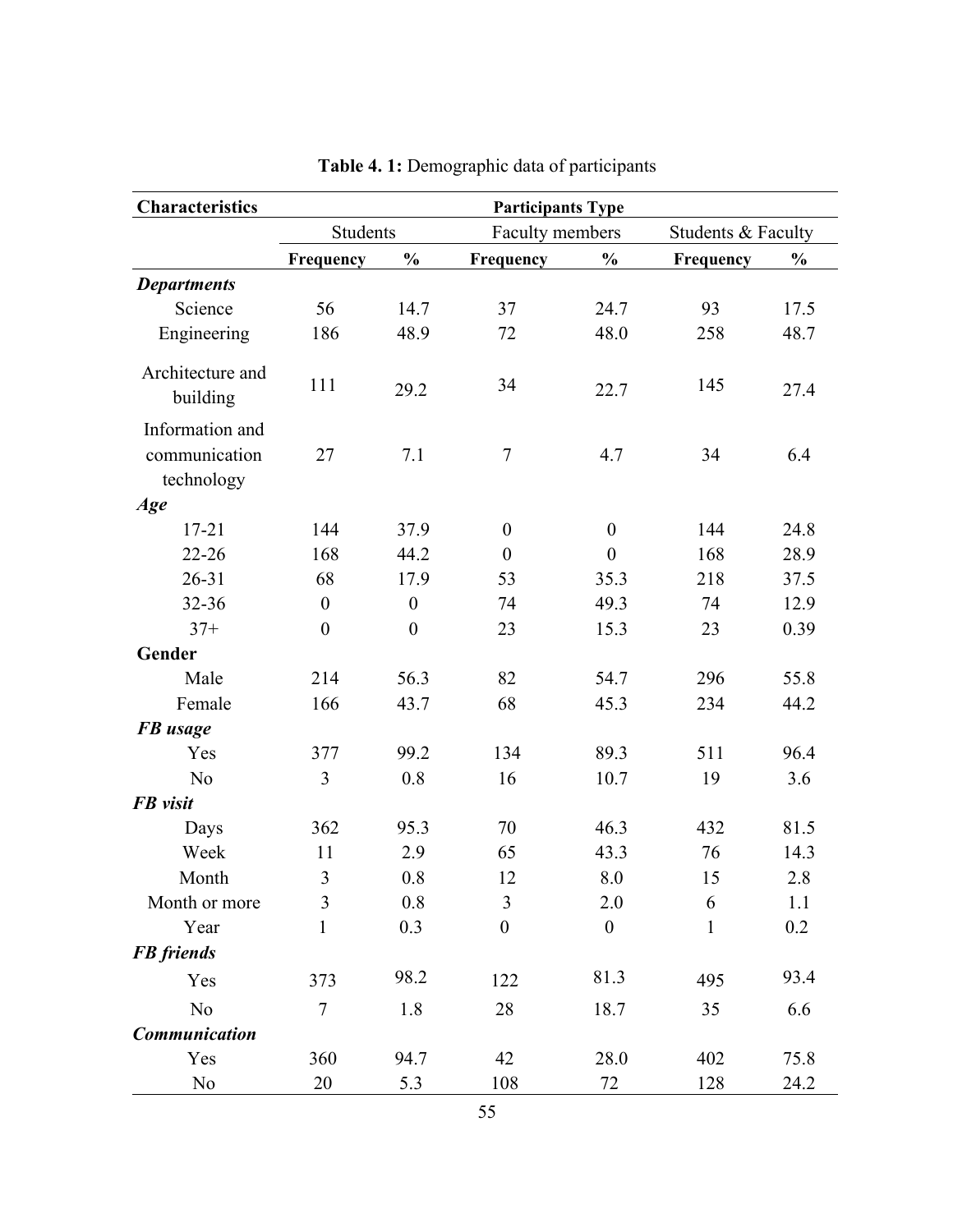#### **4.1.4 Data Collection Tool**

After a wide examination of the literature, 27 scenarios were developed from existing survey instrument to evaluate the ethical use of Facebook in ICT context students and faculty members. The instrument, referred to as the Ethical information sharing in Facebook within educational context through PAPA framework with 24 scenarios tested with 100 students in earlier study(Başaran,2017). The reliability of 4 dimensions with 21 scenarios in the final analysis yielded to 0.777 which is considered as acceptable in that study. The Mason (1986) PAPA framework were considered as foundation to these scenarios with a total number of 27 scenarios and the latest questionnaire for further analyses were composed by 19 scenarios (Privacy dimension with 4 scenarios, Accuracy dimension with 4 scenarios, Property dimension with 6 scenarios, Accessibility dimension with 5 scenarios). Some scenarios were recoded due to the negative meaning of some of the questions, the rest of the scenarios were used for this study in college of science and technology, university of Rwanda.

#### **4.2 Instrument Tool Used as Questionnaire**

**Demographic information:** is composed of 9 questions, including department, age, gender status, education level, and education level and 4 questions regarding Facebook usage.

**PAPA:** questions responded based on 5-point scale (crime, unethical, questionable, acceptable, ethical); by 4 questions in privacy (1 to 4), 4 questions in accuracy (5 to 8), 6 questions in property (9 to 14), and comes 5 questions in accessibility (15 to 19).

### **4.2.1 Reliability and Validity**

From appendix, the questionnaire made up of 4 dimensions which are; privacy, property, accuracy and accessibility which made up a total of 19 items altogether, privacy has 4 items attached to it, accuracy has 4 items attached to it, property has 6 items attached while accessibility has 4 items attached to it.

The participants answered to the items on a scale with 5 Likert ranging from crime, unethical, questionable, ethical, and acceptable. The reliability of the questionnaire was calculated to be by using SPSS to calculate the Cronbach's alpha for the 19 items giving a Cronbach's alpha of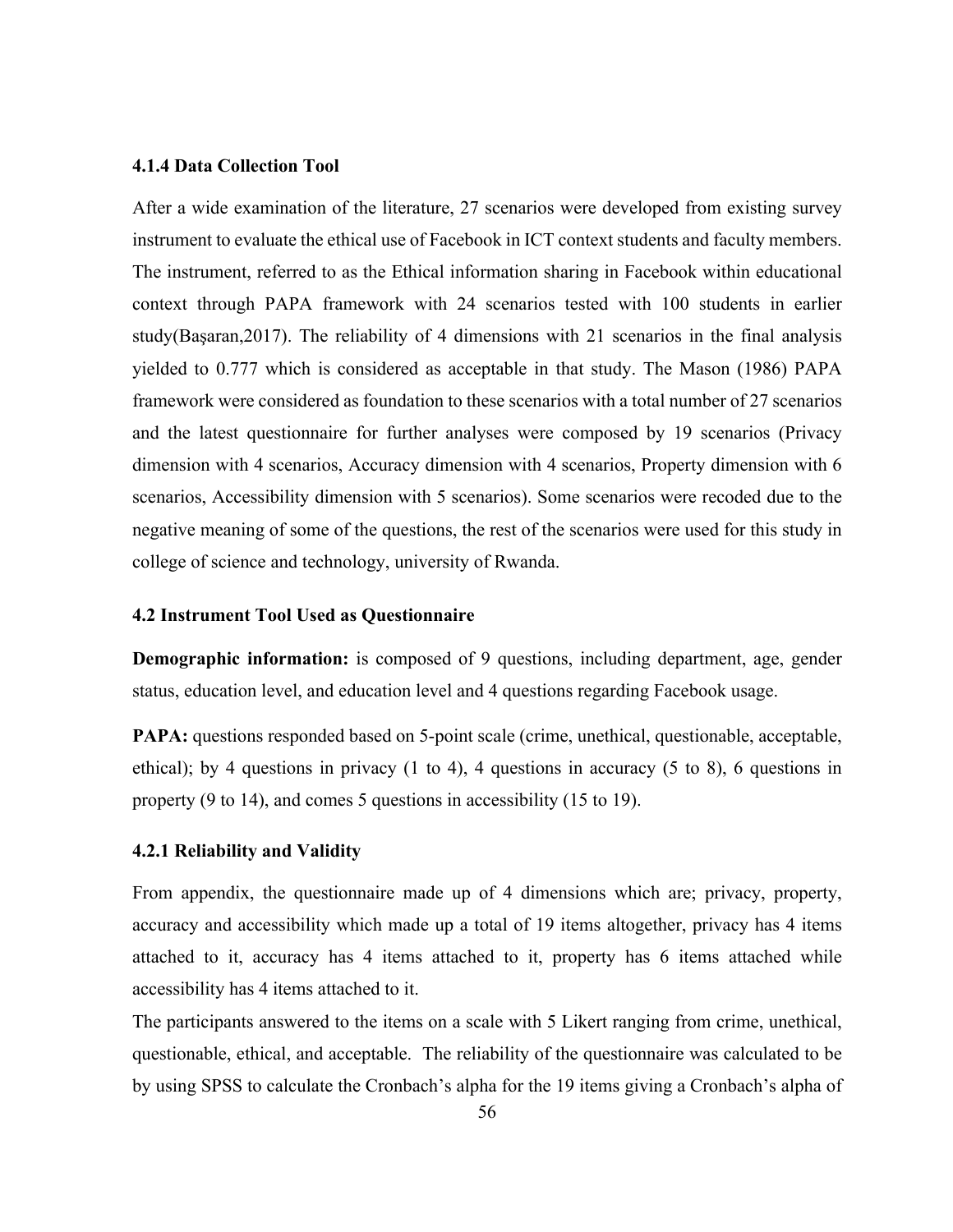0.824. From the results, it can be deduced that the results of scale used was acceptable since it has a good reliability measurement of more than 0.60. The content of the form was revised by the supervisor to check the content related validity of this work. Some items were recoded, and The Cronbach alpha of the survey dimensions were intended and the result was 0.824 which is satisfactory according to different study which one of them conducted by George and Mallery (2003) describes that if the result is less than or equal to .5 is undesirable, greater than .5 is unfortunate, better than .6 is questionably greater than .7 is satisfactory, better that .8 is decent and 9 is brilliant.

#### **4.3 Data Analysis**

The data was analyzed by Statistical Package for Social Sciences (SPSS 20.0) version, descriptive statistics such as frequencies and 3 independent samples t-tests were used to analyze the data.

## **4.4 Procedure**

This research was aimed to examine the ethical use of Facebook in ICT context in university of Rwanda, College of Science and Technology with a total of number 4311 students and 213 daily faculty members. The questionnaires were administered to students with a number 540 to students and 215 to faculty members distributed questionnaire in two months. Questionnaire were given to students and faculty members and collected in each four day, while they were in their departments; science, engineering, architecture and building, information and communication technology. This study was conducted by the researcher during spring semester 2015-2016.

The effort was prepared in a period of over 9 months with a section total of 380 students and 150 faculty members, after the pool of the questionnaire from the participants with total of 530 correctly filled questionnaire improved from the participant altogether. The different data analysis like frequency, percentage and liberated independent sample t-tests remained utilized in order to respond to the aim of the study and also the research questions. Right after the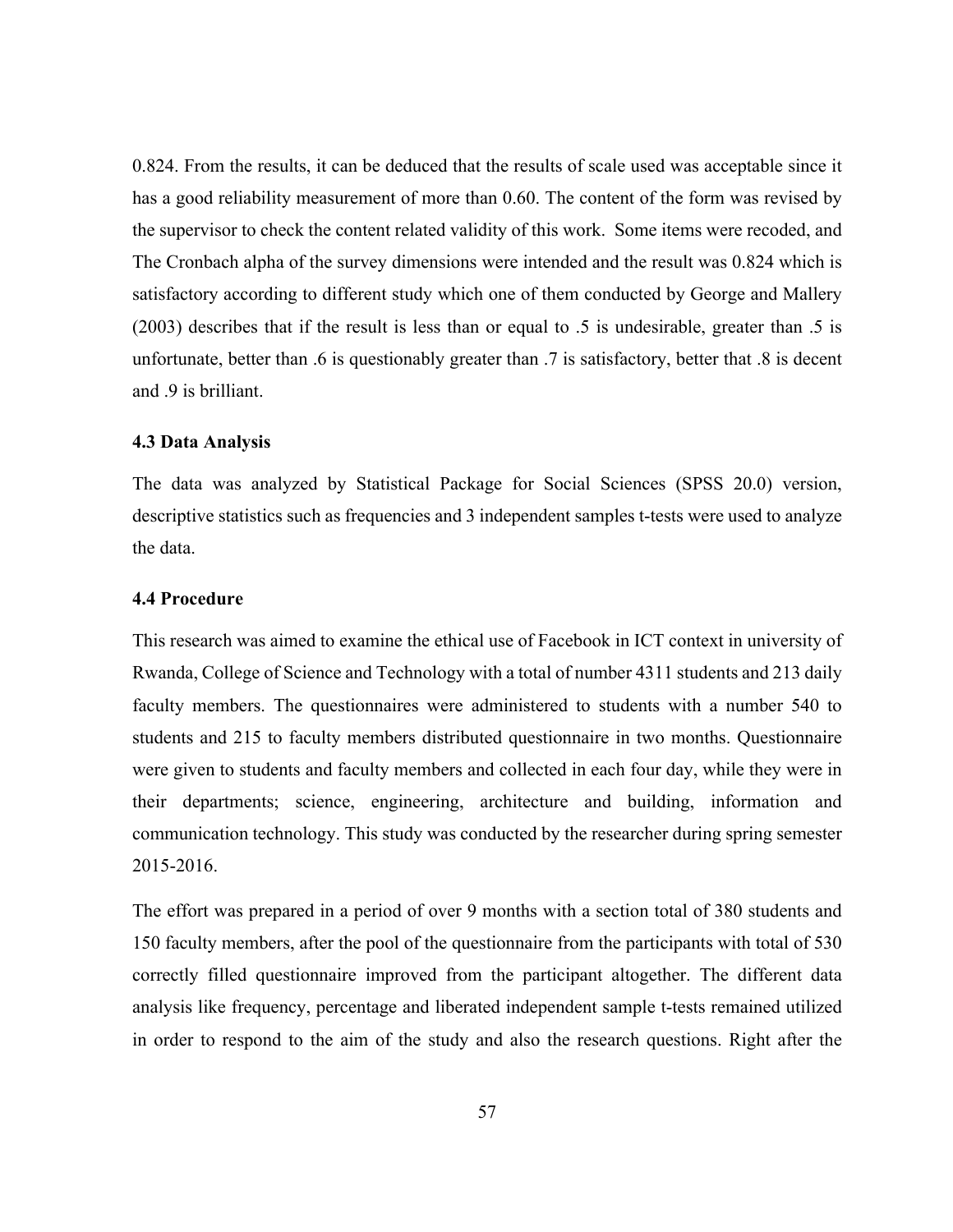analysis, all the results were discussed in detail, conclusions and recommendations from the results.

| Procedure                                            | Duration(weeks) |
|------------------------------------------------------|-----------------|
| Review of Literature                                 | 11              |
| Information Ethics FB Scenario design                | 2               |
| Data collection and analysis                         | 18              |
| Last version of the thesis                           | 3               |
| Thesis review and submission of thesis to supervisor | 4               |
| <b>Total</b>                                         | 38 Weeks        |

# **Table 4. 2:** Thesis work duration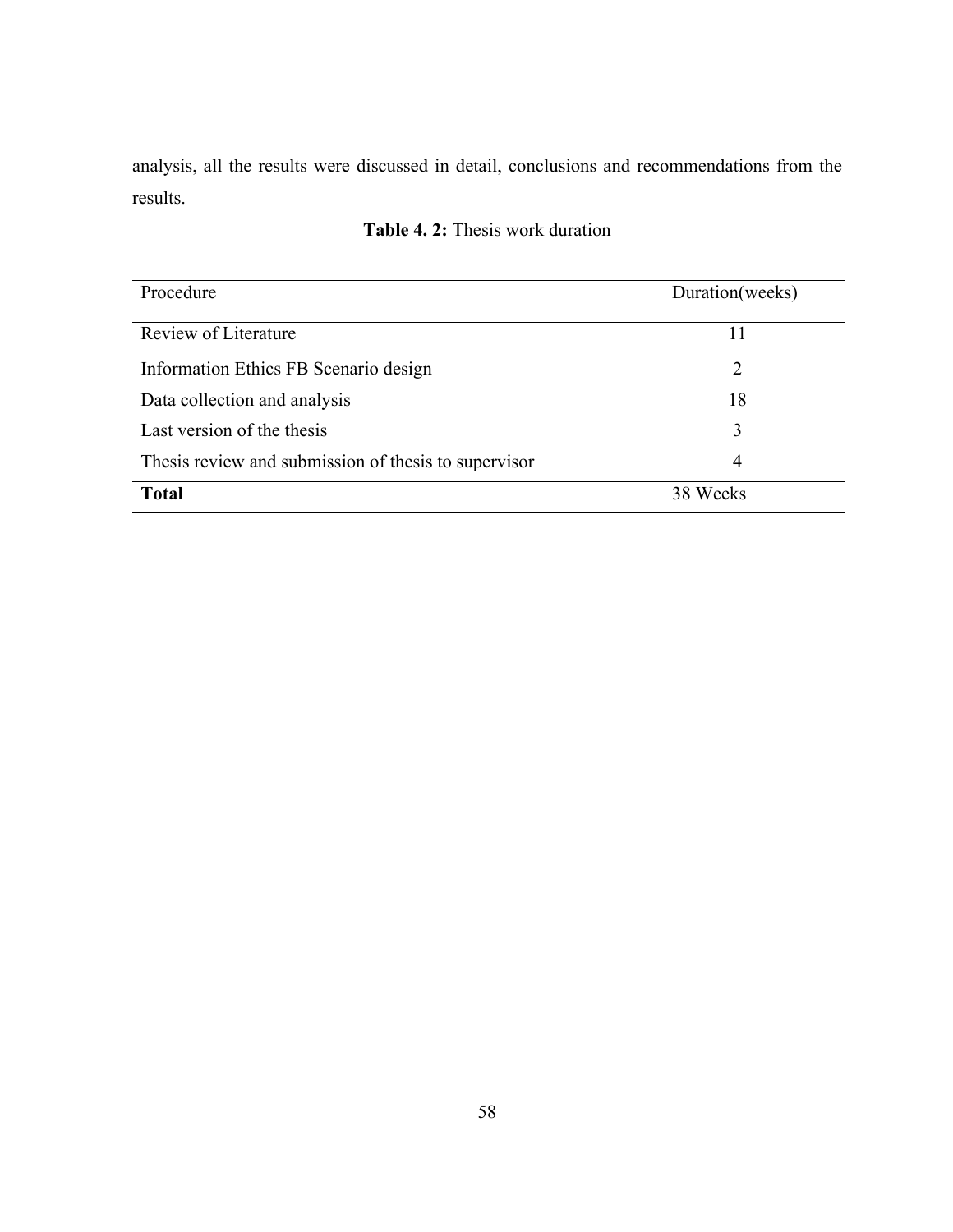## **CHAPTER 5**

# **RESULT AND DISCUSSIONS**

In this segment of this research, the researcher pulls out the findings and relates the outcome of those of earlier studies making an assumption based on the comparison of results or changes.

#### **5.1 Faculty Members and Students' Views on Ethical Use of Facebook in ICT context**

In order to understand the Faculty members and student's views on the ethical use of Facebook and how it affects their relationship in ICT context, an expressive investigation was used. Table 5.1 below show the mean and standard deviation for each dimension in PAPA framework. The means and standard deviations listed below are based on the responses of the participants chose on a 5-point measure in the questionnaire.

Result from the total mean score; all participants responses are between 'unethical' to 'questionable' for each dimension of the scale, the highest total mean score is property  $(M=3.58)$ , SD=0.80) followed by access (M=3.28, SD=0.70) and privacy, (M=3.20, SD=0.71) and the lowest total mean score is accuracy (M=3.05, SD=0.76); For privacy dimension the highest rating was given to p3 'A student created a fake Facebook profile about a faculty member and sends requests to faculty member's all Facebook friends since faculty member did not accept his Facebook request' and lowest rating is given to  $p4$  ' A student who is not Facebook friends with faculty member discovers from another faculty member's timeline post who is friends with him that the faculty member is on vacation at his home town and he visit her vacation place to convince her to higher up his final grade'. For accuracy dimension, lowest rating was given for p5 'Teaching assistant who is responsible to evaluate plagiarisms in students' reports that were posted in course' Facebook group did not inform faculty member about a fellow student who had done considerable amount of plagiarism and who told assistant that if he fails from this course his family would remove him from university studies' and highest rating is given for p7 'A student assistant is helping to faculty member to enter final grades for the course who is at overseas conference. He sends final grades through Facebook message to the assistant. Assistant provides a financial benefit from peers by altering the grades of students'. For property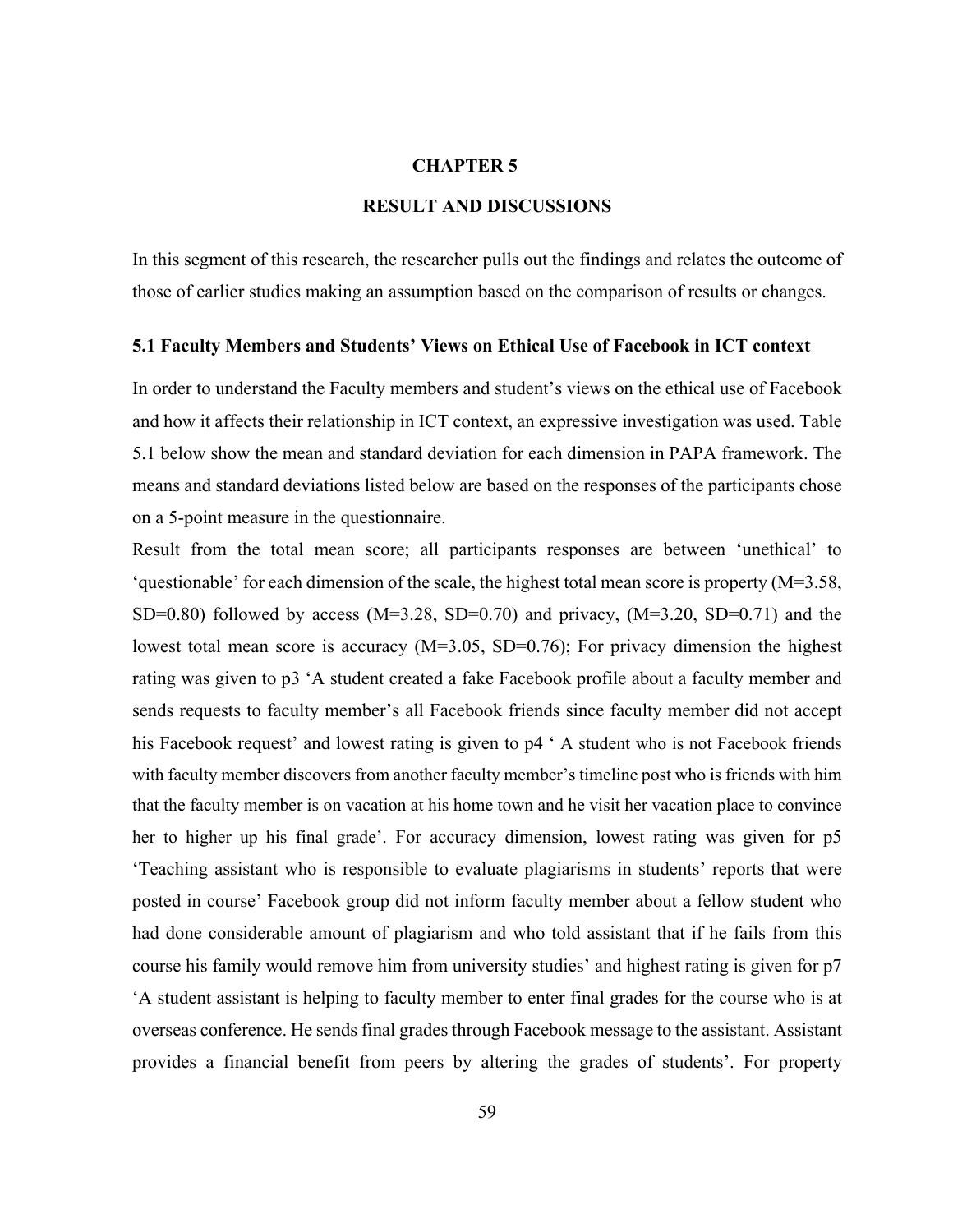dimension, highest rating was given for p12 'student shares lecture notes of the course that she is taking with a friend on Facebook who is not registered to the course' and lowest rating was given for p10 'A faculty member shares her course presentation photos to Facebook friends, in Facebook another colleague who is friend with the faculty member and who is her superior took her photo and put it into a public website of the faculty for advertising purposes'. For accessibility dimension the highest mean score was given to p18 'A faculty member who is Facebook friends with students about his course, discovers from their Facebook posts that students engage heavily on gambling activities and reports this to the university administration' and lowest rating was given to p15 'Faculty member hears from other students about one of her student starting a negative campaign about him in student's Facebook, since as his advisor he refused to not to tell about his parents his failing from courses and not participating once to classes sessions'.

Considering the result for all the participant together, Students and faculty members are more concerned about property issues as they share information deliberately as confirmed by property dimension scenarios, that means that they find it as acceptable. Property dimension was the higher ethically rated comparing to other PAPA dimensions. This finding match with the finding of Kini et al. (2004) who proved that half of the students believed that the use of SNS contents and sharing them without any concern was acceptable and with Harncharnchai and Inplao (2015), who find that, from PAPA; property was one of the dimension which was ethically higher impact on attitude relationships with students' intention as accuracy and accessibility dimensions while privacy dimension had low impact. Faculty members less concerned about the ethical issue of access since they are able to follow student's activities on Facebook, while they are both aware of privacy issues of students who use fake accounts for scholarly purpose, seen as questionable, and lastly with accuracy issues specifically for student work and faculty members who tolerate copyright and plagiarism, seen as unethical as proved by Kennedy et al.,(2008)stating that plagiarism don't follow the rules for ethical privileges of the content originator; in conclusion students and faculty members are aware of ethical issues of the abuse and the misuse of computer and information relevant to scenarios related to property, privacy and accuracy (Ellis and Griffith,2000).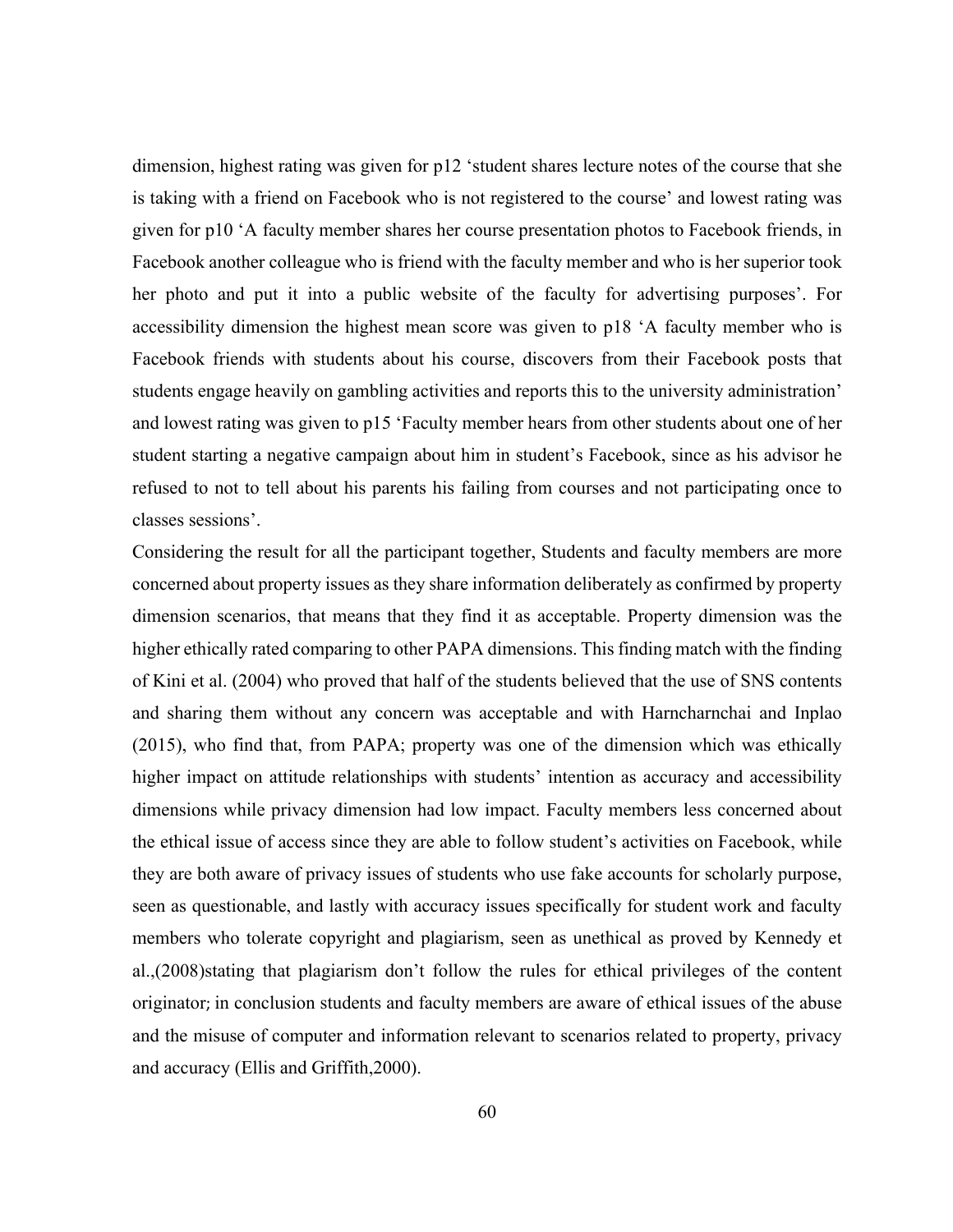|                      |      | Students &<br>Faculty |      | Students  |      | Faculty<br>members |  |
|----------------------|------|-----------------------|------|-----------|------|--------------------|--|
|                      |      | members               |      |           |      |                    |  |
| <b>Items</b>         | Mean | <b>SD</b>             |      | <b>SD</b> | Mean | <b>SD</b>          |  |
| <b>PRIVACY</b>       |      |                       |      |           |      |                    |  |
| P <sub>1</sub>       | 2.90 | 0.65                  | 3.02 | 0.60      | 2.60 | 0.70               |  |
| P <sub>2</sub>       | 2.80 | 0.74                  | 2.92 | 0.64      | 2.51 | 0.90               |  |
| P <sub>3</sub>       | 4.42 | 0.76                  | 4.63 | 0.54      | 3.90 | 1.00               |  |
| P4                   | 2.58 | 0.70                  | 2.65 | 0.64      | 2.85 | 0.85               |  |
| <b>Average Total</b> | 3.20 | 0.71                  | 3.31 | 0.61      | 2.85 | 0.85               |  |
| <b>ACCURACY</b>      |      |                       |      |           |      |                    |  |
| P <sub>5</sub>       | 2.50 | 0.75                  | 2.62 | 0.66      | 2.15 | 0.85               |  |
| P <sub>6</sub>       | 2.56 | 0.84                  | 2.75 | 0.78      | 2.08 | 0.81               |  |
| P7                   | 4.28 | 0.74                  | 4.63 | 0.54      | 3.76 | 0.83               |  |
| P <sub>8</sub>       | 2.76 | 0.72                  | 3.23 | 0.66      | 2.60 | 0.82               |  |
| <b>Average Total</b> | 3.05 | 0.76                  | 3.23 | 0.66      | 2.61 | 0.82               |  |
| <b>PROPERTY</b>      |      |                       |      |           |      |                    |  |
| P <sub>9</sub>       | 2.78 | 0.90                  | 3.09 | 0.68      | 1.99 | 0.91               |  |
| P10                  | 2.77 | 0.82                  | 3.01 | 0.60      | 2.15 | 0.97               |  |
| P11                  | 4.35 | 0.78                  | 4.57 | 0.61      | 3.81 | 0.91               |  |
| P12                  | 4.43 | 0.74                  | 4.63 | 0.54      | 3.94 | 0.94               |  |
| P13                  | 2.81 | 0.77                  | 2.99 | 0.62      | 2.35 | 0.91               |  |
| P14                  | 4.32 | 0.78                  | 4.63 | 0.54      | 3.53 | 0.75               |  |
| <b>Average Total</b> | 3.58 | 0.80                  | 3.82 | 0.60      | 2.96 | 0.90               |  |
| <b>ACCESSIBILITY</b> |      |                       |      |           |      |                    |  |
| P15                  | 2.35 | 0.63                  | 2.43 | 0.58      | 2.15 | 0.71               |  |
| P16                  | 2.83 | 0.77                  | 2.99 | 0.62      | 2.44 | 0.95               |  |
| P17                  | 4.02 | 0.63                  | 4.11 | 0.56      | 3.77 | 0.73               |  |
| P18                  | 4.45 | 0.70                  | 4.63 | 0.64      | 4.00 | 0.85               |  |
| P <sub>19</sub>      | 2.76 | 0.76                  | 2.94 | 0.64      | 2.31 | 0.85               |  |
| <b>Average Total</b> | 3.28 | 0.70                  | 3.42 | 0.60      | 2.94 | 0.82               |  |

**Table 5.1:** Descriptive parameters of students and faculty members' views with PAPA dimensions on ethical use of Facebook in ICT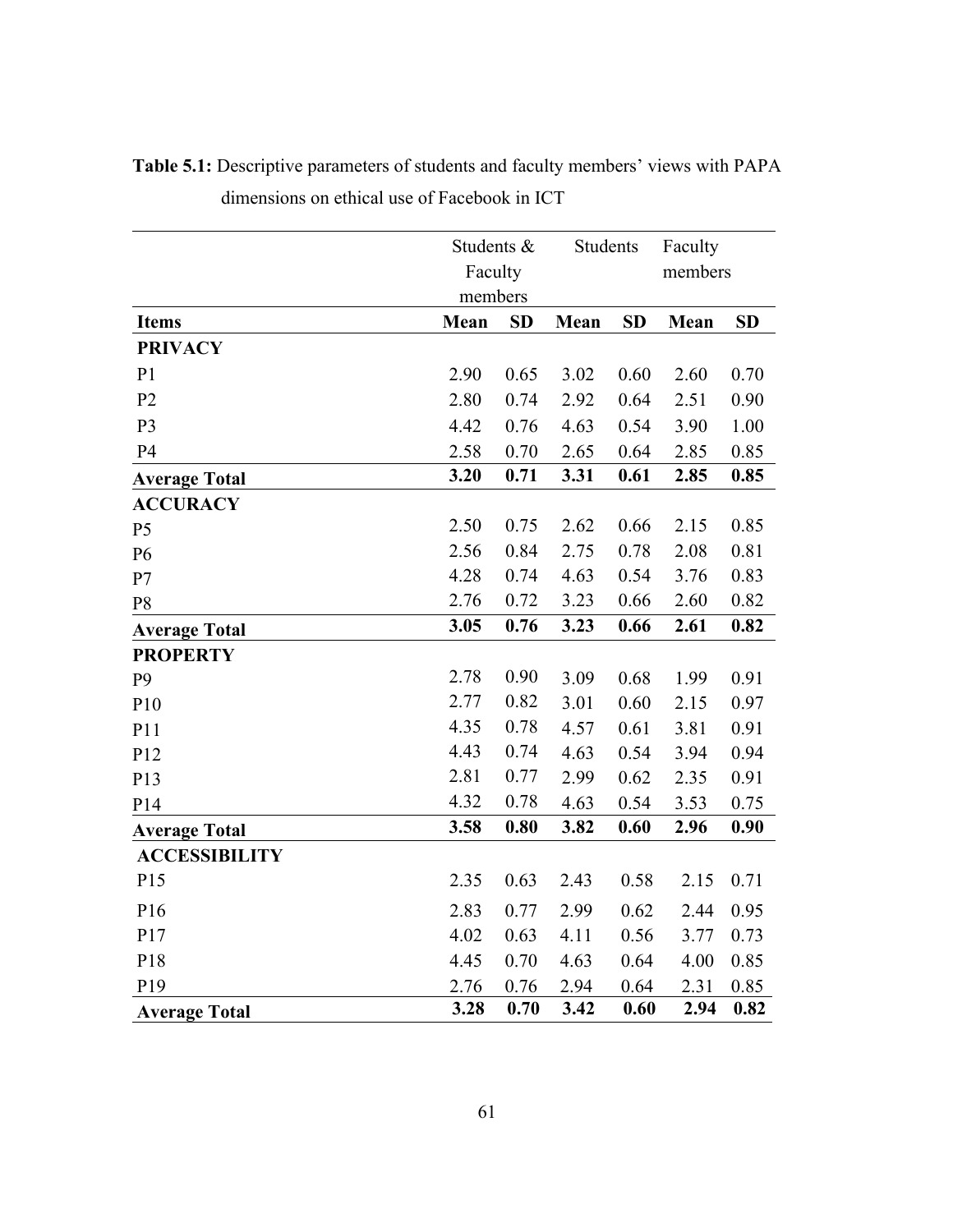# **5.2 Difference between Faculty Members and Students Views with Respect to PAPA Dimensions**

Privacy refers to information a Facebook user reveal when filling the Facebook profile and how this information are kept safe and for a better comprehend on the views of faculty members and students the privacy associated to the SNS. Independent samples t-test was used and a statistical investigation was carried out to find out if there is any variation between faculty members and students views on the ethical use of Facebook with respect to PAPA dimension considered as dependent variable.

Prior to reviewing the writings, it is essential to exam the idea of privacy and confidentiality settings on Facebook, as the way Facebook user's pact with privacy is of fundamental importance for ethically-sound practice. Personal information, and name, address, email address, phone address, Alma Mater (High School and University), present employer and family status may be shown on Facebook (Facebook, 2013). Also questions about religious and political ideologies, interests and interests can be shared. Lastly a Facebook wall, is a type of simulated poster lets you view any comments one makes regarding an exact topic (for example, current events, topics or personal story) and has a service for uploading photos. With these primary area, users can control if the public, friends of friends, or friends can see this information. Creating Privacy is typically done in one of these three levels, and the Facebook default to public; therefore, if the user does not know how to set confidentiality, almost all of his or her information will be accessible for outside viewing. This last point particularly significant for students and faculty members as their knowledge with the technology of privacy settings openly responsible for the protection of the limit of their confidentiality and the keeping others from getting access to their personal information.

The analysis mean differences between students and faculty members, results show that, students have a higher mean score from privacy dimension with  $(M=3.31, SD= 0.30)$  while faculty members have (M=2.85, SD=0.47). From accuracy students mean score is higher than for faculty members with  $(M=3.23, SD=0.38)$  and faculty members has  $(M=2.61, SD=0.41)$ . From property dimension, students mean score is higher than faculty members mean score with  $(M=3.82, SD=0.35)$  and faculty members has  $(M=2.96, SD=0.35)$ . From accessibility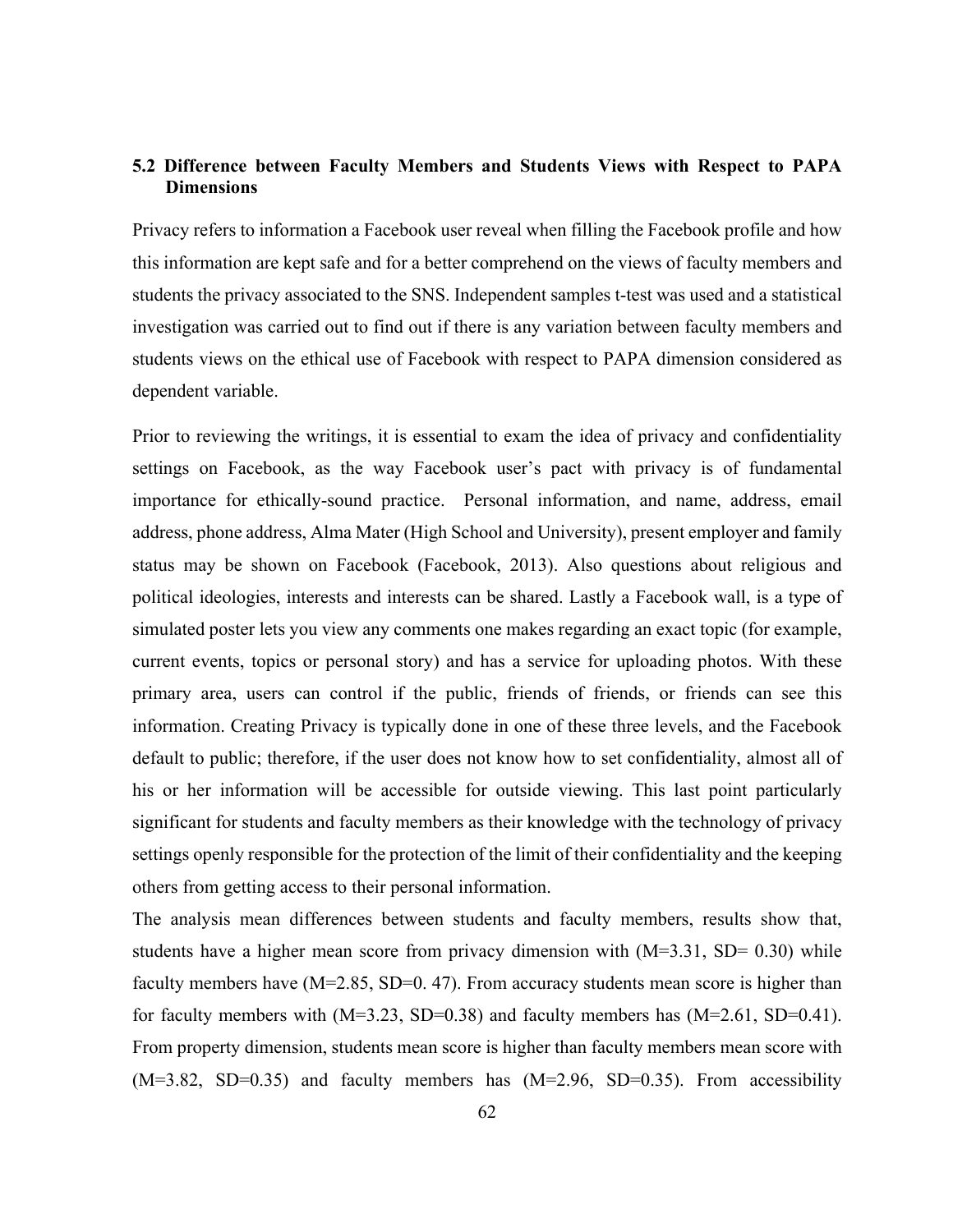dimension, students mean score is higher than from faculty members with  $(M=3.42, SD=0.26)$ and faculty members with (M=2.94, SD=0.46), from Table 5.2.

| <b>Dimension</b> | <b>Type</b>        | N   | M    | <b>SD</b> | Std.           |
|------------------|--------------------|-----|------|-----------|----------------|
|                  |                    |     |      |           | <b>Error</b> M |
| Privacy          | <b>Students</b>    | 380 | 3.31 | 0.30      | 0.02           |
|                  | Faculty<br>members | 150 | 2.85 | 0.47      | 0.04           |
| Accuracy         | <b>Students</b>    | 380 | 3.23 | 0.38      | 0.02           |
|                  | Faculty<br>members | 150 | 2.61 | 0.41      | 0.03           |
| Property         | <b>Students</b>    | 380 | 3.82 | 0.35      | 0.02           |
|                  | Faculty<br>members | 150 | 2.96 | 0.35      | 0.03           |
| Access           | <b>Students</b>    | 380 | 3.42 | 0.26      | 0.01           |
|                  | Faculty<br>members | 150 | 2.94 | 0.46      | 0.04           |

**Table 5. 2:** Mean differences between students and faculty members regard to PAPA

A statistical analysis was used to find if there is any significant difference between students and faculty members in each PAPA dimension. An independent sample t-test was conducted using the assumption stated by Levene's test for equality prior to testing each dimension in order to assess if the assumption satisfy each parametric test. The result showed that there are significant differences between students and faculty members in all dimensions concerning ethical use of Facebook in ICT in each PAPA dimension ( $p<0.05$ ), on privacy at t (528) =13.155,  $p<0.000$ , accuracy at t (528) =16.573, p<0.000, property at t (528) =25.260, p<0.000 and accessibility at t (528) = 15.206, p< 0.000, as shown in table 5.3.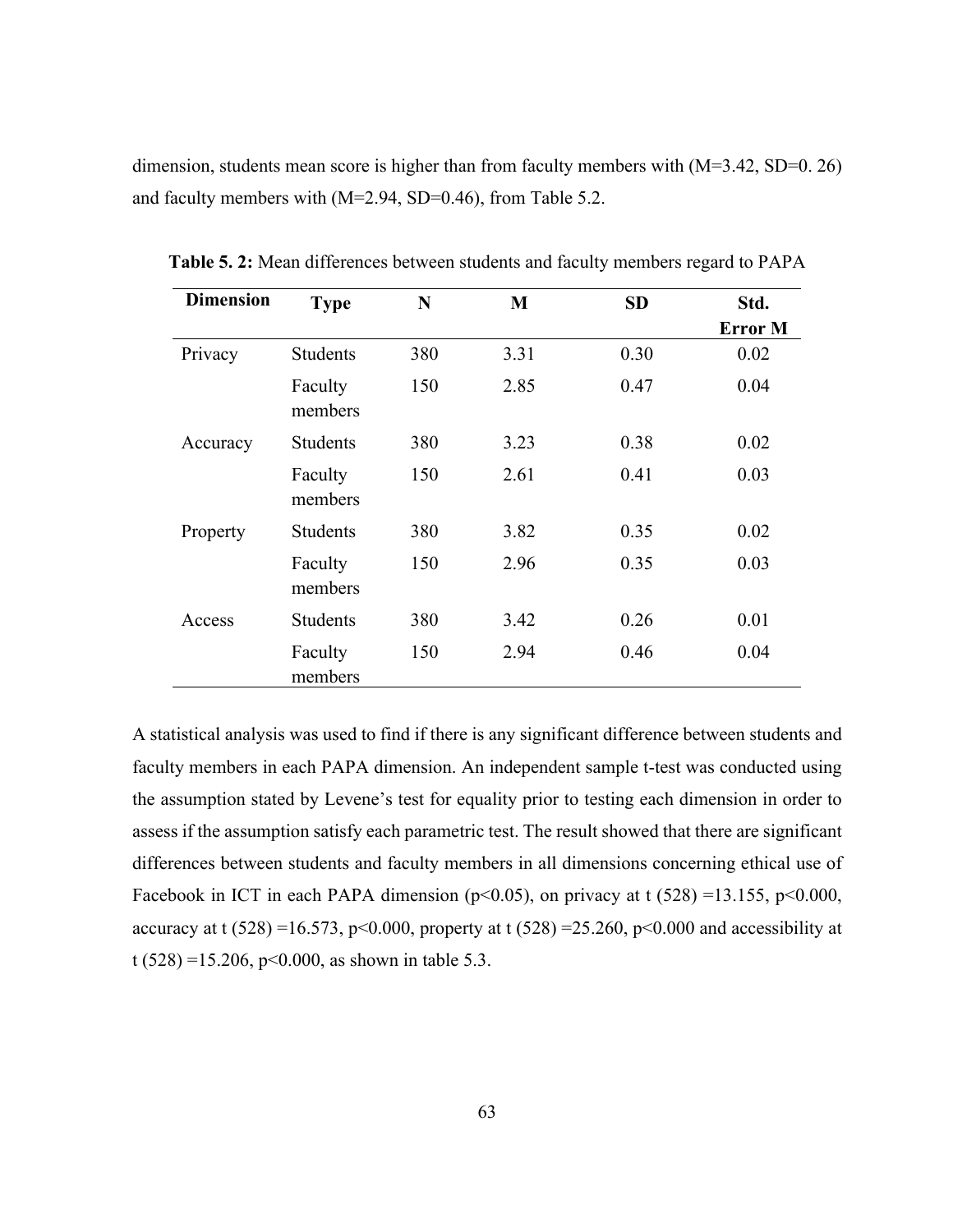| <b>Dimensions</b> | F      | df  | <b>Mean Difference</b> | t      | p       |
|-------------------|--------|-----|------------------------|--------|---------|
| Privacy           | 39.380 | 528 | .453                   | 13.155 | $.000*$ |
| Accuracy          | .400   | 528 | .624                   | 16.573 | $.000*$ |
| Property          | .058   | 528 | .859                   | 25.260 | $.000*$ |
| Access            | 85.184 | 528 | .484                   | 15.206 | $.000*$ |

**Table 5. 3:** Statistical differences between students and faculty members regard to PAPA

\*means p<0.05 (there exist statistical difference)

Accuracy refers to authenticity of information held by the user of SNS, who makes sure that the personal information filled by the users are correct; Property refers to ownership of the information used on SNS and how this information is being unlawfully used by others without the consent of the owners and Accessibility refers to how information is easily accessible by others, it dwells on how safe user information is, who can easily access these information on SNS. All dimensions have significant differences between students and faculty members. The same findings by Omar and Ahmed (2012) the study showed that students are thoughtful toward the ethicality of information privacy, information accuracy, and information access toward using information technology on the body growing of issues in information ethics. Mohamud (2015) found that the level of education indicated the presence of significance differences of the students' attitude toward Information Privacy. And with Masrom et al (2013), found that two variables, namely intellectual property and accuracy affected student's attitude toward using internet and also influence the behavior intentions and actual behavior in using internet plus Hickerson and Kothari, (2016) who found that the two groups of students and faculty members show worries about privacy issues but faculty members were more worried about inaccurate act of students who make faults openly online while using SNS in classroom.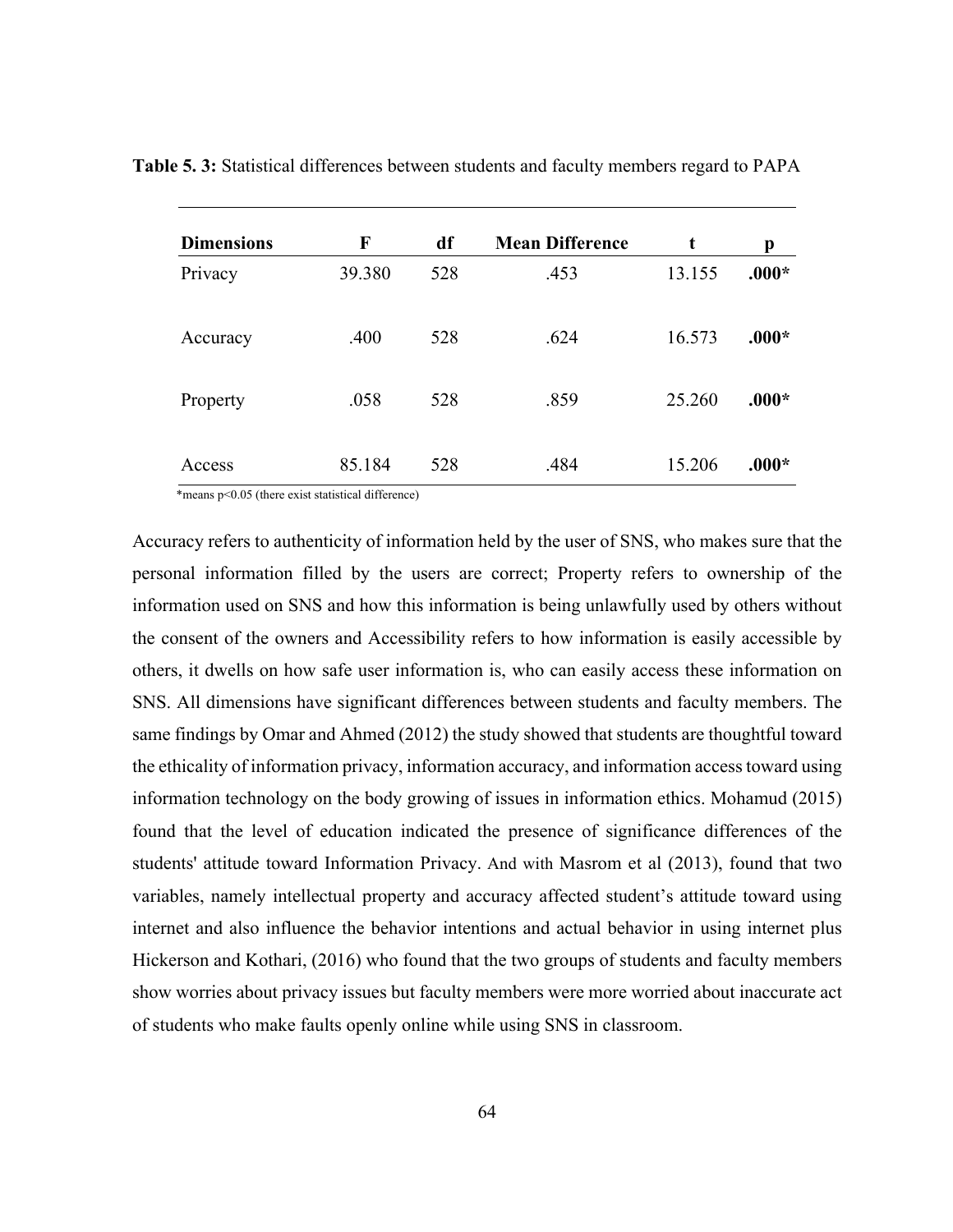#### **5.3 Difference between Genders with Respect to PAPA Dimensions**

Two separate independent samples t-tests were carried out to determine whether there is any difference from gender with respect to PAPA considered as a dependent variable by taking the average score of all sub-dimensional (PAPA).

#### **5.3.1 Gender Differences among Students**

According to mean difference, the result showed that gender male has a higher mean score from privacy dimension with  $(M=3.32, SD= 0.30)$  while female has  $(M=3.27, SD=0.29)$ . From accuracy male mean score is higher than for female with (M=3.24, SD=0.37) and female has (M=3.21, SD=0.38). From property dimension, male mean score is higher than female mean score with  $(M=3.83, SD=0.36)$  and female has  $(M=3.79, SD=0.34)$ . From accessibility dimension, male mean score is lower than from female with (M=3.41, SD=0.26) and female with (M=3.42, SD=0.24). Both male and female gender has more understanding on the issues that comes from using different SNS in education like Facebook.

|                       |        |     |      |           | <b>Std. Error</b> |
|-----------------------|--------|-----|------|-----------|-------------------|
| <b>Type</b>           | Gender | N   | M    | <b>SD</b> | M                 |
| Students-<br>privacy  | Male   | 214 | 3.32 | 0.30      | 0.020             |
|                       | Female | 166 | 3.27 | 0.29      | 0.022             |
| Students-<br>accuracy | Male   | 214 | 3.24 | 0.37      | 0.025             |
|                       | Female | 166 | 3.21 | 0.38      | 0.030             |
| Students-<br>property | Male   | 214 | 3.83 | 0.36      | 0.024             |
|                       | Female | 166 | 3.79 | 0.34      | 0.026             |
| Students-<br>access   | Male   | 214 | 3.41 | 0.26      | 0.018             |
|                       | Female | 166 | 3.42 | 0.24      | 0.019             |

**Table 5. 4:** Mean differences among Students with respect to PAPA dimensions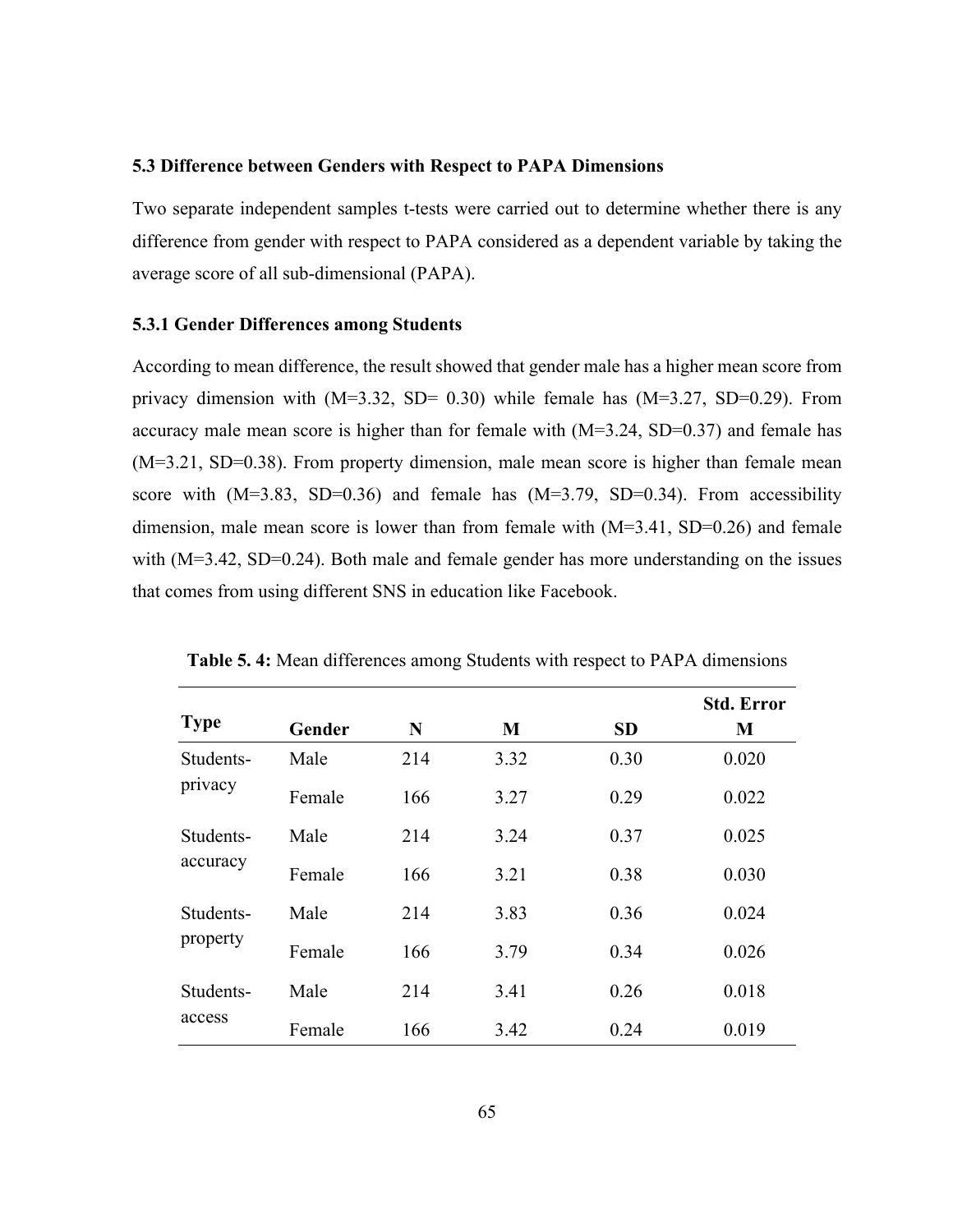A statistical analysis was used to find if there is any significant difference between students with respect to gender in each PAPA dimension. An independent sample t-test was conducted using the assumption stated by Levene's test for equality of variances prior to testing each dimension in order to assess if the assumption satisfy each parametric test. Results displayed that there is no significant difference between students with respect to gender concerning ethical use of Facebook in ICT context in each PAPA dimension ( $p<0.05$ ), with privacy at t (378) =1.826, p<0.69, accuracy at t (378) =0.677, p<0.499, property at t (378) =1.120, p<0.263 and accessibility at t  $(378) = -0.373$ ,  $p < 0.709$ , as shown in table 5.5.

| <b>Dimension</b>      | F     | df  | <b>Mean difference</b> | t        | p     |
|-----------------------|-------|-----|------------------------|----------|-------|
| Students-<br>privacy  | 0.253 | 378 | 0.057                  | 1.826    | 0.069 |
| Students-<br>accuracy | 0.230 | 378 | 0.027                  | 0.677    | 0.499 |
| Students-<br>property | 0.328 | 378 | 0.041                  | 1.120    | 0.263 |
| Students-<br>access   | 0.807 | 378 | $-0.010$               | $-0.373$ | 0.709 |

**Table 5. 5:** Statistical gender differences among students with respect to PAPA

From the result however, it could be noted that male and female students have different perception on the ethical use of Facebook in ICT context. The close mean difference may be due to the fact that both sexes give more attention or they are more careful when it involves to their personal use, most important since they are students. Mohamud (2015), there was no substantial modifications of the students' individuals' features with regard to gender on frequency of computer usage on their attitude towards information ethics issues of privacy dimension. But, Genis-Gruber et al. (2013) stated that significant differences (p<0.05) existed on gender in the both ethical use and user behavior plus Liu and Yishan, (2012) Who found that females students were more ethical than males concerning four common information ethics issues privacy, property, accuracy, and access issue.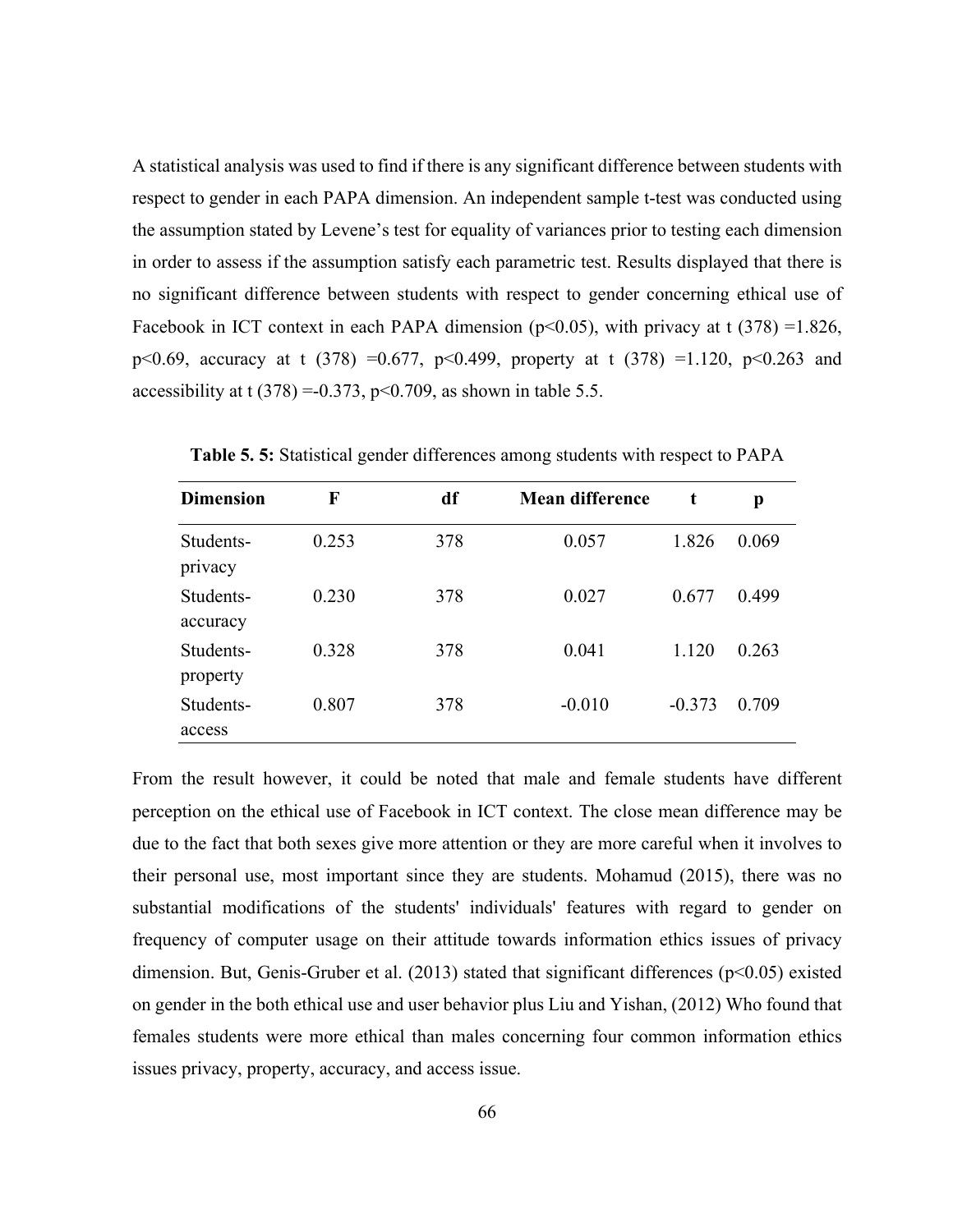#### **5.3.2 Gender Differences among Faculty Members with Respect to PAPA dimensions**

According to the result, gender male has a higher mean score from privacy dimension with  $(M=2.89, SD= 0.47)$  while female has  $(M=2.80, SD=0.45)$ . From accuracy male mean score is lower than for female with (M=2.59, SD=0.39) and female has (M=2.62, SD=0.43). From property dimension, male mean score is higher than female mean score with (M=2.97, SD=0.35) and female has (M=2.94, SD=0.35). From accessibility dimension, male mean score is higher than from female with  $(M=2.94, SD=0.47)$  and female with  $(M=2.94, SD=0.44)$ . Only from accuracy dimension male has lower mean score than for female.

| <b>Type</b>                       | Gender | N  | M    | <b>SD</b> | <b>Std. Error M</b> |
|-----------------------------------|--------|----|------|-----------|---------------------|
| Faculty member -                  | Male   | 82 | 2.89 | 0.47      | 0.052               |
| Privacy                           | Female | 68 | 2.80 | 0.45      | 0.055               |
| Faculty member $-$<br>Accuracy    | Male   | 82 | 2.59 | 0.39      | 0.043               |
|                                   | Female | 68 | 2.62 | 0.43      | 0.052               |
| Faculty member -                  | Male   | 82 | 2.97 | 0.35      | 0.039               |
| Properties                        | Female | 68 | 2.94 | 0.35      | 0.043               |
| Faculty member -<br>Accessibility | Male   | 82 | 2.94 | 0.47      | 0.052               |
|                                   | Female | 68 | 2.92 | 0.44      | 0.053               |

**Table 5. 6:** Mean differences among faculty members

A statistical analysis was carried out to determine if there is any significant difference between gender with regards to all dependent variables for the ethical use of Facebook in ICT context. The researcher carried out an independent sample t test using the assumption stated by Levene's test for equality of variances prior to testing each dimension in order to assess if the assumption satisfy each parametric test. Results illustrated that there is no significant difference between the variables in the scores for male and female faculty members, with privacy at  $t$  (148) =1.196, p<0.234 accuracy at t (148) =-0.443, p<0.658, property at t (148) =0.396, p<0.692 and accessibility at t  $(148) = 0.339$ , p<0.735, as shown on Table 5.7 below.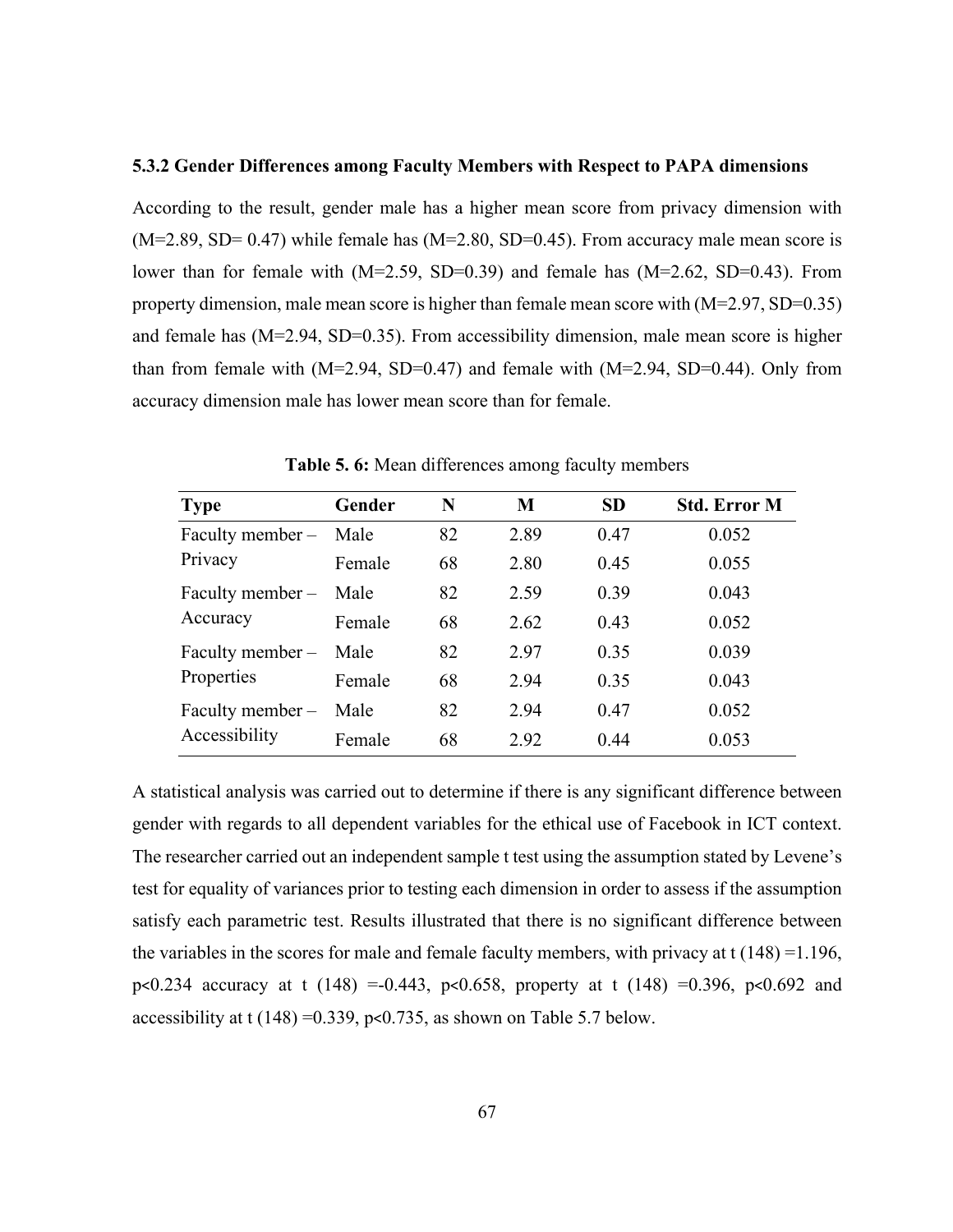| <b>Dimensions</b>            | F     | Df  | Mean              | T        | p     |
|------------------------------|-------|-----|-------------------|----------|-------|
|                              |       |     | <b>Difference</b> |          |       |
| Faculty members-<br>privacy  | 0.032 | 148 | .092              | 1.196    | 0.234 |
| Faculty members-<br>accuracy | 0.841 | 148 | $-.030$           | $-0.443$ | 0.658 |
| Faculty members-<br>property | 0.018 | 148 | .023              | 0.396    | 0.692 |
| Faculty members-<br>access   | 0.284 | 148 | .026              | 0.339    | 0.735 |

**Table 5. 7:** Statistical gender differences among faculty members regards to PAPA

These results indicated that there is no significant difference with respect to gender for faculty members towards ethical use of Facebook in ICT context. Case and Young (2009) the results show no significant gender differences on the perception of unethical behavior in Internet use among the six ethical dilemmas presented concerning PAPA issues. It can be concluded that the variances between the means may be due to chance and not due to gender differences. Similar findings by Garg et al. (2011) and Nkwe (2012) also found out that gender did not have any significant influence on the ethical use of Facebook in Education as for Suri and Sharma (2013), who revealed that no significant difference  $(p>0.05)$  exists among gender and attitude to the user of Facebook.

#### **5.4 Summary of Findings**

 All participants responses are between 'unethical' to 'questionable' for each dimension of the scale, the highest total mean score is property (M=3.58, SD=0.80) followed by access ( $M=3.28$ , SD=0.70) and privacy, ( $M=3.20$ , SD=0.71) and the lowest total mean score is accuracy (M=3.05, SD=0.76); property dimension is more ethically on students and faculty members comparing to other PAPA dimensions, as Ellis and Griffith,(2000) found that they know about the ethical challenges they face from using SNS for learning; students consider the sharing of content on SNS as acceptable while faculty members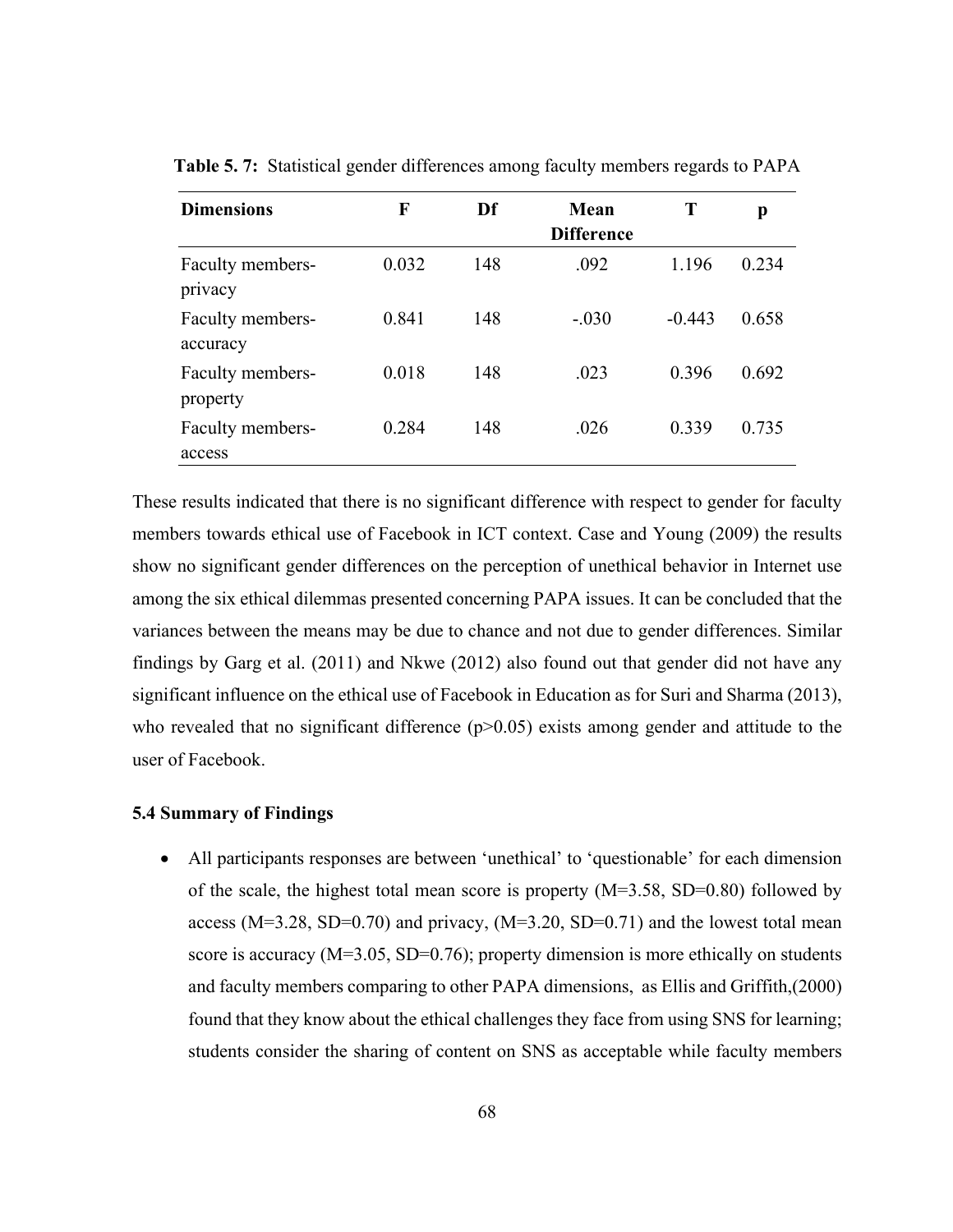are critically concerned about the inaccurate of the students work which they consider it as unethical.

- With statistical analysis from all the participant together, independent sample t test results showed that there were significant differences between students and faculty members in all dimensions concerning ethical use of Facebook in ICT in each PAPA dimension at (p<0.05), on privacy at t (528) =13.155, p<0.000, accuracy at t (528) =16.573, p<0.000, property at t (528) =25.260, p<0.000 and accessibility at t (528)  $=15.206$ , p $< 0.000$ . There is various ethical concern about the four main ethical issues, privacy with faculty members who share student's information or content about the students regularly without the students' assent, students who make their own profiles turned to personal while others don't, which make privacy, accuracy, property, accessibility dilemma to be central for faculty members in determining whether to use SNS tools for teaching or not, in their study; ethical codes are necessary for all professionals and informational worker plus that students need to learn information ethics principles and other related research to implement the information sensitivity while using SNS Facebook for their scholarly purpose.
- By using independent sample t test from student's participant, the results showed that there was no significant difference amongst students with respect to gender concerning ethical use of Facebook in ICT context in each PAPA dimension.
- With faculty member participants, independent sample t test showed that there was no significant difference between the variables in the scores for male and female concerning ethical use of Facebook in ICT context in each PAPA dimension.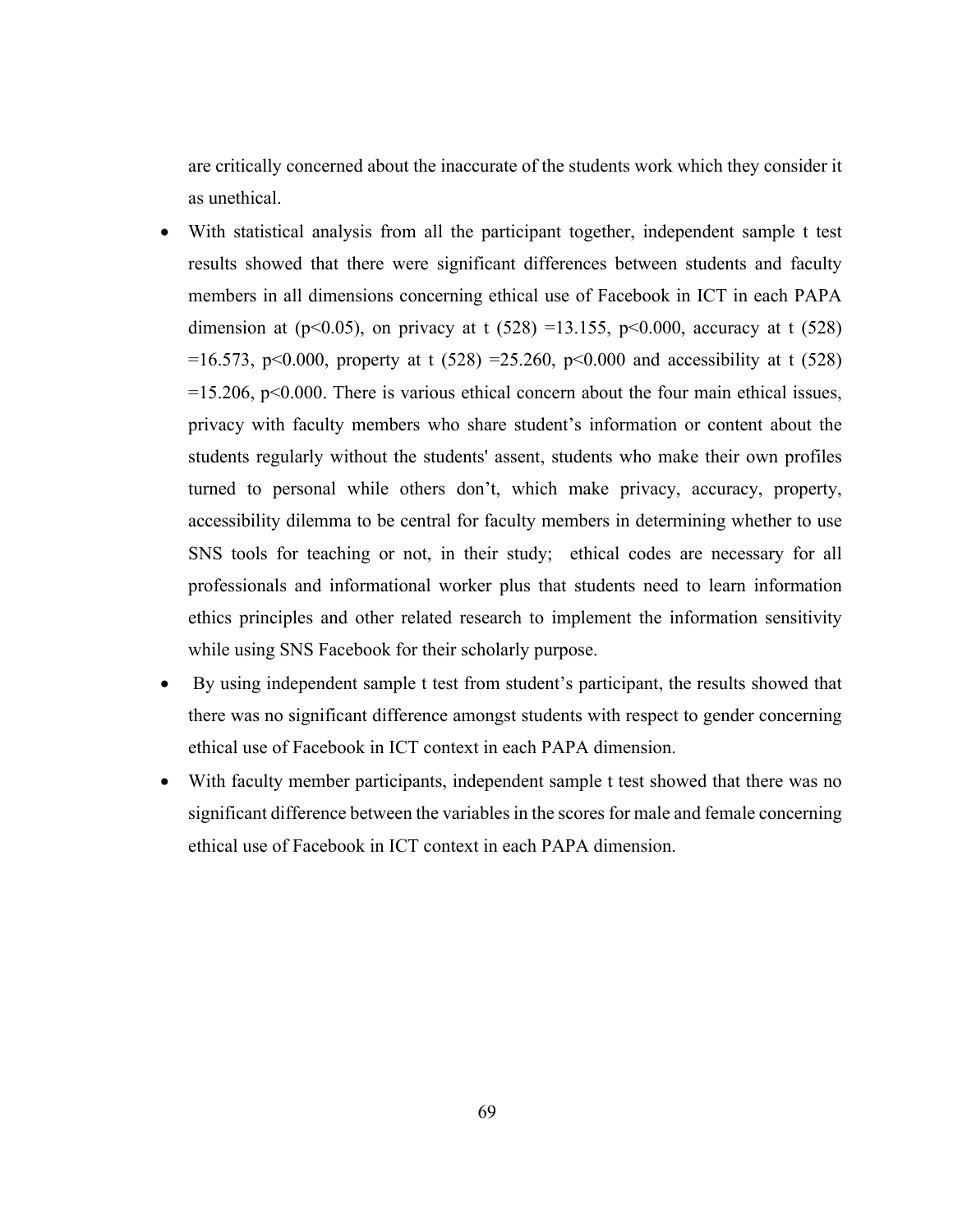## **CHAPTER 6**

## **CONCLUSION AND RECOMMENDATION**

This chapter sums up all the research results described in the previous chapters, and states recommendations which are proposed for further research to be carried out.

#### **6.1 Conclusion**

It was found that the usage of Facebook has continued to increase as the day goes by, Students and faculty members use Facebook for different purposes especially in the educational sector thus, they comprehend the ethical issues and the utilization of ICT; Students from Rwanda proved that Facebook is important as an educational and communication tool.

The results from this study shows that majority, if not all participants have a Facebook account and majority of them frequently log into their Facebook page on a daily base and this has impacted the way they connect with one another and their relationship.

Using independent sample t-test, the result for all the participant together, the higher ethical rate is on property dimension and the lowest is on accuracy dimension and there was a significant difference among students and faculty member's groups, in each PAPA dimension. The average scores faculty responses change between 'unethical' to 'questionable' whereas students' perspectives change between 'questionable' to 'acceptable' and gender does not play an important effect on the perspectives of students and faculty members on ethical use of Facebook in ICT context.

Faculty member find communication between students and them as a problem, they are not agreeing with personal communication with faculty members. There should be more rules in how Facebook should be used while communicating with students. Since all the items that are shared on Facebook between students and faculty members are not well controlled.

For example, photos, applications, lectures and notes and the ability to access the data or other information that are shared on Facebook in an easy way may lead to harm when it not well used.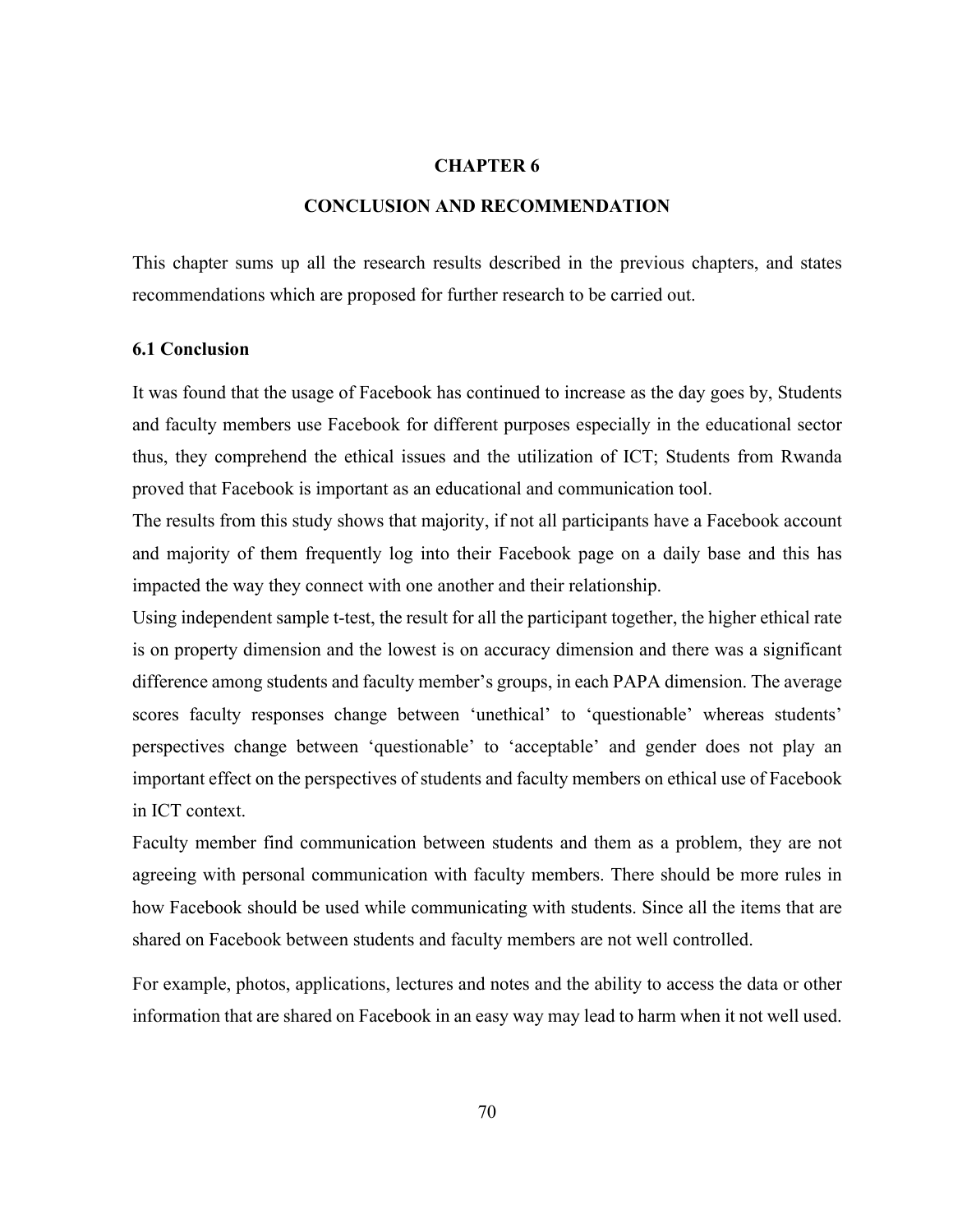University should put more standard rules, to be careful when sharing any item on Facebook, university need to put the head controlling and managing all the items exchanged between students and faculty member on Facebook, so that in case it is misused a warning should be given. Students should be taught how to secure their information when using their group studies on Facebook so that they can be accessible only with the ones in Facebook group studies.

Not all information or data has to be accessed without a code or a password and the password has to be renewed many times for more security and authentication of the information that are shared on Facebook and must be verified by the head management in order not to give wrong information or data. Example; grades, notes. Administration should put strong control and applications that manage all the documents that are shared on Facebook between students and students or students and any faculty member.

Faculty member and students, before using any type of SNS tools for learning or teaching purpose, they should learn the harm it may cause while not used in the right way and make sure they understand it properly before it is introduced to learning environment.

Results of the study highlighted the foreseen difference in approaches of students who could easil1y take information for granted and faculty members who are more sophisticated users are more cautious about making ethical judgements. Students awareness on such issues should be raised in future. Non-significant differences with respect to gender both among students and faculty members yielded that gender does not play an affecting role in ethical decision making. From these ethical scenarios, participants show more interest in recognizing the issues that comes with the sharing of material or information, PAPA framework can be expanded for more ethical issues in scholarly since the relationship between students and faculty members help to follow and monitor the students and their every activity online. The participants show that should be ethical standard to follow while emerging Facebook in educational system to avoid and minimize the future issues as for other SNS tools. Like Graesser, (1994) believe that learning is a part of ethic activities and that faculty members and students should pose good ethical behavior such as academia integrity and honesty.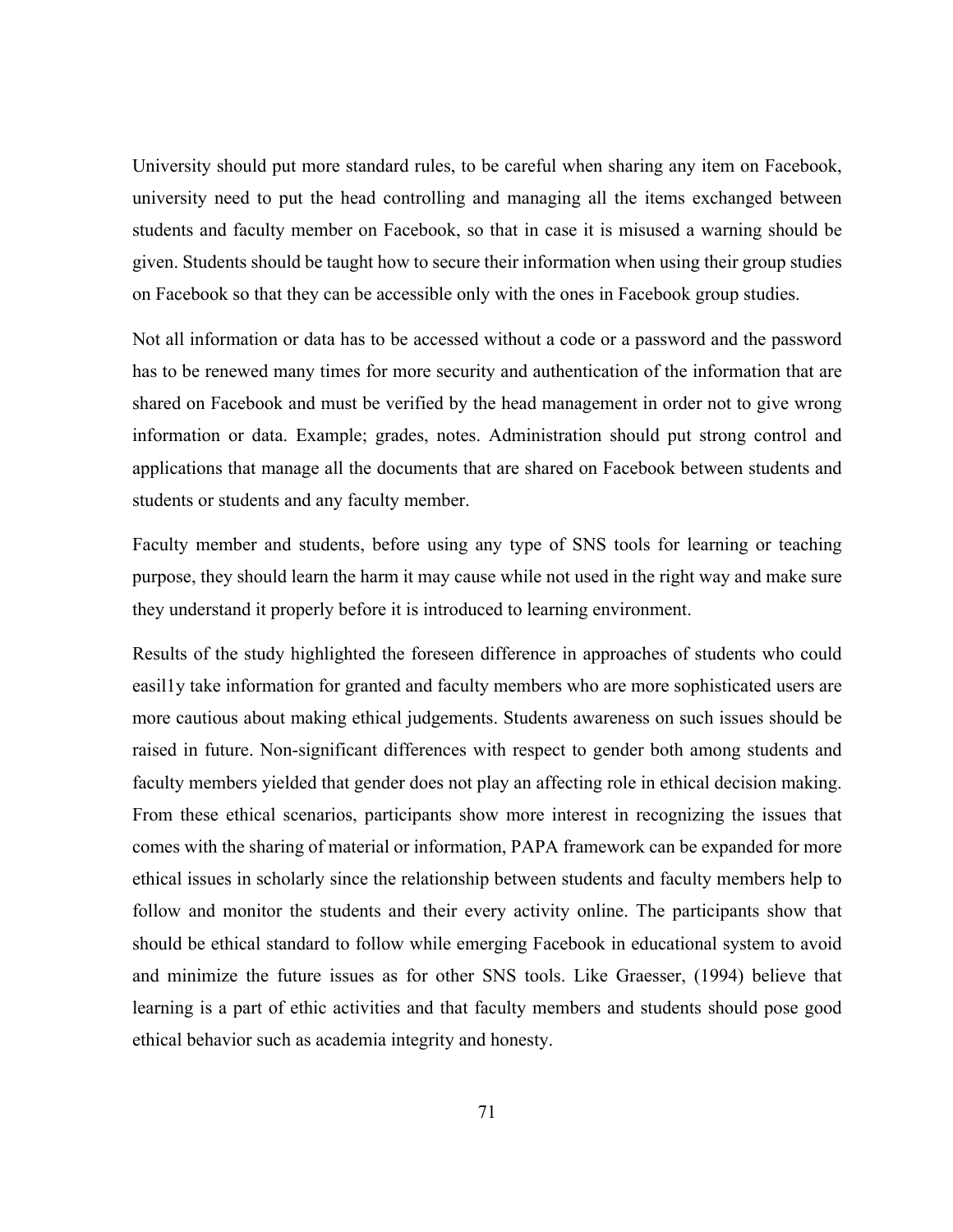# **6.2 Recommendations**

More researches should be directed towards the safe usage of Facebook and the way it affects the learning process.

It is important that solutions should be given on Facebook ethics and how it should be properly used, also awareness should be created for students on the misuse of Facebook when communicating with their faculty members.

Other researches should be carried out on Facebook ethics in a different environment and countries to have a better understanding and knowledge for improvement.

Researches including comparing and contrasting views of different groups are required.

Expand PAPA framework or use different frameworks could be investigated other than PAPA dimensions.

 It is recommended that future studies should be made and that it's essential to educate students on the matter of information ethics.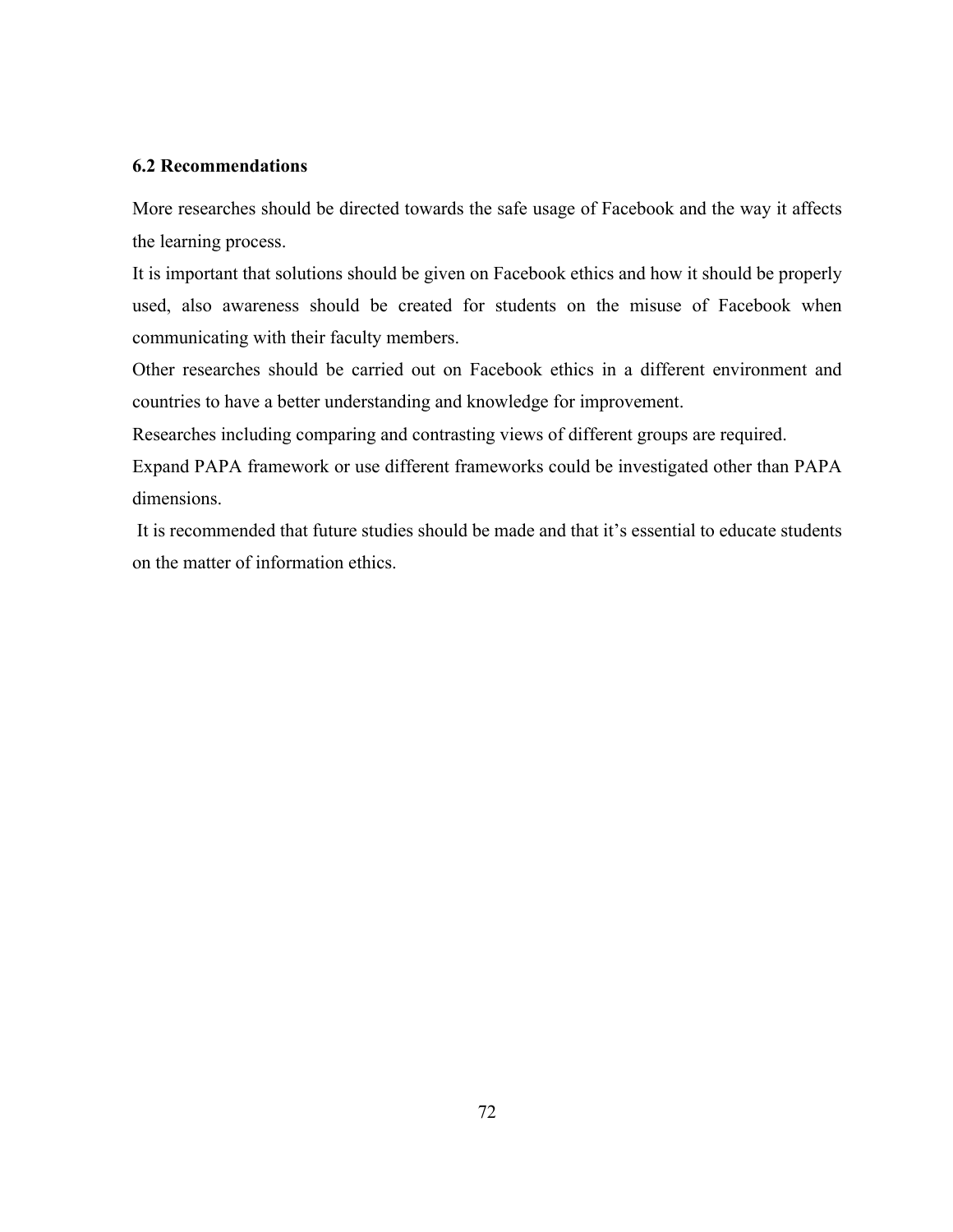## **REFERENCES**

- Abramson, J., & Abramson, Z. H. (2011). *Research methods in community medicine: surveys epidemiological research, programmed evaluation, clinical trials*. John Wiley & Sons.
- Acquisti, A., & Gross, R. (2005, June). Imagined communities: Awareness, information sharing, and privacy on the Facebook. In *International workshop on privacy enhancing technologies* (pp. 36-58). Springer, Berlin, Heidelberg.
- Akayir, M. (2017). What do students think about SNS in education? University students\u2019 perceptions, expectations and concerns regarding educational uses of SNS. *Australasian Journal of Educational Technology*, *33*(5).
- Albro, E., & Dahl, E. (2007). The most annoying things about Windows Vista. Retrieved on 07 January 2009 from http://www.pcworld.com/article/129126/ The most annoying things about windows vista.html.
- Ang, C. S. (2017). Internet habit strength and online communication: Exploring gender differences. *Computers in Human Behavior*, *66*, 1-6.
- Angst, C. (2009). Protect my privacy or support the common-good? Ethical questions about electronic health information exchanges. *Journal of Business Ethics, 90,* 169-178.
- Apaolaza, V., Hartmann, P., Medina, E., Barrutia, J.M., Echebarria, C., 2013. The relationship between socializing on the Spanish online networking site Twenty and teenagers' subjective wellbeing: the roles of self-esteem and loneliness. *Computer. Human. Behavior. 29 (4), 1282–1289.*
- Asterhan, C. S., & Rosenberg, H. (2015). The promise, reality and dilemmas of secondary school teacher–student interactions in Facebook: The teacher perspective. *Computers & Education*, *85*, 134-148.
- Aydin, C. C., & Tirkes, G. (2010, April). Open source learning management systems in elearning and Moodle. In *Education Engineering (EDUCON), 2010 IEEE* (pp. 593-600). IEEE.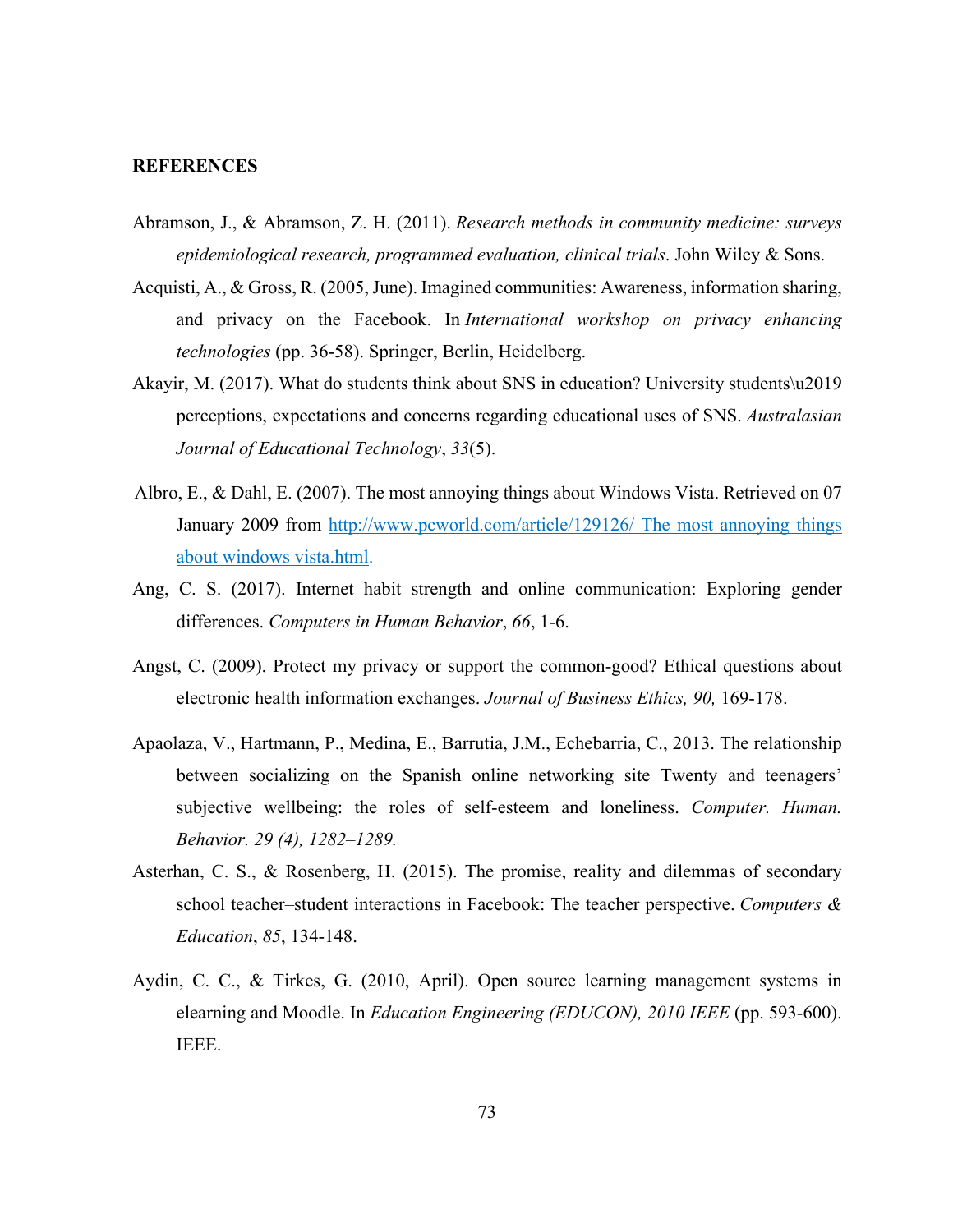- Bakardjieva, M., & Gaden, G. (2012). Web 2.0 technologies of the self. *Philosophy & Technology*, *25*(3), 399-413.
- Balakrishnan, V., & Gan, C. L. (2016). Students' learning styles and their effects on the use of social media technology for learning. *Telematics and Informatics*, *33*(3), 808-821.
- Barak, A., Hen, L., Boniel-Nissim, M., & Shapira, N. A. (2008). A comprehensive review and a meta-analysis of the effectiveness of internet-based psychotherapeutic intervantion. *Journal of Technology in Human Services*, *26*(2-4), 109-160.
- Barretti, M. (2004). What do we know about the professional socialization of our students? *Journal of Social Work Education, 40*(2), 255-283.
- Başaran, S. (2017) Investigating Ethical Information Sharing in Facebook within Educational Context through Adopted Papa Framework. *TOJET: The Turkish Online Journal of Educational Technology* vol. 10, [Special issue], 268 – 275. Retrieved from http://www.tojet.net/special/2017\_11\_2.pdt
- Battrawi, B., and Muhtaseb, R. (2010) The Use of Social Networks as a Tool to Increase in Science and Science Literacy: A Case Study of Creative Minds' Facebook Page *International Conference on New Perspectives in Science Education.*
- Baym, N., & Levine, R. S. (Eds.). (2011). *The Norton Anthology of American Literature: Eighth International Student Edition.* WW Norton & Company.
- Borgmann, A. (1999). *Holding on to Reality: The Nature of Information at the Turn of the Millennium.* University of Chicago Press*.*
- Bosch, T. E. (2009). Using online social networking for teaching & learning: Facebook use at the University of Cape Town. *Communication: South African Journal for Communication Theory and Research, 35*(2), 185-200.
- Boyd, D. (2008). Facebook's privacy train wreck: Exposure, invasion, and social convergence. *Convergence*, *14*(1), 13-20.
- Brandt, D., & Rose, C. (2004). Global networking and universal ethics. *AI & SOCIETY*, *18*(4) ,334-343.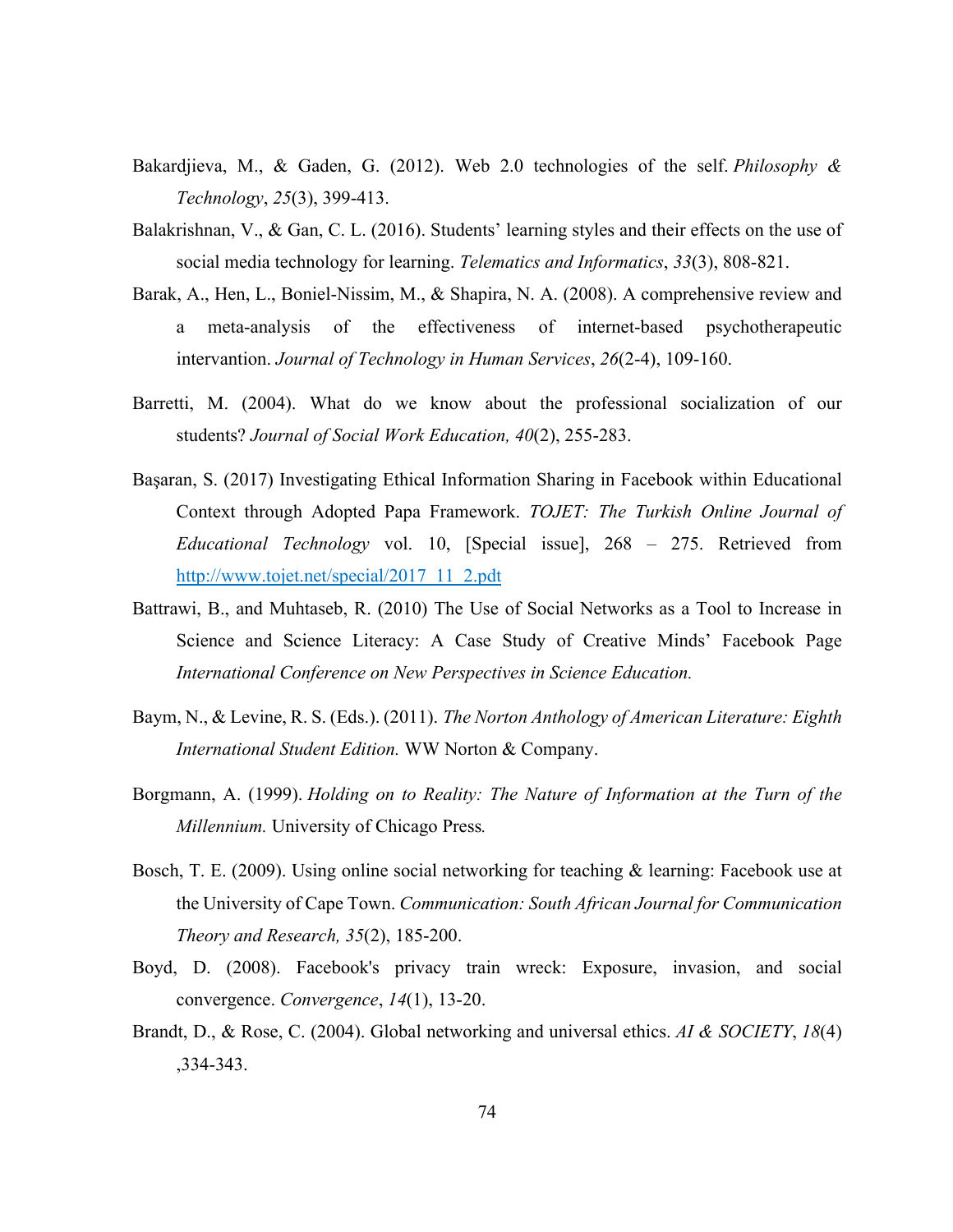Bruns, A. (2006). Towards prod usage: Futures for user-led content production.

- Bynum, W. (2008). *The history of medicine: A very short introduction* (Vol. 191). Oxford University Press.
- Capurro, R. (2005). Privacy. An intercultural perspective. *Ethics and Information Technology*, *7*(1), 37-47.
- Carminati, B., Ferrari, E., & Perego, A. (2009). Enforcing access control in web-based social networks. *ACM Transactions on Information and System Security (TISSEC)*, *13*(1), 6.
- Cassidy, J. (2006). Me media: How hanging out on the Internet became big business. *The New Yorker*, *82*(13), 50.
- Chan, M., Estève, D., Escriba, C., & Campo, E. (2008). A review of smart homes—Present state and future challenges. *Computer methods and programs in biomedicine*, *91*(1), 55-81.
- Chatterjee, S., Valacich, J. S., & Sarker, S. (2012, January). Unethical use of information technology: A two-country study. In *System Science (HICSS), 2012 45th Hawaii International Conference on* (pp. 3071-3080). IEEE.
- Chen, B., & Bryer, T. (2012). Investigating instructional strategies for using social media in formal and informal learning. *The International Review of Research in Open and Distributed Learning*, *13*(1), 87-104.
- Chen, W., & Lee, K. H. (2013). Sharing, liking, commenting, and distressed? The pathway between Facebook interaction and psychological distress. *Cyberpsychology, Behavior and Social Networking*, *16*(10), 728-734.
- Cheung, R., & Vogel, D. (2011). Can Facebook enhance the communications between teachers and students? *International Journal of Learning*, *17*(11)
- Cionea, I. A., Piercy, C. W., & Carpenter, C. J. (2017). A profile of arguing behaviors on Facebook. *Computers in Human Behavior*, *76*, 438-449.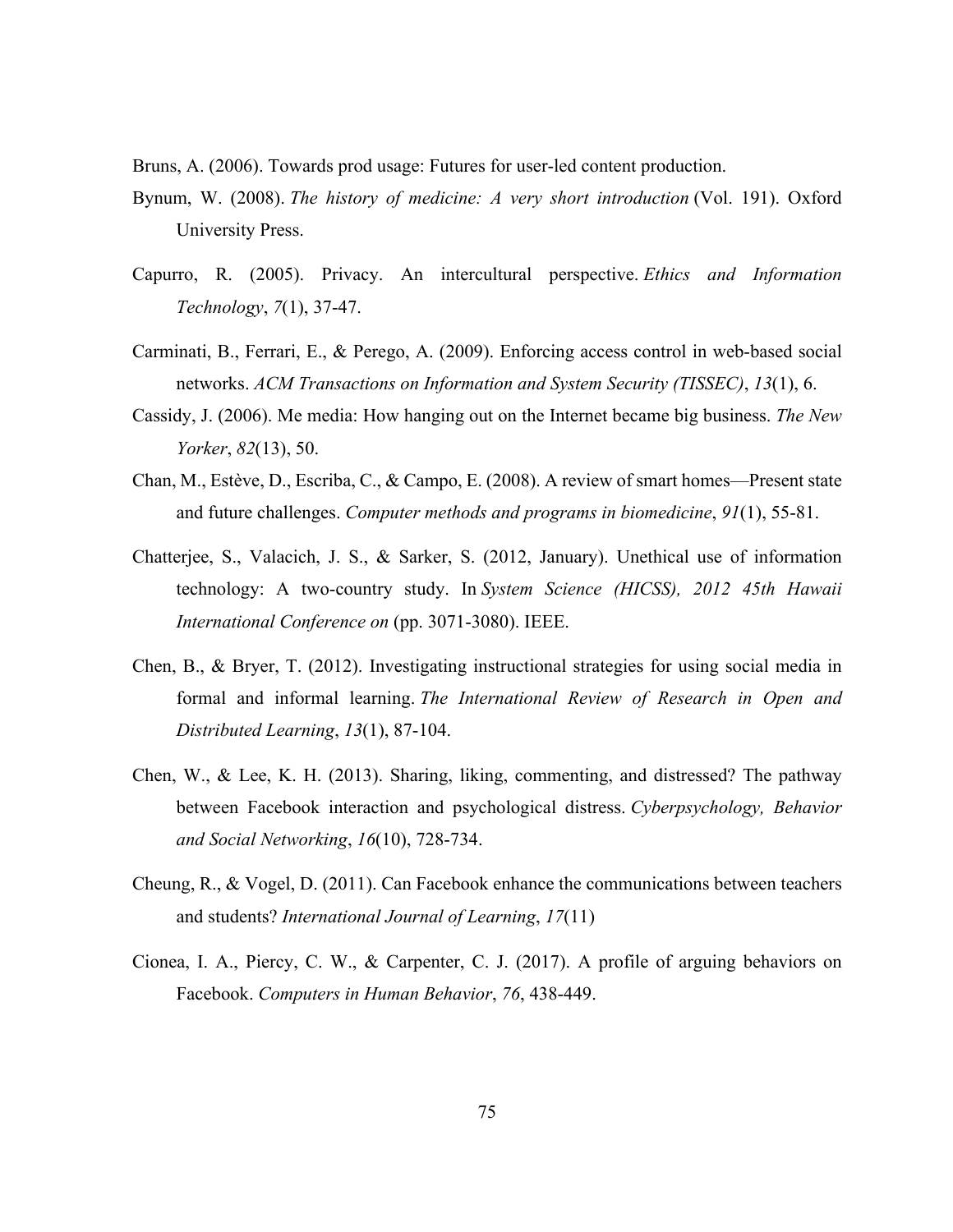- Clare M., Julia, M., Jane, W., & Tristram, H. (2009). Facebook, social integration and informal learning at university: 'It is more for socializing and talking to friends about work than for actually doing work'. *Learning, Media and Technology, 34*(2), 141-155.
- Clayton, R. B., Osborne, R. E., Miller, B. K., & Oberle, C. D. (2013). Loneliness, anxiousness, and substance use as predictors of Facebook use. *Computers in Human Behavior*, *29*(3), 687-693.
- Cocking, D. (2008). Plural selves and relational identity: Intimacy and privacy online. *Information technology and moral philosophy*, 123-141.
- Conger, S., Loch, K. D., & Helft, B. L. (1995). Ethics and information technology use: a factor analysis of attitudes to computer use. *Information Systems Journal*, *5*(3), 161 183.
- Consalvo, M., & Ess, C. (Eds.). (2011). *The handbook of internet studies* (Vol. 14). John Wiley & Sons.
- Constantinides, E., Lorenzo Romero, C., Boria, G., & Miguel, A. (2008). Social media: a new frontier for retailers?
- Coombs, W, T., Frandsen, F., Holladay, S. J., & Johansen, W. (2010). Why a concern for apologia and crisis communication? *Corporate Communications: An International Journal*, *15*(4), 337-349.
- Cress, U., Held, C., & Kimmerle, J. (2013). The collective knowledge of social tags: Direct and indirect influences on navigation, learning, and information processing. *Computers & Education*, *60*(1), 59-73.
- Curtis, A. (2011). The brief history of social media. *The Brief History of Social Media.*
- Deters, F. G., & Mehl, M. R. (2013). Does posting Facebook status updates increase or decrease loneliness? An online social networking experiment. *Social psychological and personality science*, *4*(5), 579-586.
- Donath, J. (2007). Signals in social super nets. *Journal of Computer‐Mediated Communication*, *13*(1), 231-251.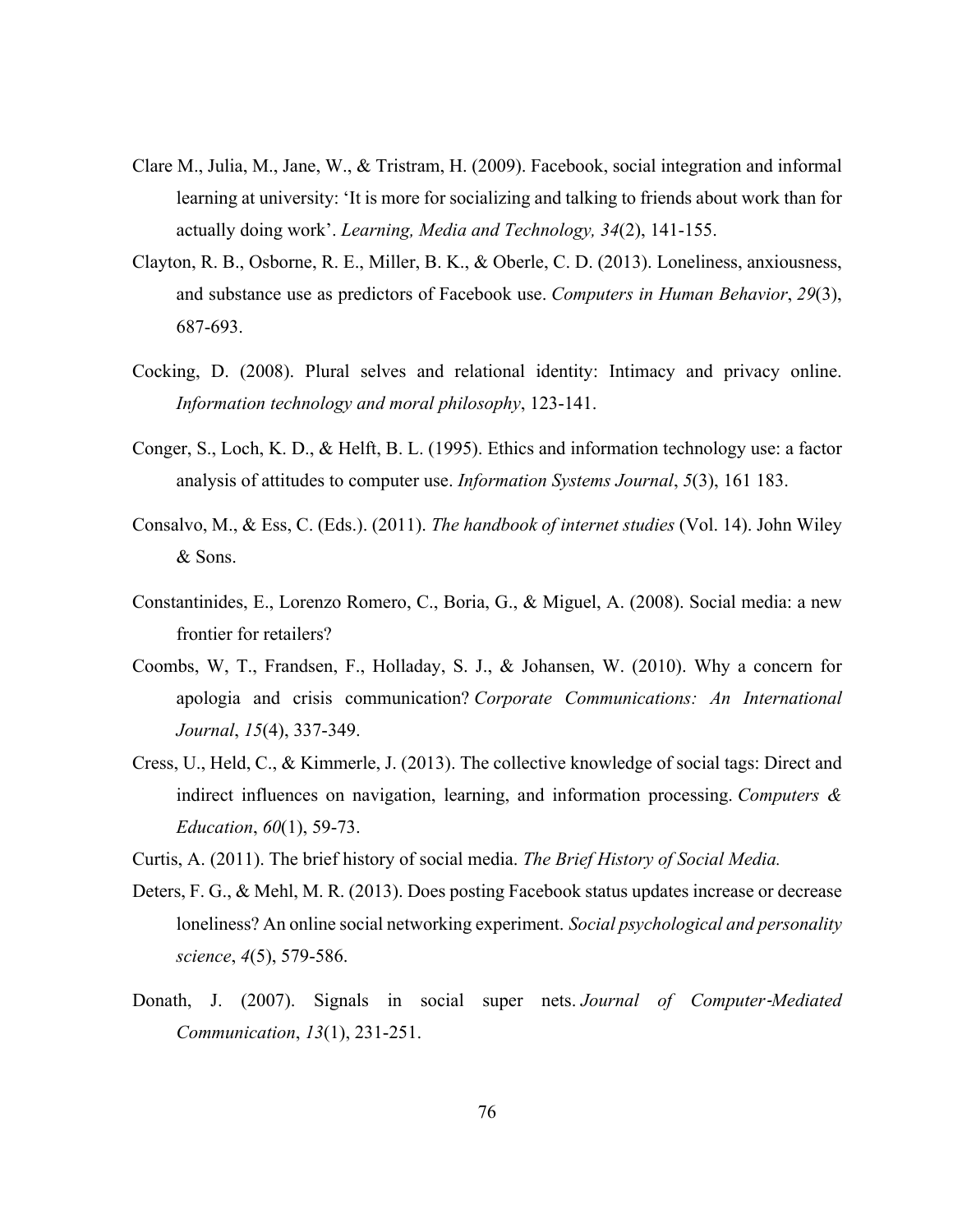- Dreyfus, H. L., & Spinosa, C. (2003). Heidegger and Borgmann on how to affirm technology. *Philosophy of technology: The technological condition—An anthology*, 315- 326.
- Dunn, P., & Shome, A. (2009). Cultural crossvergence and social desirability bias: Ethical evaluations by Chinese and Canadian business students. Journal of Business Ethics, 85 527-543.
- Elgesem, D. (1996). Privacy, respect for persons, and risk. *Philosophical perspectives on* computer-mediated communication, 45-66.
- Ellis, T. S., & Griffith, D. (2000). The evaluation of IT ethical scenarios using a multidimensional scale. *ACM SIGMIS Database*, *32*(1), 75-85.
- Ellison, N. B., Steinfield, C., & Lampe, C. (2007). The benefits of Facebook ''Friends:'' Social capital and college students' use of online social network sites. *Journal of Computer-Mediate Communication, 12*(4), 1143–1168.
- Ess, C., & Sudweeks, F. (Eds.). (2001). *Culture, technology, communication: Towards an intercultural global village*. Suny Press.
- Estus, E. L. (2010). Teachers' topics using Facebook within a geriatric pharmacotherapy course *American Journal of Pharmaceutical Education, 74*(8): 145.
- Facebook (2012). Newsroom Facebook's latest news, announcements and media resources <http://newsroom.fb.com/>.
- Facebook (2017). Facebook statistics. http://newsroom.fb.company-info/.
- Facebook facts (2013). *News room Facebook key facts.* Retrieved Feb 20, 2013, from http://newsroom.fb.com/Key-Facts.
- Fairweather, N. B. (2003). No PAPA: why incomplete codes of ethics are worse than none at all. WileyBlackwell.
- Feenberg, A. (1999). Distance learning: Promise or threat. *Crosstalk*, *7*(1), 12-14.
- Fewkes, A. M., & McCabe, M. (2012). Facebook: Learning tool or distraction?. *Journal of Digital Learning in Teacher Education*, *28*(3), 92-98.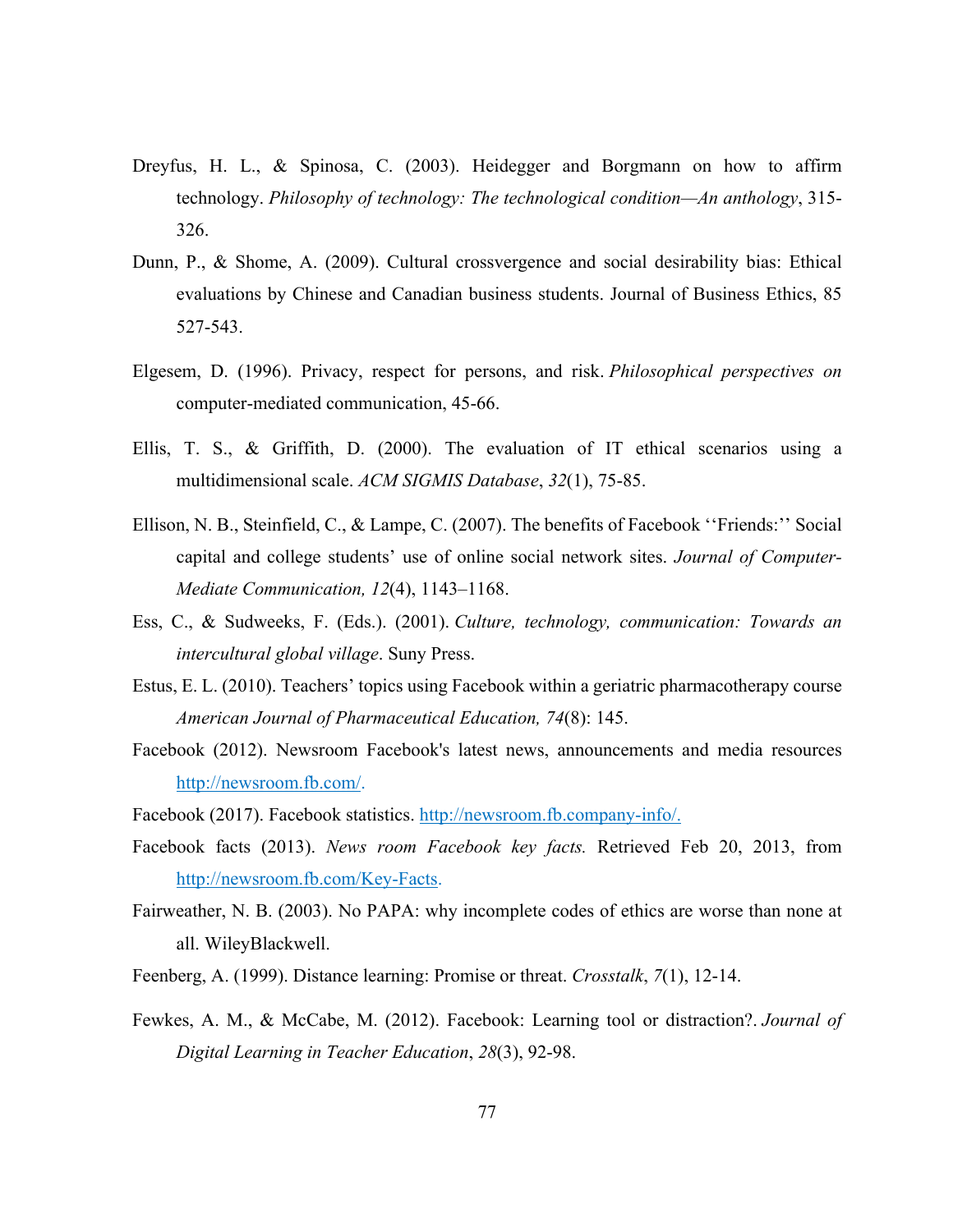Fletcher, D. (2010, May). *Friends without Borders.* TIME Magazine, 175(21), Page.32-38.

- Floridi, L. (2011). The informational nature of personal identity. *Minds and machines*, *21*(4), 549.
- Floridi, L. (2008). Information Ethics, its Nature and Scope in Moral Philosophy and Information Technology, 40-65, edited by J. van den Hoven and J. Weckert.
- Fox, R., & Stuart, C. (2009). Creating learning spaces through collaboration: How one library refined its approach. *Educause Quarterly*, *32*(1), n1.
- Freestone, O., & Mitchell, V. (2004). Generation Y attitudes towards e-ethics and internetrelated misbehaviors. *Journal of Business Ethics*, *54*(2), 121-128.
- Friedman, T. L. (2005). The world is flat: A brief history of the twenty-first century. Macmillan.
- Gaffer, K., Singh, L. and Thomas, T. 2011. Are we ready for Web 2.0? Evidence from a Caribbean University. Caribbean teaching scholar 1(2): 129146.
- Garcia-Febo, L. Hustad, A., Rösch, H. Sturges, P. and Vallotton, A. 2012. IFLA code of ethics for librarians and other information workers (full version). http://www.ifla.org/news/iflacode-of-ethics-for-librarians-and-otherinformation-workers-full-version.
- Garg, J., Sonu, B.G., & Choudhary, N. (2011). Effective Implementation of E Governance in Technical Institutions in India using ICT to make them World Class. *An International Journal of Engineering Sciences*, 4, 535-543.
- Gasaymeh, A. M., Al-hasanat, H., Kraishan, O., & Abutayeh, K. (2017). Motivational Factors Affecting the Integration of Information and Communication Technology (ICT) in Education by Faculty Members: A Developing Country Perspective. *International Journal of Education*, *9*(3), 168-182.
- Gemmell, I., Harrison, R., Clegg, J., & Reed, K. (2015). Internationalization in online distance learning postgraduate education: a case study on student views on learning alongside students from other countries. *Innovations in Education and Teaching International*, *52*(2), 137-147.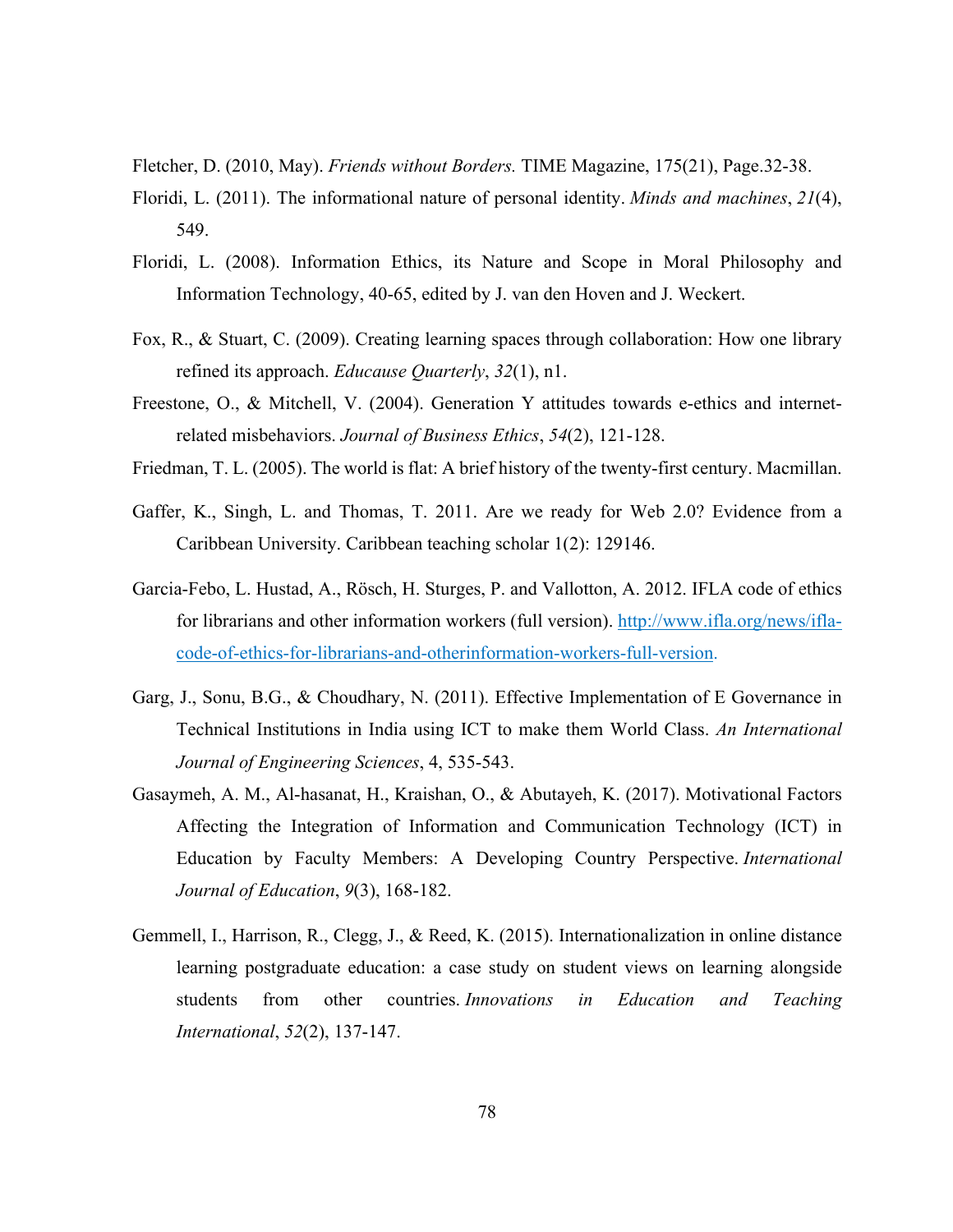- Genis-Gruber, A. H. U., Gonul., M., S and Tas, B. K. O. (2013). Obstacles to online shopping: Impact of gender and internet security issues. *Dokuz Eylul univeristesi itkisadi ve Idari Bilimler fakultsei dergisi.* 27 (2). 27-54*.*
- George, D., & Mallery, M. (2003). Using SPSS for Windows step by step: a simple guide and reference.
- Giffords, E. D. (2009). An examination of organizational commitment and professional commitment and the relationship to work environment, demographic and organizational factors. *Journal of Social Work*, *9*(4), 386-404.
- Girod, M., & Wojcikiewicz, S. (2009). Comparing distance vs. campus-based delivery of research methods courses. *Educational Research Quarterly*, *33*(2), 47.
- Goffman, E. (1959). The moral career of the mental patient. *Psychiatry*, *22*(2), 123-142.
- Gosling, S. D., Gaddis, S., & Vazire, S. (2007). Personality Impressions Based on Facebook Profiles. *ICWSM*, *7*, 1-4.
- Graesser, A. C., Singer, M., & Trabasso, T. (1994). Constructing inferences during narrative text comprehension. *Psychological review*, *101*(3), 371.
- Grahl, T. (2013). The 6 types of social media. *Out: think*.
- Gross, R., & Acquisti, A. (2005, November). Information revelation and privacy in online social networks. In *Proceedings of the 2005 ACM workshop on Privacy in the electronic society* (pp. 71-80). ACM. (Nielson, 2009). (Webster, 2010).
- Gruzd, A., & Goertzen, M. (2013). Wired academia: Why social science scholars are using social media. In *System Sciences (HICSS), 2013 46th Hawaii International Conference on* (pp. 3332-3341). IEEE.
- Gwak, S., Kim, H., & Lee, W. (2013, July). Development and application of the information ethical sensitivity measurement tool for college students in Korea. In *Computer Software and Applications Conference Workshops (COMPSACW), 2013 IEEE 37th Annual* (pp. 639-643). IEEE.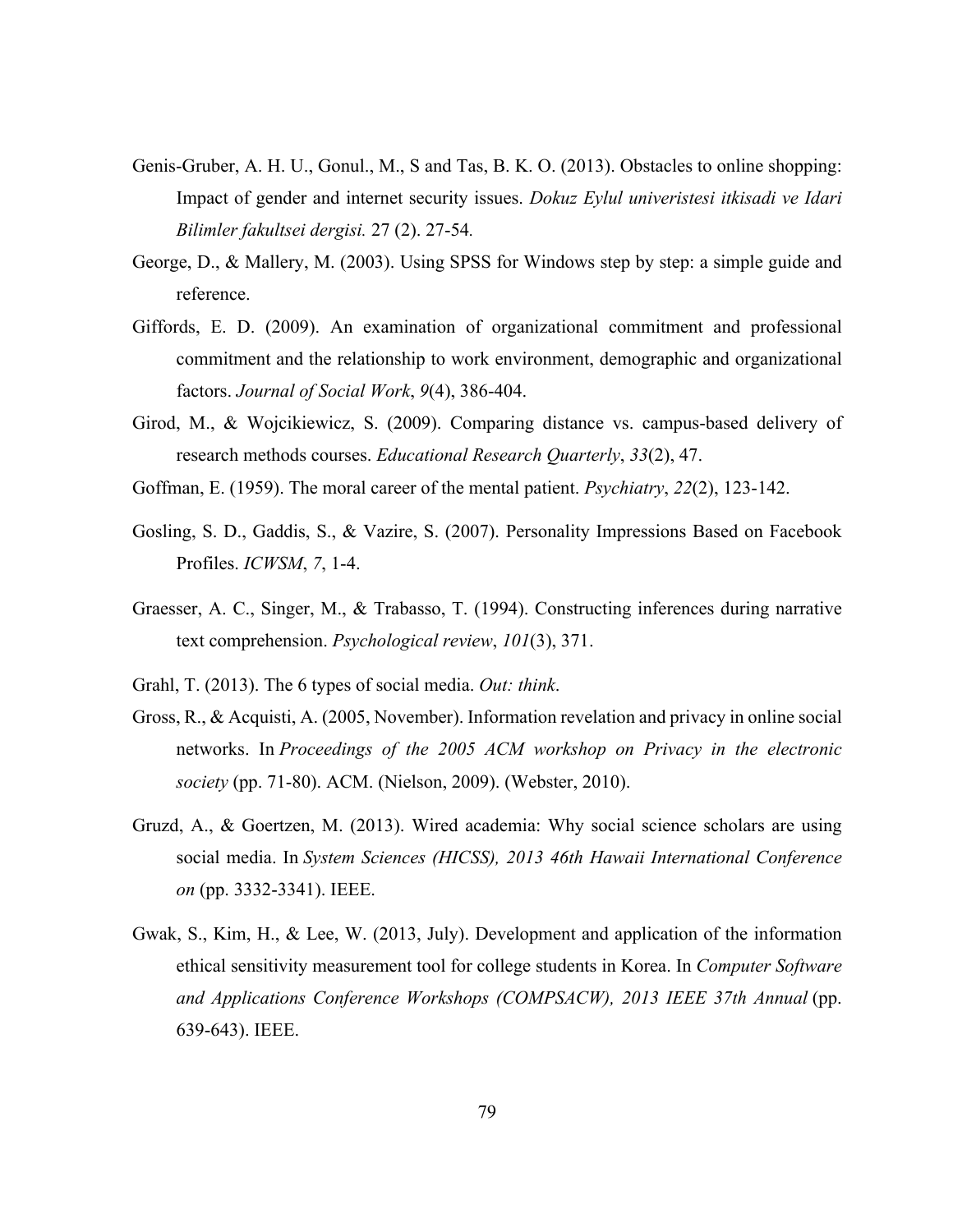- Halatchliyski, I., Moskaliuk, J., Kimmerle, J., & Cress, U. (2014). Explaining authors' contribution to pivotal artifacts during mass collaboration in the Wikipedia's knowledge base. International Journal of Computer- Supported Collaborative Learning, 9, 97–115. http://dx.doi.org/ 10.1007/s11412-013-9182-3.
- Halpern, D., & Gibbs, J. (2013). Social media as a catalyst for online deliberation? Exploring the affordances of Facebook and YouTube for political expression. *Computers in Human Behavior*, *29*(3), 1159-1168.
- Hamade, N. Samir (2013), "Perception and use of social networking sites among university students". Emerald Insights. Vol. 62 No.6/7, pp.388-397.
- Haneefa, Mohamed V, and Sumitha, E (2011), "Perception and use of social networking sites by the students of Calicut University". DESIDOC Journal of Library and Information Technology. Vol. 31 No.4, pp 295-301.
- Hargittai, E. (2010). Facebook privacy settings: Who cares?. *First Monday*, *15*(8).
- Hargittai, E., & Walejko, G. (2008). The Participation Divide: Content creation and sharing in the digital age 1. *Information, Community and Society*, *11*(2), 239-256.
- Harncharnchai, A., & Inplao, K. (2015). Information Ethics and Behaviors of Upper Secondary Students Regarding the Use of Computers and the Internet. *Journal of Information Ethics*, *24*(1), 98.
- Havenstein, H. (2008). One in five employers uses social networks in hiring process. *Computerworld*.
- Hénard, F., Diamond, L., & Roseveare, D. (2012). Approaches to internationalisation and their implications for strategic management and institutional practice. *IMHE Institutional Management in Higher Education.* Accessed on [http://www. oecd org/edu/imhe/Approaches% 20to% 20internationalisation% 20-% 20final% 20-% 20web. pdf], *11*(12), 2013.
- Hendler, J., & Golbeck, J. (2008). Metcalfe's law, Web 2.0, and the semantic web. Web Semantics: Science, Services and Agents on the World Wide Web, 6, 14–20.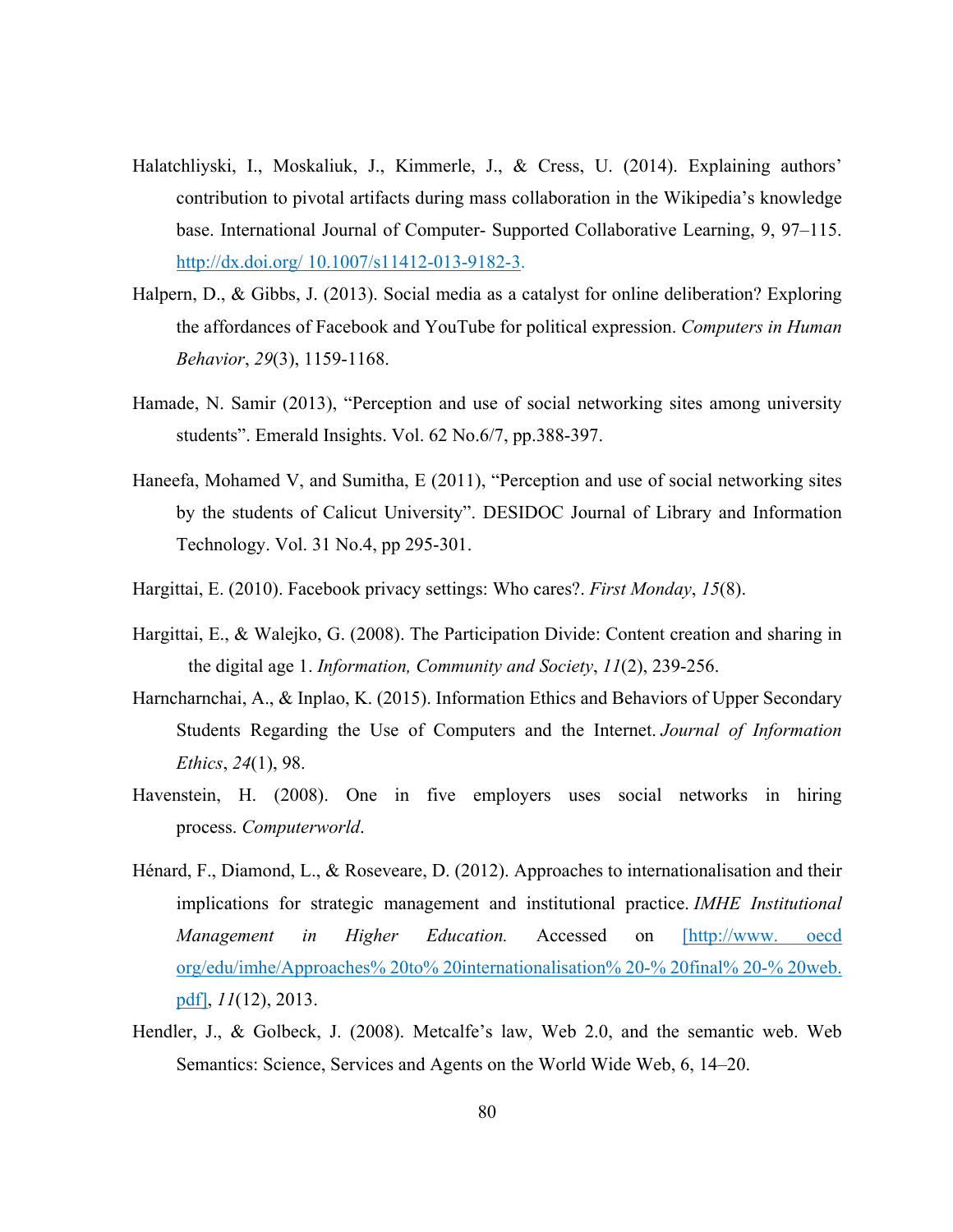- Hew, K.F., 2011. Students' and teachers' use of Facebook*. Computer Human Behavior*. 27, 1– 676.
- Hickerson, A., & Kothari, A. (2016). Learning in public: Faculty and student opinions about social media in the classroom. *Journalism & Mass Communication Educator,* 1077695816660639.
- Hongladarom, S. (2011). Personal identity and the self in the online and offline world. *Minds and Machines*, *21*(4), 533.
- Hoy, M. G., & Milne, G. (2010). Gender differences in privacy-related measures for young adult Facebook users. *Journal of Interactive Advertising*, *10*(2), 28-45. http://www2.cit.cornell.edu/policy/memos/facebook.html.
- Hu, X., Kim, A., Siwek, N., & Wilder, D. (2017). The Facebook Paradox: Effects of Facebooking on Individuals' Social Relationships and Psychological Well-Being. *Frontiers in Psychology*, *8*, 87.<http://doi.org/10.3389/fpsyg.2017.00087>.
- Hull, G. (2015). Successful failure: what Foucault can teach us about privacy self-management in a world of Facebook and big data. *Ethics and Information Technology*, *17*(2), 89-101.
- Hutchens, M. J., Cicchirillo, V. J., & Hmielowski, J. D. (2015). How could you think that?!?!: Understanding intentions to engage in political flaming. *new media & society*, *17*(8), 1201-1219.
- Ito, M., Horst, H., Bittanti, M., Boyd, D., Herr-Stephenson, R., Lange, P…, 2008. Living and Learning with New Media. MacArthur Foundation, Chicago, IL.
- Jadhao, V. K. (2017). The role of ICT in teaching-learning and evaluation. *Research Journal*,20.
- Jagatic, T., Johnson, N., Jakobsson, M., & Menczer, F. (2007). Social phishing *Communications of the ACM, 50(10), 94–100.*
- Jenny, W. A. N. G. (2013). What higher educational professionals need to know about today's students: Online social networks. *TOJET: The Turkish Online Journal of Educational Technology*, *12*(3).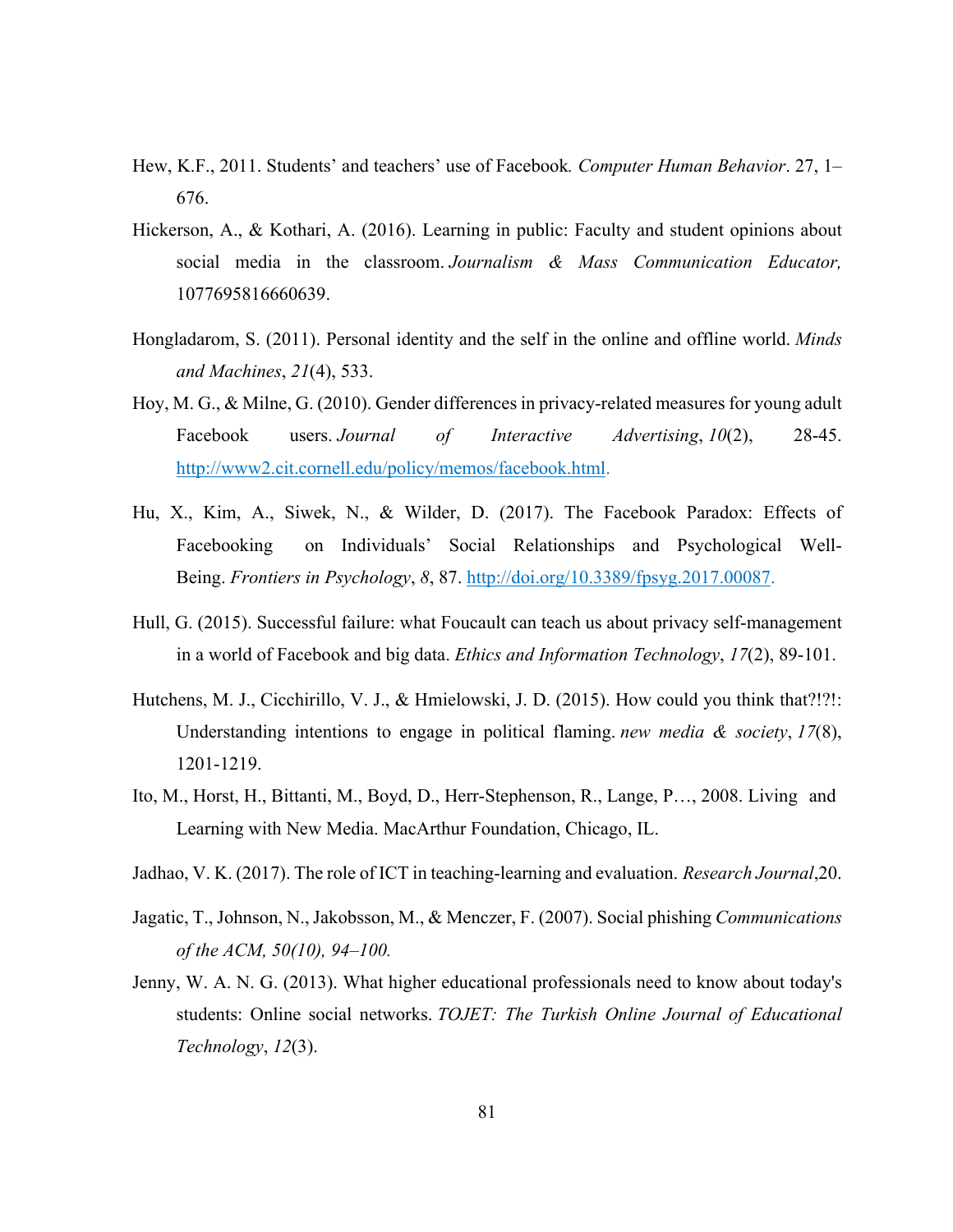- Joinson, A. N. (2008, April). Looking at, looking up or keeping up with people?: motives and use of facebook. In *Proceedings of the SIGCHI conference on Human Factors in Computing Systems* (pp. 1027-1036). ACM.
- Junco, R. (2012). Too much face and not enough books: the relationship between multiple indices of Facebook use and academic performance. *Computers in Human Behavior28, 187e198.*
- Kalpidou, M., Costin, D., & Morris, J. (2011). The relationship between Facebook and the wellbeing of undergraduate college students. *CyberPsychology, behavior, and social networking*, *14*(4), 183-189.
- Kamenetz, A. (2011). Gates Foundation bets on Facebook app to help kids graduate. *Fast Company*, *14*.
- Kamsin, A., & Is, E. (2005). Is e-learning the solution and substitute for conventional learning. *International journal of the computer, the internet and management*, *13*(3), 79- 89.
- Kaplan, A. M., & Haenlein, M. (2010). Users of the world, unite! The challenges and opportunities of social media. Business Horizons, 53, 59–68.
- Kaplan, A., Haenlein, M., and Mason, R. (2008) *E-learning and social networking handbook: Resources for higher education*. New York: Routledege.
- Kaya, T., & Bicen, H. (2016). The effects of social media on students' behaviors; Facebook as a case study. *Computers in Human Behavior*, *59*, 374-379.
- Kennedy, G., Dalgarno, 8., Bennett, S., Judd, T., Gray, K. and Chang, R. 2008. Immigrants and natives: investigating differences between staff and students' use of technology. In Hello! Where are you in the landscape of educational technology? Proceedings ascilite Melbourne.<http://www.ascilite.org.au/conferences/melbourne08/procs/kennedy.pdf>.
- Kim, C., Lee, S. G., & Kang, M. (2012). I became an attractive person in the virtual world: Users' identification with virtual communities and avatars. *Computers in Human Behavior*, *28*(5), 1663-1669.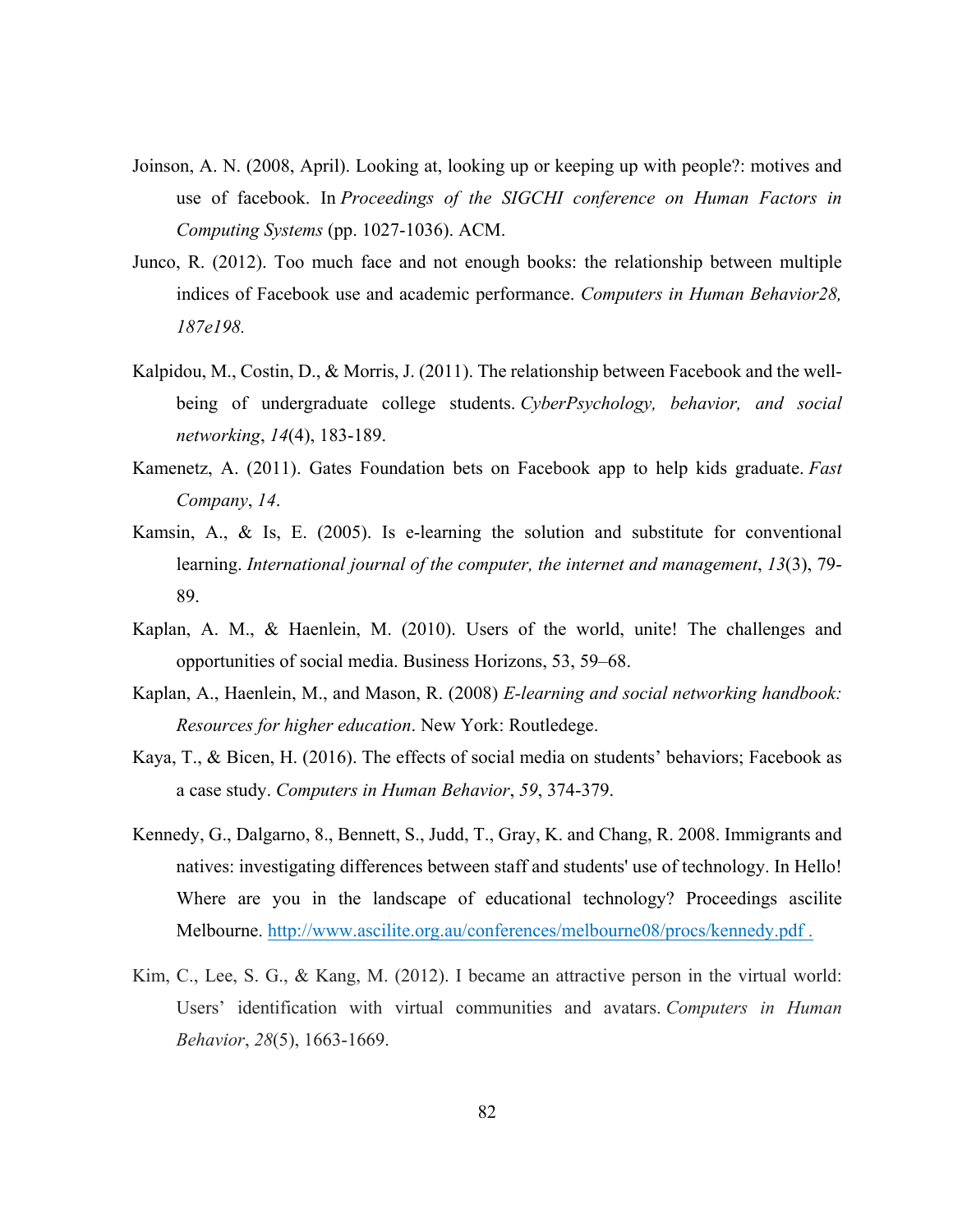- Kim, S., & Yoo, S. J. (2016). Age and Gender Differences in Social Networking: Effects on South Korean Students in Higher Education. In *Social Networking and Education* (pp. 69- 82). Springer International Publishing.
- King, G., and Sen, M. (2013) The Teacher: How Social Science Research Can Improve Teaching American Political Science Association, *PS:Political Science and Politics* 46, no. (3) (pp 621-629).
- Kini, R. B., Ramakrishna, H. V., & Vijayaraman, B. S. (2004). Shaping of moral intensity regarding software piracy: A comparison between Thailand and US students. *Journal of Business Ethics*, *49*(1), 91-104.
- Klopfer, E., Osterweil, S., Groff, J., and Haas, J. (2009) *The Instructional Power of digital games, Social Networking, Simulations and How Teachers Can Leverage Them*. The Education Arcade: Massachusetts Institute of Technology.
- Kolbitsch, J., & Maurer, H. (2006). The transformation of the web: How emerging communities shape the information we consume. Journal of Universal Computer Science, 12, 187–213.
- Kolek, E.A., & Saunders, D. (2008). Online disclosure: an empirical examination of undergraduate Facebookprofiles, *NASPA Journal, 45*(1), 1-25.
- Kornblum, J., Marklein, M.B. (2006): What you say online could haunt you [http://www.usatoday.com/tech/news/internetprivacy/2006-03-08-facebook](http://www.usatoday.com/tech/news/internetprivacy/2006-03-08-facebook-myspace_x.html)myspace x.html retrieved august 29,2007.
- Krasnova, H., Wenninger, H., Widjaja, T., & Buxmann, P. (2013). Envy on Facebook: A hidden threat to users' life satisfaction?.
- Krete, J., & Cronan, T. (1998). How men and women view ethics. Communications of the ACM 41(9), 70-76.
- Kross, E., Verduyn, P., Demiralp, E., Park, J., Lee, D. S., Lin, N., ... & Ybarra, O. (2013). Facebook use predicts declines in subjective well-being in young adults. *PloS one*, *8*(8), e69841.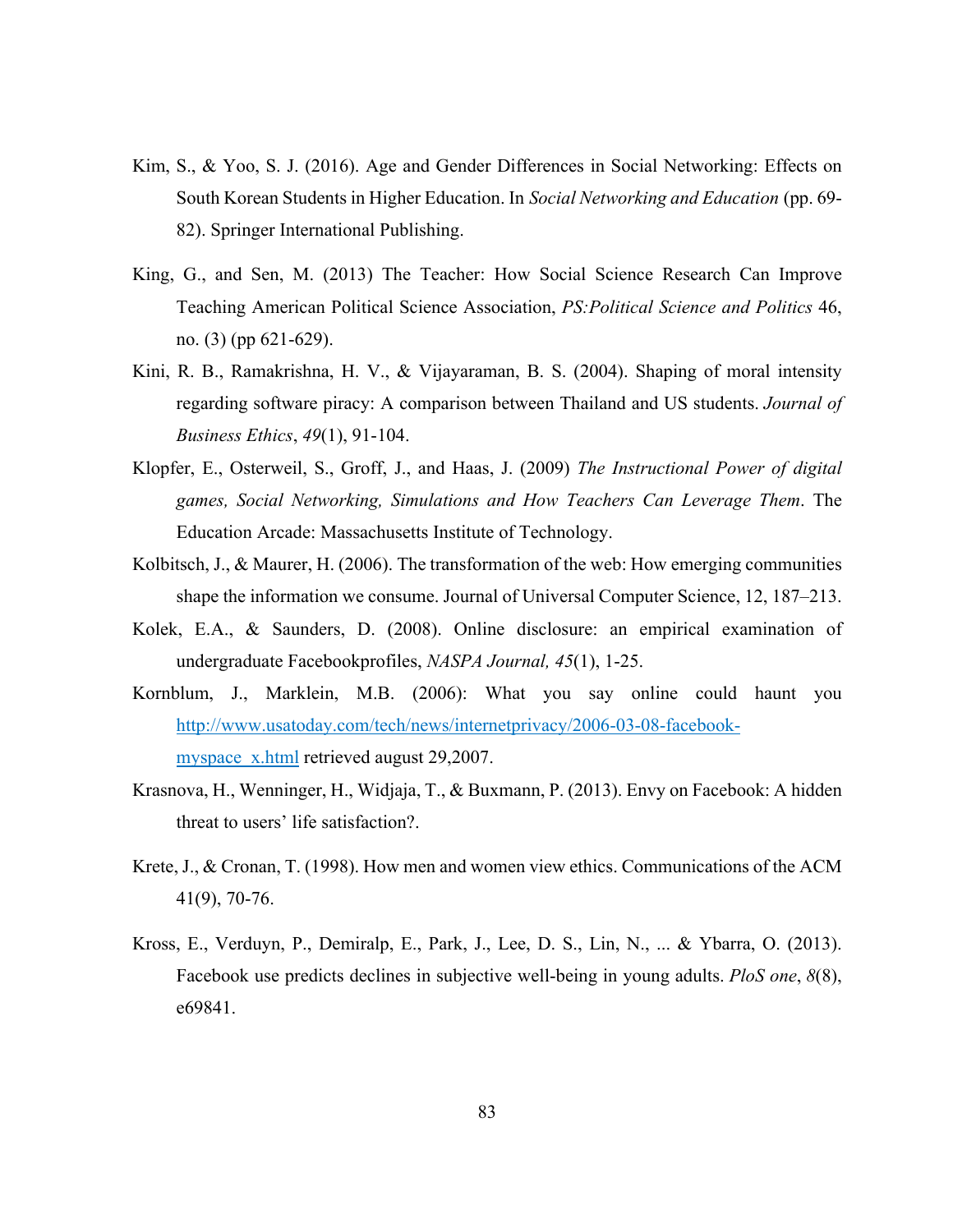- Kudumovic, M., Kudumovic, D., Mesanovic, N., & Huremovic, E. (2010). Modern Information Comunication Technologies and educational technologies applied to education of medicine. *HealthMED*, *4*(1), 158-162.
- Lam, H., & Harcourt, M. (2003). The use of criminal record in employment decisions: The rights of exoffenders, employers and the public. Journal of Business Ethics, 47, 237-252.
- Lambić, D. (2016). Correlation between Facebook use for educational purposes and academic performance of students. *Computers in Human Behavior*, *61*, 313-320.
- Lampe, C., Ellison, N. B., & Steinfield, C. (2008, November). Changes in use and perception of Facebook. In *Proceedings of the 2008 ACM conference on Computer supported cooperative work* (pp. 721-730). ACM.
- Lampe, C., Ellison, N., & Steinfield, C. (2006). A face(book) in the crowd: Social searching vs social browsing. In *Proceedings of the 20th anniversary conference on computer supported cooperative work* (pp. 167–170), New York: ACM.
- Lampe, C., Ellison, N., & Steinfield, C. (2007). A familiar face(book): Profile elements as signals in an online social network. In Proceedings of the 26th annual SIGCHI conference on Human Factors in computing systems (pp. 435–444). New York, NY: ACM.

Lanier, J. (2014). *Who owns the future?*. Simon and Schuster.

- Laronde, G., MacLeod, K., Frost, L., & Waller, K. (2017). A Case Study of The Integration of Information and Communication Technology in A Northern Ontario First Nation Community High School: Challenges and Benefits. *Journal of International Education Research (JIER)*, *13*(1), 27-34.
- Larreamendy-Joerns, J., & Leinhardt, G. (2006). Going the distance with online education. *Review of educational research*, *76*(4), 567-605.
- Lee, C. E. C., & Chong, A. Y. W. (2017). Students' Adoption of Facebook in Higher Education: A gender-based Comparison. In *SHS Web of Conferences* (Vol. 33). EDP Sciences.1.
- Lee, C. E. C., Sooria, S. K. V., & Wong, S. P. (2015, July). Exploring the use of Facebook in the classroom: A Malaysia case study. In *ECSM2015-Proceedings of the 2nd European Conference on Social Media 2015: ECSM 2015* (p. 262). Academic Conferences Limited.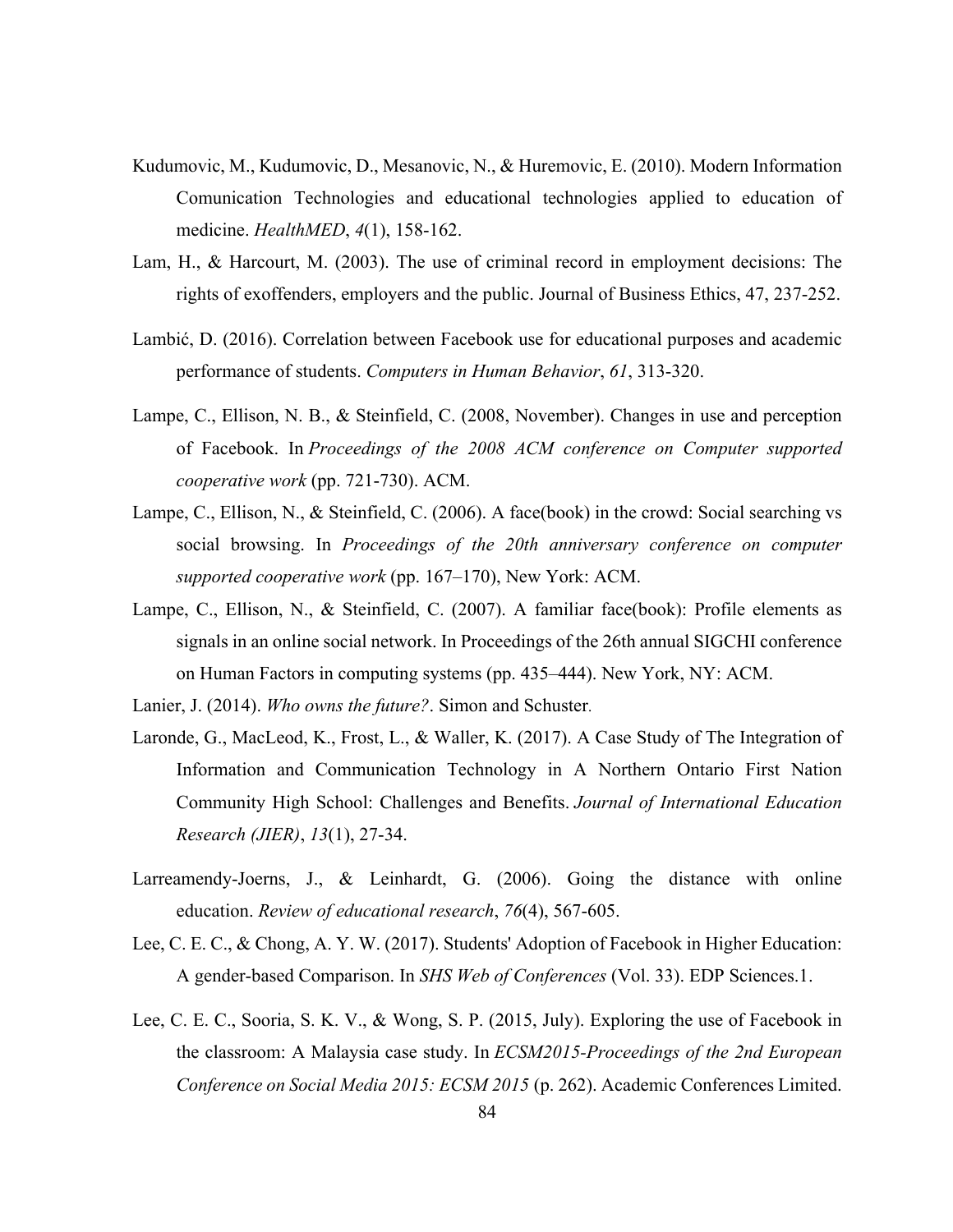- Leung, D., Carlson, E., Kwong, E. E., Idvall, E., & Kumlien, C. (2017). Exploring research cultures through internationalization at home for doctoral students in Hong Kong and Sweden. *Nursing & health sciences*.
- Levy, M. (2009). Web 2.0 implications on knowledge management. Journal of Knowledge Management, 13, 120–134. http://dx.doi.org/10.1108/ 13673270910931215.
- Lewis, J., & West, A. (2009). 'Friending': London-based undergraduates' experience of facebook. *New Media & Society, 11*(7), 1209–1229.
- Liu, X., & Yishan, C. (2012). A Cross-Cultural Comparison Between Americans And Chinese In Their Attitudes Towards Information Ethics. *Issues Inf. Syst*, *13*(1), 59-67.
- Livingstone, S., & Brake, D. R. (2010). On the rapid rise of social networking sites: New findings and policy implications. *Children & society*, *24*(1), 75-83.
- Ma, Z. (2010). The SINS in business negotiations: Explore the cross-cultural differences in business ethics between Canada and China. Journal of Business Ethics, 91, 123-135.
- MacDonald, J., Sohn, S., & Ellis, P. (2010). Privacy, professionalism and Facebook: a dilemma for young doctors. *Medical education*, *44*(8), 805-813.
- Mackey, R. (2009). Thursday: Updates on Iran's disputed election [Electronic Version]. The New York Times. http://thelede.blogs.nytimes.com/2009/06/18/latest-updates-on-iransdisputed-election-2/?hpw.
- Madge, C., Meek, J., Wellens, J., Hooley, T., 2009. Facebook, social integration and informal learning at university: ''It is more for socialising and talking to friends about work than for actually doing work''. *Learn. Media Technol. 34* (2), 141–155.
- Maisiri, E., & Hikwa, L. (2013). Information ethics and use of social media in higher education: faculty members' perspectives. *Innovation: journal of appropriate librarianship and information work in Southern Africa*, *2013*(47), 43-69.
- Manders-Huits, N. (2010). Practical versus moral identities in identity management. *Ethics and information technology*, *12*(1), 43-55.
- Mao, J. (2014). Social media for learning: A mixed methods study on high school students' technology affordances and perspectives. Computers in Human Behavior, 33, 213—223.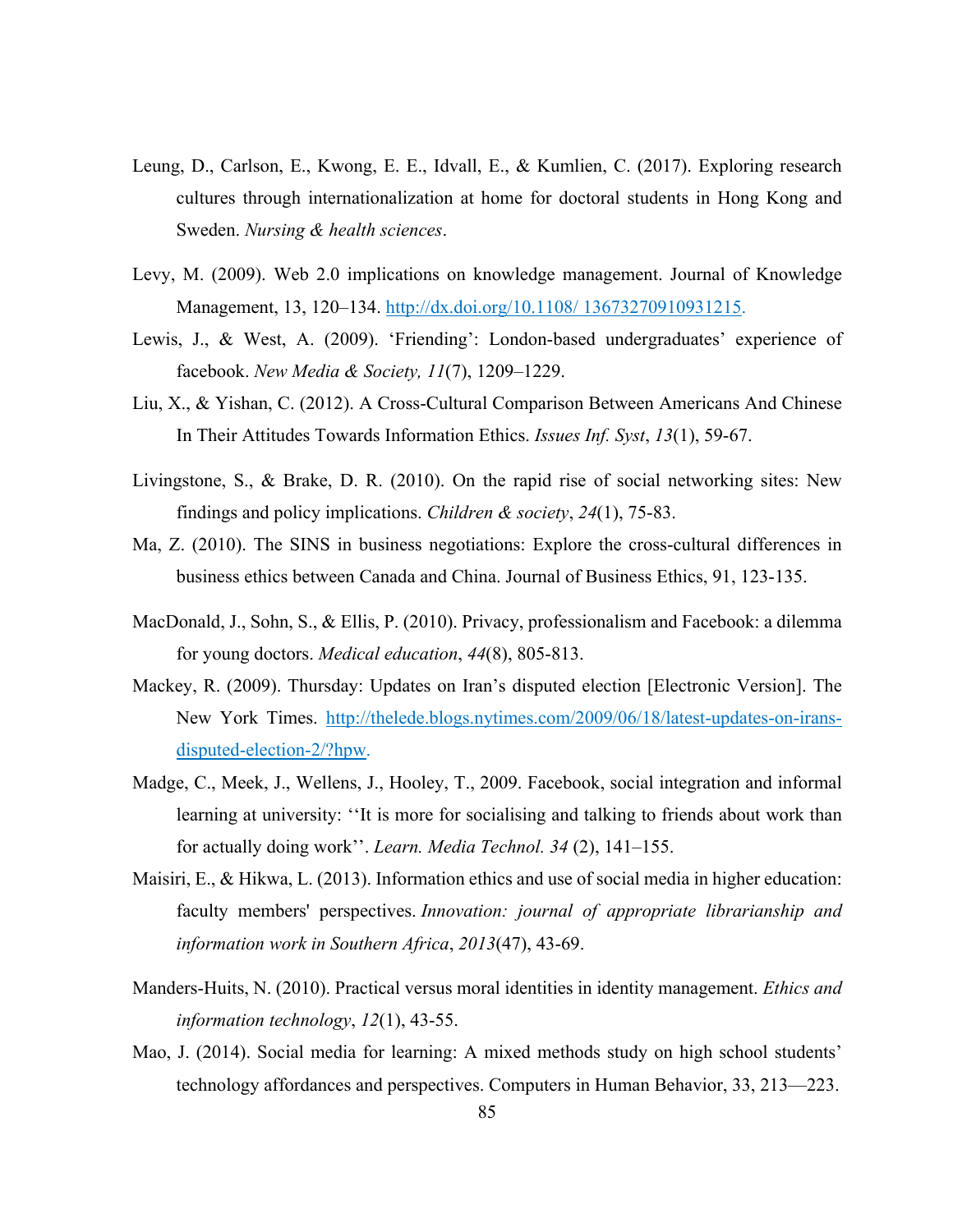- Marino, C., Hirst, C. M., Murray, C., Vieno, A., & Spada, M. M. (2017). Positive Mental Health as a Predictor of Problematic Internet and Facebook Use in Adolescents and Young Adults. *Journal of Happiness Studies*, 1-14.
- Martin, N. L., & Woodward, B. S. (2011). Computer ethics of American and European information technology students: A cross-cultural comparison. *Issues in Information Systems*, *12*(1), 78-87.
- Mason, R. O. (1986). Four ethical issues of the information age. MIS Quarterly, 10(1), 5–12.
- Masrom, M., Mahmood, N. H. N., & Zainon, O. (2013). Cyberethics and internet behavior of Malaysian primary education students. *Journal of Emerging Trends in Educational Research and Policy Studies*, *4*(1), 105.
- Mathiyalakan, S., Ho, K. K., Law, W. K., & Heilman, G. E. (2016). Examining gender and age differences in the use and assimilation of Facebook among Guam college students. *Journal of International Management Studies*, *16*(2).
- Matney, M., & Borland, K. (2009, March). Facebook, blogs, tweets: How staff and units use social networking to enhance student learning. In *Presentation at the annual meeting of the National Association for Student Personnel Administrators, Seattle, WA*.
- Matschke, C., Moskaliuk, J., & Cress, U. (2012). Knowledge exchange using Web 2.0 technologies in NGOs. *Journal of Knowledge Management, 16, 159–176.* http://dx.doi.org/10.1108/13673271211199007.
- [Matthew,W.,](http://www.emeraldinsight.com/author/Warren,+Matthew) [Richard,L.](http://www.emeraldinsight.com/author/Lucas,+Richard), (2016) "Ethics and ICT: Why all the fuss?", Journal of Information, Communication and Ethics in Society, Vol. 14 Issue: 2, pp.167- 169, <https://doi.org/10.1108/JICES-12-2015-0043>.
- Mazman, S. G. (2009). *Adoption process of social network and their usage in educational context*. Unpublished master's thesis, Hacettepe University, Ankara.
- Mazman, S. G., & Usluel, Y. K. (2010). Modeling educational usage of Facebook. *Computers & Education*, *55*(2), 444-453.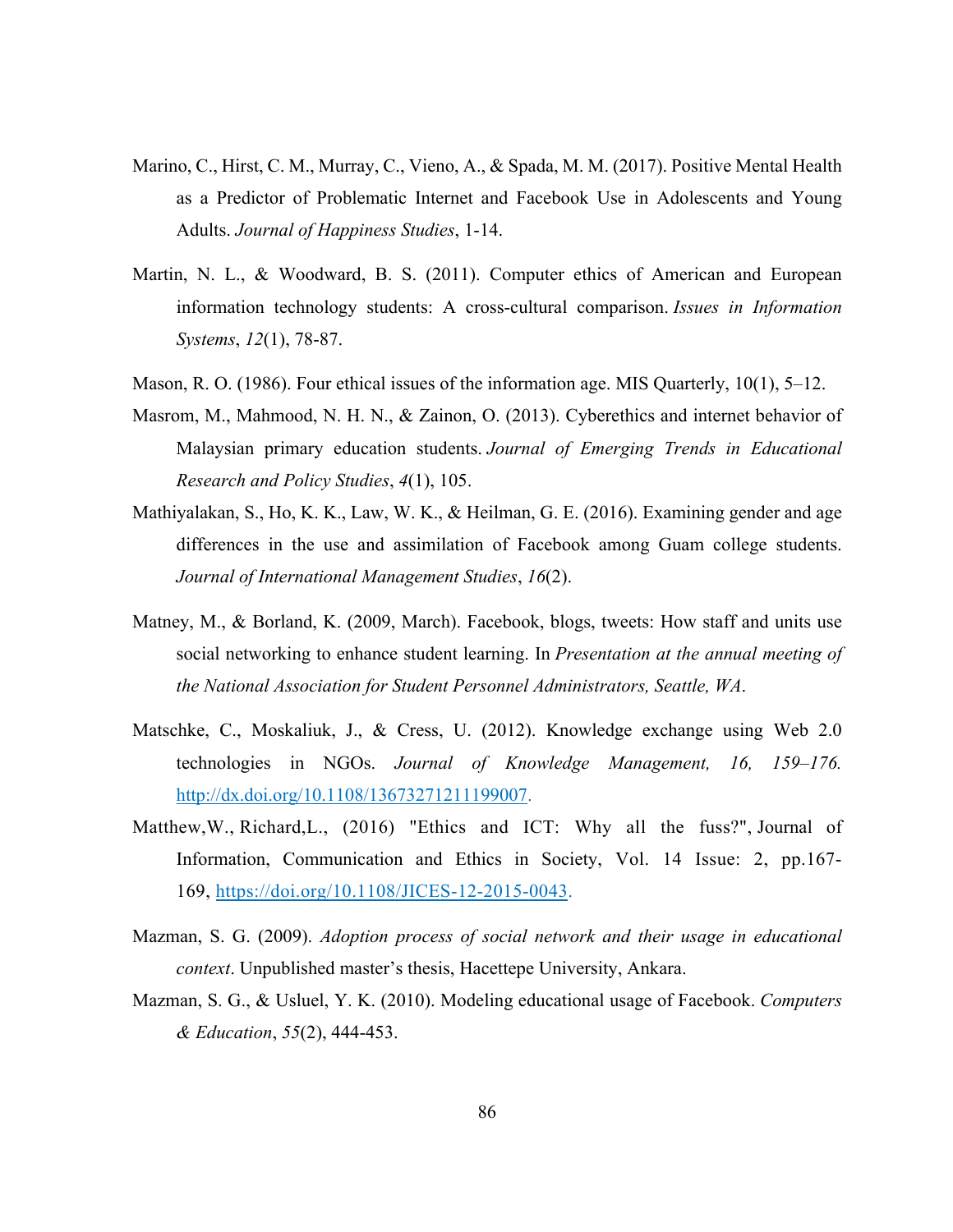- McCabe, A., Ingram, R., & Dato-on, M. (2006). The business of ethics and gender. Journal of Business Ethics, 64(2), 101-116.
- McKinnon, S., Smith, A., & Thomson, J. (2015). A window to the world: Using technology to internationalize entrepreneurship education. *Journal of Perspectives in Applied Academic Practice| Vol*, *3*(3).
- Mingoia, J., Hutchinson, A. D., Wilson, C., & Gleaves, D. H. (2017). The Relationship between Social Networking Site Use and the Internalization of a Thin Ideal in Females: A Meta-Analytic Review. *Frontiers in psychology*, *8*, 1351.
- Mitrano, T. (2006). A Wider World: Youth, Privacy, and Social Networking Technologies. *Educause Review*, *41*(6), 16.
- Mitrano, T. (2006, March 2009). Thoughts on Facebook. Retrieved 23 June 2009
- Mohamud, I. K., Zeki, A. M., & Saidin, A. Z. (2015). Attitude towards Information Privacy Issues among Students of IIUM. In *Advanced Computer Science Applications and Technologies (ACSAT), 2015 4th International Conference on* (pp. 171-175). IEEE.
- Moran, M., Seaman, J., & Tinti-Kane, H. (2012). Blogs, wikis, podcasts and Facebook: How today's higher education faculty use social media. *Boston, MA: Pearson Learning Solutions. Retrieved December*, *22*, 2012.
- Moreno, M. A., Goniu, N., Moreno, P. S., & Diekema, D. (2013). Ethics of social media research: common concerns and practical considerations. *Cyberpsychology, Behavior and Social Networking*, *16*(9), 708-713.
- Murphy, E. (2009). The Case Against the Case for Third-Party Doctrine: A Response to Epstein and Kerr. *Berkeley Technology Law Journal*, *24*(3), 1239-1253.
- Mutula, S. M. (2013). Ethical Dimension of the Information Society: implications for Africa. *Information Ethics in Africa: Cross-Cutting Themes, Pretoria: AC*, 29-42.
- Nadkarni, A., & Hofmann, S. G. (2012). Why do people use Facebook? *Personality and individual differences*, *52*(3), 243-249.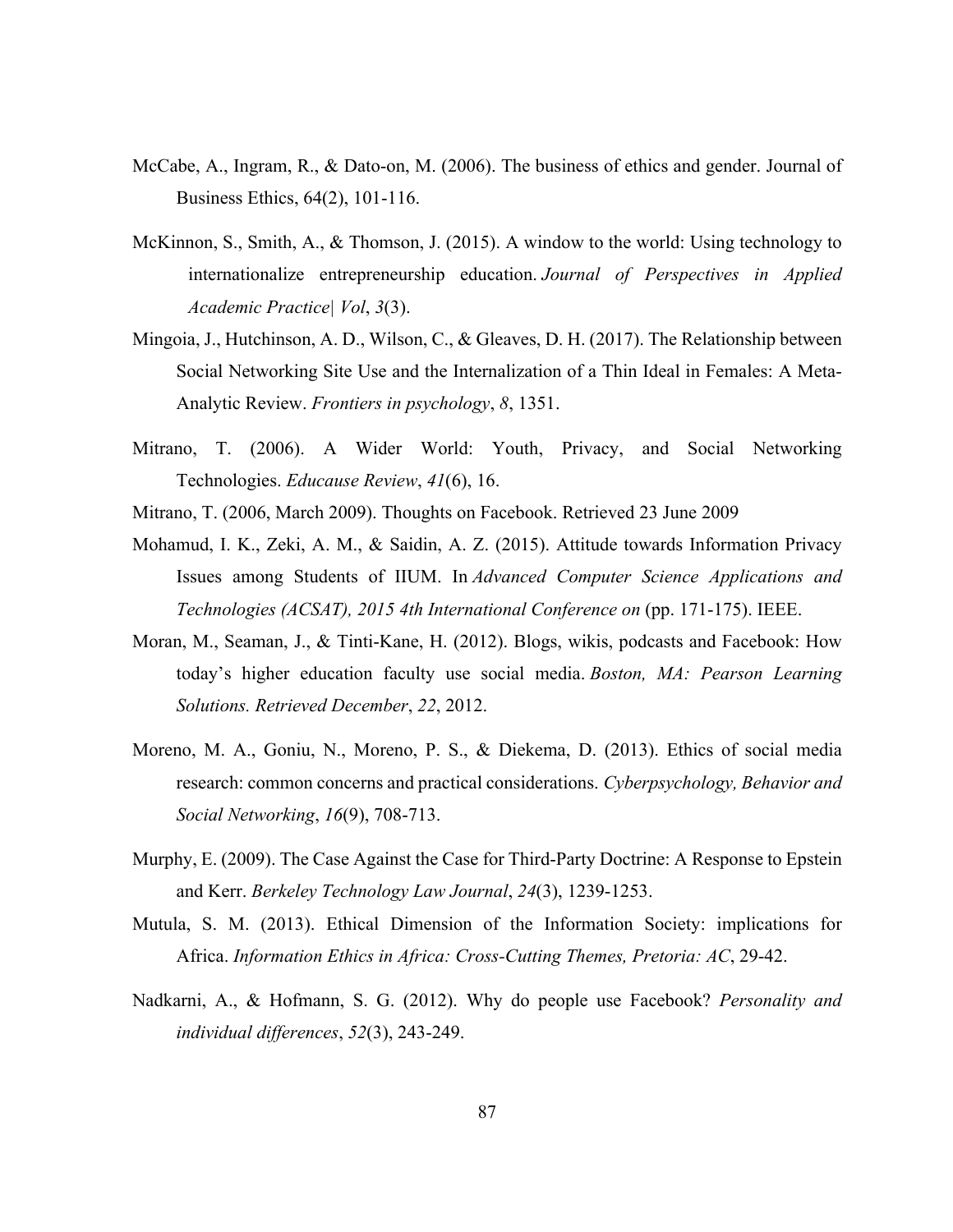- Nguyen, T. (2017). *Undergraduate students' use of Facebook for educational purposes: advantages, difficulties, and potential for connected learning* (Master's thesis).
- Nissenbaum, H. (2004). Privacy as contextual integrity. *Washington Law Review*, *79*, 119.
- Nkwe, N. (2012). E-Government: Challenges and Opportunities in Botswana. *International Journal of Humanities and Social Science*, 2(17), 39-48.
- Obrien, L. O. 2012. Six ways to use social media in education. http://cit.duke. edulblogl20 12/04/six-ways-to-use-social-media-in-education.
- Ogutu, J. (2017). Adoption of information communication and technology on historical research at university of Nairobi Kenya: Implication of Teaching and Learning process. *Asian Journal of Educational Research Vol*, *5*(2).
- O[mar E.M. Khalil](http://www.emeraldinsight.com/author/Khalil,+Omar+EM), [Ahmed A.S. Seleim,](http://www.emeraldinsight.com/author/Seleim,+Ahmed+AS) (2012) Attitudes towards information ethics: a online. Information technology and moral philosophy, 123-141.
- Ophus, J. D., & Abbitt, J. T. (2009). Exploring the Potential Perceptions of Social Networking Systems in University Courses, *Journal of Online Learning & Teaching, 5*(4), 639-648.
- Tim, O. (2005). What is web 2.0? design patterns and business models for the next generation of software.
- Ottenbreit-Leftwich, A. T., Glazewski, K. D., Newby, T. J., & Ertmer, P. A. (2010). Teacher value beliefs associated with using technology: Addressing professional and student needs. *Computers & Education*, *55*(3), 1321-1335.
- Özmen, F., Aküzüm, C., Sünkür, M., & Baysal, N. (2011). Sosyal ağ sitelerinin eğitsel ortamlardaki işlevselliği. In *Proceeding of the 6th international advanced technologies symposium (IATS'11)*, (pp. 16-18), Elazığ, Turkey.
- Palak, D., & Walls, R. T. (2009). Teachers' beliefs and technology practices: A mixed-methods approach. *Journal of Research on technology in Education*, *41*(4), 417-441.
- Palen, L., & Dourish, P. (2003). Unpacking privacy for a networked world. In *Proceedings of the SIGCHI conference on Human factors in computing systems* (pp. 129-136). ACM.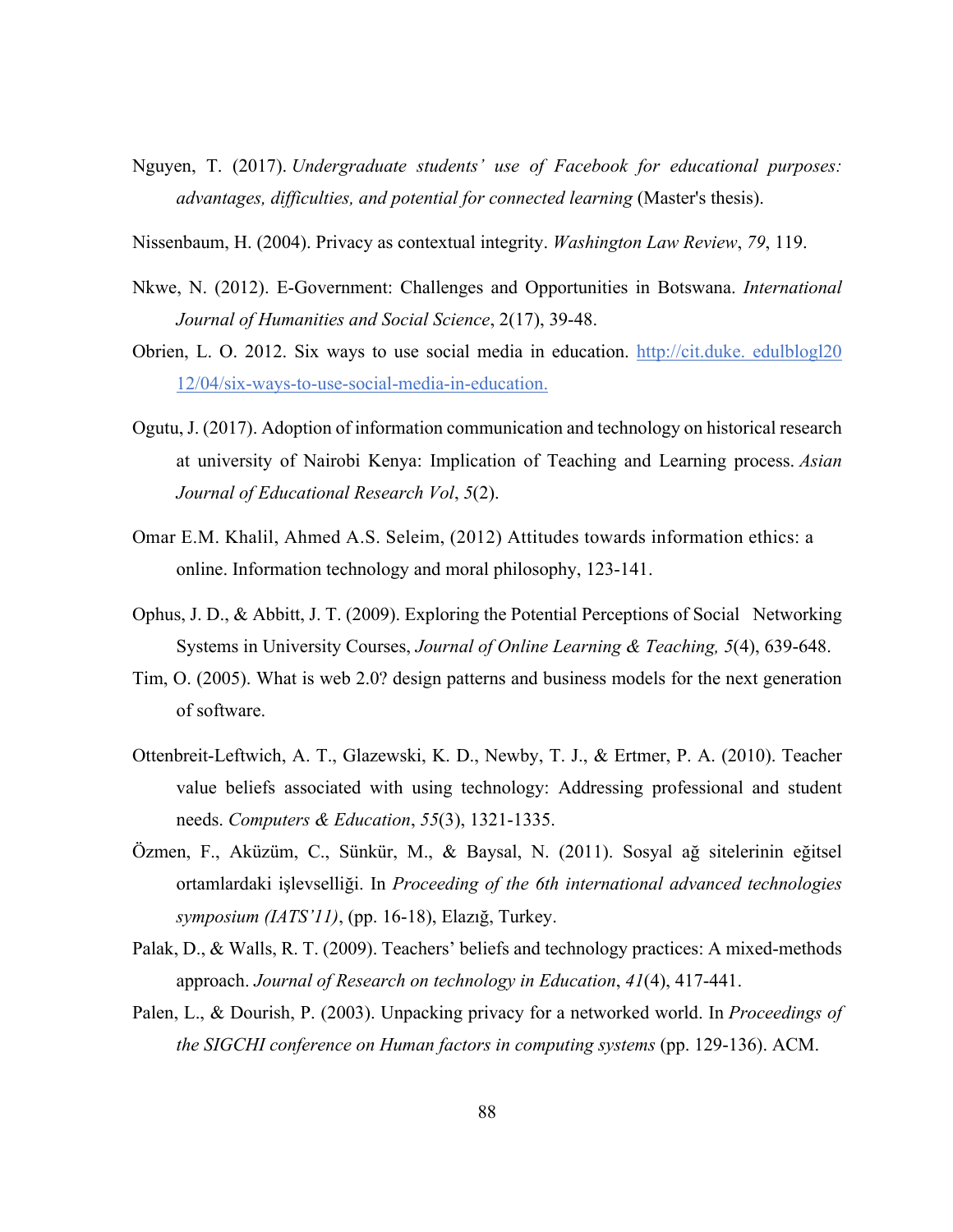- Park, J. H. (2010). Differences among university students and faculties in social networking site perception and use: Implications for academic library services. *The Electronic Library*, *28*(3), 417-431.
- Parrish Jr, J. L. (2010). PAPA knows best: Principles for the ethical sharing of information on social networking sites. *Ethics and Information Technology*, *12*(2), 187-193.
- Parsell, M. (2008). Pernicious virtual communities: Identity, polarisation and the Web 2.0. *Ethics and Information Technology*, *10*(1), 41-56.
- Parveen, N. (2011). Use of social networking site (Facebook) in making awareness among the library and information science professionals of university libraries of UP: a case study. *International Journal of Digital Library Services*, *1*(1), 9-17.
- Pawar, M. N. (2017). The importance of ICT for quality education in developing India. *Research Journal*, 16.
- Pempek, T. A., Yermolayeva, Y. A., & Calvert, S. (2009). College students' social networking experiences on facebook. *Journal of Applied Developmental Psychology, 30*(3), 227238.
- Peslak, A. R. (2006). PAPA revisited: A current empirical study of the Mason framework. *Journal of Computer Information Systems*, *46*(3), 117-123.
- Petrovic, N., Jeremic, V., Cirovic, M., Radojicic, Z., & Milenkovic, N. (2013). Facebook vs Moodle: What do students really think. In *International Conference on Information Communication Technologies in Education* (pp. 413-421).
- Lenhart, A. M. M. (2007) Social Networking Websites and Teens: An Overview. *Pew Internet & American Life Project*.
- Purcell, K., Heaps, A., Buchanan, J., & Friedrich, L. (2013). How teachers are using technology at home and in their classrooms. *Washington, DC: Pew Research Center's Internet & American Life Project*.
- Piotrowski, C. (2015). Pedagogical applications of social media in business education: Student and faculty perspectives. *Journal of Educational Technology Systems*, *43*(3), 257-265.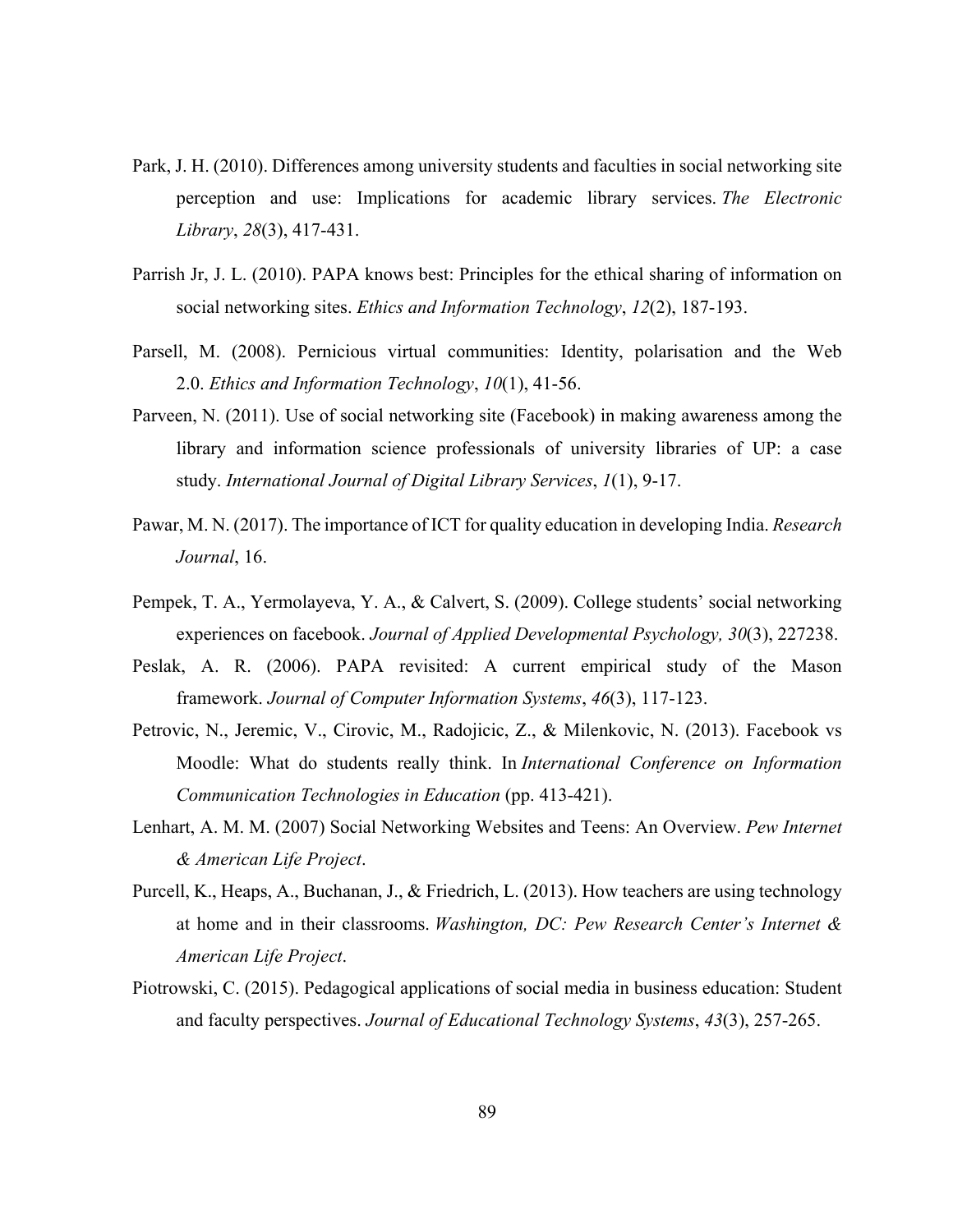- Pope, N., Green, S. K., Johnson, R. L., & Mitchell, M. (2009). Examining teacher ethical dilemmas in classroom assessment. *Teaching and Teacher Education*, *25*(5), 778-782.
- Proudfoot, J. G., Wilson, D., Valacich, J. S., & Byrd, M. D. (2017). Saving face on Facebook: privacy concerns, social benefits, and impression management. *Behavior and Information Technology*, 1-22.
- Ractham, P., & Firpo, D. (2011). Using social networking technology to enhance learning in higher education: A case study using Facebook. In *Proceedings of the 44th Hawaii international conference on system sciences.*
- Ragan, S. (2009). Privacy Issues Plague Facebook Users-Yet Again. *The Tech Herald*.
- Ralph, M, and Ralph, L. (2013) Weapons of Mass Instruction: The Creative use of Social Media in Improving Pedagogy. *Issues in Informing Science and Information Technology* Volume (*10*) (pp 449-460). Retrieved 23 June 2009.
- Randall, G. E., & Kindiak, D. H. (2008). Deprofessionalization or postprofessionalization Reflections on the state of social work as a profession. *Social work in health care*, *47*(4), 341-354.
- Rimskii, V. (2011). The influence of the Internet on active social involvement and the formation and development of identities. *Russian Social Science Review*, *52*(1), 79-101.
- Roblyer, M. D., McDaniel, M., Webb, M., Herman, J., & Witty, J. V. (2010). Findings on Facebook in higher education: A comparison of college faculty and student uses and perceptions of social networking sites. *The Internet and higher education*, *13*(3), 134-140.
- Robson, C., Hearst, M., Kau, C., & Pierce, J. (2013). Comparing the use of social networking and traditional media channels for promoting citizen science. In Proceedings of the 2013 conference on computer supported cooperative work (pp. 1463–1468). New York, NY: ACM Press.
- Rodogno, R. (2012). Personal identity online. *Philosophy & Technology*, *25*(3), 309-328.
- Rodriguez, J. E. (2011). Social media use in higher education: Key areas to consider for educators.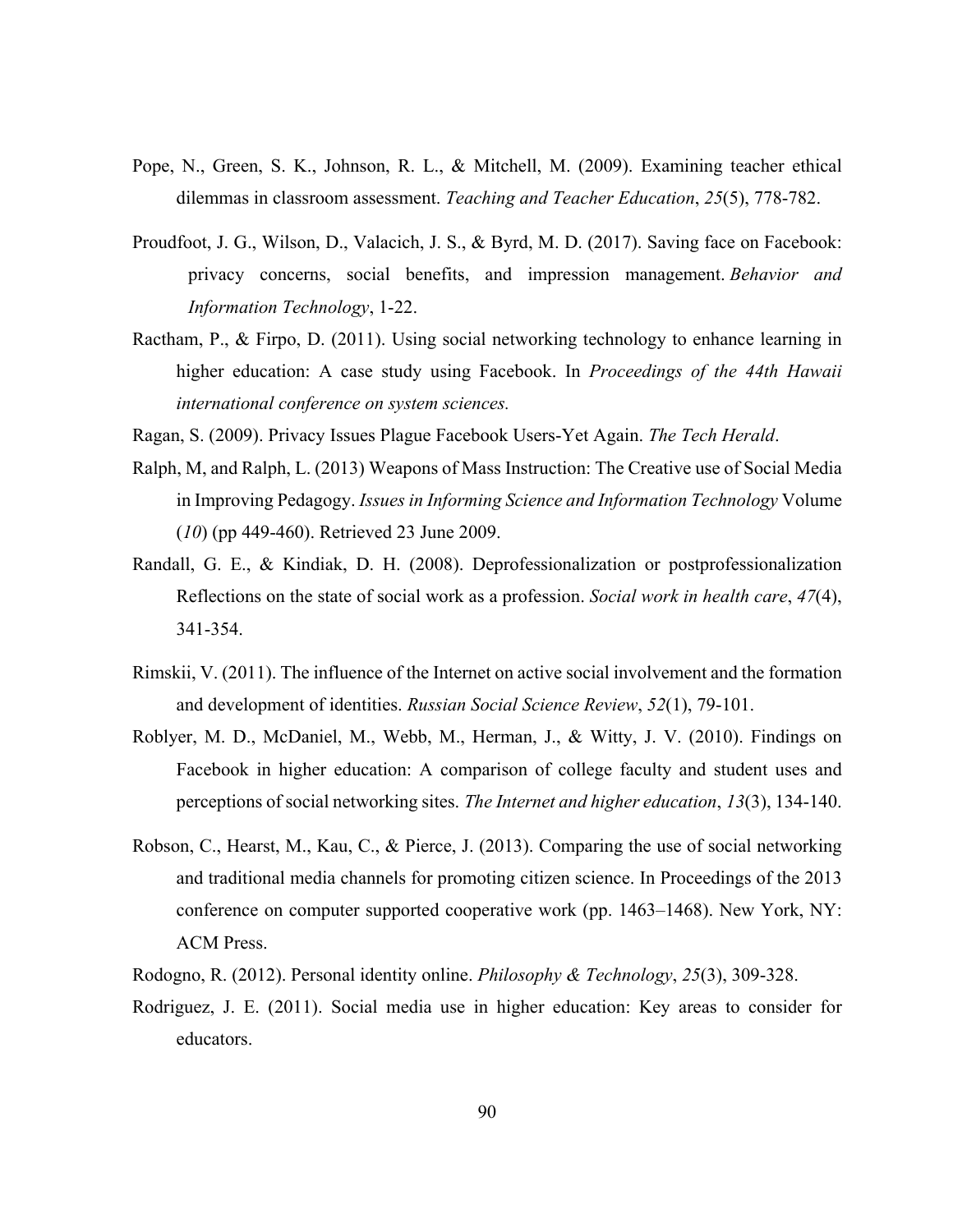- Rogerson, S., Miller, K., Winter, J. S., & Larson, D. (2017). The Ethics of Information Systems–challenges and opportunities: a panel discussion. *MWAIS2017 Proceedings.12.* https://aisel.aisnet.org/mwais2017/12.
- Roxas, M. L., & Stoneback, J. Y. (2004). The importance of gender across cultures in ethical decision-making. Journal of Business Ethics, 50(2), 149-165.
- Safko Lon and Brake David 2009. *The Social Media Bible. Tactics, Tools and Strategies for business Success.* Publisher, John Wiley and Sons. Hoboken, NJ, USA.
- Salmon, H. M., De Farias, C. M., Loureiro, P., Pirmez, L., Rossetto, S., Rodrigues, P. H. D. A., ... & da Costa Carmo, L. F. R. (2013). Intrusion detection system for wireless sensor networks using danger theory immune-inspired techniques. *International journal of wireless information networks*, *20*(1), 39-66.
- Sanchez, R.A., Cortijo, V., Javed, U., 2014. Students perceptions of Facebook for academic purposes. Comput. Edu. 70 (1), 138–149.
- Sarapin, S. H., & Morris, P. L. (2015). Faculty and Facebook friending: instructor–student online social communication from the professor's perspective. *The Internet and Higher Education*, *27*, 14-23.
- Sax, G. (1974). *Principles of educational measurement and evaluation*. Wadsworth Pub.
- Schlenkrich, L., & Sewry, D. A. (2012). Factors for successful use of social networking sites in higher education. *South African Computer Journal*, *49*(1), 12-24.
- Seder, J. P., & Oishi, S. (2012). Intensity of smiling in Facebook photos predicts future life satisfaction. *Social Psychological and Personality Science*, *3*(4), 407-413.
- Seery, M. D., Holman, E. A., & Silver, R. C. (2010). Whatever does not kill us: cumulative lifetime adversity, vulnerability, and resilience. *Journal of personality and social psychology*, *99*(6), 1025.
- Selter, B. (2009). Facebook's users ask who own information [Electronic Version]. The New YorkTimes.http://www.nytimes.com/2009/02/17/technology/internet/17facebook.html.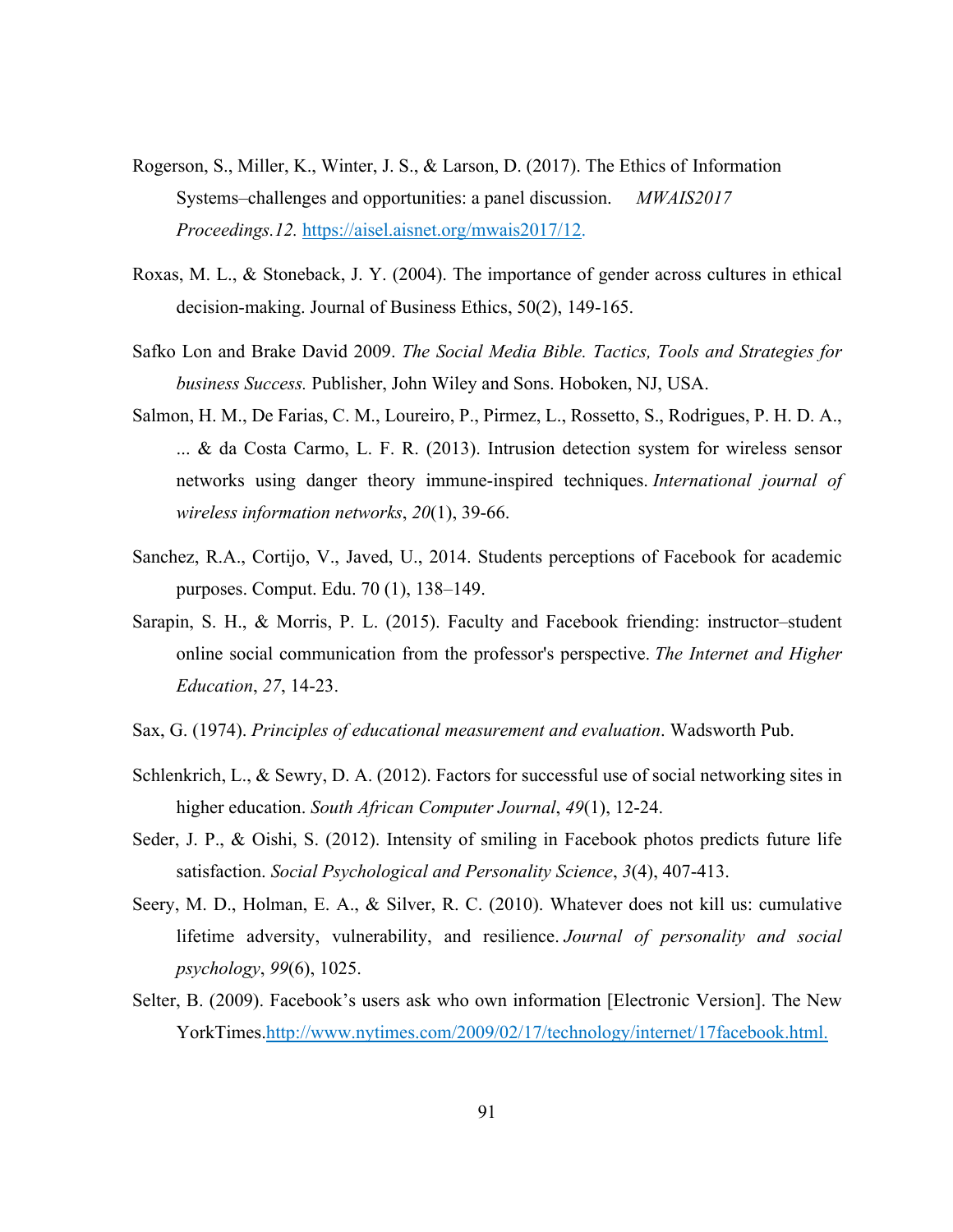- Sheldon, K. M., Abad, N., & Hinsch, C. (2011). A two-process view of Facebook use and relatedness need-satisfaction: disconnection drives use, and connection rewards it.
- Sheldon, P. (2008). Student favourite: Facebook and motives for its use. *Southwestern Mass Communication Journal, 23*(2), 39–53.
- Shembilu, A. (2013). Importance of Social Networking for Student Participation in Education in Tanzania.
- Siddiquah, A., & Salim, Z. (2017). The ICT Facilities, Skills, Usage, and the Problems Faced by the Students of Higher Education. *Eurasia Journal of Mathematics, Science and Technology Education*, *13*(8), 4987-4994.
- Smith, S. D., Salaway, G., Caruso, J. B., & Katz, R. N. (2009). The ECAR study of undergraduate students and information technology, 2009.
- Sobaih, A. E. E., Moustafa, M. A., Ghandforoush, P., & Khan, M. (2016). To use or not to use? Social media in higher education in developing countries. *Computers in Human Behavior*, *58*, 296-305.
- Spinello, L., & Arras, K. O. (2011, September). People detection in RGB-D data. In *2011 IEEE/RSJ International Conference on Intelligent Robots and Systems* (pp. 3838 3843). IEEE.
- Srivastava, Preeti (2012), "Social networking and its impact on education system in contemporary era". International Journal of Information Technology Infrastructure. Vol. 1 No. 2, pp11-18.
- Statista (2017). Countries with the most Facebook users. https://www.statista.com/statistics/268136.
- Stokes, P. (2012). Ghosts in the machine: do the dead live on in Facebook?. *Philosophy & Technology*, *25*(3), 363-379.
- Stone, B., & Selter, B. (2009). Facebook Withdraws Charges in Data Use [Electronic Version] NewYorkTimes.http://www.nytimes.com/2009/02/19/technology/internet/19facebook.ht ml. Retrieved 23 June 2009.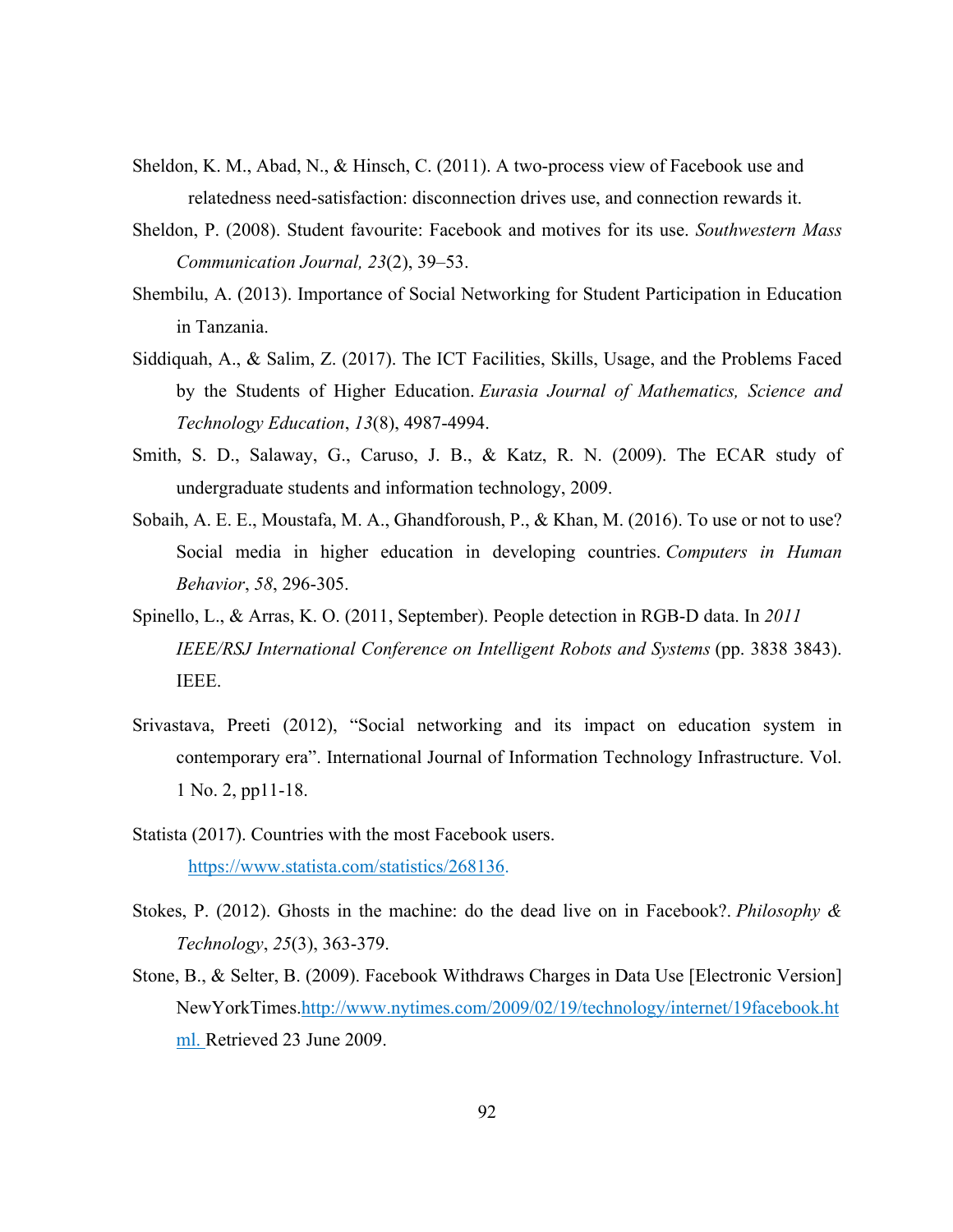- Stutzman, F., Gross, R., & Acquisti, A. (2013). Silent listeners: The evolution of privacy and disclosure on facebook. *Journal of privacy and confidentiality*, *4*(2), 2.
- Suri, G., and Sharma, S. (2013) The Impact of Gender on Attitude towards Computer Technology and E-Learning: An Exploratory Study of Punjab University, India. International Journal of Engineering Research, 2, 132-136.
- Sveningsson, M. (2014). "I don't like it and I think it's useless, people discussing politics on Facebook": Young Swedes' understandings of social media use for political discussion. *Cyberpsychology: Journal of Psychosocial Research on Cyberspace*, *8*(3).
- Tandoc, E. C., Ferrucci, P., & Duffy, M. (2015). Facebook use, envy, and depression among college students: Is facebooking depressing?. *Computers in Human Behavior*, *43*, 139- 146.
- Tapscott, D., & Williams, A. D. (2006). Wikinomics: How mass collaboration changes everything. New York, NY: Portfolio.
- Tavani, H. T. (2007). Philosophical theories of privacy: Implications for an adequate online privacy policy. *Metaphilosophy*, *38*(1), 1-22.
- Templeton, H. (2009). Social media benefity trump security fears [Electronic Version]. Medill Reports Retrieved 22 June 2009.
- Tsovaltzi, D., Judele, R., Puhl, T., & Weinberger, A. (2015). Scripts, individual preparation and group awareness support in the service of learning in Facebook: How does CSCL compare to social networking sites?. *Computers in Human Behavior*, *53*, 577-592.

Twitspam. (2009). Twitspam. http://twitspam.org/. Retrieved 23 June 2009.

- V an den Berg, B., & Leenes, R. (2011). Keeping up appearances: Audience segregation in social network sites. In *Computers, Privacy and Data Protection: an Element of Choice* (pp. 211-231). Springer Netherlands.
- Valenzuela, S. (2009). Is there social capital in a social network site?: Facebook use and college students' life satisfaction, trust, and participation. *Journal of Computer- Mediated Communication, 14*(4), 875-901.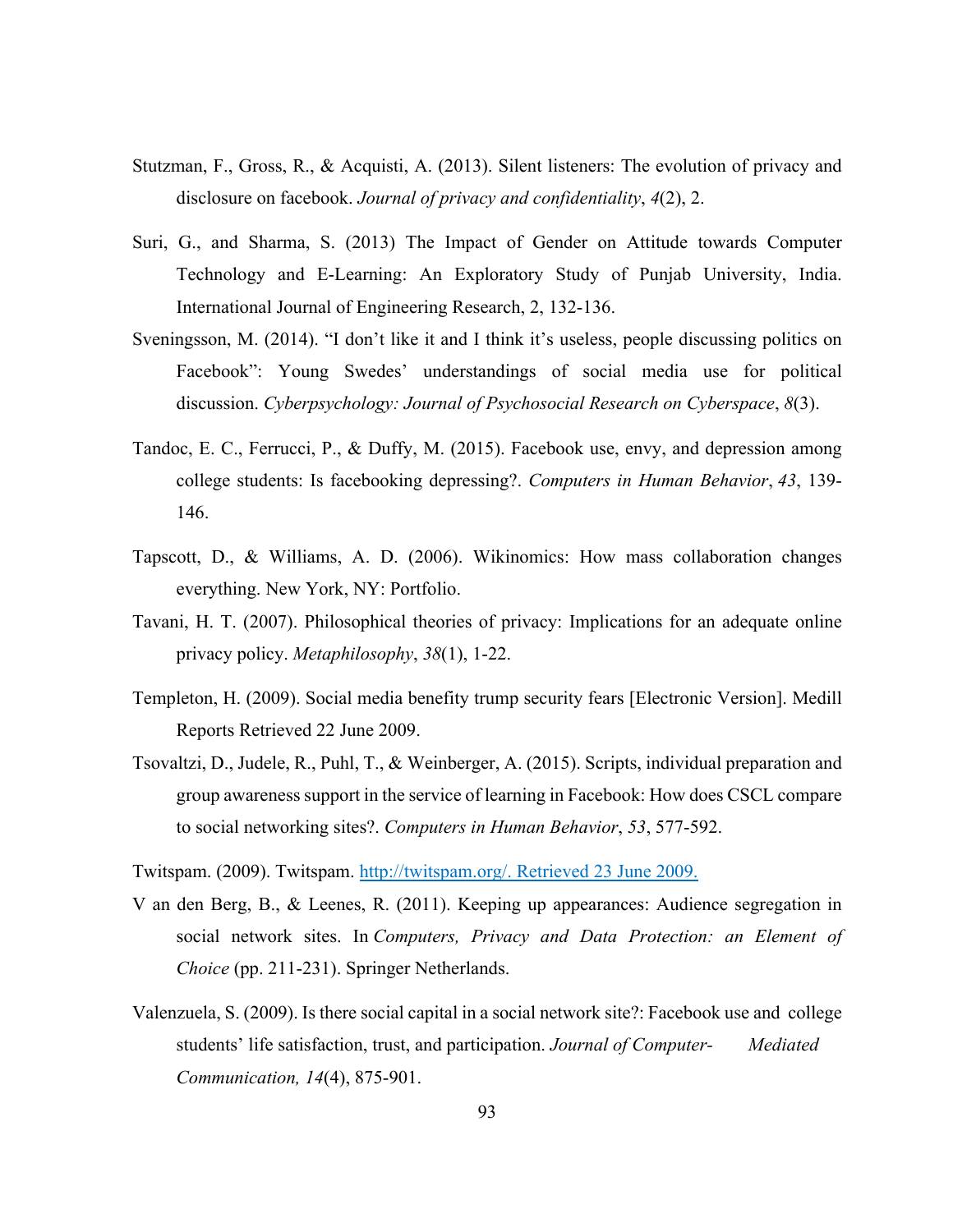- Veletsianos, G., & Kimmons, R. (2013). Scholars and faculty members' lived experiences in online social networks. *The Internet and Higher Education*, *16*, 43-50.
- Venkatesh, V., Morris, M.G., Davis, G.B., Davis, F.D., 2003. User acceptance of information technology: toward a unified view. MIS Quarterly 27 (3), 425–478.
- Verma, M. K., & Lalnunpuii, E. (2017) Perception and Attitudes of Teachers and Students towards Social Networking Sites: Case Study of NIT, Mizoram.
- Walther, J. B., Van Der Heide, B., Kim, S.-Y., Westerman, D., & Tong, S. T. (2008). The role of friends' appearance and behavior on evaluations of individuals on Facebook: Are we known by the company we keep? *Human Communication Research, 34*(1), 28–49.
- Weiss, R., Dziura, J., Burgert, T. S., Tamborlane, W. V., Taksali, S. E., Yeckel, C. W., & Sherwin, R. S. (2004). Obesity and the metabolic syndrome in children and adolescents. *New England journal of medicine*, *350*(23), 2362-2374.
- Whitman, M. E., Townsend, A. M., & Hendrickson, A. R. (1999). Cross-national differences in computer-use ethics: A nine-country study. *Journal of International Business Studies*, *30*(4), 673-687.
- Wood, W., & Glass, R. (1995). Sex as a determinant of software piracy. Journal of Computer Information System, 36(2), 37–43.
- Workers, N. A. (2008). NASW code of ethics (Guide to the everyday professional conduct of social workers). *Washington, DC: NASW*.
- Young, K. S., & Case, C. J. (2009). Computer ethics: gender effects and employee Internet misuse. *Issues in Information Systems*, *10*(2), 598-603.
- Yun, J., & Kelley, J. (2008). How to approach access control in the social networking age [Electronic Version]. eWeek. [http://www.eweek.com/c/a/Enterprise-Applications/How](http://www.eweek.com/c/a/Enterprise-Applications/How-)to-Approach-Access-Control-in-the-Social-Networking-Age/. Retrieved 23 June 2009.
- Zamoon, S., & Curley, S. (2008). Ripped from the headlines: What can the popular press teach us about software piracy? Journal of Business Ethics, 83(3), 515-533.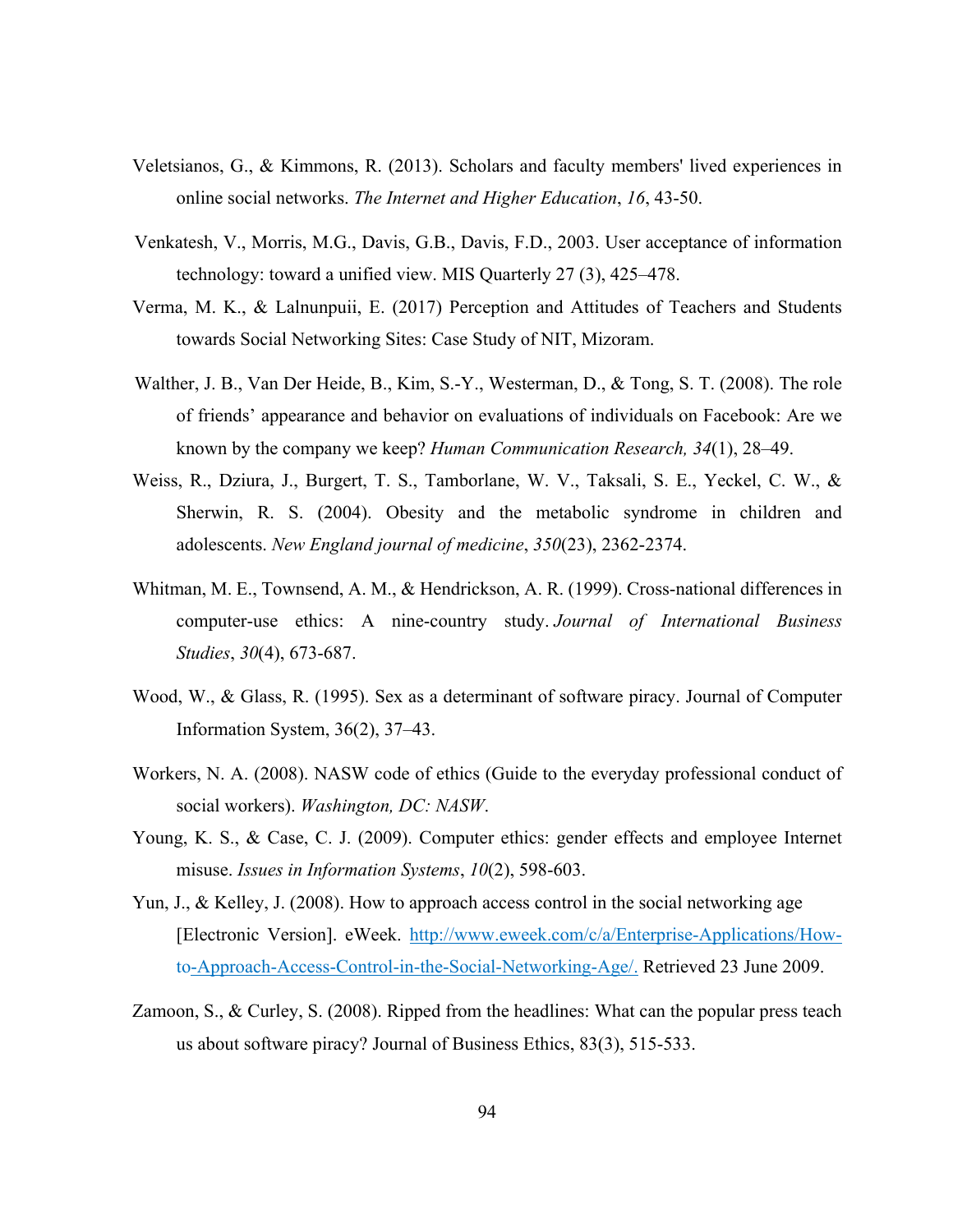#### **APPENDIX A**

#### **ETHICAL USE OF FACEBOOK IN ICT CONTEXT QUESTIONNAIRE (FINAL VERSION)**

This survey is specifically designed for a thesis research study on ETHICAL USE OF FACEBOOK IN ICT Context. All information given will be used for the purpose of this project work and treated with outmost confidentiality. Please feel free to give accurate information and make sure that you have answered all questions.

Thanks in advance for your kind interests.

 **Marie Stella Gatera Rukundo Mobile: +905428796754 Email: stella.gatera@yahoo.fr Department of Computer Information Systems, Faculty of Economics & Administrative Sciences Near East University, Cyprus Via: Mersin 10, Turkey**

> **Assist. Prof. Dr. Seren Baṣaran(supervisor) e-mail: seren.basaran@neu.edu.tr Tel. : +90 392 675 10 00 (3121)**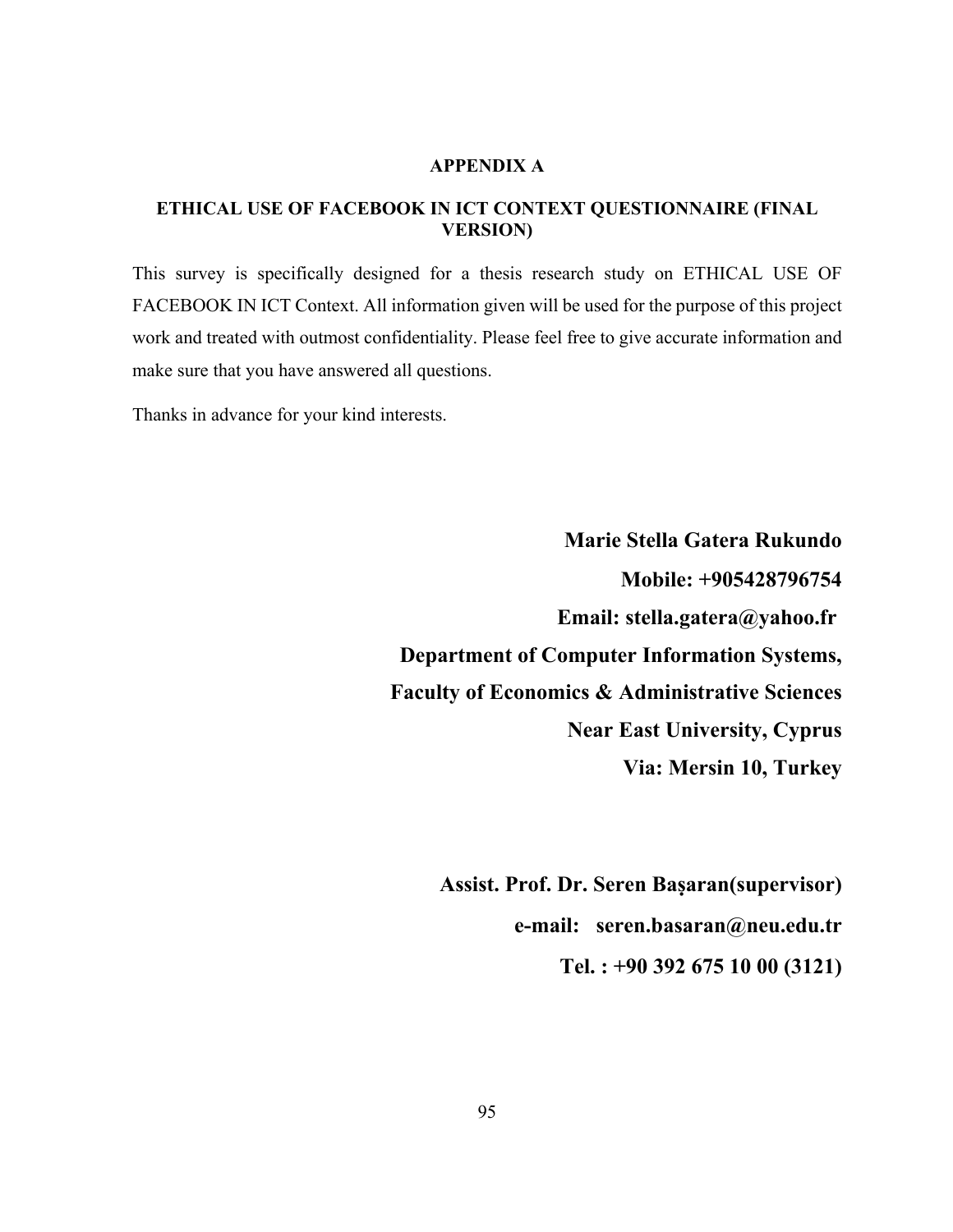|--|--|

| 2) |                        | Age: $\Box$ 17-21 $\Box$ 22-26 $\Box$ 26-31 $\Box$ 32-36 $\Box$ 37+                                                              |                      |                      |
|----|------------------------|----------------------------------------------------------------------------------------------------------------------------------|----------------------|----------------------|
|    | 3) Gender: $\Box$ Male | Female                                                                                                                           |                      |                      |
|    |                        | 4) Education level: $\Box$ Undergraduate $\Box$ Master                                                                           | $\neg$ PhD           |                      |
|    |                        | 5) Faculty member's title: Prof. $\Box$ Assist. Prof. $\Box$ Lecturer $\Box$<br>$\Box$ Assistant Lecturer $\Box$ Senior Lecturer |                      |                      |
|    |                        | 6) Do you currently have a Facebook account?                                                                                     | O Yes                | O No                 |
|    |                        | 7) If your answer is YES, how often do you visit Facebook?                                                                       |                      |                      |
|    | O A few times a day    | O A few times a week                                                                                                             |                      |                      |
|    | O A few times a month  |                                                                                                                                  | O Once a month or so | O A few times a year |

## **8) Do you think is it a good idea for Faculty members and students to be friends in Facebook?**

O Yes O No

## **9) Do you use Facebook for personal communication between faculty members and students?**

O Yes O No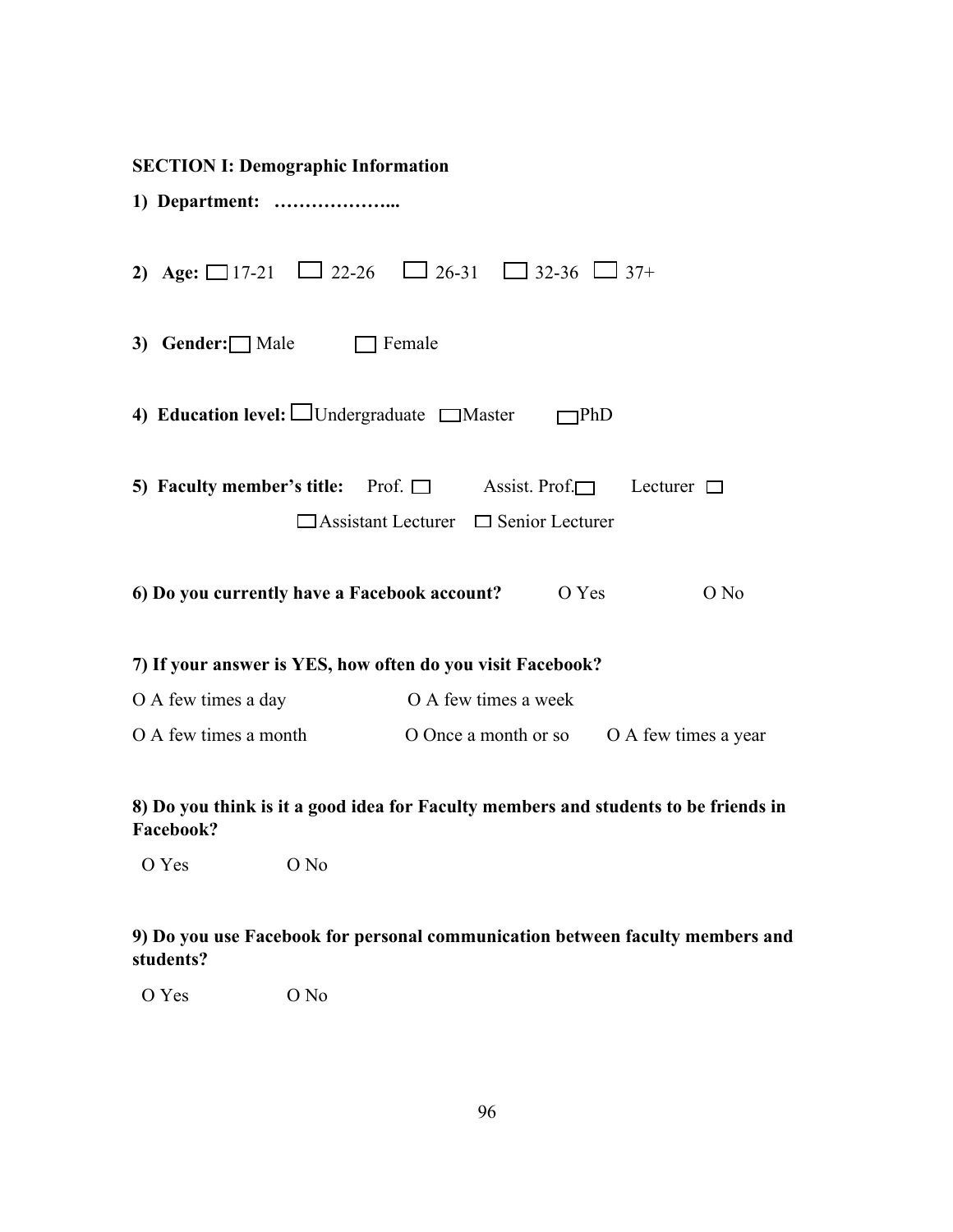# **SECTION II: Please read the following scenarios carefully and evaluate each statement by selecting only one option.**

**Crime**: Unethical and illegal. The person responsible should be accused for a criminal act.

**Unethical**: It's a contrary act to your moral and ethical standard, but not a crime.

**Questionable**: There is some question as to the moral or ethical aspects of the action.

**Acceptable**: The act is acceptable to you, but you may have some doubts due to other's beliefs.

**Ethical**: There is no question that the action is correct in every sense of the word.

|                  |                                                                                                                                                                                                                                                                                                                                                                | Crime | Unethical | Questionable | Acceptable | Ethical |
|------------------|----------------------------------------------------------------------------------------------------------------------------------------------------------------------------------------------------------------------------------------------------------------------------------------------------------------------------------------------------------------|-------|-----------|--------------|------------|---------|
|                  | Privacy                                                                                                                                                                                                                                                                                                                                                        |       |           |              |            |         |
| 1.               | A student who is not Facebook friends with faculty member<br>sends Facebook messages as You should announce final grades<br>at once! although the official deadline for announcing final<br>grades according to academic calendar is not yet exceeded.                                                                                                         |       |           |              |            |         |
| 2.               | A faculty member is looking for participants for a research<br>experiment decided to choose subjects from his students by<br>looking at their profiles on Facebook.                                                                                                                                                                                            |       |           |              |            |         |
| 3 <sub>1</sub>   | A student created a fake Facebook profile about a faculty<br>member and sends requests to faculty member's all Facebook<br>friends since faculty member did not accept his Facebook<br>request.                                                                                                                                                                |       |           |              |            |         |
| $\overline{4}$ . | A student who is not Facebook friends with faculty member<br>discovers from another faculty member's timeline post who is<br>friends with him that the faculty member is on vacation at his home<br>town and he visit her vacation place to convince her to higher up<br>his final grade.                                                                      |       |           |              |            |         |
|                  | <b>Accuracy</b>                                                                                                                                                                                                                                                                                                                                                |       |           |              |            |         |
| 5.               | Teaching assistant who is responsible to evaluate plagiarisms in<br>students' reports that were posted in course' Facebook group did<br>not inform faculty member about a fellow student who had done<br>considerable amount of plagiarism and who told assistant that if<br>he fails from this course his family would remove him from<br>university studies. |       |           |              |            |         |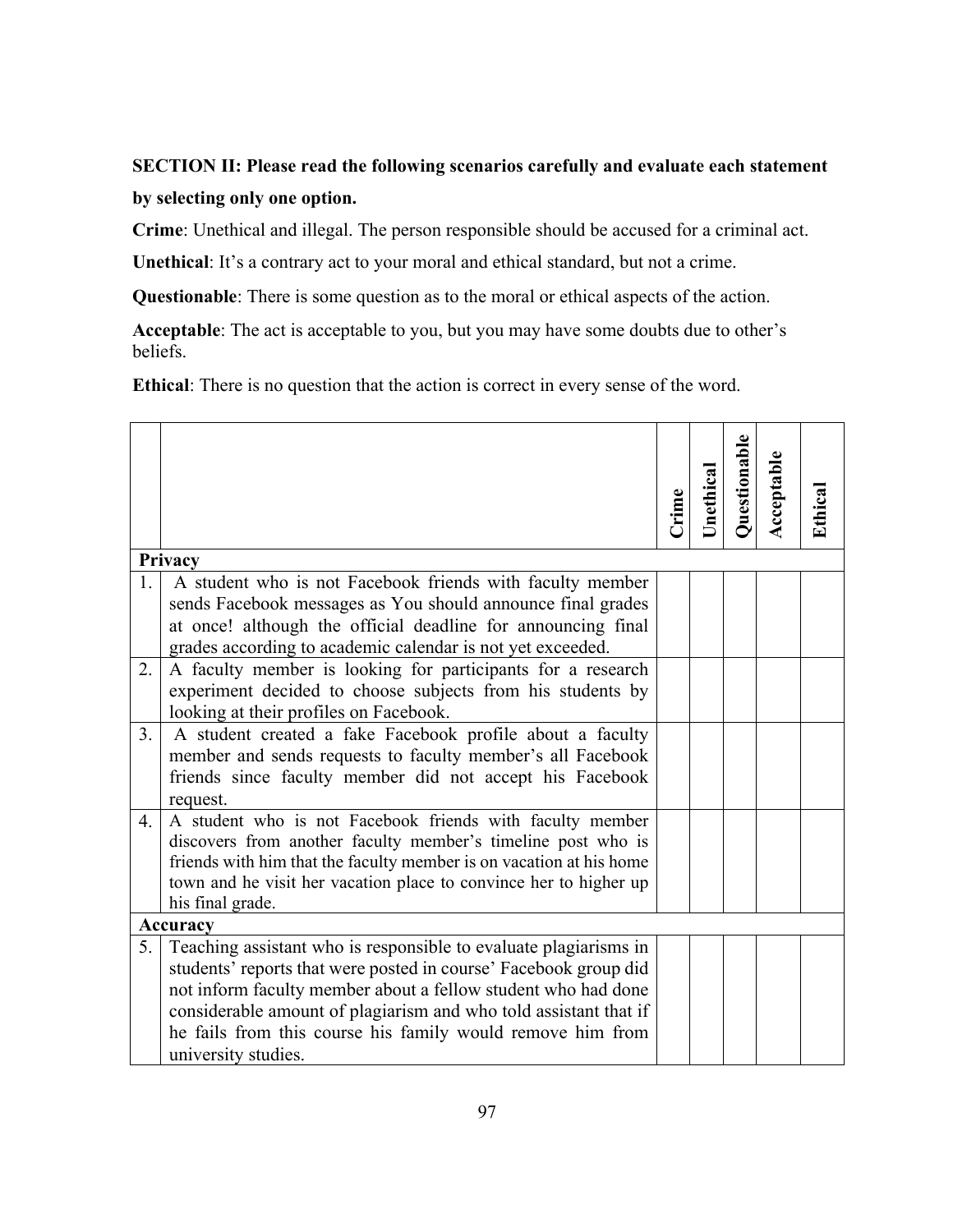| 6. | A student claims to faculty member that materials at course's<br>Facebook group were not accurate so that she could not properly<br>study to exam and hence it was not a valid one.                                                                                                     |  |  |  |
|----|-----------------------------------------------------------------------------------------------------------------------------------------------------------------------------------------------------------------------------------------------------------------------------------------|--|--|--|
| 7. | A student assistant is helping to faculty member to enter final<br>grades for the course who is at overseas conference. He sends<br>final grades through Facebook message to the assistant. Assistant<br>provides a financial benefit from peers by altering the grades of<br>students. |  |  |  |
| 8. | A student who obtained high grade than he expected due to some<br>announcement mistake at course's Facebook group did not make<br>any objections upon correction of his grade.                                                                                                          |  |  |  |
|    | <b>Property</b>                                                                                                                                                                                                                                                                         |  |  |  |
| 9. | A student took photo of his midterm exam paper and posts it on<br>his Facebook wall, while faculty member distributed papers to<br>students during lecture for students to see their results.                                                                                           |  |  |  |
|    | 10. A faculty member shares her course presentation photos to<br>Facebook friends, in Facebook another colleague who is friend<br>with the faculty member and who is her superior took her photo<br>and put it into a public website of the faculty for advertising<br>purposes.        |  |  |  |
|    | 11. Student writes an application to obtain personal information and<br>invites Facebook friends to use this app.                                                                                                                                                                       |  |  |  |
|    | 12. A student shares lecture notes of the course that she is taking with<br>a friend on Facebook who is not registered to the course.                                                                                                                                                   |  |  |  |
|    | 13. A teacher on Facebook group with her students, was asked by<br>another teacher to tag to her some photos of one of her students,<br>since the other teacher wasn't a friend of one of the students he<br>wanted.                                                                    |  |  |  |
| 14 | Student has access to some information while in using fb<br>password of faculty member, student changed some coding and<br>could access confidential information without faculty member's<br>knowledge, and spreads it to other students for access.                                    |  |  |  |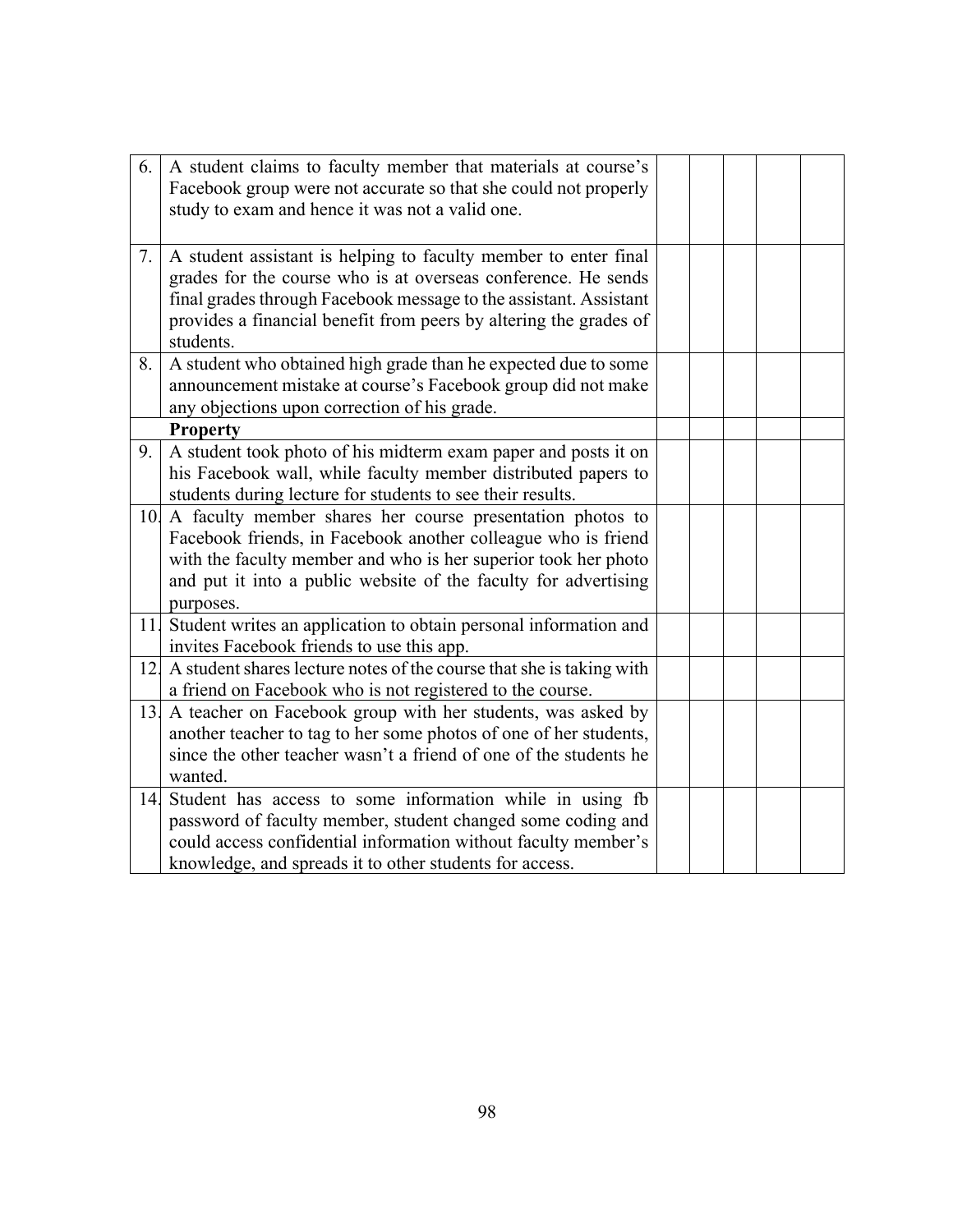|                                                                                                                                      | Crime | Jnethical | Questionable | Acceptable | Ethical |
|--------------------------------------------------------------------------------------------------------------------------------------|-------|-----------|--------------|------------|---------|
| <b>Accessibility</b>                                                                                                                 |       |           |              |            |         |
| 15. Faculty member hears from other students about one of her                                                                        |       |           |              |            |         |
| student starting a negative campaign about him in student's                                                                          |       |           |              |            |         |
| Facebook, since as his advisor he refused to not to tell about his<br>parents his failing from courses and not participating once to |       |           |              |            |         |
| classes sessions.                                                                                                                    |       |           |              |            |         |
| 16. Faculty member accidently discovers identities of students who                                                                   |       |           |              |            |         |
| submitted low ratings for his course evaluation from university's                                                                    |       |           |              |            |         |
| course-faculty member evaluation results since they were                                                                             |       |           |              |            |         |
| collected directly from Facebook accounts of students.                                                                               |       |           |              |            |         |
| A student, who is officially registered, subscribes to a course's<br>17.                                                             |       |           |              |            |         |
| Facebook group and sends negative posts about the course.                                                                            |       |           |              |            |         |
| A faculty member who is Facebook friends with students about<br>18.                                                                  |       |           |              |            |         |
| his course, discovers from their Facebook posts that students                                                                        |       |           |              |            |         |
| engage heavily on gambling activities and reports this to the                                                                        |       |           |              |            |         |
| university administration.                                                                                                           |       |           |              |            |         |
| 19 A student who is assigned to submit course related material to                                                                    |       |           |              |            |         |
| course's Facebook group is also sending commercial spam                                                                              |       |           |              |            |         |
| messages to subscribed students.<br>.                                                                                                |       |           |              |            |         |

 **Thank you for your participation!**